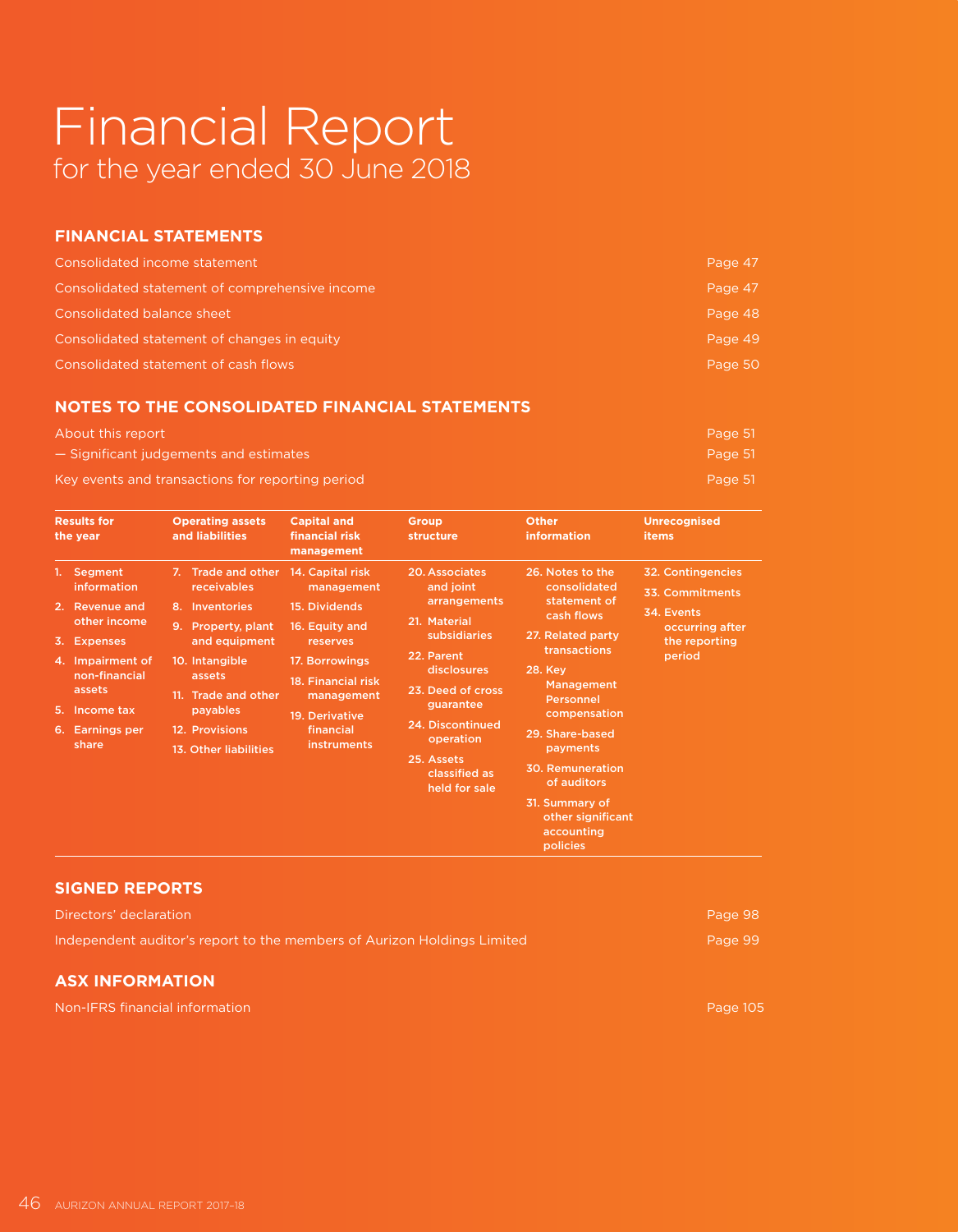## Consolidated income statement for the year ended 30 June 2018

|                                                                                                                  | <b>Notes</b>   | 2018<br>$\mathsf{Sm}$ | 2017<br>$\mathsf{Sm}$ |
|------------------------------------------------------------------------------------------------------------------|----------------|-----------------------|-----------------------|
| Revenue from continuing operations                                                                               | $\overline{2}$ | 3,112.7               | 3,142.5               |
| Other income                                                                                                     | $\overline{2}$ | 66.3                  |                       |
| <b>Total revenue and other income</b>                                                                            |                | 3,179.0               | 3,142.5               |
| Employee benefits expense                                                                                        | 3              | (755.2)               | (892.6)               |
| Energy and fuel                                                                                                  |                | (252.4)               | (236.5)               |
| Track access                                                                                                     |                |                       |                       |
|                                                                                                                  |                | (191.4)               | (204.2)               |
| Consumables                                                                                                      | 3              | (348.4)               | (392.9)               |
| Depreciation and amortisation                                                                                    | 3              | (525.5)               | (567.3)               |
| Impairment losses                                                                                                | $\overline{4}$ | (70.0)                | (678.3)               |
| Other expenses                                                                                                   |                | (70.6)                | (46.2)                |
| Share of net profit/(loss) of associates and joint venture partnerships<br>accounted for using the equity method |                | 0.8                   | (0.1)                 |
| <b>Operating profit</b>                                                                                          |                | 966.3                 | 124.4                 |
| Finance income                                                                                                   |                | 3.3                   | 2.7                   |
| Finance expenses                                                                                                 | 3              | (168.3)               | (181.3)               |
| Net finance costs                                                                                                |                | (165.0)               | (178.6)               |
| Profit/(loss) before income tax                                                                                  |                | 801.3                 | (54.2)                |
| Income tax (expense)/benefit                                                                                     | 5              | (241.2)               | 17.0                  |
| Profit/(loss) from continuing operations after tax                                                               |                | 560.1                 | (37.2)                |
| Loss from discontinued operation after tax                                                                       | 24             | (77.1)                | (150.7)               |
| Profit/(loss) for the year attributable to owners of Aurizon Holdings Limited                                    |                | 483.0                 | (187.9)               |
|                                                                                                                  |                | Cents                 | Cents                 |
| Basic earnings/(loss) per share for profit attributable to the ordinary equity holders of the Company:           | 6              |                       |                       |
| - continuing and discontinued operations                                                                         |                | 24.0                  | (9.2)                 |
| - continuing operations                                                                                          |                | 27.8                  | (1.8)                 |
| Diluted earnings/(loss) per share for profit attributable to the ordinary equity holders of the Company:         | 6              |                       |                       |
| - continuing and discontinued operations                                                                         |                | 24.0                  | (9.2)                 |
| - continuing operations                                                                                          |                | 27.8                  | (1.8)                 |

The above consolidated income statement should be read in conjunction with the accompanying notes.

## Consolidated statement of comprehensive income for the year ended 30 June 2018

| Total comprehensive income/(expense) for the year attributable to owners of Aurizon Holdings Limited |              | 473.9       | (155.9)     |
|------------------------------------------------------------------------------------------------------|--------------|-------------|-------------|
| Other comprehensive (expense)/income for the year, net of tax                                        |              | (9.1)       | 32.0        |
| - income tax relating to these items                                                                 | 5(d)         | 3.9         | (13.5)      |
| - changes in the fair value of cash flow hedges                                                      | 16(b)        | (13.0)      | 45.5        |
| Items that may be reclassified to profit or loss                                                     |              |             |             |
| Other comprehensive income:                                                                          |              |             |             |
| Profit/(loss) for the year                                                                           |              | 483.0       | (187.9)     |
|                                                                                                      | <b>Notes</b> | 2018<br>\$m | 2017<br>\$m |

The above consolidated statement of comprehensive income should be read in conjunction with the accompanying notes.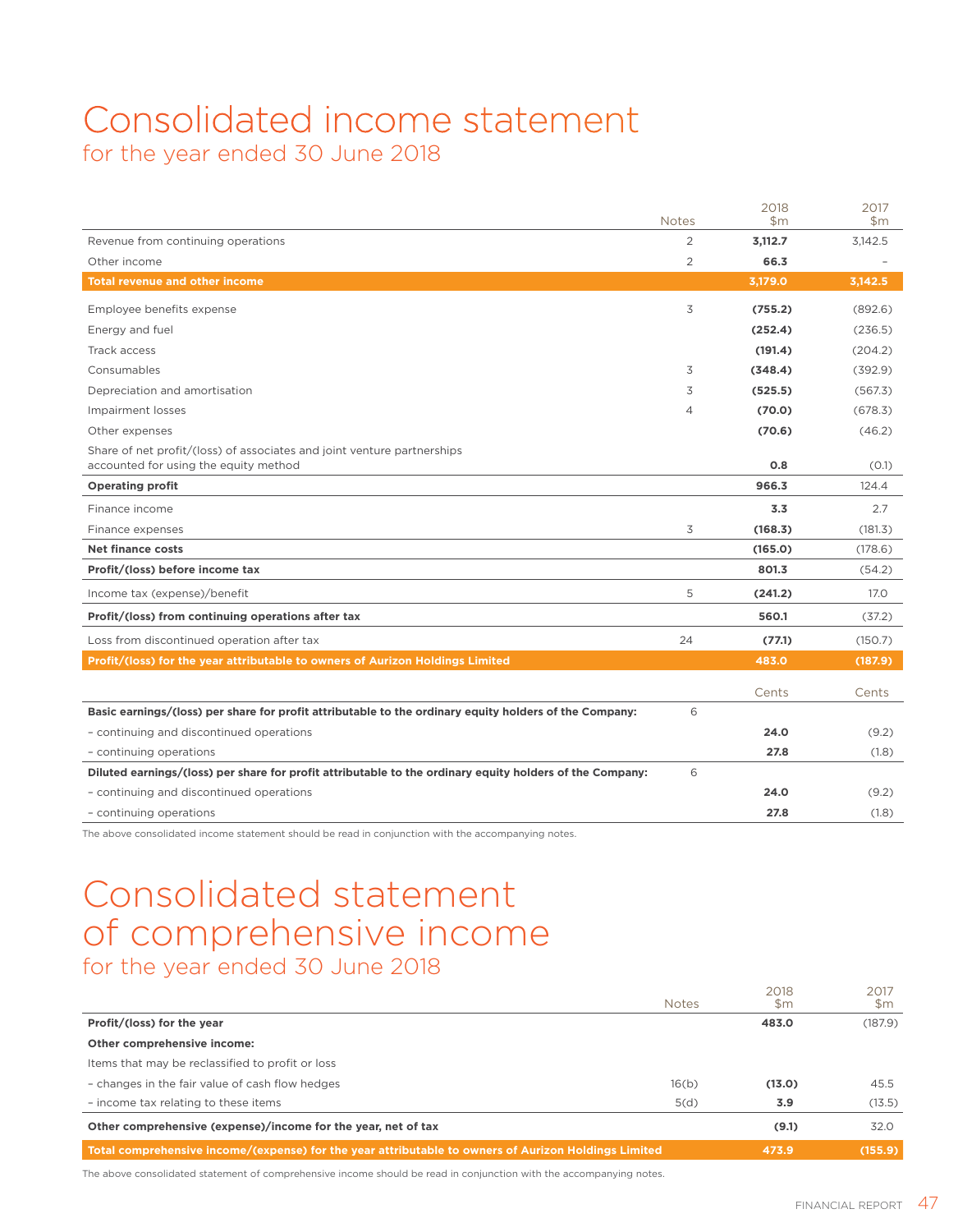## Consolidated balance sheet as at 30 June 2018

|                                                                         | <b>Notes</b> | 2018<br>\$m              | 2017<br>\$m\$ |
|-------------------------------------------------------------------------|--------------|--------------------------|---------------|
| <b>ASSETS</b>                                                           |              |                          |               |
| <b>Current assets</b>                                                   |              |                          |               |
| Cash and cash equivalents                                               |              | 34.8                     | 88.7          |
| Trade and other receivables                                             | 7            | 530.9                    | 496.8         |
| Inventories                                                             | 8            | 118.1                    | 111.8         |
| Derivative financial instruments                                        | 19           | 1,3                      | O.1           |
| Current tax receivables                                                 |              | ٠                        | 17.8          |
| Prepayments                                                             |              | 4.7                      | 6.9           |
| Assets classified as held for sale                                      | 25           | 108.0                    | 7.3           |
| <b>Total current assets</b>                                             |              | 797.8                    | 729.4         |
| <b>Non-current assets</b>                                               |              |                          |               |
| Inventories                                                             | 8            | 29.1                     | 35.5          |
| Derivative financial instruments                                        | 19           | 110.8                    | 73.6          |
| Property, plant and equipment                                           | 9            | 8,659.9                  | 8,835.0       |
| Intangible assets                                                       | 10           | 172.6                    | 170.0         |
| Investments accounted for using the equity method                       | 20           | 3.2                      | 2.4           |
| <b>Total non-current assets</b>                                         |              | 8,975.6                  | 9,116.5       |
| <b>Total assets</b>                                                     |              | 9,773.4                  | 9,845.9       |
| <b>LIABILITIES</b>                                                      |              |                          |               |
| <b>Current liabilities</b>                                              |              |                          |               |
| Trade and other payables                                                | 11           | 275.8                    | 309.7         |
| <b>Borrowings</b>                                                       | 17           | 100.0                    | 79.0          |
| Derivative financial instruments                                        | 19           | $\overline{\phantom{a}}$ | 0.3           |
| Current tax liabilities                                                 |              | 61.2                     |               |
| Provisions                                                              | 12           | 312.2                    | 314.5         |
| Other liabilities                                                       | 13           | 78.0                     | 40.7          |
| Liabilities directly associated with assets classified as held for sale | 24           | 12.7                     |               |
| <b>Total current liabilities</b>                                        |              | 839.9                    | 744.2         |
| <b>Non-current liabilities</b>                                          |              |                          |               |
| <b>Borrowings</b>                                                       | 17           | 3,401.9                  | 3,297.2       |
| Derivative financial instruments                                        | 19           | 21.3                     | 70.9          |
| Deferred tax liabilities                                                | 5(f)         | 479.5                    | 426.8         |
| Provisions                                                              | 12           | 82.2                     | 78.7          |
| Other liabilities                                                       | 13           | 218.5                    | 206.0         |
| <b>Total non-current liabilities</b>                                    |              | 4,203.4                  | 4,079.6       |
| <b>Total liabilities</b>                                                |              | 5,043.3                  | 4,823.8       |
| <b>Net assets</b>                                                       |              | 4,730.1                  | 5,022.1       |
| <b>EQUITY</b>                                                           |              |                          |               |
| Contributed equity                                                      | 16(a)        | 906.6                    | 1,206.6       |
| Reserves                                                                | 16(b)        | 3,460.1                  | 3,473.0       |
| Retained earnings                                                       |              | 363.4                    | 342.5         |
| <b>Total equity</b>                                                     |              | 4,730.1                  | 5,022.1       |

The above consolidated balance sheet should be read in conjunction with the accompanying notes.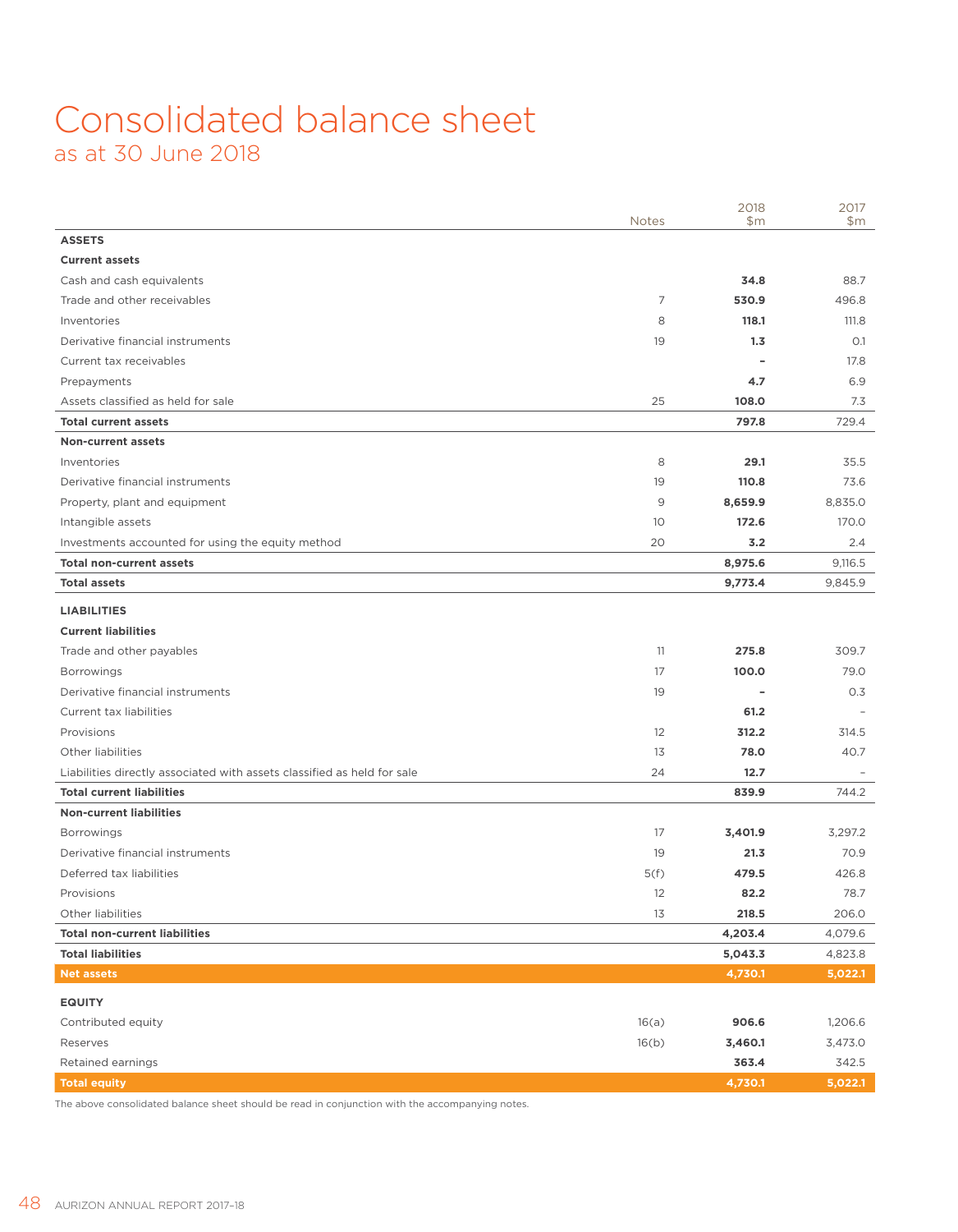## Consolidated statement of changes in equity for the year ended 30 June 2018

|                                                       |              | Attributable to owners of Aurizon Holdings Limited |                   |                                       |                          |
|-------------------------------------------------------|--------------|----------------------------------------------------|-------------------|---------------------------------------|--------------------------|
|                                                       | <b>Notes</b> | Contributed<br>equity<br>\$m                       | Reserves<br>\$m\$ | Retained<br>earnings<br>$\mathsf{Sm}$ | Total<br>equity<br>\$m\$ |
| Balance at 1 July 2017                                |              | 1,206.6                                            | 3,473.0           | 342.5                                 | 5,022.1                  |
| Profit for the year                                   |              | $\overline{\phantom{a}}$                           |                   | 483.0                                 | 483.0                    |
| Other comprehensive expense                           | 16(b)        | ۰                                                  | (9.1)             | ۰                                     | (9.1)                    |
| Total comprehensive income for the year               |              | ۰                                                  | (9.1)             | 483.0                                 | 473.9                    |
| Transactions with owners in their capacity as owners: |              |                                                    |                   |                                       |                          |
| Buy-back of ordinary shares                           | 16(a)        | (300.0)                                            | (0.3)             |                                       | (300.3)                  |
| Dividends provided for or paid                        | 15(a)        |                                                    |                   | (462.1)                               | (462.1)                  |
| Share-based payments                                  | 16(b)        |                                                    | (3.5)             |                                       | (3.5)                    |
|                                                       |              | (300.0)                                            | (3.8)             | (462.1)                               | (765.9)                  |
| <b>Balance at 30 June 2018</b>                        |              | 906.6                                              | 3,460.1           | 363.4                                 | 4,730.1                  |
| Balance at 1 July 2016                                |              | 1.206.6                                            | 3,424.7           | 1.082.3                               | 5,713.6                  |
| Loss for the year                                     |              | $\overline{\phantom{0}}$                           |                   | (187.9)                               | (187.9)                  |
| Other comprehensive income                            | 16(b)        |                                                    | 32.0              |                                       | 32.0                     |
| Total comprehensive expense for the year              |              | $\overline{\phantom{0}}$                           | 32.0              | (187.9)                               | (155.9)                  |
| Transactions with owners in their capacity as owners: |              |                                                    |                   |                                       |                          |
| Dividends provided for or paid                        | 15(a)        |                                                    |                   | (551.9)                               | (551.9)                  |
| Share-based payments                                  | 16(b)        |                                                    | 16.3              | $\qquad \qquad -$                     | 16.3                     |
|                                                       |              |                                                    | 16.3              | (551.9)                               | (535.6)                  |
| Balance at 30 June 2017                               |              | 1,206.6                                            | 3,473.0           | 342.5                                 | 5,022.1                  |

The above consolidated statement of changes in equity should be read in conjunction with the accompanying notes.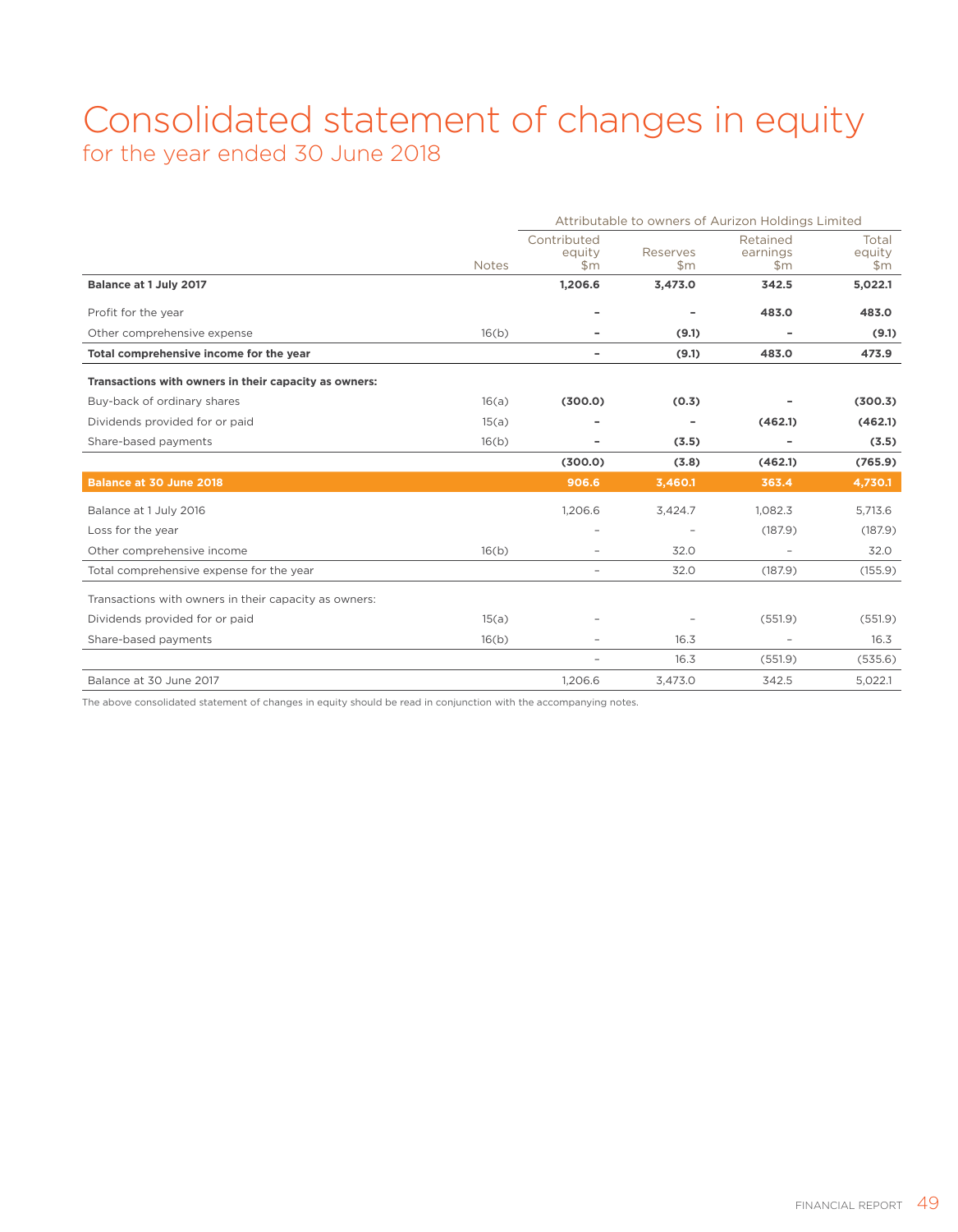## Consolidated statement of cash flows for the year ended 30 June 2018

|                                                                                   | <b>Notes</b> | 2018<br>\$m              | 2017<br>\$m |
|-----------------------------------------------------------------------------------|--------------|--------------------------|-------------|
| Cash flows from operating activities                                              |              |                          |             |
| Receipts from customers (inclusive of GST)                                        |              | 3,474.9                  | 3.533.9     |
| Payments to suppliers and employees (inclusive of GST)                            |              | (2,060.0)                | (2,088.7)   |
| Interest received                                                                 |              | 2.9                      | 2.8         |
| Income taxes paid                                                                 |              | (110.1)                  | (174.8)     |
| Net cash inflow from operating activities from continuing operations              | 26           | 1,307.7                  | 1.273.2     |
| Net cash (outflow) from operating activities from discontinued operations         | 24(b)        | (25.1)                   | (34.8)      |
| <b>Net cash inflow from operating activities</b>                                  |              | 1,282.6                  | 1,238.4     |
| Cash flows from investing activities                                              |              |                          |             |
| Payments for property, plant and equipment                                        |              | (467.7)                  | (443.4)     |
| Proceeds from sale of property, plant and equipment                               |              | 19.0                     | 13.1        |
| Payments for intangibles                                                          |              | (31.0)                   | (61.3)      |
| Interest paid on qualifying assets                                                | 3            | (2.8)                    | (3.2)       |
| Proceeds from sale of an associate                                                |              |                          | 98.3        |
| Net cash (outflow) from investing activities from continuing operations           |              | (482.5)                  | (396.5)     |
| Net cash inflow (outflow) from investing activities from discontinued operations  | 24(b)        | 54.6                     | (34.7)      |
| Net cash (outflow) from investing activities                                      |              | (427.9)                  | (431.2)     |
| <b>Cash flows from financing activities</b>                                       |              |                          |             |
| Proceeds from borrowings                                                          |              | 291.0                    | 422.1       |
| Repayment of borrowings                                                           |              | (275.0)                  | (477.0)     |
| Payment of transaction costs related to borrowings                                |              | (3.8)                    | (0.4)       |
| Payments for shares bought back                                                   | 16(a)        | (300.0)                  |             |
| Payments of transaction costs related to shares bought back                       |              | (0.4)                    |             |
| Dividends paid to Company's shareholders                                          | 15(a)        | (462.1)                  | (551.9)     |
| Payments for shares acquired for share based payments                             | 16(b)        | (2.5)                    | (7.5)       |
| Interest paid                                                                     |              | (155.8)                  | (173.0)     |
| Net cash (outflow) from financing activities from continuing operations           |              | (908.6)                  | (787.7)     |
| Net cash inflow (outflow) from financing activities from discontinued operations  | 24(b)        | $\overline{\phantom{a}}$ |             |
| Net cash (outflow) from financing activities                                      |              | (908.6)                  | (787.7)     |
| Net (decrease) increase in cash and cash equivalents from continuing operations   |              | (83.4)                   | 89.0        |
| Net increase (decrease) in cash and cash equivalents from discontinued operations |              | 29.5                     | (69.5)      |
| Cash and cash equivalents at the beginning of the financial year                  |              | 88.7                     | 69.2        |
| Cash and cash equivalents at the end of the financial year                        |              | 34.8                     | 88.7        |

The above consolidated statement of cash flows should be read in conjunction with the accompanying notes.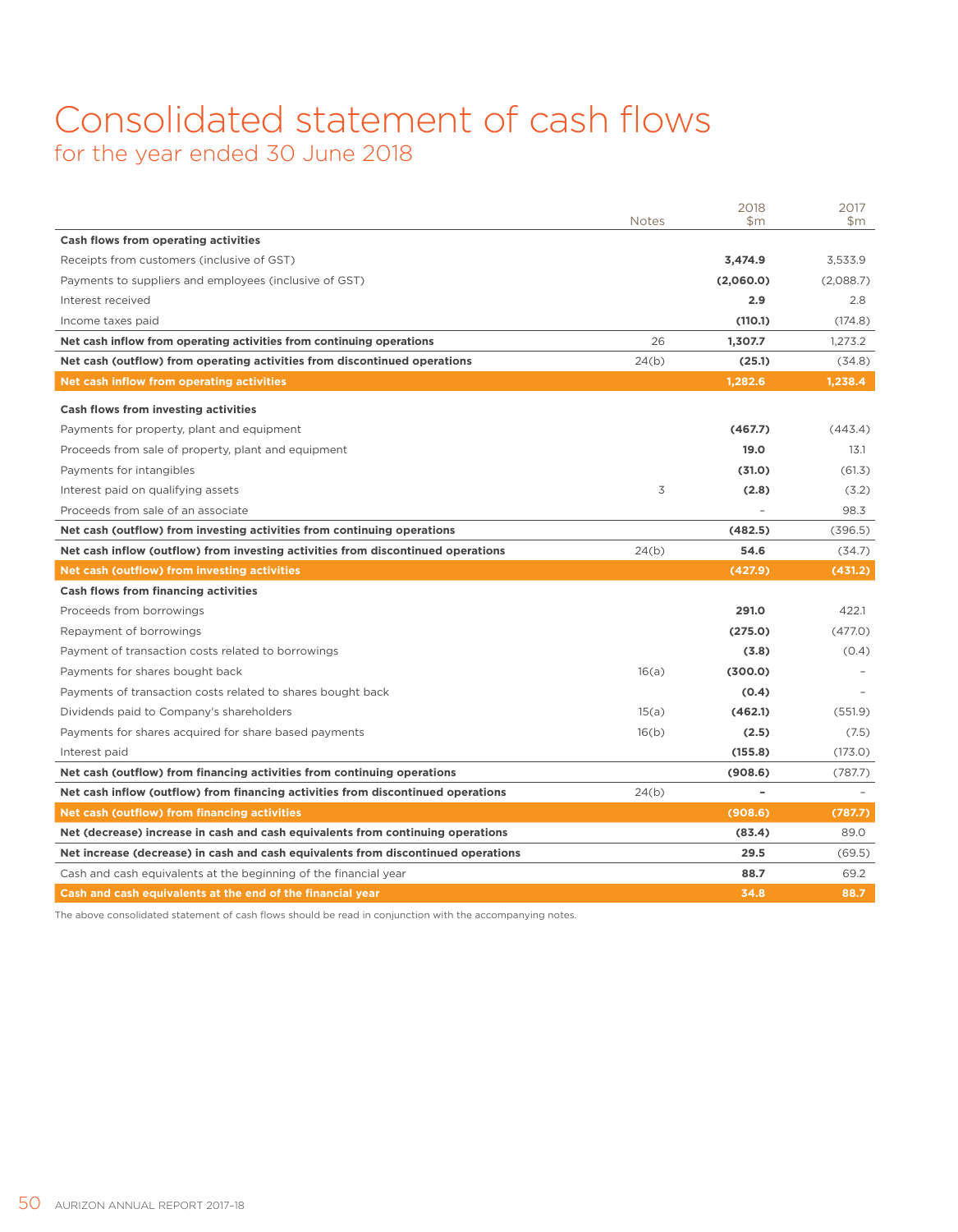## Notes to the consolidated financial statements 30 June 2018

### About this report

Aurizon Holdings Limited is a company limited by shares, incorporated and domiciled in Australia and is a for-profit entity for the purposes of preparing the financial statements. The financial statements are for the consolidated entity consisting of Aurizon Holdings Limited (the Company) and its subsidiaries and together are referred to as the Group or Aurizon.

The financial statements were approved for issue by the Directors on 12 August 2018. The Directors have the power to amend and reissue the financial statements.

The financial statements are general purpose financial statements which:

- › Have been prepared in accordance with the requirements of the *Corporations Act 2001*, Australian Accounting Standards and Interpretations issued by the Australian Accounting Standards Board (AASB) and International Financial Reporting Standards (IFRS) issued by the International Accounting Standards Board (IASB)
- › Have been prepared under the historical cost convention, as modified by the revaluation of financial assets and liabilities (including derivative instruments) at fair value
- › Are presented in Australian dollars, with all amounts in the financial report being rounded off in accordance with ASIC Corporations (Rounding in Financial/Directors' Reports) Instrument 2016/191 to the nearest hundred thousand dollars, unless otherwise indicated
- › Where necessary, comparative information has been restated to conform with changes in presentation in the current year
- › Adopt all new and amended Accounting Standards and Interpretations issued by the AASB that are relevant to the operations of the Group and effective for reporting periods beginning on or after 1 July 2017
- › Equity account for associates listed at note 20

### **The notes to the financial statements**

The notes include information which is required to understand the financial statements and is material and relevant to the operations, financial position and performance of the Group. Information is considered material and relevant if, for example:

- The amount in question is significant because of its size or nature
- $\rightarrow$  It is important for understanding the results of the Group
- › It helps to explain the impact of significant changes in the Group's business – for example, acquisitions and impairment write downs
- › It relates to an aspect of the Group's operations that is important to its future performance

Significant and other accounting policies that summarise the measurement basis used and are relevant to an understanding of the financial statements are provided throughout the notes to the financial statements.

### KEEPING IT SIMPLE

The "Keeping it simple" explanations are designed to provide a high level overview of the accounting treatment of the more complex sections of the financial statements. Disclosures in the notes to the financial statements provide information required by the Accounting Standards or ASX Listing Rules. The notes provide explanations and additional disclosure to assist readers' understanding and interpretation of the financial statements.

### **SIGNIFICANT JUDGEMENTS AND ESTIMATES**

In the process of applying the Group's accounting policies, management has made a number of judgements and applied estimates of future events. Details of the following judgements and estimates which are material to the financial statements can be found in the following notes:

|                        | <b>Note</b> |
|------------------------|-------------|
| Revenue                |             |
| Impairment             |             |
| Income tax             | 5           |
| Depreciation           | 9           |
| Discontinued operation | 24          |

### Key events and transactions for reporting period

The financial position and performance of the Group was particularly affected by the following events and transactions during the reporting period:

### **(a) Closure and sale of Intermodal**

On 14 August 2017 the Group announced its intention to exit the Intermodal business through a combination of closure and sale.

Aurizon signed a binding agreement with Pacific National to sell its Acacia Ridge Intermodal Terminal. That transaction includes the transfer of approximately 30 employee positions, as well as assets, commercial and operational agreements.

Aurizon signed a separate binding agreement to sell its Queensland Intermodal business to a consortium of Linfox and Pacific National (QI BSA). The transaction includes the transfer of approximately 330 employee positions, as well as assets, commercial and operational arrangements to the Linfox and Pacific National consortium.

The transactions are subject to:

- › Approval by the Australian Competition & Consumer Commission (ACCC); and
- › Approval by the Foreign Investment & Review Board (FIRB)

Total consideration for the two transactions is \$225.0 million of which \$45.0 million has been received to date.

The ACCC decision was announced on 19 July 2018. The ACCC decided to oppose both transactions and commenced proceedings against Pacific National and Aurizon in the Federal Court of Australia. The ACCC has sought declarations, pecuniary penalties, orders restraining the existing sale transactions from proceeding and costs. The ACCC has also sought an injunction to prevent Aurizon from closing its Queensland Intermodal business while proceedings are on foot. While Aurizon refutes the ACCC's allegations and will defend the proceedings including seeking clearance of the Acacia Ridge transaction, there is a risk that the Acacia Ridge transaction will be prevented from completing and/or Aurizon incurs orders for pecuniary penalties and costs. There is also the risk that, in the interim whilst the matter is being determined by the Court, Aurizon is injuncted from closing the Queensland Intermodal business.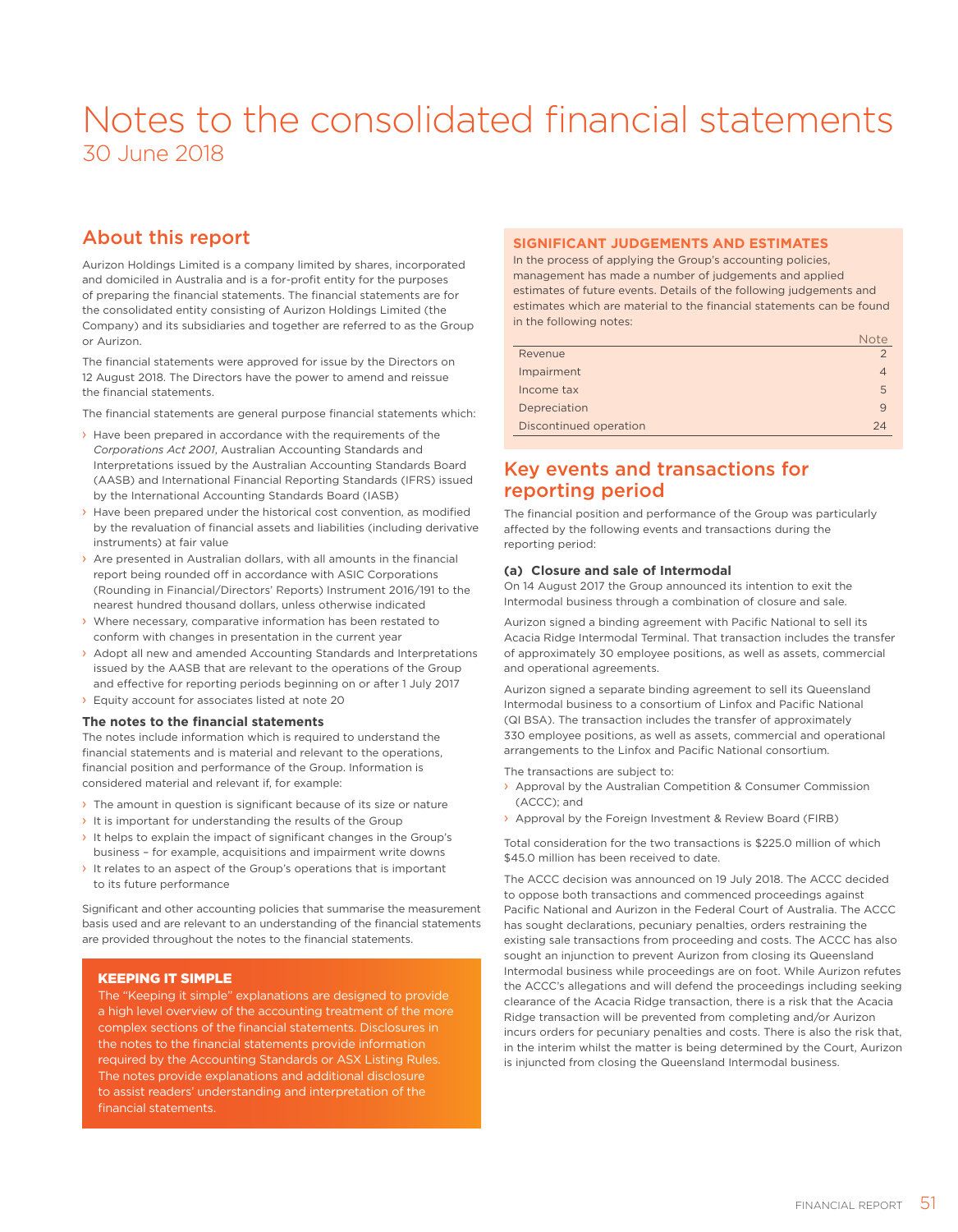### Key events and transactions for reporting period (continued)

### **(a) Closure and sale of Intermodal (continued)**

On 12 August 2018 Aurizon provided Pacific National with a notice to terminate the Business Sale Agreement for the Queensland Intermodal business, with effect from 13 August 2018. It is Aurizon's intention to not contest clearance of that transaction through the Federal Court and to exit the business. As clearance has not been obtained for the sale of the Queensland Intermodal business, \$10 million of the consideration received for the transactions to date (recognised as a liability at 30 June 2018) will be refunded to Pacific National. The Business Sale Agreement for the Acacia Ridge Terminal remains in place while Aurizon seeks clearance of that transaction, and the remainder of the consideration received for the transactions to date (\$35 million) is not refundable.

Notwithstanding this Aurizon remains committed to exiting the Intermodal business and on this basis has continued to classify the Acacia Ridge and Queensland Intermodal business assets as held for sale and discontinued operations at 30 June 2018.

On 10 August 2018 the Federal Court of Australia heard an application from the ACCC for an interlocutory injunction to require Aurizon to continue to operate the Queensland Intermodal business in the ordinary and usual course. The Court reserved judgement on the matter, and judgement is currently expected to be handed down on 13 August 2018.

Aurizon's Interstate Intermodal business has been closed with the last operational service occurring on 23 December 2017. Approximately 160 employee positions were affected by the closure of the Interstate business.

The closure of Interstate Intermodal has resulted in \$74.7 million of significant items being recognised in the year ended 30 June 2018. Significant Interstate Intermodal items include \$61.0 million for contract, lease and supplier exit costs, \$9.1 million in redundancy costs and asset write downs of \$4.6 million.

### **(b) Access revenue**

On 15 December 2017 the Queensland Competition Authority (QCA) issued a draft decision pertaining to Aurizon Network's 2017 Draft Access Undertaking (UT5). The draft decision has proposed that Aurizon Network's overall Maximum Allowable Revenue (MAR) for the regulatory period (FY18 to FY21) of the Undertaking is \$3.893 billion, including a weighted average cost of capital of 5.41%.

In May 2018, the QCA approved transitional tariffs for the year ended 30 June 2018, set transitional tariffs for the period 1 July 2018 to 31 December 2018 and extended the 2016 Access Undertaking (UT4) to the earlier of 31 December 2018 or the date a replacement Undertaking takes effect.

Access revenue recognised in these financial statements is based on the transitional tariffs applying from 1 July 2017. Allowable revenue for the year ended 30 June 2018 on which the transitional tariffs were based may be different than the final approved UT5 revenue and will impact future year's revenue. The true-up of revenues is expected to be dealt with as part of the final approval of UT5 and is dependent on future railings.

Revenue recognised for the year ended 30 June 2017 was based on the approved UT4 Undertaking tariffs, applied to actual volumes railed and included \$89 million of prior years' UT4 regulatory access true-ups (net of revenue cap of \$31 million relating to the year ended 30 June 2015).

### **(c) Bulk contract exit**

The Group had an iron ore Rail Haulage Agreement with Cliffs Asia Pacific Iron Ore Pty Ltd (Cliffs) that was due to expire 31 January 2022. The contract provided for haulage of up to 11mtpa and during the year ended 30 June 2018 the Group transported 7.8mt.

Cliffs formally advised the Group that it would be closing its Western Australia mining operations by 30 June 2018 including the ceasing of all rail services. On 29 June 2018, Cliffs issued a contract termination notice to the Group effective 30 June 2018. As a result, an early termination payment of \$66.3 million (excluding GST) has been recognised as other income for the year ended 30 June 2018.

Aurizon has considered the financial impact of the contract termination and as a result an asset impairment of \$27.9 million has been recognised for the year ended 30 June 2018. In addition, closure provisions of \$3.9 million have been recognised which include a redundancy provision of \$3.5 million in relation to 63 FTEs that serviced the Cliffs contract. The net contract exit benefit before cash generating unit (CGU) impairment is \$34.5 million for the year ended 30 June 2018. Refer to (d) below.

### **(d) Impairment**

### **Western Australia**

An impairment charge of \$362.4 million under a value in use (VIU) methodology was recorded at 30 June 2017 for the Western Australia CGU as a result of the low long-term iron ore price, high cash operating costs for our customers, challenging and competitive bulk markets and deterioration in our operating performance. As a result of the loss of the Cliffs iron ore contract earlier than expected during the year, a further impairment charge of \$31.7 million (in addition to (c) above) has been recognised for the Western Australia CGU at 30 June 2018.

### **Bulk East**

At 30 June 2017, an impairment charge of \$163.5 million was recorded in respect of the Bulk East business using a fair value less costs of disposal (FVLCD) methodology. Additional sustaining capital has been incurred during the year ended 30 June 2018 which has resulted in a further impairment of \$10.4 million.

### **(e) On-market share buy-back scheme**

On 14 August 2017 the Company announced its intention to undertake an on-market buy-back of approximately \$300.0 million, over a 12-month period. The on-market buy-back program was completed in March 2018 and the Company has acquired 61.6 million shares at a total consideration of \$300.0 million.

#### **(f) Debt refinancing**

In November 2017 Aurizon Network Pty Ltd (a wholly owned subsidiary of the Group) replaced \$525.0 million of its revolving bank debt facility with a 5 year \$500.0 million revolving bank debt facility extending the maturity date to 20 October 2022.

### **(g) Business unit restructure**

From 1 July 2017 the organisational structure moved from a functional based model to a business unit model along the core areas of the business – Coal, Bulk (including Iron Ore), Network and Intermodal, as well as central support and planning functions. To reflect this reorganisation Aurizon changed its segment disclosure for financial year 2018 and the comparative period has also been restated.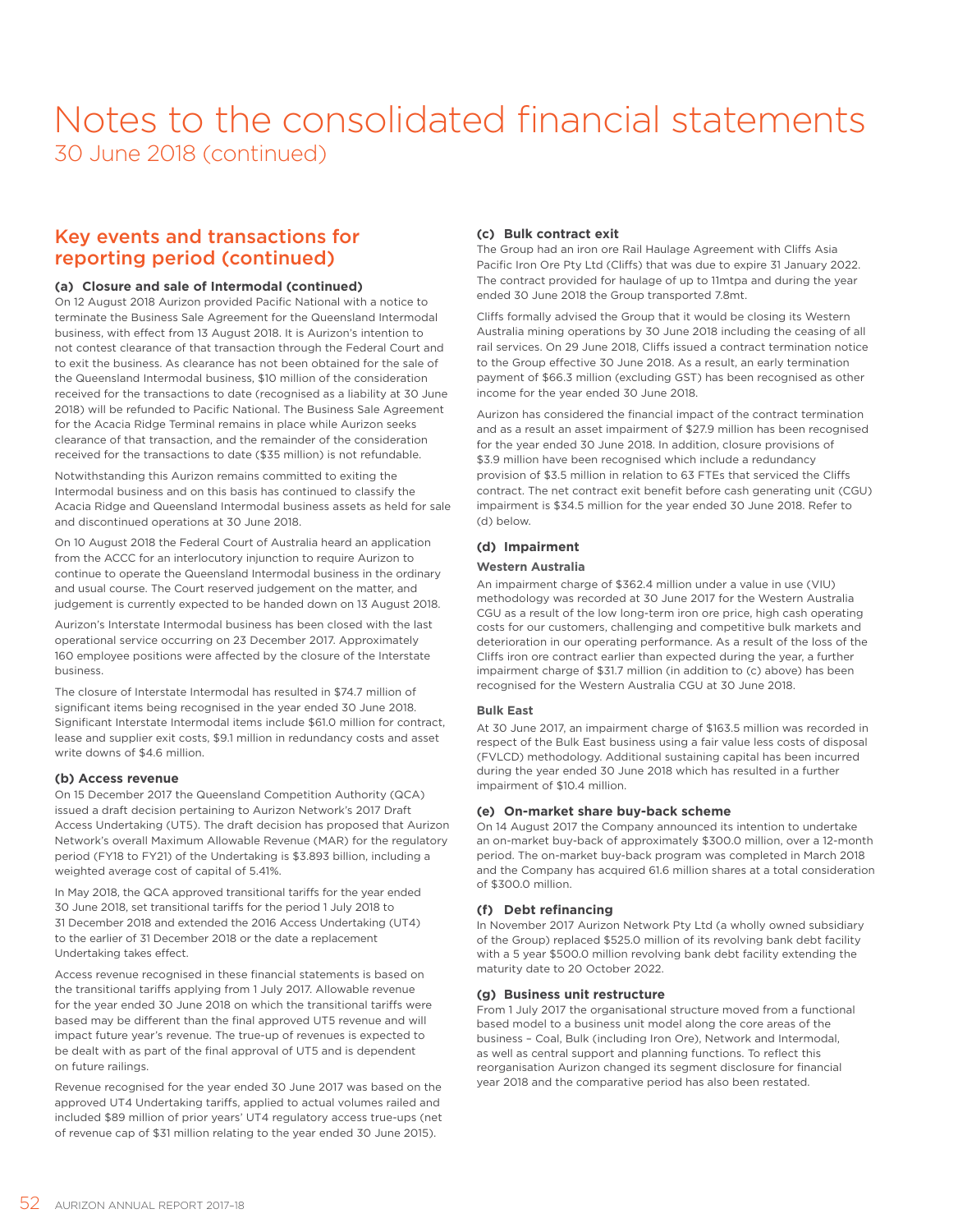# Results for the year

### **IN THIS SECTION**

**Results for the year provides segment information and a breakdown of individual line items in the consolidated income statement that the directors consider most relevant, including a summary of the accounting policies, judgements and estimates relevant to understanding these line items.**

|                | Segment information                | Page 54 |
|----------------|------------------------------------|---------|
| $\mathcal{P}$  | Revenue and other income           | Page 57 |
| 3.             | <b>Expenses</b>                    | Page 58 |
| $\overline{4}$ | Impairment of non-financial assets | Page 58 |
| <b>T5 N</b>    | Income tax                         | Page 60 |
| 6              | Earnings per share                 | Page 62 |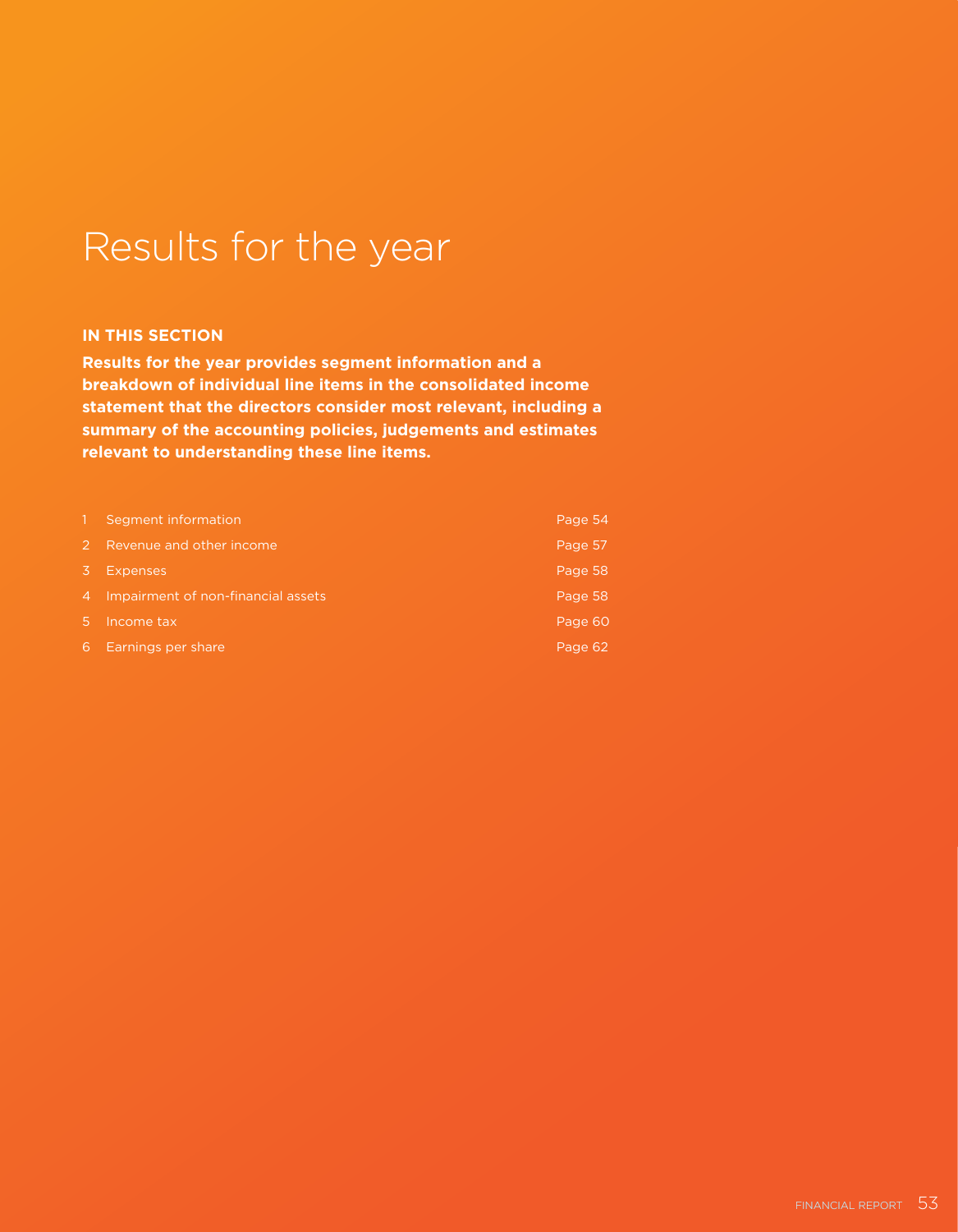### 1 Segment information

### KEEPING IT SIMPLE

Segment reporting requires presentation of financial information based on the information that is internally provided to the Managing Director & CEO and the Executive Committee (chief operating decision makers).

As announced on 23 March 2017 Aurizon implemented the business unit structure on 1 July 2017. To reflect this reorganisation Aurizon changed its financial disclosure for financial year 2018 and the comparative period has also been restated. All future financial results will be disclosed under the new operating segments (Network, Coal, Bulk and Other) as it represents the operating structure of the Group. The Managing Director & CEO and the Executive Committee assess the performance of the Group based on the underlying EBIT.

Unless otherwise noted, the segment reporting information excludes discontinued operations, which represents the Intermodal business. Refer to note 24 for further details.

### **(a) Description of segments**

The following summary describes the operations in each of the Group's reportable segments:

#### **Network**

Provision of access to, and operation of, the Central Queensland Coal Network (CQCN). Provision of maintenance and renewal of Network assets.

#### **Coal**

Transport of coal from mines in Queensland and New South Wales to end customers and ports.

### **Bulk**

Transport of bulk mineral commodities (including iron ore), agricultural products, mining and industrial inputs, and general freight throughout Queensland and Western Australia.

#### **Other**

Includes provision of maintenance services to internal and external customers and central costs not allocated such as Board, Managing Director & CEO, company secretary and investor relations.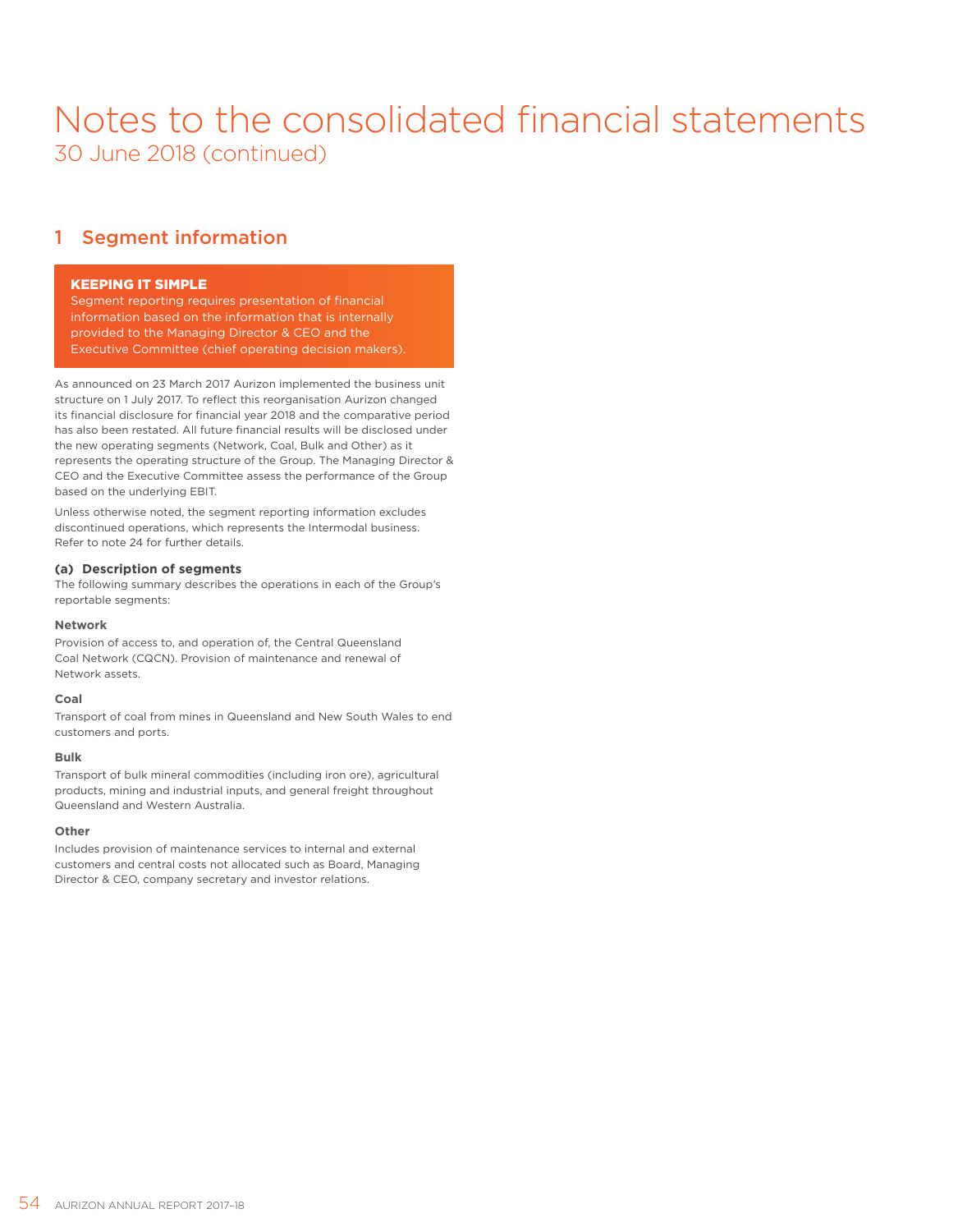### 1 Segment information (continued)

### **(b) Segment information**

|                                                     | Network | Coal    | <b>Bulk</b> | Other                    | Total continuing<br>operations |
|-----------------------------------------------------|---------|---------|-------------|--------------------------|--------------------------------|
|                                                     | \$m     | \$m     | \$m         | \$m                      | \$m\$                          |
| 2018                                                |         |         |             |                          |                                |
| <b>External revenue</b>                             |         |         |             |                          |                                |
| <b>Revenue from external customers</b>              |         |         |             |                          |                                |
| Services revenue                                    |         |         |             |                          |                                |
| Track access                                        | 581.5   | 598.1   |             |                          | 1,179.6                        |
| Freight transport                                   |         | 1,207.8 | 590.5       |                          | 1,798.3                        |
| Other services                                      | 7.3     | 0.2     | 24.9        | 36.9                     | 69.3                           |
| Other revenue                                       | 37.7    | 0.6     | 0.4         | 26.8                     | 65.5                           |
| <b>Total revenue from external customers</b>        | 626.5   | 1,806.7 | 615.8       | 63.7                     | 3,112.7                        |
| <b>Internal revenue</b>                             |         |         |             |                          |                                |
| Services revenue                                    |         |         |             |                          |                                |
| Track access                                        | 585.6   |         |             |                          | 585.6                          |
| Freight transport                                   |         |         | 1.6         |                          | 1.6                            |
| Other services                                      | 6.6     | 6.5     | 0.7         | 27.1                     | 40.9                           |
| <b>Total internal revenue</b>                       | 592.2   | 6.5     | 2.3         | 27.1                     | 628.1                          |
| <b>Total revenue</b>                                | 1,218.7 | 1,813.2 | 618.1       | 90.8                     | 3,740.8                        |
| Other income                                        | ۰       |         | ۰           | $\overline{\phantom{a}}$ |                                |
| Total revenue and other income                      | 1,218.7 | 1,813.2 | 618.1       | 90.8                     | 3,740.8                        |
| Internal elimination                                |         |         |             |                          | (628.1)                        |
| <b>Consolidated revenue and other income</b>        |         |         |             |                          | 3,112.7                        |
| Continuing EBITDA (Underlying)*                     | 788.6   | 611.2   | 75.2        | (8.9)                    | 1,466.1                        |
| Depreciation and amortisation                       | (308.0) | (182.6) | (25.1)      | (9.8)                    | (525.5)                        |
| <b>Continuing EBIT (Underlying)*</b>                | 480.6   | 428.6   | 50.1        | (18.7)                   | 940.6                          |
| Significant adjustments (note 1(c))                 |         |         |             |                          | 25.7                           |
| EBIT*                                               |         |         |             |                          | 966.3                          |
| Net finance costs                                   |         |         |             |                          | (165.0)                        |
| Profit before income tax from continuing operations |         |         |             |                          | 801.3                          |
|                                                     |         |         |             |                          |                                |

\* Refer to page 105 for Non-IFRS information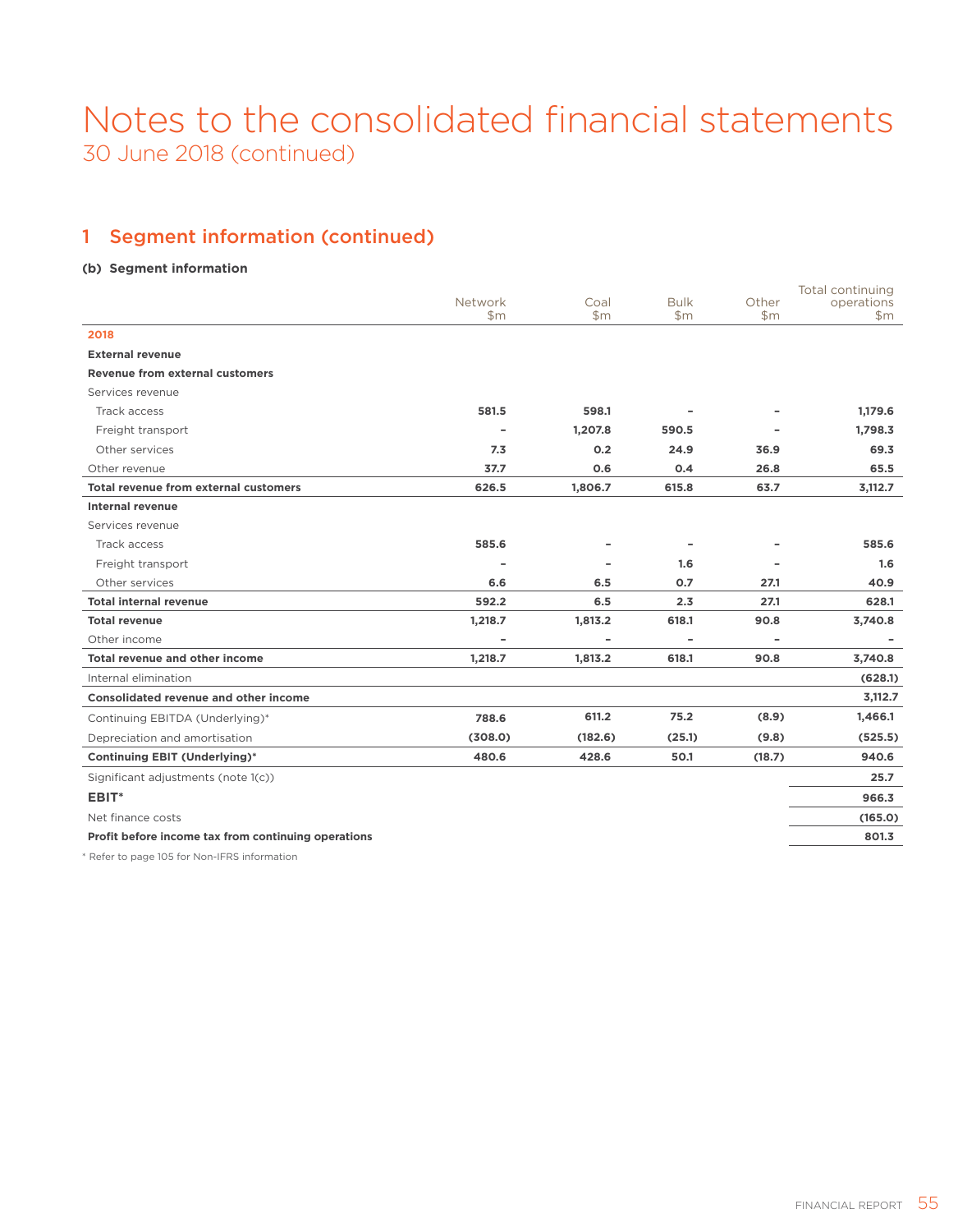### 1 Segment information (continued)

|                                                   | Network | Coal    | <b>Bulk</b>    | Other  | Total continuing<br>operations |
|---------------------------------------------------|---------|---------|----------------|--------|--------------------------------|
|                                                   | \$m     | \$m\$   | \$m\$          | \$m    | $\mathsf{Sm}$                  |
| 2017                                              |         |         |                |        |                                |
| External revenue                                  |         |         |                |        |                                |
| Revenue from external customers                   |         |         |                |        |                                |
| Services revenue                                  |         |         |                |        |                                |
| Track access                                      | 574.0   | 630.3   |                |        | 1.204.3                        |
| Freight transport                                 |         | 1,156.8 | 622.3          |        | 1,779.1                        |
| Other services                                    | 4.3     | 0.3     | 19.9           | 46.4   | 70.9                           |
| Other revenue                                     | 54.5    |         | 3.0            | 30.7   | 88.2                           |
| Total revenue from external customers             | 632.8   | 1,787.4 | 645.2          | 77.1   | 3,142.5                        |
| Internal revenue                                  |         |         |                |        |                                |
| Services revenue                                  |         |         |                |        |                                |
| Track access                                      | 625.9   |         |                |        | 625.9                          |
| Freight transport                                 |         | 1.7     |                | 0.7    | 2.4                            |
| Other services                                    | 3.4     | 5.9     |                | 29.2   | 38.5                           |
| Total internal revenue                            | 629.3   | 7.6     | $\overline{a}$ | 29.9   | 666.8                          |
| Total revenue                                     | 1,262.1 | 1,795.0 | 645.2          | 107.0  | 3,809.3                        |
| Other income                                      |         |         |                |        |                                |
| Total revenue and other income                    | 1,262.1 | 1,795.0 | 645.2          | 107.0  | 3,809.3                        |
| Internal elimination                              |         |         |                |        | (666.8)                        |
| Consolidated revenue and other income             |         |         |                |        | 3,142.5                        |
| Continuing EBITDA (Underlying)*                   | 780.4   | 603.7   | 59.1           | 8.3    | 1,451.5                        |
| Depreciation and amortisation                     | (299.5) | (183.7) | (73.5)         | (10.6) | (567.3)                        |
| Continuing EBIT (Underlying)*                     | 480.9   | 420.0   | (14.4)         | (2.3)  | 884.2                          |
| Significant adjustments (note 1(c))               |         |         |                |        | (759.8)                        |
| EBIT*                                             |         |         |                |        | 124.4                          |
| Net finance costs                                 |         |         |                |        | (178.6)                        |
| Loss before income tax from continuing operations |         |         |                |        | (54.2)                         |

\* Refer to page 105 for Non-IFRS information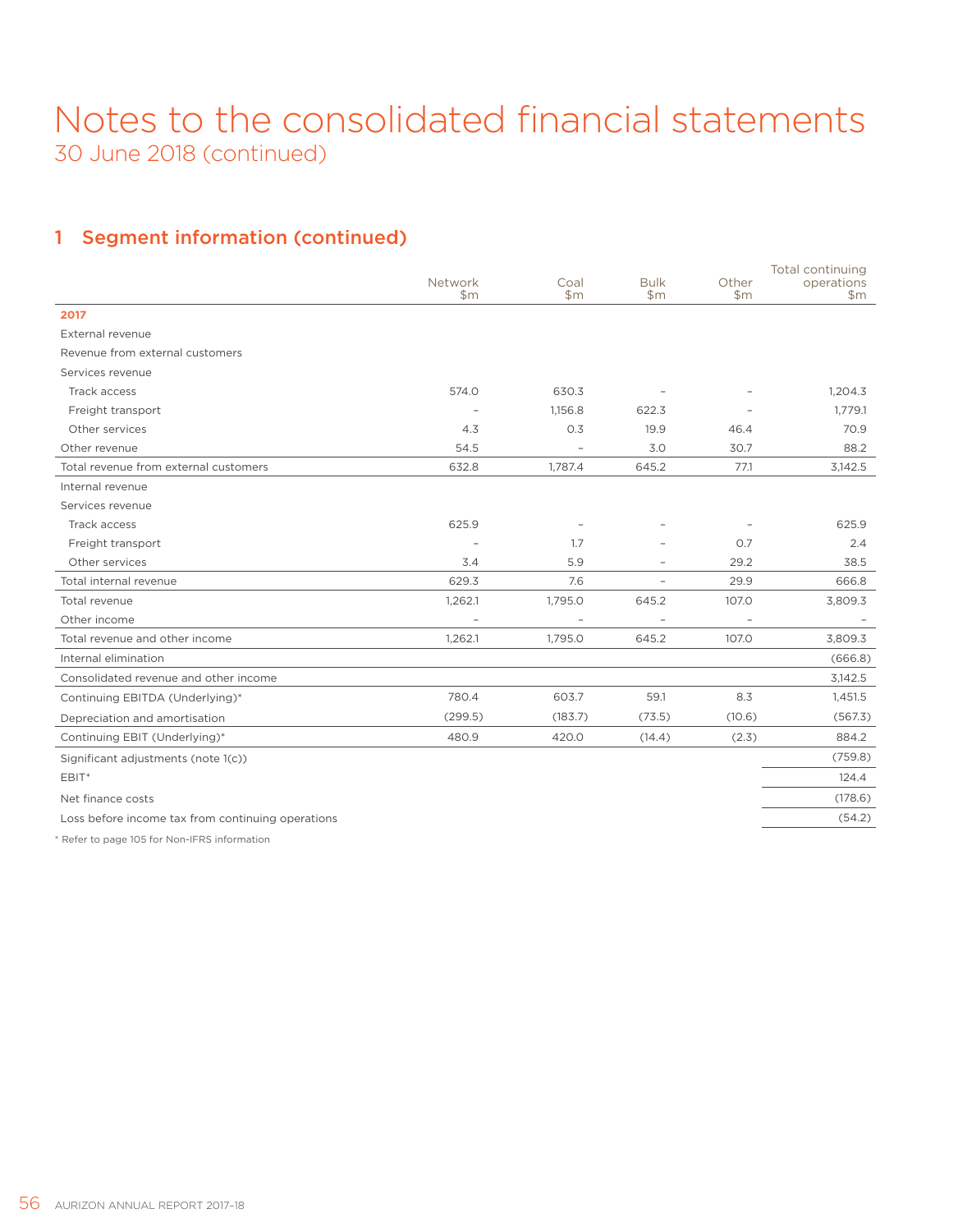### 1 Segment information (continued)

### **(c) Significant adjustments**

The Group's underlying results differ from the statutory results. The exclusion of certain items permits a more appropriate and meaningful analysis of the Group's underlying performance on a comparative basis.

|                                                                 | 2018<br>$\mathsf{Sm}$ | 2017<br>$\mathsf{Sm}$ |
|-----------------------------------------------------------------|-----------------------|-----------------------|
| Bulk contract exit termination payment                          | 66.3                  |                       |
| Bulk contract exit asset impairment                             | (27.9)                | (10.2)                |
| Bulk contract exit - redundancy<br>and closure costs            | (3.9)                 |                       |
| Bulk WA impairment                                              | (31.7)                | (525.9)               |
| Freight Management Transformation (FMT)<br>impairment           |                       | (64.0)                |
| Transformation - asset impairment                               |                       | (48.9)                |
| Transformation - redundancy costs                               | 22.9                  | (110.8)               |
| <b>Total significant adjustments</b><br>(continuing operations) | 25.7                  | (759.8)               |

### **Bulk contract exit**

Cliffs formally advised the Group that it would be closing its Western Australian mining operations by 30 June 2018 including the ceasing of all rail services. On 29 June 2018, Cliffs issued a contract termination notice to the Group effective 30 June 2018. As a result, an early termination payment of \$66.3 million (excluding GST) has been recognised as other income for the year ended 30 June 2018.

Aurizon has considered the financial impact of the contract termination and as a result an asset impairment of \$27.9 million has been recognised for the year ended 30 June 2018. In addition, closure provisions of \$3.9 million have been recognised which include redundancy of \$3.5 million in relation to 63 FTEs that serviced the Cliffs contract. The net contract exit benefit before CGU impairment is \$34.5 million for the year ended 30 June 2018.

#### **Impairment**

For further disclosure on the impairment write downs for the year ended 30 June 2018 and the comparative period refer to note 4.

#### **Redundancy costs**

A provision for train crew redundancy of \$22.9 million that was recorded as a significant item in the year ended 30 June 2017 has been released in the year ended 30 June 2018 as the planned transition of those positions to a flexible workforce has not been implemented at this time due to operational requirements and stronger coal demand.

For disclosure on the significant items relating to discontinued operations refer to note 24.

### **(d) Customer disclosure**

The nature of the Group's business is that it enters into long-term contracts with key customers. Two customers each contribute more than 10% of the Group's total revenue as detailed below.

|            | 2018<br>$\mathsf{Sm}$ | 2017<br>\$m | 2018<br>credit rating credit rating | 2017       |
|------------|-----------------------|-------------|-------------------------------------|------------|
| Customer 1 | 487.3                 | 511.5       |                                     |            |
| Customer 2 | 424.7                 | 413.2       | BBB+                                | <b>BBB</b> |
| Total      | 912.0                 | 924.7       |                                     |            |

### 2 Revenue and other income

### KEEPING IT SIMPLE

Aurizon recognises revenue from the provision of access to the Central Queensland Coal Network (CQCN) and the provision of freight haulage services across Australia.

The Group derives the following types of revenue:

|                                                              | 2018<br>$\mathsf{Sm}$ | 2017<br>\$m |
|--------------------------------------------------------------|-----------------------|-------------|
| Services revenue                                             |                       |             |
| Track access                                                 | 1,179.6               | 1.204.3     |
| Freight transport                                            | 1,798.3               | 1.779.1     |
| Other services                                               | 69.3                  | 70.9        |
| Other revenue                                                | 65.5                  | 88.2        |
| Total revenue from continuing operations                     | 3,112.7               | 3.142.5     |
| Other income                                                 | 66.3                  |             |
| Total revenue and other income from<br>continuing operations | 3.179.0               | 3.142.5     |

Other income includes \$66.3 million in relation to contract termination payments that have been recorded as a significant item for the year ended 30 June 2018.

### **SIGNIFICANT JUDGEMENTS**

### **Take-or-Pay revenue**

The calculation of access Take-or-Pay revenue included in track access is based on an assessment of access charges from contracted railings that have not been achieved, subject to an adjustment for Aurizon Network (below rail) cause and force majeure events. The estimate of Take-or-Pay revenue is based on management's judgement of below rail cause versus above rail operator/mine cancellations and is recognised in the year in which the contractual railings have not been achieved.

Take-or-Pay revenue of \$27.1 million has been recognised at 30 June 2018. Take-or-Pay revenue of \$42.3 million was accrued at 30 June 2017.

#### **Recognition and measurement**

The Group recognises revenue when the amount of revenue can be reliably measured, it is probable that future economic benefits will flow to the entity and specific criteria have been met for each of the Group's activities as described below. The Group bases its estimates on historical results, taking into consideration the type of customer, the type of transaction and the specifics of each arrangement.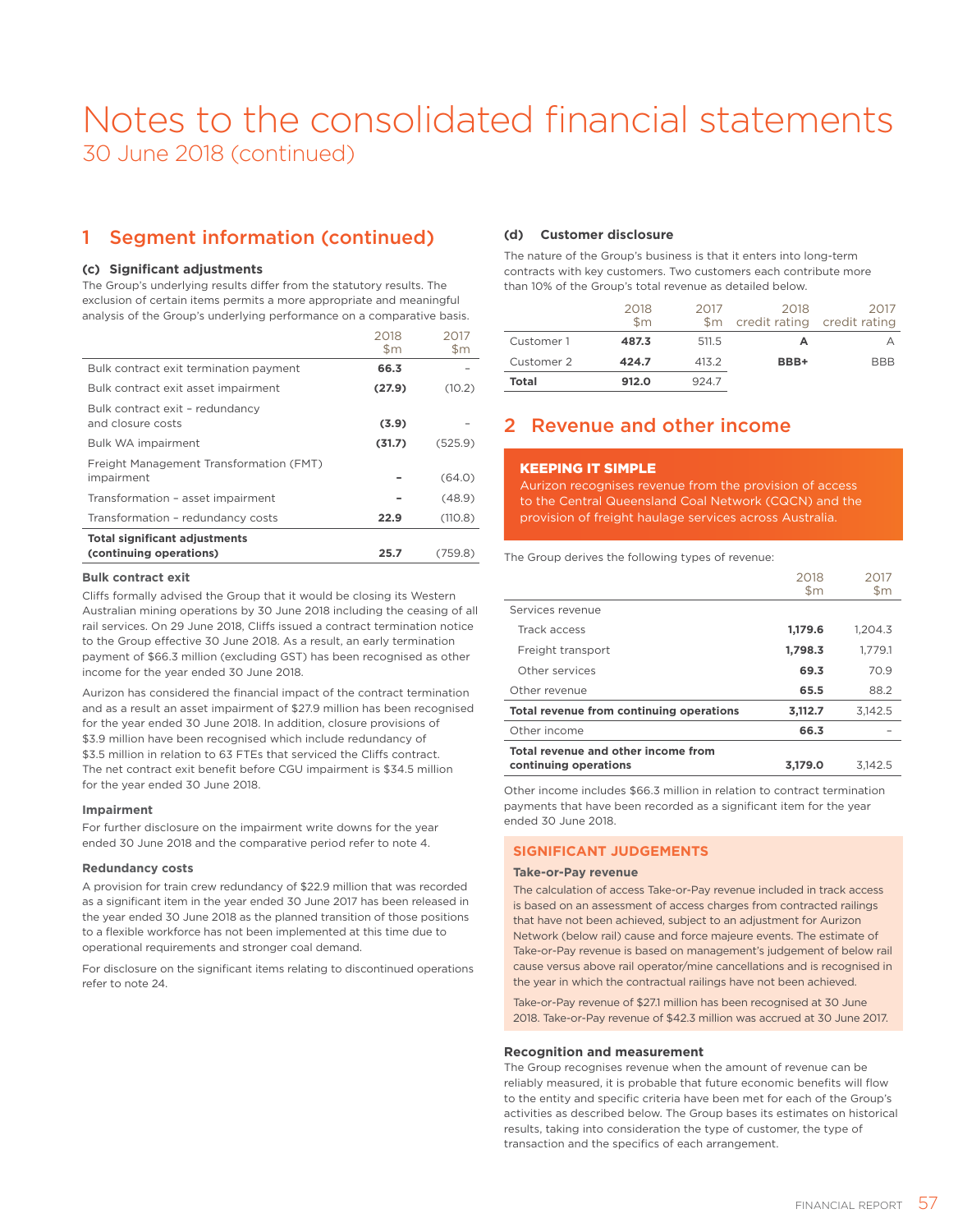### 2 Revenue and other income (continued)

Revenue is recognised for the major business activities using the methods outlined below:

### **(i) Track access**

Track access revenue includes revenue from regulated rail access services and non-regulated services.

Access revenue generated from the regulated rail network, the CQCN, is recognised as services are provided and is calculated on a number of operating parameters, including the volume hauled and regulator approved tariffs. The tariffs are determined by the total allowable revenue, applied to the regulatory approved annual volume forecast for each system.

Where actual volumes railed are less than the regulatory forecast, Take-or-Pay may trigger. Take-or-Pay is recognised in the year that the contractual railings were not achieved.

The majority of access revenue is subject to a revenue cap mechanism that serves to ensure the network recovers its system allowable revenue over the regulatory period. A revenue cap event results in the under or over recovery of regulatory access revenues (net of Take-or-Pay revenue) for a financial year being recognised in the accounting revenues in the second financial year following the event.

During the transitional period, revenue is determined based on the most relevant and reliable information available. The basis of revenue recognition for 30 June 2018 is disclosed within the Key events and transactions for reporting period section.

#### **(ii) Freight transport**

Revenue from freight transport services is calculated based on the rates agreed with customers on a tonnes per delivery basis either by way of long-term contract or on an ad-hoc basis. Revenue is recognised once the service has been provided.

### 3 Expenses

Profit/(loss) before income tax from continuing operations includes the following specific expenses:

|                                                   | 2018<br>\$m | 2017<br>\$m |
|---------------------------------------------------|-------------|-------------|
| <b>Employee benefits expenses</b>                 |             |             |
| Defined benefit superannuation expense            | 12.6        | 13.3        |
| Defined contribution superannuation expense       | 55.3        | 58.7        |
| Redundancies*                                     | (3.9)       | 115.9       |
| Salaries, wages and allowances including on-costs | 691.2       | 704.7       |
|                                                   | 755.2       | 8926        |

\* \$19.0 million of redundancy costs recognised offset by \$22.9 million of redundancy costs provided for in the year ended 30 June 2017 which were released in the year ended 30 June 2018 as described in note 1(c).

### **Consumables**

| Repairs and maintenance | 248.2 | 269.5 |
|-------------------------|-------|-------|
| Other                   | 100.2 | 1234  |
|                         | 348.4 | 3929  |

|                                               | 2018          | 2017          |
|-----------------------------------------------|---------------|---------------|
|                                               | $\mathsf{Sm}$ | $\mathsf{Sm}$ |
| Depreciation and amortisation expense         |               |               |
| Depreciation                                  | 505.0         | 551.2         |
| Amortisation of intangibles                   | 20.5          | 16.1          |
|                                               | 525.5         | 567.3         |
| Impairment losses•                            |               |               |
| Inventory                                     | 1.1           | 12.6          |
| Property, plant and equipment                 | 68.9          | 599.0         |
| Intangibles                                   |               | 66.7          |
|                                               | 70.0          | 678.3         |
| * Refer to note 4 for impairment information. |               |               |
| <b>Finance costs</b>                          |               |               |
| Interest and finance charges paid/payable     | 160.3         | 173.5         |
| Provisions: unwinding of discount             | 0.4           |               |
| Amortisation of capitalised borrowing         |               |               |
| transaction costs                             | 2.9           | 80            |
| Counterparty credit risk adjustments          | 7.5           | 3.0           |
|                                               | 171.1         | 184.5         |
| Amount capitalised to qualifying assets       | (2.8)         | (3.2)         |
|                                               | 168.3         | 181.3         |

### 4 Impairment of non-financial assets

|                                                       | 2018<br>$\mathsf{Sm}$ | 2017<br>\$m |
|-------------------------------------------------------|-----------------------|-------------|
| <b>Continuing operations</b>                          |                       |             |
| Bulk impairment (i)                                   | 42.1                  | 525.9       |
| Impairment of assets in exit of contracts (ii)        | 27.9                  | 10.2        |
| Freight Management Transformation<br>impairment (iii) |                       | 64.0        |
| Transformation - asset impairment (iv)                |                       | 48.9        |
| Other (v)                                             |                       | 29.3        |
|                                                       | 70.0                  | 678.3       |
| <b>Discontinued operations</b>                        |                       |             |

| Intermodal impairment (vi)               | 4.6  | 162.2 |
|------------------------------------------|------|-------|
| Total impairment of non-financial assets | 74.6 | 840.5 |

### **(a) Impairment of non-financial assets**

### **Current period**

**(i) Bulk impairment (\$42.1 million)** 

#### Western Australia (\$31.7 million)

Indicators of impairment were identified for the Western Australia CGU due to the cessation of the Cliffs iron ore contract earlier than expected during the year. As a result, an impairment test was completed.

The recoverable amount used in the impairment test is based on a VIU methodology based on the Board approved corporate plan, a terminal growth rate of 2.2% and a pre-tax discount rate of 11.7%.

The impairment write-down of \$31.7 million has been allocated to rollingstock (\$28.0 million), plant and equipment (\$2.6 million) and land, buildings and infrastructure (\$1.1 million).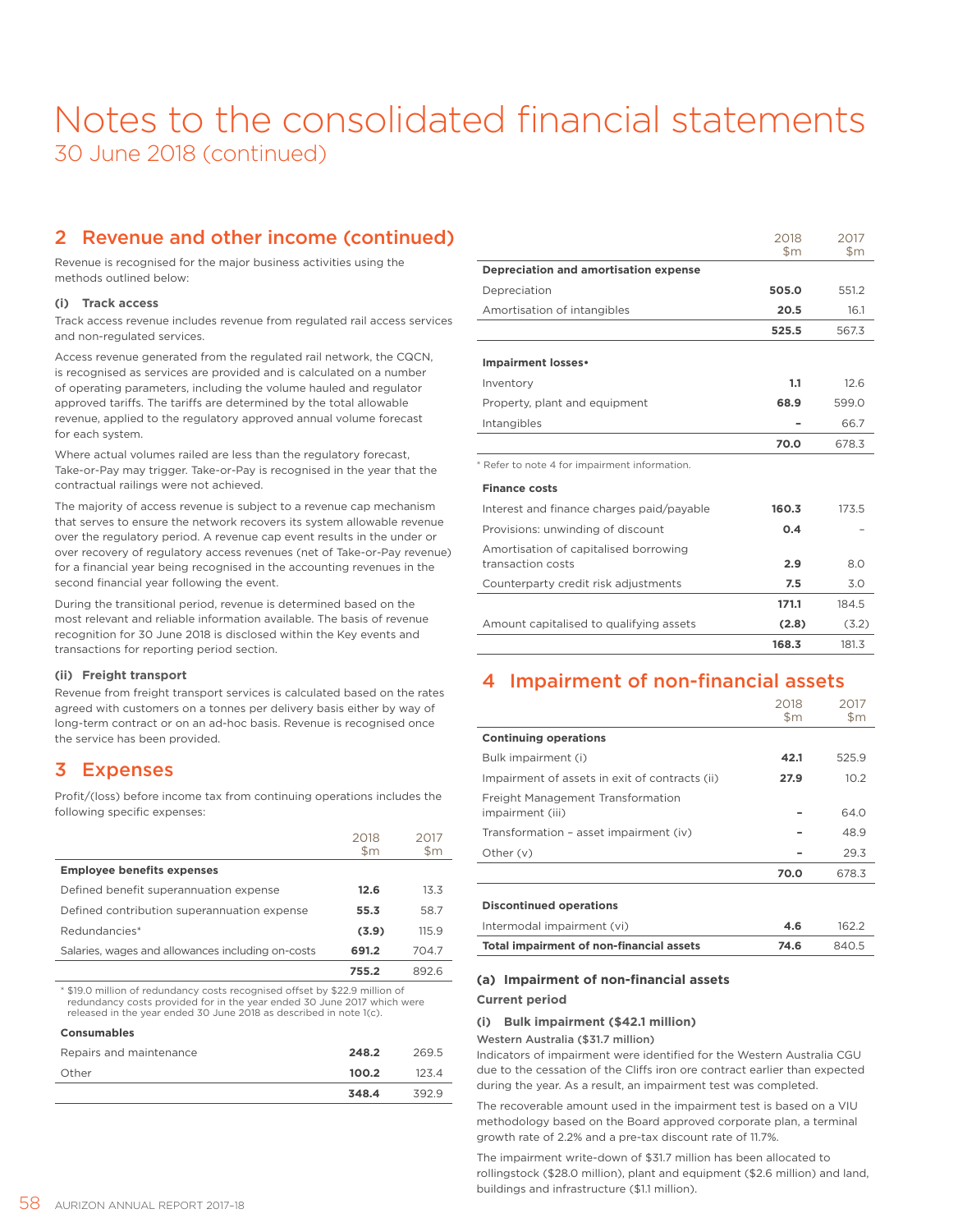### 4 Impairment of non-financial assets (continued)

Following the impairment, the residual carrying value of the assets of the Western Australia CGU as at 30 June 2018 is \$170.7 million. The segment has a small number of customers and the VIU is sensitive to changes in customer contractual arrangements. Should any major contracts not be renewed or any remaining iron ore customers either cease to operate before the expected end of mine life or be unable to comply with current contractual arrangements then the CGU may become further impaired.

### Bulk East (\$10.4 million)

At 30 June 2017, an impairment charge of \$163.5 million was recorded in respect of the Bulk East business using a FVLCD methodology. Additional sustaining capital has been incurred during the year which has resulted in a further impairment of \$10.4 million. This was not classified as a significant item.

(ii) Impairment of assets in exit of contracts (\$27.9 million)

As a result of Cliffs closing mining operations in Western Australia and the early termination of the rail haulage agreement with the Group in June 2018, \$26.8 million of property, plant and equipment and \$1.1 million of inventory was impaired at 30 June 2018.

#### (vi) Intermodal (\$4.6 million)

Due to the closure and sale of Intermodal, an asset write-down of \$4.6 million has been allocated to software (\$2.2 million), rollingstock (\$1.1 million) and plant and equipment (\$1.3 million).

#### **Prior period**

### **(i) Bulk impairment (\$525.9 million)**

#### Western Australia (\$362.4 million)

As a result of the low long-term iron ore price, high cash operating costs for our customers, challenging and competitive bulk markets, deterioration in operating performance and the changed business structure resulting in changes in cost allocations, a review of the operating cashflows of the Western Australia CGU was completed at 30 June 2017. A pre-tax impairment charge of \$362.4 million was recorded. The residual carrying value of the assets at 30 June 2017 was \$207.8 million.

#### Bulk East (\$163.5 million)

The Queensland CGU was separated into Bulk East and Coal Queensland. This change in CGU together with operational performance issues and loss of specific contracts experienced by the Bulk East CGU resulted in a pre-tax impairment charge of \$163.5 million under a FVLCD methodology. The fair value was determined with reference to external and internal valuations for assets. The residual carrying value of the Bulk East CGU as at 30 June 2017 was \$46.6 million.

#### **(ii) Asset impairment as a result of contract exits (\$10.2 million)**

As a result of a decision by Glencore to not renew its existing contract with Aurizon to haul mine inputs and outputs between Mt Isa and Townsville, a decision was made to cease operation of this daily multicustomer freight service from the contract expiry date of 31 January 2017. An impairment of \$10.2 million relating to assets was recognised at 31 December 2016.

### **(iii) Freight Management Transformation (FMT) (\$64.0 million)**

Following a review, it was decided to terminate the project and as a result an impairment charge of \$64.0 million was recorded.

#### **(iv) Transformation – asset impairment (\$48.9 million)**

An impairment of \$48.9 million was recorded as a result of a change in Queensland operations, the ongoing transformation program, various projects no longer proceeding and surplus assets.

### **(v) Impairment of other assets (\$29.3 million)**

Other minor assets and projects totalling \$29.3 million have also been impaired as a result of normal operations. These asset impairments were not classified as significant items.

### **(vi) Intermodal (\$162.2 million)**

Due to the trading performance during the first half of financial year 2017 being lower than expectations, an impairment test was completed as at 31 December 2016 and updated at 30 June 2017. The recoverable amount used in the impairment test was based on a FVLCD methodology. The fair value was determined with reference to external and internal valuations for assets. The Intermodal CGU was impaired by \$162.2 million with a residual value of \$169.9 million as at 30 June 2017.

#### **SIGNIFICANT JUDGEMENTS**

The Group considers annually whether there have been any indicators of impairment and then tests whether non-current assets have suffered any impairment, in accordance with the accounting policy stated in note 9.

### **Cash generating units**

The recoverable amounts of CGUs for 30 June 2018 have been determined based on VIU calculations except for Bulk East, which is valued using FVLCD. The value in use is calculated based on a four-year Board approved corporate plan, a terminal growth rate of 2.2% per annum (2017: 1.5%) and a pre-tax discount rate ranging from 8.8% – 11.7% (2017: 9.1% – 11.8%). The value in use calculations indicate headroom to the carrying value of CGUs, with the exception of Western Australia. For the year ended 30 June 2018, the Western Australia CGU had indicators of impairment due to the cessation of services to a key iron ore customer during the year.

As a result, an impairment test was completed. The key assumptions used in the estimation of the recoverable amount of the Western Australia CGU are set out in note 4(a)(i-ii) above.

Following the impairment loss recognised in the Western Australia CGU for the year ended 30 June 2018, the recoverable amount is equal to the carrying amount. A change in assumption regarding the forecast cashflows may result in a change to the impairment recorded.

### **Individual non-current assets**

Each period the Group is required to assess the recoverability of noncurrent assets. Each period the Enterprise Rollingstock Master Plan is reviewed. This is a ten-year plan and judgement has been applied to estimate forecast volumes and productivity, as well as the required level of contingent fleet, in determining the level of rollingstock required for the foreseeable future. Any changes to volumes and productivity, or a change in management's view as to the level of contingent fleet required, could result in impairment or reversal of previous impairment in the future. The application of this judgement will continue to be assessed at each reporting date.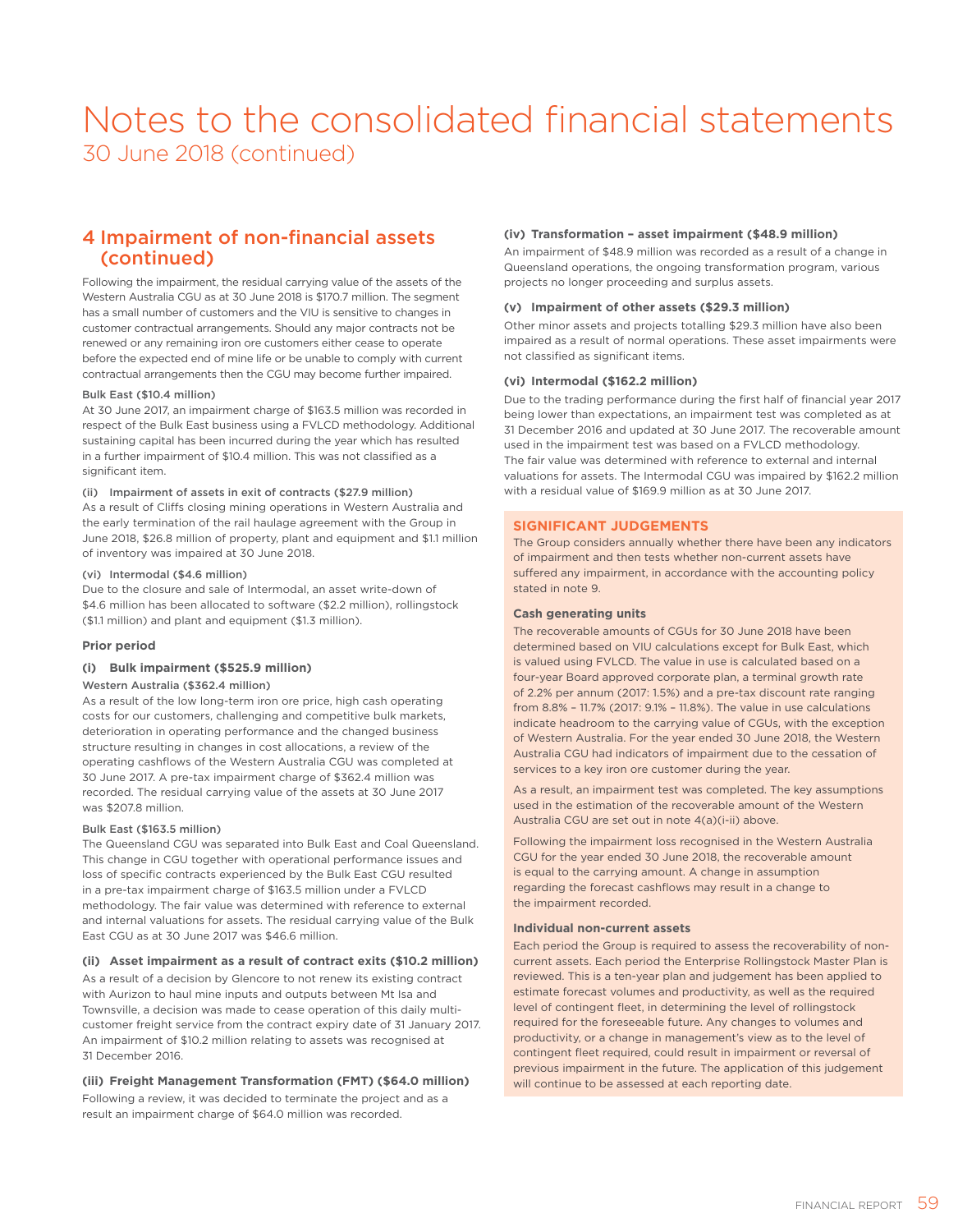### 5 Income tax

### KEEPING IT SIMPLE

This note provides an analysis of the Group's income tax expense/benefit (including a reconciliation of income tax expense to accounting profit), deferred tax balances and income tax recognised directly in equity.

Differences between tax law and accounting standards result in non-temporary (permanent) and temporary (timing) differences between tax and accounting income. Income tax expense is equal to net profit before tax multiplied by the applicable tax rate, adjusted for nontemporary differences. Temporary differences do not adjust income tax expense as they reverse over time. Until they reverse, a deferred tax asset or liability must be recognised on the balance sheet. This note also includes details of income tax recognised directly in equity.

The Group recognises a significant net deferred tax liability and a current cash tax position significantly lower than the applicable tax rate. This is primarily due to accelerated fixed asset tax depreciation and is common for entities operating in a capital intensive environment.

The tax treatment of the impairments is dependent on the nature of the asset being impaired. As the current year impairment predominantly relates to tax depreciable assets (which continue to be used by the business), the impairment does not result in a tax deduction in the current year and will only be recognised for tax purposes when Aurizon disposes of the assets. Accordingly, the impairment will merely change the temporary difference (and associated deferred tax asset or liability) recognised in respect of the impaired asset.

### **(a) Income tax expense**

|                                        | 2018<br>$\mathsf{Sm}$ | 2017<br>$\mathsf{Sm}$ |
|----------------------------------------|-----------------------|-----------------------|
| Current tax                            | 151.3                 | 86.2                  |
| Deferred tax                           | 68.7                  | (166.4)               |
| Current tax relating to prior periods  | 16.6                  | (9.1)                 |
| Deferred tax relating to prior periods | (17.0)                | 7.7                   |
|                                        | 219.6                 | (81.6)                |

2018

2017

Income tax expense/(benefit) is attributable to:

| Profit/(loss) from continuing operations                                 | 241.2  | (17.0)  |
|--------------------------------------------------------------------------|--------|---------|
| Loss from discontinued operation (note 24(b))                            | (21.6) | (64.6)  |
|                                                                          | 219.6  | (81.6)  |
| Deferred income tax expense included in<br>income tax expense comprises: |        |         |
| (Increase)/Decrease in deferred tax assets<br>(note 5(e))                | (8.5)  | 13.4    |
| Increase/(Decrease) in deferred tax liabilities<br>(note 5(f))           | 60.2   | (172.1) |
|                                                                          | 51.7   | (158.7) |

### **(b) Numerical reconciliation of income tax expense to prima facie tax payable**

|                                                                                            | 2018<br>\$m | 2017<br>\$m |
|--------------------------------------------------------------------------------------------|-------------|-------------|
| Profit/(loss) before income tax expense from<br>continuing operations                      | 801.3       | (54.2)      |
| Loss before income tax expense from<br>discontinued operation                              | (98.7)      | (215.3)     |
|                                                                                            | 702.6       | (269.5)     |
| Tax at the Australian tax rate of 30%<br>(2017:30%)                                        | 210.8       | (80.9)      |
| Tax effect of amounts which are not deductible<br>(taxable) in calculating taxable income: |             |             |
| Entertainment                                                                              | 0.2         | 0.2         |
| Research and development                                                                   | (0.7)       | (1.6)       |
| Non-assessable income                                                                      | (0.3)       | $\Omega$ 1  |
| Capital losses not recognised                                                              | 8.0         |             |
| Other                                                                                      | 2.0         | 2.0         |
| Adjustments for current tax of prior periods                                               | (0.4)       | (1.4)       |
|                                                                                            | 219.6       | (81.6)      |

### **(c) Amounts recognised directly in equity**

|                                                                                           | 2018<br>\$m | \$m    |
|-------------------------------------------------------------------------------------------|-------------|--------|
| Aggregate deferred tax arising in the reporting<br>period and directly credited to equity | 4.9         | (17.2) |

### **(d) Tax expense/(benefit) relating to items of other comprehensive income**

|                  | 2018<br>$\mathsf{Sm}$ |      |
|------------------|-----------------------|------|
| Cash flow hedges | (3.9)                 | 13.5 |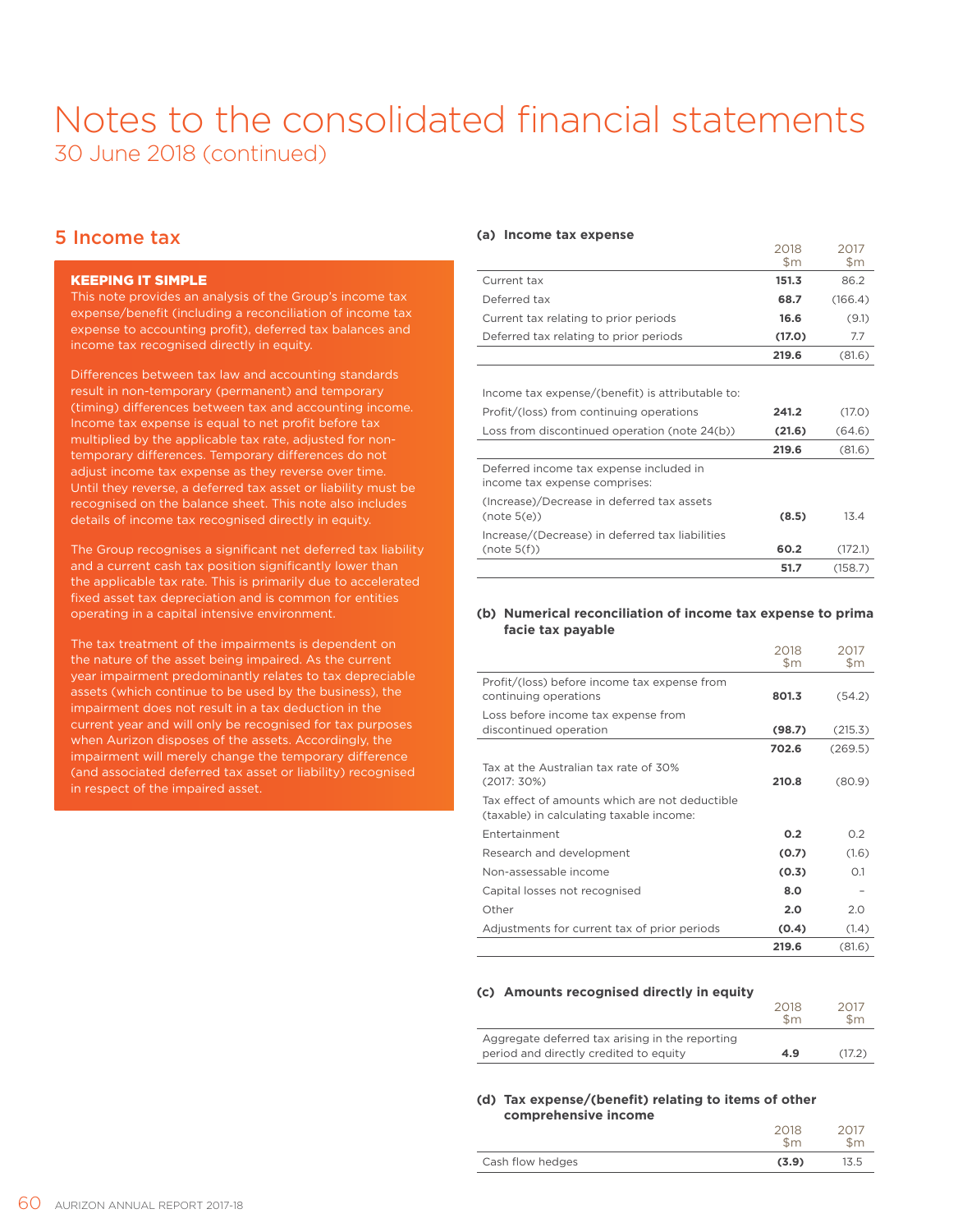### 5 Income tax (continued)

### **(e) Deferred tax assets**

|                                                                    | 2018<br>$\mathsf{Sm}$ | 2017<br>$\mathsf{Sm}$ |
|--------------------------------------------------------------------|-----------------------|-----------------------|
| Total deferred tax assets                                          | 199.1                 | 191.6                 |
| Set-off of deferred tax liabilities pursuant to set-off provisions | (199.1)               | (191.6)               |
| Net deferred tax assets                                            | -                     |                       |

The table below outlines the temporary differences and movements in those temporary differences that comprise the deferred tax assets:

| Movements                       | Provisions/<br>accruals<br>\$m\$ | Customer<br>contracts<br>\$m\$ | Unearned<br>revenue<br>\$m | Financial<br>instruments<br>\$m\$ | Other<br>\$m\$           | Total<br>\$m\$ |
|---------------------------------|----------------------------------|--------------------------------|----------------------------|-----------------------------------|--------------------------|----------------|
| At 1 July 2017                  | 130.8                            | 22.5                           |                            | 24.2                              | 14.1                     | 191.6          |
| (Charged)/credited              |                                  |                                |                            |                                   |                          |                |
| - to profit or loss             | (9.5)                            | (7.8)                          | 11.9                       | 13.8                              | 0.1                      | 8.5            |
| - to other comprehensive income |                                  | ۰                              | ۰                          | 3.9                               | -                        | 3.9            |
| - directly to equity            |                                  |                                | ۰                          | ۰                                 | (4.9)                    | (4.9)          |
| At 30 June 2018                 | 121.3                            | 14.7                           | 11.9                       | 41.9                              | 9.3                      | 199.1          |
| At 1 July 2016                  | 125.7                            | 32.8                           | O.3                        | 38.3                              | 4.2                      | 201.3          |
| (Charged)/credited              |                                  |                                |                            |                                   |                          |                |
| - to profit or loss             | 5.1                              | (10.3)                         | (0.3)                      | (0.6)                             | (7.3)                    | (13.4)         |
| - to other comprehensive income |                                  | $\overline{\phantom{0}}$       | $\qquad \qquad -$          | (13.5)                            | $\overline{\phantom{a}}$ | (13.5)         |
| - directly to equity            |                                  |                                |                            | $\overline{\phantom{a}}$          | 17.2                     | 17.2           |
| At 30 June 2017                 | 130.8                            | 22.5                           | $\overline{\phantom{m}}$   | 24.2                              | 14.1                     | 191.6          |

### **(f) Deferred tax liabilities**

|                                                                    | 2018<br>$\mathsf{Sm}$ | 2017<br>$\mathsf{Sm}$ |
|--------------------------------------------------------------------|-----------------------|-----------------------|
| Total deferred tax liabilities                                     | 678.6                 | 618.4                 |
| Set-off of deferred tax liabilities pursuant to set-off provisions | (199.1)               | (191.6)               |
| Net deferred tax liabilities                                       | 479.5                 | 426.8                 |

The table below outlines the temporary differences and movements in those temporary differences that comprise the deferred tax liabilities:

| Movements          | Non-<br>current<br>assets<br>\$m | Consumables<br>and spares<br>\$m\$ | Accrued<br>income<br>\$m\$ | Financial<br>instruments<br>\$m\$ | Other<br>\$m\$ | Total<br>\$m\$ |
|--------------------|----------------------------------|------------------------------------|----------------------------|-----------------------------------|----------------|----------------|
| At 1 July 2017     | 588.3                            | 5.2                                | 2.6                        | 22.1                              | 0.2            | 618.4          |
| Charged/(credited) |                                  |                                    |                            |                                   |                |                |
| - profit or loss   | 54.0                             | (4.0)                              | (0.9)                      | 11.5                              | (0.4)          | 60.2           |
| At 30 June 2018    | 642.3                            | 1.2                                | 1.7                        | 33.6                              | (0.2)          | 678.6          |
|                    |                                  |                                    |                            |                                   |                |                |
| At 1 July 2016     |                                  |                                    |                            |                                   |                |                |
| Charged/(credited) | 756.3                            | 10.3                               | O.3                        | 23.2                              | O.4            | 790.5          |
| - profit or loss   | (168.0)                          | (5.1)                              | 2.3                        | (1.1)                             | (0.2)          | (172.1)        |
| At 30 June 2017    | 588.3                            | 5.2                                | 2.6                        | 22.1                              | 0.2            | 618.4          |
|                    |                                  |                                    |                            |                                   |                |                |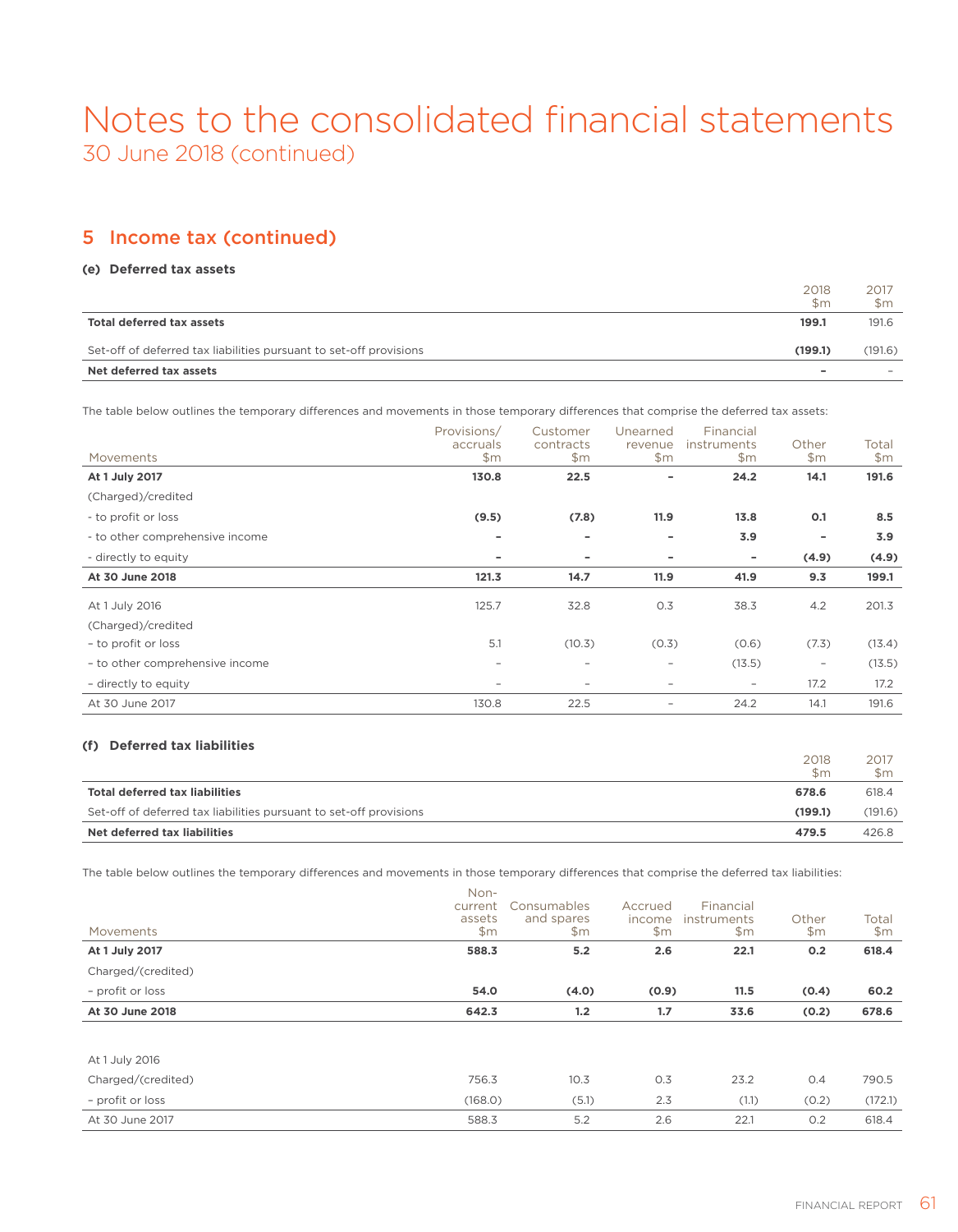### 5 Income tax (continued)

### **SIGNIFICANT JUDGEMENTS**

The deferred tax asset of \$67.8 million, attributable to the impairment of the investment in an associate in FY16 has not been recognised as it is not considered probable that it will be recovered in the foreseeable future. The recoverability of the deferred tax asset is dependent on the sale of shares in the associate.

### **Recognition and measurement**

The income tax expense or credit for the year is the tax payable on the current year's taxable income based on the applicable income tax rate for each jurisdiction adjusted by changes in deferred tax assets and liabilities attributable to temporary differences and to unused tax losses.

The current income tax charge is calculated on the basis of the tax laws enacted or substantively enacted at the end of the reporting year in the countries where the Group's subsidiaries and associates operate and generate taxable income. Management periodically evaluates positions taken in tax returns with respect to situations in which applicable tax regulation is subject to interpretation. It establishes provisions where appropriate on the basis of amounts expected to be paid to the tax authorities.

Deferred income tax is provided in full, using the liability method, on temporary differences arising between the tax bases of assets and liabilities and their carrying amounts in the consolidated financial statements. However, deferred tax liabilities are not recognised if they arise from the initial recognition of goodwill. Deferred income tax is also not accounted for if it arises from initial recognition of an asset or liability in a transaction other than a business combination that at the time of the transaction affects neither accounting nor taxable profit or loss. Deferred income tax is determined using tax rates (and laws) that have been enacted or substantially enacted by the end of the reporting year and are expected to apply when the related deferred income tax asset is realised or the deferred income tax liability is settled.

Deferred tax assets are recognised only if it is probable that future taxable amounts will be available to utilise those temporary differences and losses.

Deferred tax assets and liabilities are offset when there is a legally enforceable right to offset current tax assets and liabilities and when the deferred tax balances relate to the same taxation authority. Current tax assets and tax liabilities are offset where the entity has a legally enforceable right to offset and intends either to settle on a net basis, or to realise the asset and settle the liability simultaneously.

To the extent that an item is recognised in other comprehensive income or directly in equity, the deferred tax is also recognised in other comprehensive income or directly in equity.

### 6 Earnings per share

### KEEPING IT SIMPLE

Earnings per share (EPS) is the amount of post-tax profit attributable to each share.

#### **(a) Basic earnings per share**

Basic EPS is calculated by dividing the profit attributable to owners of the Company by the weighted average number of ordinary shares outstanding.

|                                                                                         | 2018<br>Cents | 2017<br>Cents |
|-----------------------------------------------------------------------------------------|---------------|---------------|
| Basic earnings per share attributable to the<br>ordinary equity holders of the Company: |               |               |
| - continuing and discontinued operations                                                | 24.0          | (9.2)         |
| - continuing operations                                                                 | 27.8          | (1.8)         |

### **(b) Diluted earnings per share**

Diluted EPS is calculated by dividing the profit attributable to owners of the Company by the weighted average number of ordinary shares outstanding after adjustment for the effects of all dilutive potential ordinary shares.

|                                                                                           | 2018<br>Cents | 2017<br>Cents |
|-------------------------------------------------------------------------------------------|---------------|---------------|
| Diluted earnings per share attributable to the<br>ordinary equity holders of the Company: |               |               |
| - continuing and discontinued operations                                                  | 24.0          | (9.2)         |
| - continuing operations                                                                   | 27.8          | (1.8)         |

#### **(c) Weighted average number of shares used as denominator**

| Weighted average number of ordinary<br>and potential ordinary shares used as the<br>denominator in calculating diluted EPS | 2,015,227              | 2.052,241              |
|----------------------------------------------------------------------------------------------------------------------------|------------------------|------------------------|
| Rights                                                                                                                     | 1,865                  | 496                    |
| Adjustments for calculation of diluted EPS:                                                                                |                        |                        |
| Weighted average number of ordinary<br>shares used as the denominator in<br>calculating basic earnings per share           | 2,013,362              | 2.051.745              |
|                                                                                                                            | 2018<br>Number<br>'OOO | 2017<br>Number<br>'OOO |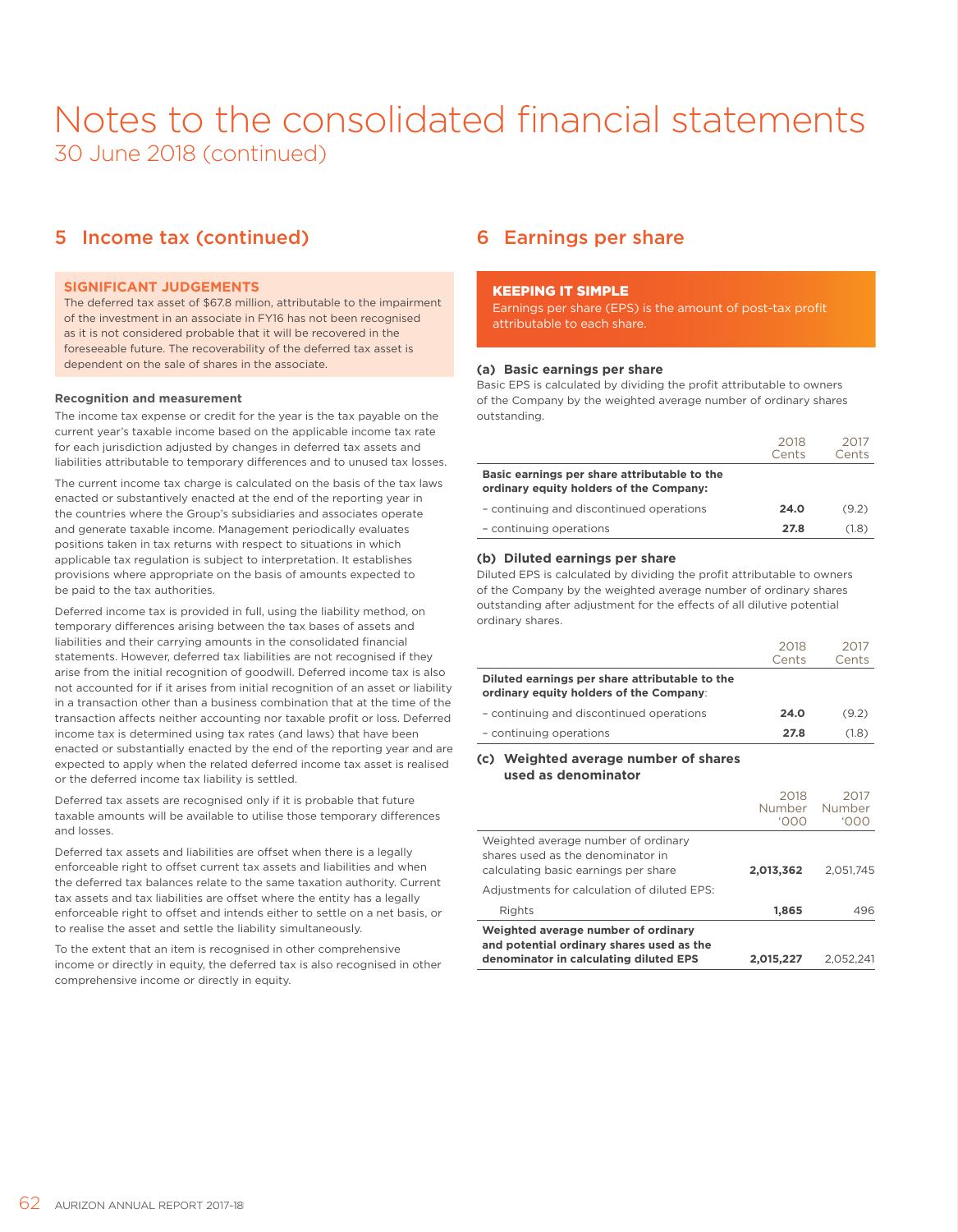# Operating assets and liabilities

### **IN THIS SECTION**

**Operating assets and liabilities provides information about the working capital of the Group and major balance sheet items including the accounting policies, judgements and estimates relevant to understanding these items.**

| 17)   | Trade and other receivables   | Page 64 |
|-------|-------------------------------|---------|
| 8     | Inventories                   | Page 64 |
| 9     | Property, plant and equipment | Page 65 |
|       | 10 Intangible assets          | Page 67 |
| -11-  | Trade and other payables      | Page 68 |
|       | 12 Provisions                 | Page 68 |
| -13 - | <b>Other liabilities</b>      | Page 69 |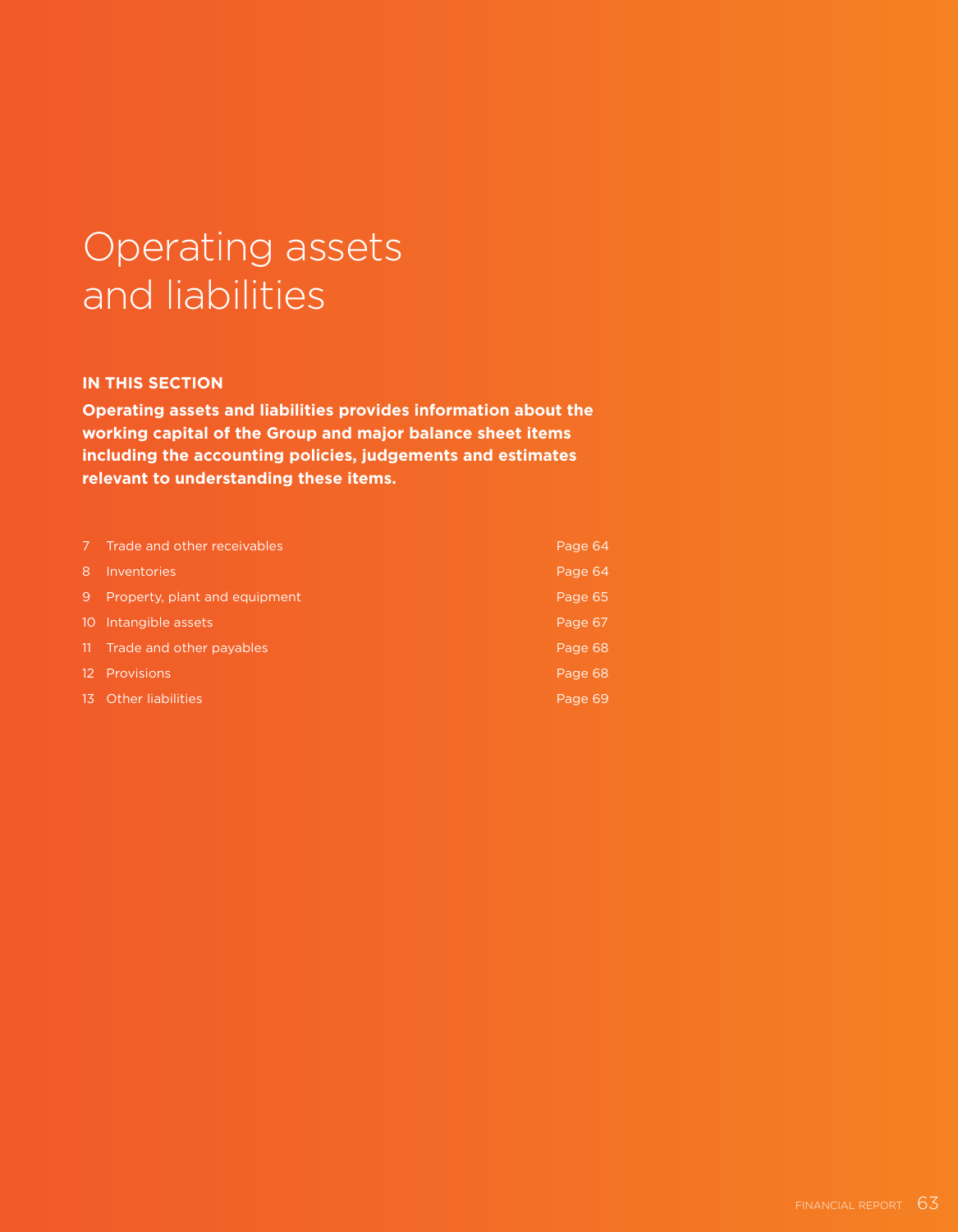### 7 Trade and other receivables

|                                         | 2018<br>$\mathsf{Sm}$ | 2017<br>\$m |
|-----------------------------------------|-----------------------|-------------|
| Current                                 |                       |             |
| Trade receivables                       | 435.1                 | 350.7       |
| Provision for impairment of receivables | (27.7)                | (27.2)      |
| Net trade receivables                   | 407.4                 | 323.5       |
| Other receivables*                      | 123.5                 | 173.3       |
|                                         | 530.9                 | 496.8       |

\* Other receivables predominantly relate to accrued revenue.

### **Past due but not impaired**

These trade receivables relate to a number of customers for whom there is no recent history of default and there is no expectation that they will default. The ageing of past due but not impaired trade receivables are as follows:

|                     | 2018<br>$\mathsf{Sm}$ | 2017<br>$\mathsf{Sm}$ |
|---------------------|-----------------------|-----------------------|
| Up to three months  | 4.9                   | 9.4                   |
| Three to six months |                       | O.5                   |
| Over six months     | 3.0                   | 1.5                   |
|                     | 7.9                   | 11 <i>Δ</i>           |

### **Recognition and measurement**

Trade receivables generally have credit terms ranging from seven to 31 days. They are presented as current assets unless collection is not expected for more than 12 months after the reporting date.

The Group applies the simplified approach to providing for expected credit losses prescribed by AASB 9, which requires the use of the lifetime expected loss provision for all trade receivables. Trade receivables have not had a significant increase in credit risk since they were originated.

### 8 Inventories

|                                      | 2018<br>$\mathsf{Sm}$ | 2017<br>$\mathsf{Sm}$ |
|--------------------------------------|-----------------------|-----------------------|
| Current                              |                       |                       |
| Raw materials and stores - at cost   | 133.1                 | 135.8                 |
| Work in progress - at cost           | 0.2                   | 2.2                   |
| Provision for inventory obsolescence | (15.2)                | (26.2)                |
|                                      | 118.1                 | 111.8                 |
| Non-current                          |                       |                       |
| Raw materials and stores - at cost   | 44.8                  | 47.4                  |
| Provision for inventory obsolescence | (15.7)                | (11.9)                |
|                                      | 29.1                  | 35.5                  |

#### **Recognition and measurement**

Inventories include infrastructure and rollingstock items held in centralised stores, workshops and depots. Inventories are measured at the lower of cost and net realisable value. Cost is determined predominantly on an average cost basis.

Items expected to be consumed after more than one year are classified as non-current.

The provision for inventory obsolescence is based on assessments by management of particular inventory classes and relates specifically to infrastructure and rollingstock maintenance items. The amount of the provision is based on a proportion of the value of damaged stock, slow moving stock and stock that has become obsolete during the reporting period.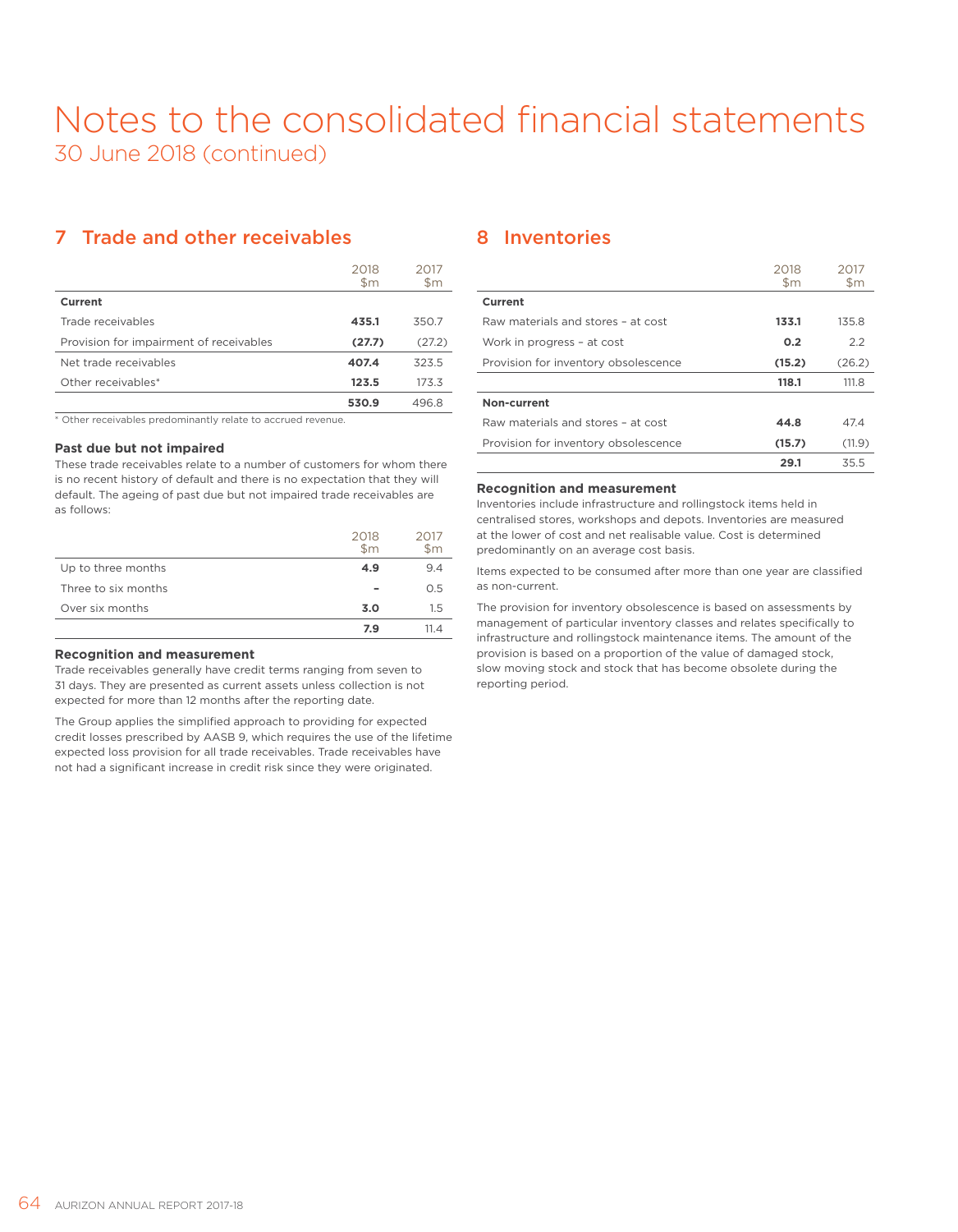### 9 Property, plant and equipment

|                                    | Assets under             |                          |                         | Plant and        |                          |                          |              |
|------------------------------------|--------------------------|--------------------------|-------------------------|------------------|--------------------------|--------------------------|--------------|
|                                    | construction<br>\$m      | Land<br>\$m\$            | <b>Buildings</b><br>\$m | equipment<br>\$m | Rollingstock<br>\$m      | Infrastructure<br>\$m    | Total<br>\$m |
| 2018                               |                          |                          |                         |                  |                          |                          |              |
| Opening net book amount            | 184.8                    | 159.7                    | 273.5                   | 377.0            | 2,329.2                  | 5,510.8                  | 8,835.0      |
| Additions                          | 502.4                    | $\overline{\phantom{a}}$ |                         |                  |                          |                          | 502.4        |
| Transfers between asset classes    | (406.4)                  | (0.1)                    | (2.3)                   | 20.6             | 131.5                    | 263.6                    | 6.9          |
| <b>Disposals</b>                   | $\overline{\phantom{a}}$ | (2.3)                    | (7.7)                   | (10.9)           | (4.9)                    | (7.1)                    | (32.9)       |
| Impairment*                        | (5.2)                    | $\overline{a}$           | (3.5)                   | (3.9)            | (53.1)                   | (5.6)                    | (71.3)       |
| Assets classified as held for sale | (0.3)                    | (30.8)                   | (6.8)                   | (10.3)           | (13.2)                   | (11.8)                   | (73.2)       |
| Depreciation**                     | ÷                        | $\overline{\phantom{a}}$ | (21.9)                  | (44.9)           | (157.8)                  | (282.4)                  | (507.0)      |
| <b>Closing net book amount</b>     | 275.3                    | 126.5                    | 231.3                   | 327.6            | 2,231.7                  | 5,467.5                  | 8,659.9      |
| At 30 June 2018                    |                          |                          |                         |                  |                          |                          |              |
| Cost or fair value                 | 275.3                    | 126.5                    | 499.4                   | 756.8            | 5,081.0                  | 7,468.6                  | 14,207.6     |
| Accumulated depreciation and       |                          |                          |                         |                  |                          |                          |              |
| impairment                         | $\overline{\phantom{m}}$ | $\overline{\phantom{a}}$ | (268.1)                 | (429.2)          | (2,849.3)                | (2,001.1)                | (5,547.7)    |
| <b>Net book amount</b>             | 275.3                    | 126.5                    | 231.3                   | 327.6            | 2,231.7                  | 5,467.5                  | 8,659.9      |
| Owned                              | 275.3                    | 102.7                    | 223.2                   | 327.6            | 2,231.7                  | 975.8                    | 4,136.3      |
| Leased                             | ÷                        | 23.8                     | 8.1                     |                  |                          | 4,491.7                  | 4,523.6      |
|                                    | 275.3                    | 126.5                    | 231.3                   | 327.6            | 2,231.7                  | 5,467.5                  | 8,659.9      |
| 2017                               |                          |                          |                         |                  |                          |                          |              |
| Opening net book amount            | 385.4                    | 160.5                    | 340.9                   | 389.6            | 2,823.4                  | 5,619.4                  | 9,719.2      |
| Additions                          | 468.3                    | $\overline{a}$           |                         |                  |                          | $\overline{\phantom{a}}$ | 468.3        |
| Transfers between asset classes    | (634.2)                  | 1.9                      | 32.8                    | 117.5            | 193.9                    | 288.1                    |              |
| <b>Disposals</b>                   | $\overline{a}$           | (1.8)                    | (2.8)                   | (6.1)            | (3.5)                    | (8.8)                    | (23.0)       |
| Impairment*                        | (34.7)                   | (0.9)                    | (75.1)                  | (58.9)           | (483.5)                  | (106.9)                  | (760.0)      |
| Assets classified as held for sale |                          | $\overline{\phantom{a}}$ | (1.4)                   | $\equiv$         | $\overline{\phantom{a}}$ | (0.2)                    | (1.6)        |
| Depreciation**                     | $\overline{\phantom{a}}$ | $\qquad \qquad -$        | (20.9)                  | (65.1)           | (201.1)                  | (280.8)                  | (567.9)      |
| Closing net book amount            | 184.8                    | 159.7                    | 273.5                   | 377.0            | 2,329.2                  | 5,510.8                  | 8,835.0      |
| At 30 June 2017                    |                          |                          |                         |                  |                          |                          |              |
| Cost                               | 184.8                    | 159.7                    | 526.2                   | 793.4            | 5,140.2                  | 7,266.3                  | 14,070.6     |
| Accumulated depreciation and       |                          |                          |                         |                  |                          |                          |              |
| impairment                         | $\overline{\phantom{a}}$ | $\overline{\phantom{a}}$ | (252.7)                 | (416.4)          | (2,811.0)                | (1,755.5)                | (5,235.6)    |
| Net book amount                    | 184.8                    | 159.7                    | 273.5                   | 377.0            | 2,329.2                  | 5,510.8                  | 8,835.0      |
| Owned                              | 184.8                    | 135.9                    | 264.4                   | 377.0            | 2,329.2                  | 968.5                    | 4,259.8      |
| Leased                             |                          | 23.8                     | 9.1                     |                  |                          | 4,542.3                  | 4,575.2      |
|                                    | 184.8                    | 159.7                    | 273.5                   | 377.0            | 2,329.2                  | 5,510.8                  | 8,835.0      |

\* Impairment of \$71.3 million (2017: \$760.0 million) includes impairment from continuing operations of \$68.9 million (2017: \$599.0 million) (note 3) and discontinued operations of \$2.4 million (2017: \$161.0 million) (note 24).

\*\* Depreciation of \$507.0 million (2017: \$567.9 million) includes depreciation from continuing operations of \$505.0 million (2017: \$551.2 million) (note 3)<br>and discontinued operations of \$2.0 million (2017: \$16.7 million)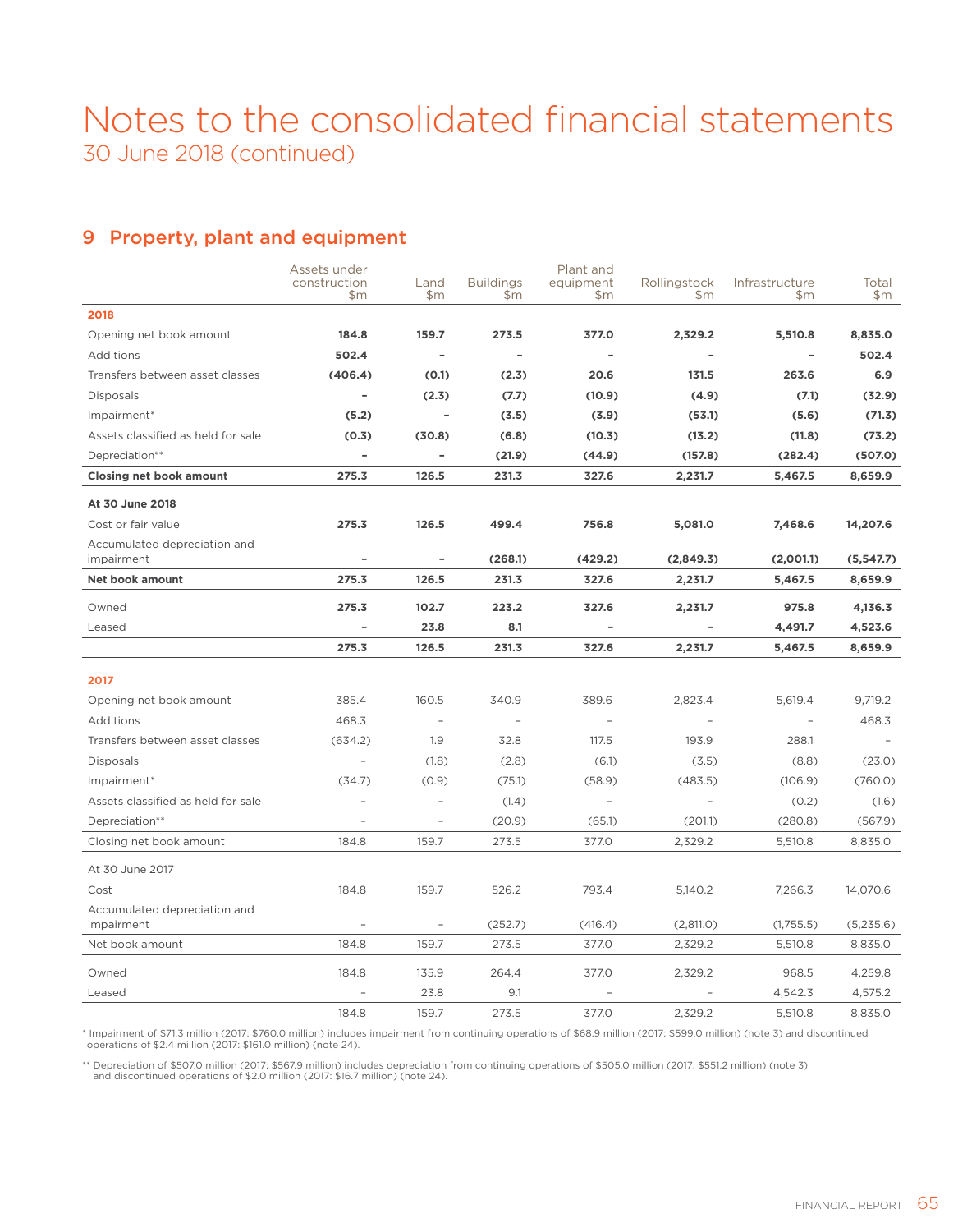### 9 Property, plant and equipment (continued)

### **SIGNIFICANT JUDGEMENTS**

#### (i) Depreciation

The Group estimates the useful lives and residual values of property, plant and equipment based on the expected period of time over which economic benefits from use of the asset will be derived. The Group reviews useful life assumptions on an annual basis having given consideration to variables including historical and forecast usage rates, technological advancements and changes in legal and economic conditions. Any change in useful lives and residual values of property, plant and equipment is accounted for prospectively.

### **Recognition and measurement**

#### **(i) Initial recognition and measurement**

#### Land, buildings, plant and equipment, rollingstock and assets under construction

Buildings, plant and equipment, and rollingstock are carried at cost less accumulated depreciation. Non-corridor land owned by the Group and assets under construction are carried at cost. Cost includes expenditure that is directly attributable to the acquisition of the asset or the fair value of the other consideration given to acquire an asset at the time of its acquisition or construction. Costs attributable to assets under construction are only capitalised when it is probable that future economic benefits associated with the asset will flow to the Group and the costs can be measured reliably. Cost may also include transfers from equity of any gains or losses on qualifying cash flow hedges of foreign currency purchases of property, plant and equipment, and capitalised interest.

Corridor land owned by the State is leased to Aurizon Network Pty Ltd at a rental of \$1 per year if demanded. The leases expire on 30 June 2109.

### Leased coal infrastructure

Coal infrastructure assets are owned by (a) the State, with respect to the CQCN and (b) Queensland Rail, with respect to the North Coast Line (each referred to as the Infrastructure Lessor). Under each infrastructure lease the infrastructure is leased to Aurizon Network Pty Ltd, a wholly-owned subsidiary. The term of each lease is 99 years (at a rate of \$1 per year), unless the Infrastructure Lessor exercises an option to extend its lease for a further 99 years. The notice period for the Infrastructure Lessor to renew or allow expiry of the lease is not less than 20 years prior to the end of the 99-year term. This has been accounted for as a finance lease.

#### **(ii) Subsequent costs**

Subsequent costs are included in the asset's carrying amount or recognised as a separate asset, as appropriate, only when it is probable that future economic benefits associated with the item will flow to the Group and the cost of the item can be measured reliably. The carrying amount of any component accounted for as a separate asset is derecognised when replaced. All other repairs and maintenance are charged to the income statement during the reporting period in which they are incurred.

#### **(iii) Depreciation and amortisation**

Assets are depreciated or amortised from the date of acquisition, or, in respect of internally constructed or manufactured assets, from the time an asset is completed and held ready for use.

Buildings, infrastructure, rollingstock, plant and equipment are depreciated using the straight-line method to allocate their costs, net of their residual values, over their estimated useful lives. Motor vehicles are depreciated using the diminishing value method (percentages range from 13.6% to 35.0%). Land and assets under construction are not depreciated.

The Group builds mine-specific infrastructure for customers and provides access to those clients under access facilitation deeds. Infrastructure controlled by the Group under these deeds is depreciated over the term of the deed, except where economic benefits are expected to flow to the Group after the end of the term of the deed.

The depreciation and amortisation rates used during the year were based on the following range of useful lives:

| - Owned and leased infrastructure | 7-100 years   |
|-----------------------------------|---------------|
| - Buildings                       | $10-40$ vears |
| - Rollingstock                    | 8-35 years    |
| - Plant and equipment             | 3-20 years    |
| - Leased property                 | 3-40 years    |
|                                   |               |

The depreciation and amortisation rates are reviewed annually and adjusted if appropriate. An asset's carrying amount is written down to its recoverable amount if the asset's carrying amount is greater than its estimated recoverable amount.

### **(iv) Derecognition**

An item of property, plant and equipment is derecognised when it is disposed of or no future economic benefits are expected from its use or disposal. Gains and losses on disposals are determined by comparing proceeds with the carrying amount and are recognised in the income statement.

#### **(v) Impairment of assets**

Assets are tested for impairment whenever events or changes in circumstances indicate that the carrying amount may not be recoverable.

An impairment loss is recognised for the amount by which the asset's carrying amount exceeds its recoverable amount. For the purposes of assessing impairment, assets are grouped at the lowest levels for which there are separately identifiable cashflows which are largely independent of the cashflows from other assets or groups of assets (CGUs).

The recoverable amount is the greater of an asset's FVLCD and VIU. In assessing VIU, the estimated future cashflows are discounted to their present value using a pre-tax discount rate that reflects current market assessments of the time value of money and the risks specific to the asset.

Impairment losses are recognised in the income statement. After the recognition of an impairment loss, the depreciation (amortisation) charge for the asset is adjusted in future periods to allocate the asset's revised carrying amount, less its residual value (if any), on a systematic basis over its remaining useful life. Impairment losses, if any, recognised in respect of CGUs are allocated first to reduce the carrying amount of any goodwill allocated to CGUs and then to reduce the carrying amount of other assets in the unit on a pro-rata basis.

Non-financial assets that suffered impairment are reviewed for possible reversal of impairment at each reporting period.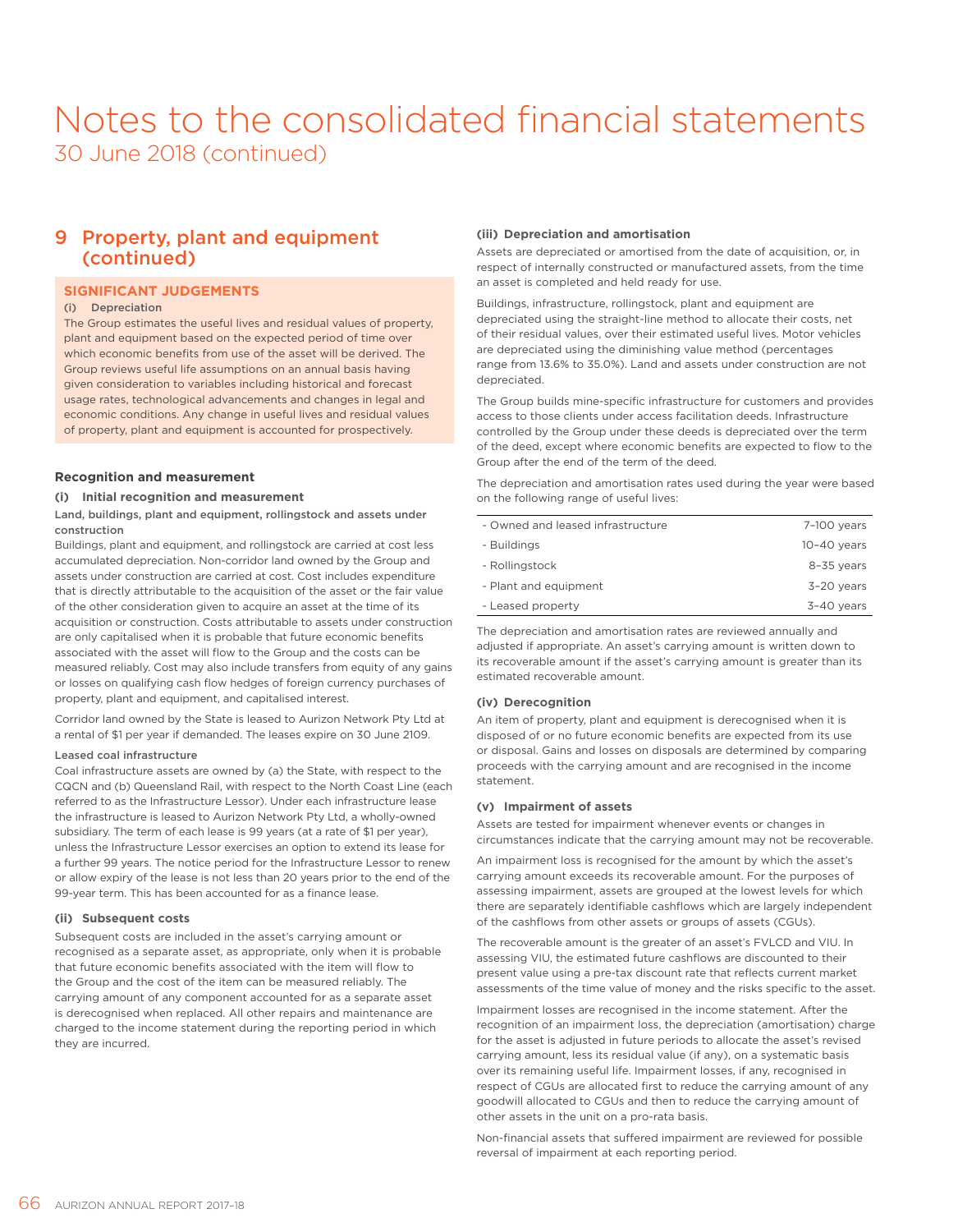### 10 Intangible assets

|                                         |                   | Key customer             | Software under           |                |
|-----------------------------------------|-------------------|--------------------------|--------------------------|----------------|
|                                         | Software<br>\$m\$ | contracts<br>\$m\$       | development<br>\$m\$     | Total<br>\$m\$ |
| 2018                                    |                   |                          |                          |                |
| Opening net book amount                 | 123.0             |                          | 47.0                     | 170.0          |
| Additions                               |                   | 0.5                      | 32.0                     | 32.5           |
| Transfers                               | 26.1              |                          | (33.0)                   | (6.9)          |
| Amortisation expense*                   | (20.3)            | (0.5)                    |                          | (20.8)         |
| Impairment charge**                     | (2.2)             | $\overline{\phantom{a}}$ | $\overline{a}$           | (2.2)          |
| <b>Closing net book amount</b>          | 126.6             | $\overline{\phantom{a}}$ | 46.0                     | 172.6          |
| Cost                                    | 291.1             | 3.0                      | 46.0                     | 340.1          |
| Accumulated amortisation and impairment | (164.5)           | (3.0)                    | $\overline{\phantom{0}}$ | (167.5)        |
| <b>Net book amount</b>                  | 126.6             | $\overline{\phantom{a}}$ | 46.0                     | 172.6          |
| 2017                                    |                   |                          |                          |                |
| Opening net book amount                 | 61.0              | 0.6                      | 128.6                    | 190.2          |
| Additions                               | ٠                 | 1.0                      | 63.4                     | 64.4           |
| Transfers                               | 79.8              |                          | (79.8)                   |                |
| Amortisation expense*                   | (16.3)            | (0.4)                    | ۳                        | (16.7)         |
| Impairment charge**                     | (1.5)             | (1.2)                    | (65.2)                   | (67.9)         |
| Closing net book amount                 | 123.0             | $\overline{\phantom{a}}$ | 47.0                     | 170.0          |
| Cost                                    | 265.0             | 2.5                      | 47.0                     | 314.5          |
| Accumulated amortisation and impairment | (142.0)           | (2.5)                    | $\overline{\phantom{0}}$ | (144.5)        |
| Net book amount                         | 123.0             | $\overline{\phantom{a}}$ | 47.0                     | 170.0          |

\* Amortisation of \$20.8 million (2017: \$16.7 million) includes depreciation from continuing operations of \$20.5 million (2017: \$16.1 million) (note 3) and discontinued operations of \$0.3 million (2017: \$0.6 million) (note 24).

\*\* Impairment of \$2.2 million (2017: \$67.9 million) includes impairment from continuing operations of \$nil million (2017: \$66.7 million) (note 3) and discontinued operations of \$2.2 million (2017: \$1.2 million) (note 24).

### **Recognition and measurement**

### **(i) Software and software under development**

Costs incurred in developing products or systems and costs incurred in acquiring software and licenses that will contribute to future period financial benefits through revenue generation and/or cost reduction are capitalised to software and systems. Costs capitalised include external direct costs of materials and service, employee costs and an appropriate portion of relevant overheads.

Software under development costs include only those costs directly attributable to the development phase and are only recognised following completion of technical feasibility and where the Group has an intention and ability to use the asset.

Software has a finite useful life and is carried at cost less accumulated amortisation. Amortisation is calculated using the straight-line method over the estimated useful life which varies from three to eleven years.

### **(ii) Research and development**

Research expenditure is recognised as an expense as incurred. Costs incurred on development projects (relating to the design and testing of new or improved products) are recognised as intangible assets when it is probable that the project will, after considering its commercial and technical feasibility, be completed and generate future economic benefits, and costs can be measured reliably. The expenditure capitalised comprises all directly attributable costs, including costs of materials, services and direct labour. Other development costs that do not meet these criteria are recognised as an expense as incurred. Development costs previously recognised as an expense are not recognised as an asset in a subsequent period. Capitalised development costs are recorded as intangible assets and amortised from the point at which the asset is ready for use on a straight-line basis over its useful life.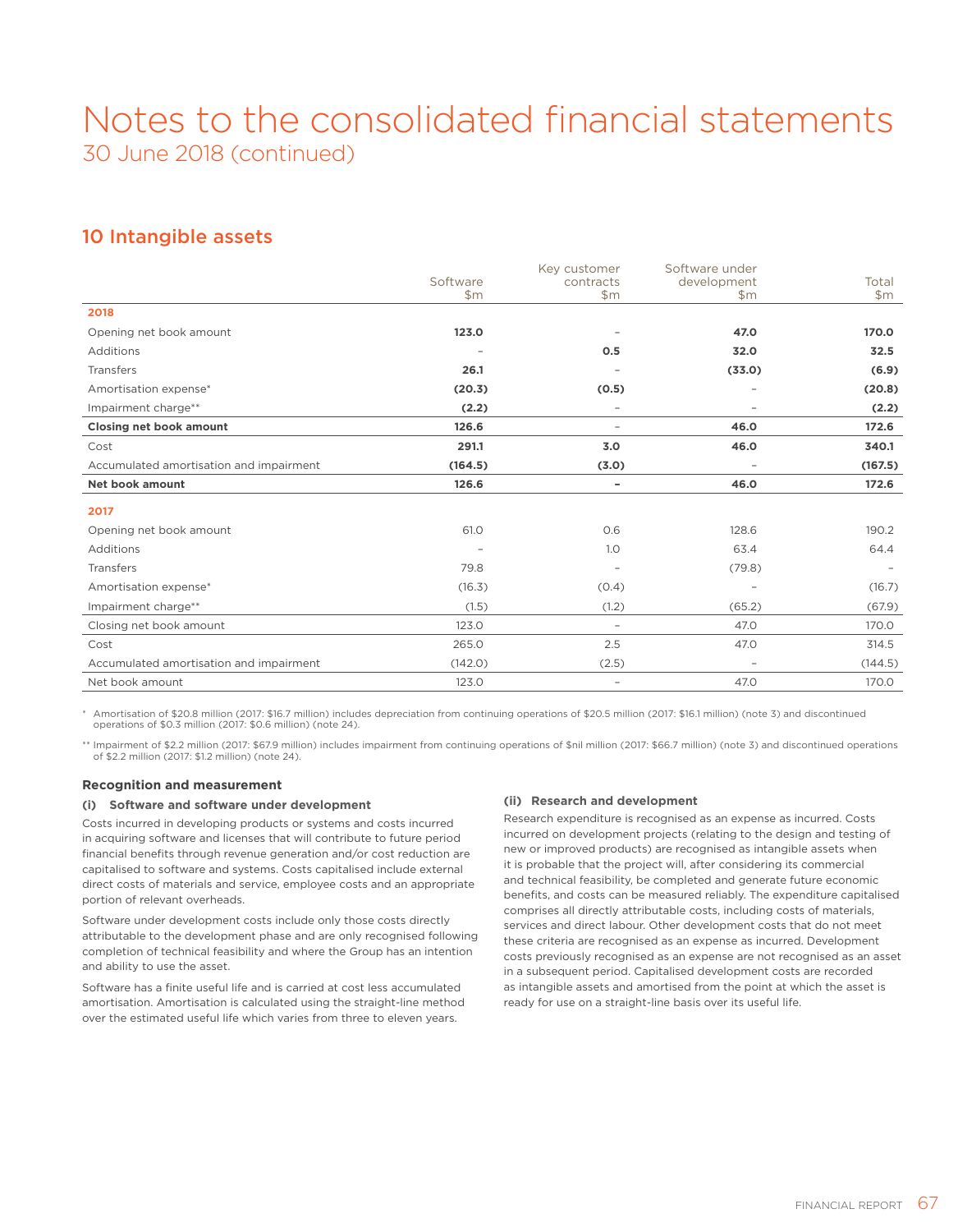### 11 Trade and other payables

|                            | 2018<br>$\mathsf{Sm}$ | 2017<br>$\mathsf{Sm}$ |
|----------------------------|-----------------------|-----------------------|
| <b>Current liabilities</b> |                       |                       |
| Trade payables             | 247.7                 | 273.8                 |
| Other payables             | 28.1                  | 35.9                  |
|                            | 275.8                 | 309.7                 |

### **Recognition and measurement**

These amounts represent liabilities for goods and services provided to the Group prior to the end of financial year which are unpaid. The amounts are unsecured and are usually paid within 45 days or within the terms agreed with the supplier.

### 12 Provisions

|                                               | 2018<br>$\mathsf{Sm}$ | 2017<br>$\mathsf{Sm}$ |
|-----------------------------------------------|-----------------------|-----------------------|
| Current                                       |                       |                       |
| Employee benefits (a)                         | 244.1                 | 277.5                 |
| Provision for insurance claims                | 3.9                   | 2.2                   |
| Litigation and workers compensation provision | 24.9                  | 246                   |
| Other provisions*                             | 39.3                  | 10.2                  |
|                                               | 312.2                 | 314.5                 |
| Non-current                                   |                       |                       |
| Employee benefits (a)                         | 15.7                  | 20.7                  |
| Litigation and workers compensation provision | 11.2                  | 11.5                  |
| Decommissioning/make good                     | 3.0                   | 1 <sub>O</sub>        |
| Land rehabilitation                           | 37.4                  | 40.5                  |
| Other provisions*                             | 14.9                  | 5.0                   |
|                                               | 82.2                  | 78.7                  |
| <b>Total provisions</b>                       | 394.4                 | 393.2                 |
| <b>Employee benefits</b><br>(a)               |                       |                       |
|                                               | 2018                  | 2017                  |
|                                               | \$m                   | \$m                   |
| Annual leave                                  | 55.1                  | 59.7                  |

Included in other provisions are provisions for closure costs

Included in other employee benefits are bonuses, retirement allowances, termination benefits and payroll tax on leave

Long service leave **113.6** 127.8 Other\*\* **91.1** 110.7

The current provision for employee benefits includes accrued annual leave, leave loading, retirement allowances, long service leave, bonuses and redundancy provision. Included in long service leave are all unconditional entitlements where employees have completed the required period of service and also a provision for the probability that employees will reach the required period of service. Based on past experience, the Group does not expect all employees to take the full amount of accrued leave or require payment within the next 12 months. The current provision for employee benefits includes an amount of \$105.9 million (2017: \$95.7 million) that is not expected to be taken or paid within the next 12 months.

### **Details of employee benefits**

#### **(i) Short-term obligations**

Liabilities for wages and salaries, including non-monetary benefits and accumulating annual leave and leave loading that are expected to be settled wholly within 12 months after the end of the period in which the employees render the related service, are recognised in respect of employees' services up to the end of the reporting period and are measured at the amounts expected to be paid when the liabilities are settled. The short-term employee benefit obligations are recognised in the provision for employee benefits.

### **(ii) Other long-term employee benefit obligations**

The liabilities for retirement allowance and long service leave that are not expected to be settled wholly within 12 months after the end of the period in which the employees render the related service, are measured as the present value of expected future payments to be made in respect of services provided by employees up to the end of the reporting period using the projected unit credit method. Remeasurements as a result of experience adjustments and changes in actuarial assumptions are recognised in profit or loss.

The obligations are presented as current liabilities in the balance sheet if the entity does not have an unconditional right to defer settlement for at least 12 months after the reporting period, regardless of when the actual settlement is expected to occur. Benefits falling due more than 12 months after the end of the reporting period are discounted to present value.

#### **(iii) Bonus plans**

The Group recognises a liability for bonuses based on a formula that takes into consideration the Group and individual key performance indicators. The Group recognises a provision where contractually obliged or where there is a past practice that has created a constructive obligation.

### **(iv) Termination benefits**

Termination benefits are payable when the Group decides to terminate the employment, or when an employee accepts voluntary redundancy in exchange for these benefits. The Group recognises termination benefits at the earlier of the following dates: (a) when the Group can no longer withdraw the offer of those benefits; and (b) when the Group recognises costs for a restructuring that is within the scope of AASB 137 and involves the payment of termination benefits. In the case of an offer made to encourage voluntary redundancy, the termination benefits are measured based on the number of employees expected to accept the offer. Benefits falling due more than 12 months after the end of the reporting period are discounted to present value.

#### **(v) Superannuation**

**259.8** 298.2

The Group pays an employer subsidy to the Government Superannuation Office in respect of employees who are contributors to the Public Sector Superannuation (QSuper) scheme.

Employer contributions to the QSuper Defined Benefit Fund are determined by the State of Queensland Treasurer having regard to advice from the State Actuary. The primary obligation to fund the defined benefits obligations are that of the State. However, the Treasurer has the discretion to request contributions from employers that contribute to the defined benefit category of QSuper. No liability is recognised for accruing superannuation benefits as this liability is held on a whole of Government basis and reported in the whole of Government financial statements. The State Actuary performs a full actuarial valuation of the assets and liabilities of the fund at least every three years.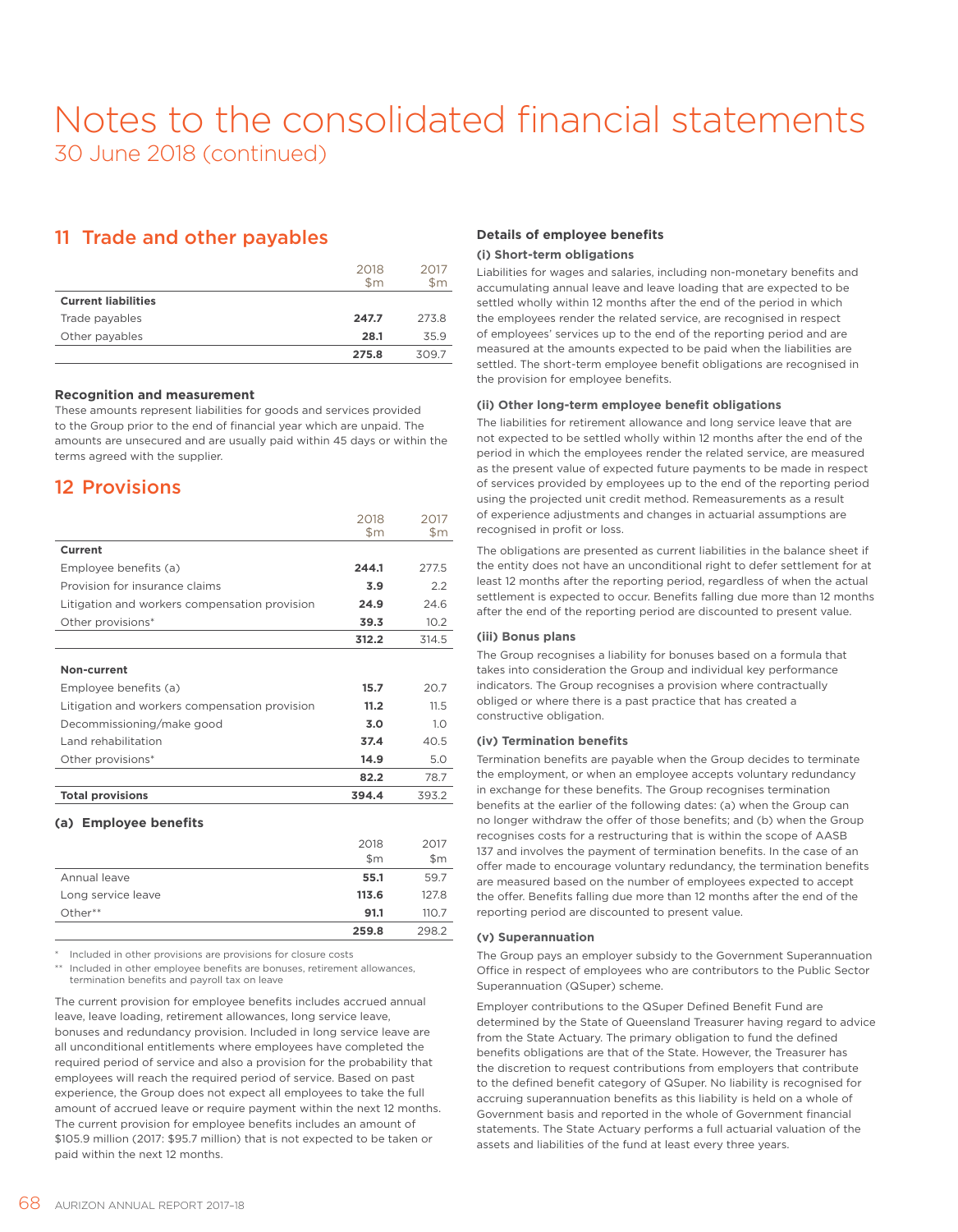### 12 Provisions (continued)

### **(v) Superannuation (continued)**

The latest valuation was completed as at 30 June 2017 and the State Actuary found the fund was in surplus from a whole of Government perspective. In addition, from late 2007, the Defined Benefit Fund was closed to new members so any potential future deficit would be diluted as membership decreases. Accordingly, no liability/asset is recognised for the Group's share of any potential deficit/surplus of the QSuper Defined Benefit Fund. The State of Queensland has provided Aurizon with an indemnity if the Treasurer requires Aurizon to pay any amounts required to meet the potential deficit/surplus. The indemnity is subject to Aurizon not taking any unilateral action, other than with the approval of the State that causes a significant increase in unfunded liabilities.

The Group also makes superannuation guarantee payments into the QSuper Accumulation Fund (Non-Contributory) and QSuper Accumulation Fund (Contributory) administered by the Government Superannuation Office and to other complying Superannuation Funds designated by employees nominating Choice of Fund.

#### **Recognition and measurement**

Provisions are recognised when the Group has a present legal or constructive obligation as a result of past events, it is probable that an outflow of resources will be required to settle the obligation and the amount has been reliably estimated. Provisions are not recognised for future operating losses.

Provisions are measured at the present value of management's best estimate of the expenditure required to settle the present obligation at the reporting date. The pre-tax discount rates for employee benefits are based on Australian corporate bond rates and range between 2.5% and 3.9% (2017: 2.5% and 3.0%).

To measure the estimated costs to remediate contaminated land an inflation rate of 2.6% (2017: 2.6%) has been applied, based on remediation dates ranging between 5 to 40 years. A weighted average discount rate of 3.3% (2017: 3.2%) has been used in determining present value, based on the interest rate which reflect the maturity profile of the liability. The increase in the provision resulting from the passage of time is recognised in finance costs.

The provision for insurance claims is raised for insurance claims external to the Group and represents the aggregate deductible component in relation to loss or damage to property, plant and equipment and rollingstock.

A provision is made for the estimated liability for workers' compensation and litigation claims. Claims are assessed separately for common law, statutory and asbestos claims. Estimates are made based on the average number of claims and average claim payments over a specified period of time. Claims Incurred But Not Reported are also included in the estimate.

The closure of Aurizon's Interstate Intermodal business resulted in the recognition of a provision for contract, lease and supplier exit costs and represents the best estimate of the expenditure required to settle the present obligation at the end of the reporting period. Refer to note 24.

A provision for onerous contracts is recognised by the Group when the unavoidable costs of meeting the obligations under the contract exceed the expected economic benefits to be received. It is measured at the present value of management's best estimate of the expenditure required to settle the present obligation at the end of the reporting period.

### 13 Other liabilities

|                               | 2018<br>$\mathsf{Sm}$ | 2017<br>\$m |
|-------------------------------|-----------------------|-------------|
| Current                       |                       |             |
| Income received in advance    | 72.6                  | 39.3        |
| Other current liabilities     | 5.4                   | 1.4         |
|                               | 78.0                  | 40.7        |
| Non-current                   |                       |             |
| Income received in advance    | 183.1                 | 203.4       |
| Other non-current liabilities | 35.4                  | 2.6         |
|                               | 218.5                 | 206.0       |

Income received in advance primarily represents amounts received from customers as prepayment of future rentals under agreements for customer specific rail infrastructure. These amounts are deferred and earned over the term of the agreements.

Other liabilities include lease incentive payments. These amounts are deferred and earned over the term of the lease.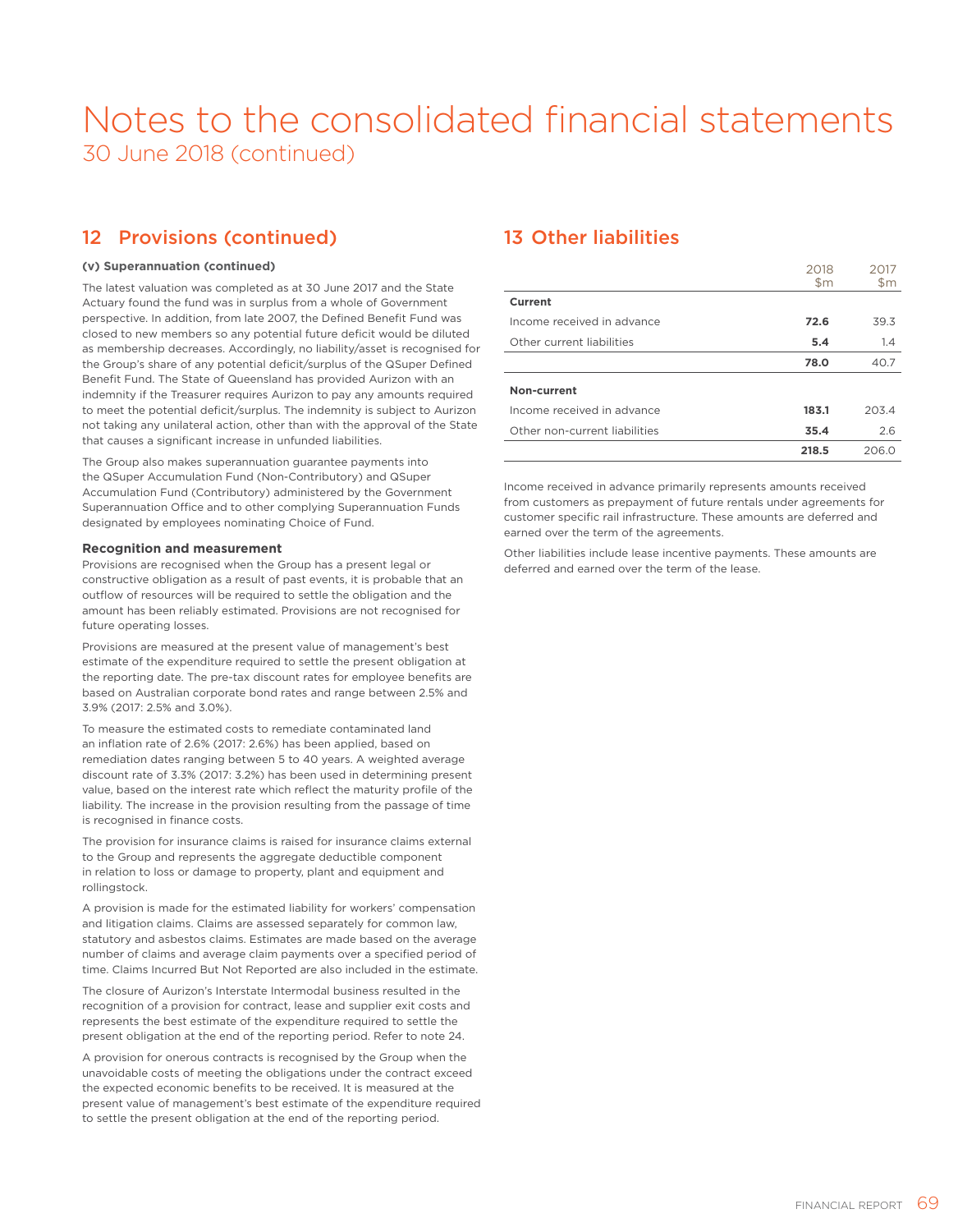# Capital and financial risk management

### **IN THIS SECTION**

**Capital and financial risk management provides information about the capital management practices of the Group and shareholder returns for the year, and discusses the Group's exposure to various financial risks, explains how these affect the Group's financial position and performance, and what the Group does to manage these risks.**

|      | 14 Capital risk management       | Page 71 |
|------|----------------------------------|---------|
|      | 15 Dividends                     | Page 71 |
|      | 16 Equity and reserves           | Page 71 |
|      | 17 Borrowings                    | Page 73 |
|      | 18 Financial risk management     | Page 73 |
| -19. | Derivative financial instruments | Page 79 |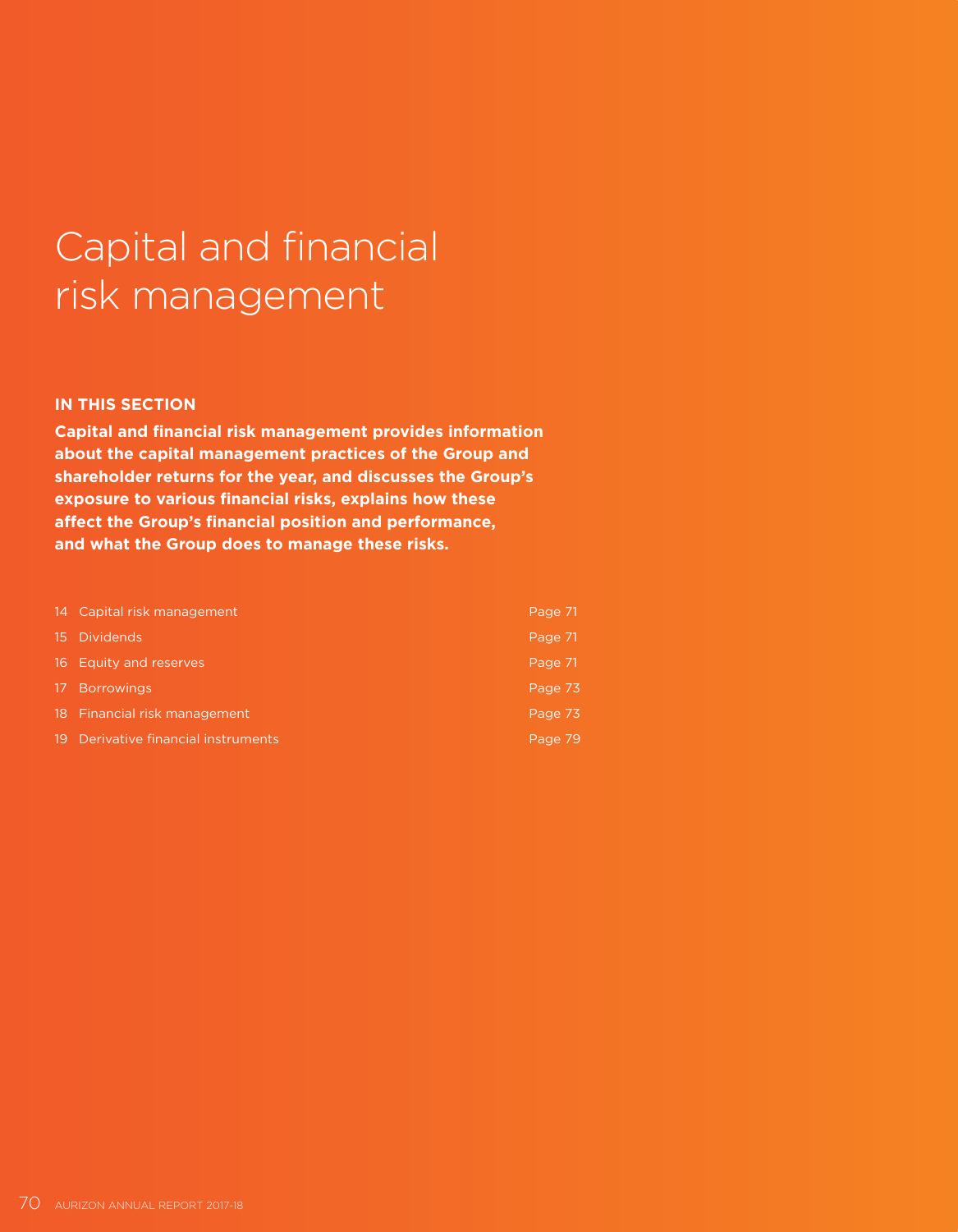### 14 Capital risk management

### KEEPING IT SIMPLE

The Group's objective is to maintain a strong capital base so as to maintain investor, creditor and market confidence and to sustain future development of the business.

The Group and the Company monitor its capital structure by reference to its gearing ratio. This ratio is calculated as net debt divided by total capital. Net debt is calculated as total borrowings less cash and cash equivalents. Total capital is total equity plus net debt. There were no changes in the Group's approach to capital and financial risk management during the year. Refer to note 18 for further details.

|                                 | <b>Notes</b> | 2018<br>\$m | 2017<br>$\mathsf{Sm}$ |
|---------------------------------|--------------|-------------|-----------------------|
| Total borrowings                | 17           | 3,501.9     | 3.376.2               |
| Less: cash and cash equivalents |              | (34.8)      | (88.7)                |
| Net debt                        |              | 3,467.1     | 3.287.5               |
| Total equity                    |              | 4,730.1     | 5.022.1               |
| <b>Total capital</b>            |              | 8,197.2     | 8.309.6               |
| <b>Gearing ratio</b>            |              | 42.3%       | 39.6%                 |

The gearing ratio excludes the impact of financial derivative assets and liabilities (note 19). Aurizon Network Pty Ltd gearing ratio is 69.7% (2017: 61.3%).

### 15 Dividends

### **(a) Ordinary shares**

|                                                                                                                                                   | 2018<br>$\mathsf{Sm}$ | \$m   |
|---------------------------------------------------------------------------------------------------------------------------------------------------|-----------------------|-------|
| Interim dividend for the year ended<br>30 June 2018 of 14 0 cents 50%<br>franked (2017: 13.6 cents 70% franked)<br>per share, paid 26 March 2018  | 279.5                 | 279 O |
| Final dividend for the year ended<br>30 June 2017 of 8.9 cents 50% franked<br>(2016: 13.3 cents 70% franked) per share,<br>paid 25 September 2017 | 182.6                 | 272.9 |
|                                                                                                                                                   | 462.1                 | 5519  |

### **(b) Dividends not recognised at the end of the reporting period**

|                                                                                                                                                                                                                                                                                                                                      | 2018<br>$\mathsf{Sm}$ | 2017<br>\$m |
|--------------------------------------------------------------------------------------------------------------------------------------------------------------------------------------------------------------------------------------------------------------------------------------------------------------------------------------|-----------------------|-------------|
| Since 30 June 2018, the Directors have<br>recommended the payment of a final dividend<br>of 13.1 cents per fully paid ordinary share 60%<br>franked (2017: 8.9 cents 50% franked). The<br>aggregate amount of the proposed dividend<br>expected to be paid on 24 September 2018 out<br>of retained earnings, but not recognised as a |                       |             |
| liability at year end is:                                                                                                                                                                                                                                                                                                            | 260 Z                 | 182 G       |

### **(c) Franked dividends**

The franked portions of the final dividends recommended after 30 June 2018 will be franked out of existing franking credits or out of franking credits arising from the payment of income tax in the period ending 30 June 2019.

|                                                                                           | $  -$<br>\$m\$ | $    -$<br>\$m. |
|-------------------------------------------------------------------------------------------|----------------|-----------------|
| Franking credits available for subsequent<br>reporting periods based on a tax rate of 30% |                |                 |
| $(2017:30\%)$                                                                             | 71.5           | 2 R             |

 $2018$ 

 $2017$ 

The above amounts are calculated from the balance of the franking account as at the end of the reporting period, adjusted for franking credits that will arise from the payment of the amount of the provision for income tax.

### 16 Equity and reserves

### KEEPING IT SIMPLE

Issued capital represents the amount of consideration received for securities issued by Aurizon.

When the Company purchases its own shares, as a result of the share-based payment plans and share buy-back, the consideration paid, including any directly attributable incremental costs (net of income taxes), is recognised directly in equity.

### **(a) Contributed equity**

**(i) Issued capital**

|                                 | 2018<br><b>Shares</b><br><u>roon</u> | 2017<br><b>Shares</b><br>'OOO | 2018<br>$\mathsf{Sm}$ | 2017<br>$\mathsf{Sm}$ |
|---------------------------------|--------------------------------------|-------------------------------|-----------------------|-----------------------|
| Ordinary shares<br>- fully paid | 1,990,128                            | 2,051,745                     | 906.6                 | 1.206.6               |

#### **(ii) Movements in ordinary share capital**

| Details                  | Number<br>of shares<br><u>'OOO</u> | $\mathsf{Sm}$ |
|--------------------------|------------------------------------|---------------|
| At 1 July 2016           | 2.051.745                          | 1.206.6       |
| At 30 June 2017          | 2.051.745                          | 1.206.6       |
| On-market share buy-back | (61, 617)                          | (300.0)       |
| At 30 June 2018          | 1,990,128                          | 906.6         |

Ordinary shares have no par value and the Company does not have a limited amount of authorised capital. Ordinary shares entitle the holder to participate in dividends and the proceeds on winding up of the Company in proportion to the number of and amounts paid on the shares held.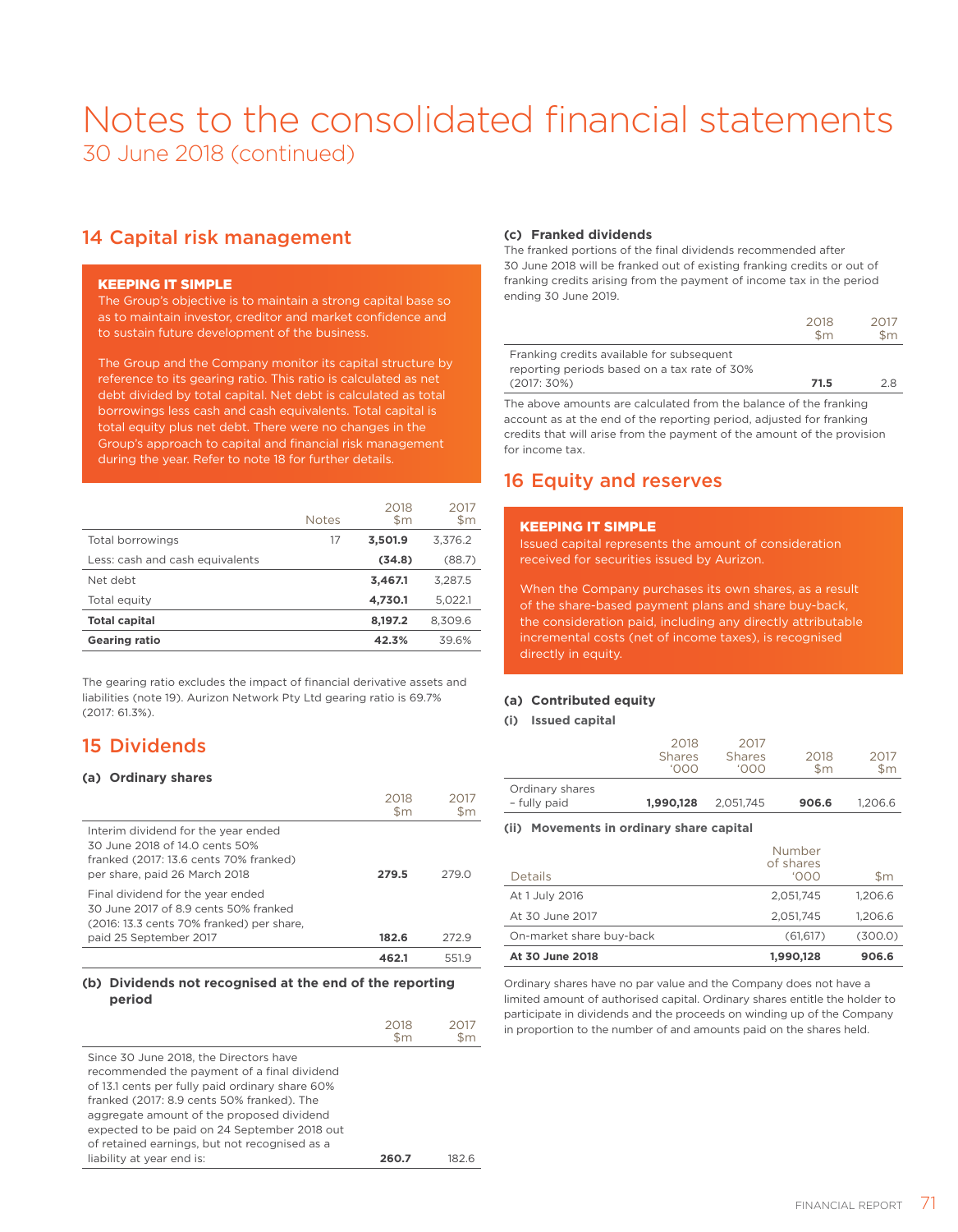### 16 Equity and reserves (continued)

### **(b) Reserves**

| Balance at 30 June 2018                                        |              | (1.8)                                              | (11.2)                     | 5.6                                | 3,467.5                    | 3,460.1        |
|----------------------------------------------------------------|--------------|----------------------------------------------------|----------------------------|------------------------------------|----------------------------|----------------|
| Deferred tax                                                   |              | -                                                  | ۰                          | (4.9)                              | ۰                          | (4.9)          |
| Employee share trust to employees                              |              |                                                    | -                          | (2.5)                              |                            | (2.5)          |
| Share-based payments expense                                   | 29(b)        |                                                    | ۰                          | 3.9                                |                            | 3.9            |
| Buy-back of ordinary shares                                    |              | -                                                  | ۰                          | -                                  | (0.3)                      | (0.3)          |
| Transactions with owners in their capacity as owners           |              |                                                    |                            |                                    |                            |                |
| Other comprehensive income                                     |              |                                                    | (9.1)                      |                                    | ۰                          | (9.1)          |
| Deferred tax                                                   |              | -                                                  | 3.9                        | -                                  | ۰                          | 3.9            |
| Fair value losses transferred to property, plant and equipment |              | -                                                  | O.1                        |                                    |                            | 0.1            |
| Fair value gains taken to equity                               |              | ۰                                                  | (13.1)                     | ۰                                  |                            | (13.1)         |
| Balance at 1 July 2017                                         |              | (1.8)                                              | (2.1)                      | 9.1                                | 3,467.8                    | 3,473.0        |
|                                                                | <b>Notes</b> | Share<br>of an<br>associate's<br><b>OCI</b><br>\$m | Cash flow<br>hedges<br>\$m | Share-<br>based<br>payments<br>\$m | Capital<br>reserves<br>\$m | Total<br>\$m\$ |

|                                                                | <b>Notes</b> | Share<br>of an<br>associate's<br>OCI<br>\$m\$ | Cash flow<br>hedges<br>\$m | Share-<br>based<br>payments<br>\$m | Capital<br>reserves<br>\$m | Total<br>$\mathsf{Sm}$ |
|----------------------------------------------------------------|--------------|-----------------------------------------------|----------------------------|------------------------------------|----------------------------|------------------------|
| Balance at 1 July 2016                                         |              | (1.8)                                         | (34.1)                     | (7.2)                              | 3,467.8                    | 3,424.7                |
| Fair value losses taken to equity                              |              | $\overline{\phantom{a}}$                      | 45.7                       | $\overline{\phantom{a}}$           |                            | 45.7                   |
| Fair value losses transferred to property, plant and equipment |              |                                               | (0.2)                      |                                    |                            | (0.2)                  |
| Deferred tax                                                   |              | $\overline{\phantom{a}}$                      | (13.5)                     |                                    | $\overline{\phantom{a}}$   | (13.5)                 |
| Other comprehensive income                                     |              |                                               | 32.0                       |                                    | -                          | 32.0                   |
| Transactions with owners in their capacity as owners           |              |                                               |                            |                                    |                            |                        |
| Share-based payments expense                                   | 29(b)        |                                               | $\overline{\phantom{0}}$   | 6.6                                |                            | 6.6                    |
| Employee share trust to employees                              |              | $\overline{\phantom{a}}$                      | $\overline{\phantom{a}}$   | (7.5)                              |                            | (7.5)                  |
| Deferred tax                                                   |              |                                               | $\overline{\phantom{a}}$   | 17.2                               |                            | 17.2                   |
| Balance 30 June 2017                                           |              | (1.8)                                         | (2.1)                      | 9.1                                | 3,467.8                    | 3,473.0                |

### **Nature and purpose of reserves**

### **Cash flow hedges**

The hedging reserve is used to record gains or losses on hedging instruments that are designated cash flow hedges and are recognised in other comprehensive income. Amounts are recognised in the income statement when the associated hedged transaction affects the income statement.

### **Share-based payments**

Share-based payments represent the fair value of share-based remuneration provided to employees.

### **Capital reserves**

Capital reserves represents capital contributions from Queensland State Government pre-IPO less cumulative share buy-backs charged to this account.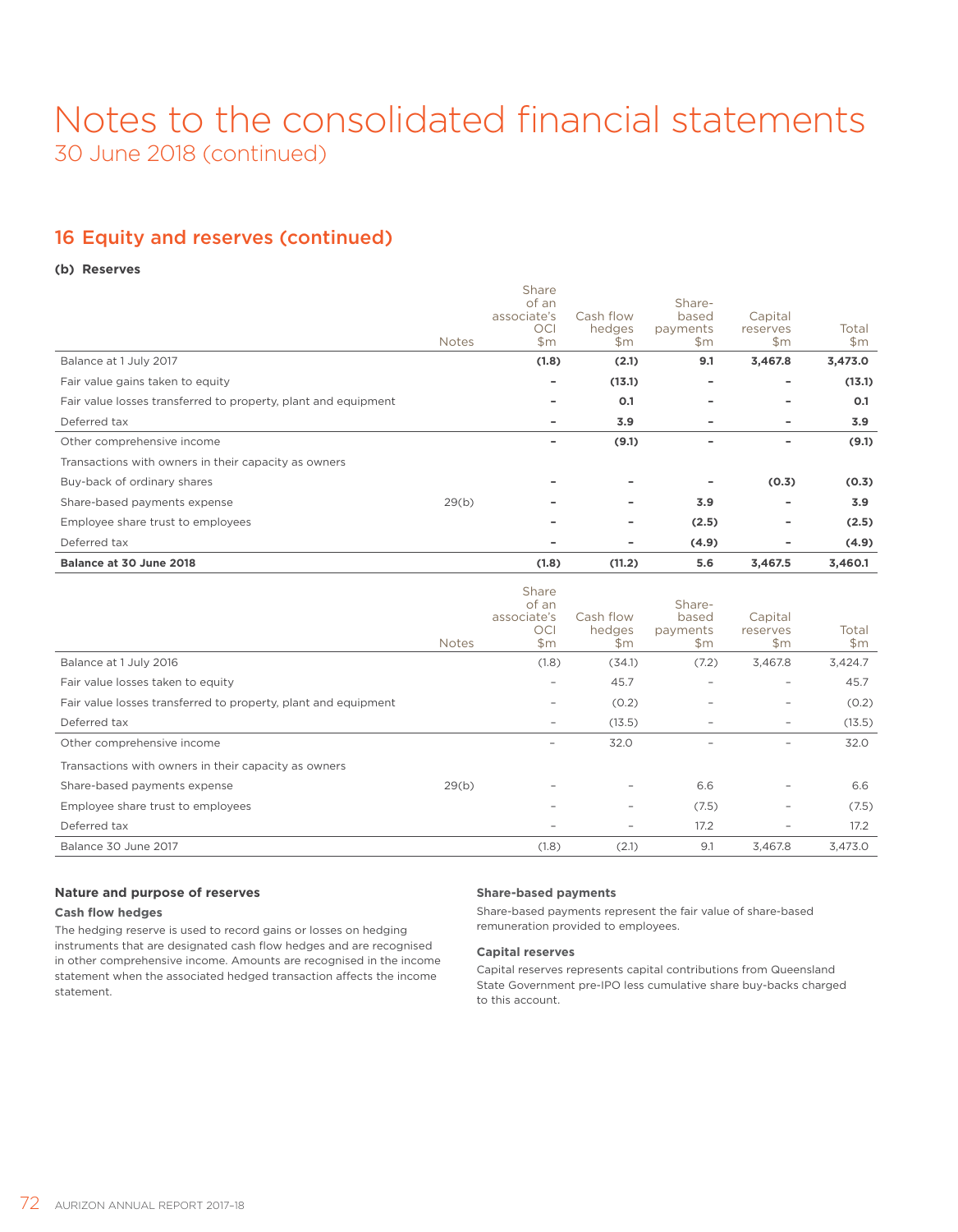### 17 Borrowings

### KEEPING IT SIMPLE

The Group borrows money through bank debt facilities and through the issuance of debt securities in capital markets.

The carrying amount of the Group's borrowings is as follows:

|                             | 2018<br>$\mathsf{Sm}$ | 2017<br>$\mathsf{Sm}$ |
|-----------------------------|-----------------------|-----------------------|
| <b>Current - Unsecured</b>  |                       |                       |
| Working capital facilities  | 100.0                 | 79.0                  |
|                             | 100.0                 | 79.0                  |
| Non-current - Unsecured     |                       |                       |
| Medium-term notes           | 2,552.1               | 2.441.7               |
| Syndicated facilities       | 860.0                 | 865.0                 |
| Capitalised borrowing costs | (10.2)                | (9.5)                 |
|                             | 3,401.9               | 3.297.2               |
| <b>Total borrowings</b>     | 3,501.9               | 3,376.2               |

The Group's unsecured syndicated facilities contain financial covenants. Both the syndicated facilities and medium-term notes contain general undertakings including negative pledge clauses which restrict the amount of security that the Group can provide over assets in certain circumstances. The Group has complied with all required covenants and undertakings throughout the reporting period.

The Group manages its exposure to interest rate risk as set out in note 18(a). Risk is managed in accordance with Board approved Treasury Policies.

In November 2017, Aurizon Network Pty Ltd replaced \$525.0 million of its revolving bank debt facility with a 5-year \$500.0 million revolving bank debt facility extending the maturity date to 20 October 2022.

In June 2018, Aurizon Finance Pty Ltd voluntarily cancelled \$200.0 million of Syndicated facilities, reducing the facility limit to \$600.0 million.

Details of the Group's financing arrangements and exposure to risks arising from current and non-current borrowings are set out in note 18(c).

### **Recognition and measurement**

### **(i) Borrowings**

Borrowings are initially recognised at fair value, net of transaction costs incurred. Borrowings are subsequently measured at amortised cost, using the effective interest rate method.

Interest costs are calculated using the effective interest rate method. The effective interest rate is the rate that exactly discounts estimated future cash payments or receipts through the expected life of the financial instrument. Interest is accrued monthly and paid on maturity.

Establishment costs have been capitalised and are amortised over the life of the related borrowing less one year, with the expectation that borrowings will be refinanced within the year prior to maturity.

Borrowings are classified as current liabilities unless the Group has an unconditional right to defer settlement of the liability for at least 12 months after the reporting year.

Borrowings are removed from the balance sheet when the obligation specified in the contract is discharged, cancelled or expired.

### **(ii) Borrowing costs**

Borrowing costs which are directly attributable to the construction of a qualifying asset are capitalised during the period of time that is required to complete the asset for its intended use. The capitalisation rate used to determine the amount of borrowing costs to be capitalised is the weighted average interest rate applicable to the Group's outstanding borrowings, excluding working capital facilities, during the year of 4.5% (2017: 5.0%).

### 18 Financial risk management

### KEEPING IT SIMPLE

Exposure to market risk (including foreign currency risk and interest rate risk), credit risk and liquidity risk arises in the normal course of the Group's business. A central treasury department oversees financial risk under Board-approved policies that cover specific areas related to these exposures, as well as the use of derivative and non-derivative financial instruments.

Compliance with the Board-approved policies is monitored on an ongoing basis, including regular reporting to the Board. Trading for speculation is prohibited.

### **(a) Market risk**

Market risk is the risk that adverse movements in foreign exchange and/ or interest rates will affect the Group's financial performance or the value of its holdings of financial instruments. The Group monitors and measures market risk relative to risk limits established in the Treasury Policy. The objective of risk management is to manage the market risks inherent in the business to protect profitability and return on assets.

### **(i) Foreign exchange risk**

### Exposure to foreign exchange risk

Foreign exchange risk arises from commercial transactions and recognised assets and liabilities that are denominated in or related to a currency that is not the Group's functional currency. The Group's foreign exchange exposure relates largely to the Euro (€) denominated mediumterm note borrowings issued in September 2014 (EMTN 1) and May 2016 (EMTN 2). The Group also has exposure to movements in foreign currency exchange rates through anticipated purchases of parts and equipment.

### **Risk management**

#### Cross currency interest rate swap agreements

To mitigate the risk of adverse movements in foreign exchange and interest rates in relation to borrowings denominated in foreign currency, the Group enters into cross currency interest rate swap (CCIRS) agreements through which it replaces the related foreign currency principal and interest liability payments with Australian Dollar principal and interest payments. These cross currency interest rate swap agreements are designated into cash flow and fair value hedge relationships.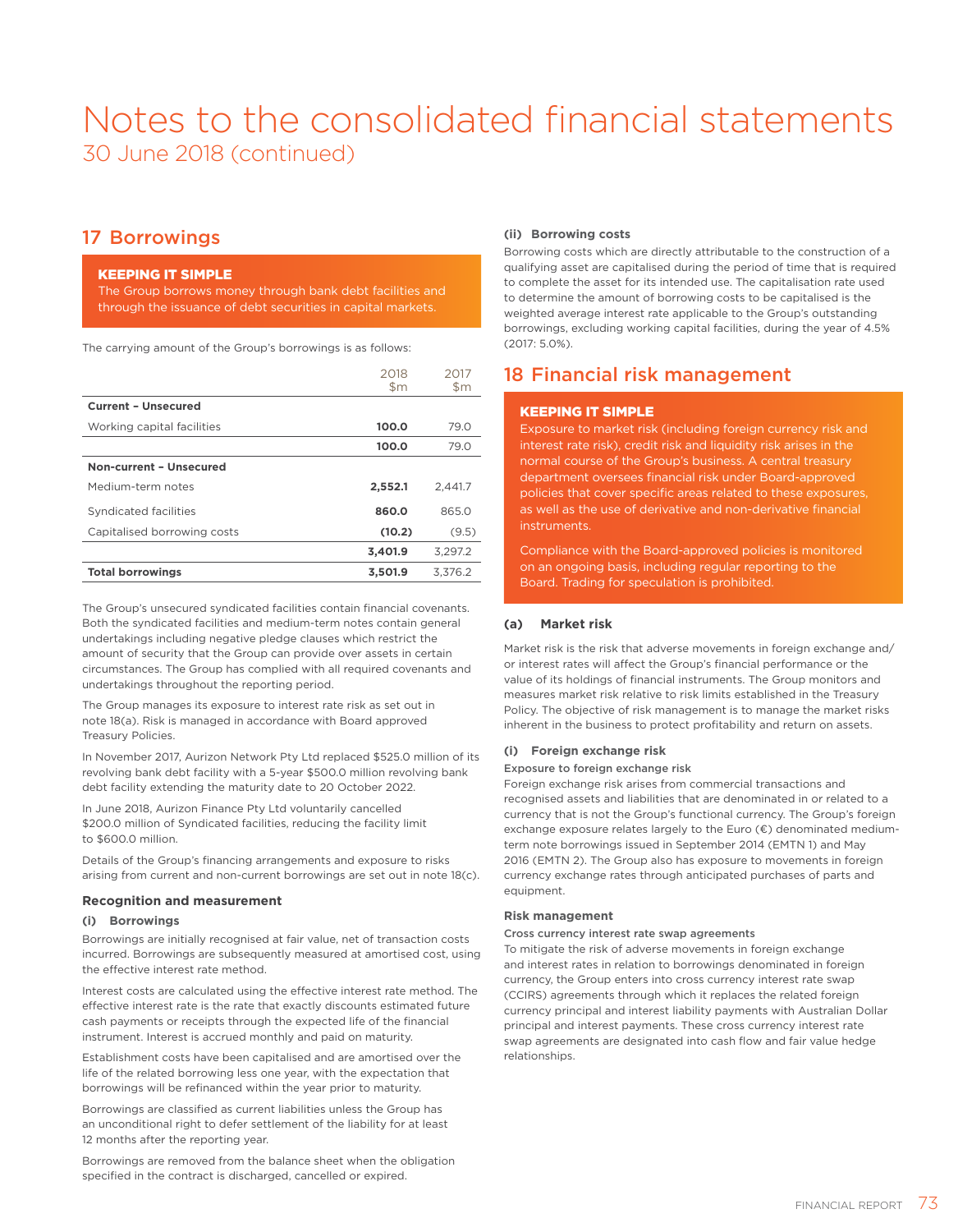### 18 Financial risk management (continued)

### **(a) Market risk (continued)**

### **(i) Foreign exchange risk (continued)**

### Foreign exchange contracts

The Group uses forward contracts to manage its foreign exchange risk arising from anticipated purchases of parts and equipment. These contracts are hedging highly probable forecast foreign currency exposures and are denominated in the same currency as the highly probable future purchases. The forward contracts are designated as cash flow hedges and are timed to mature when foreign currency payments are scheduled to be made. Realised gains or losses on these contracts arise due to differences between the spot rates on settlement and the forward rates of the derivative contracts.

As at the reporting date, the Group's exposure to foreign exchange risk after taking into consideration hedges of foreign currency borrowings and forecast foreign currency transactions is not considered material.

### **(ii) Interest rate risk**

### Exposure to interest rate risk

The Group holds both interest bearing assets and interest bearing liabilities, and therefore the Group's income and operating cash flows are subject to changes in market interest rates.

The Group's main interest rate risk arises from long-term borrowings which expose the Group to interest rate risk.

At the reporting date, the Group has exposure to the following variable rate borrowings and interest rate swaps:

|                                                          | 30 June 2018                                    |                                 | 30 June 2017                                    |                       |  |
|----------------------------------------------------------|-------------------------------------------------|---------------------------------|-------------------------------------------------|-----------------------|--|
|                                                          | Weighted<br>average<br>interest<br>rate<br>$\%$ | <b>Balance</b><br>$\mathsf{Sm}$ | Weighted<br>average<br>interest<br>rate<br>$\%$ | <b>Balance</b><br>\$m |  |
| Variable rate<br>exposure                                | 4.4                                             | 2.448.8                         | 3.9                                             | 2.432.8               |  |
| Interest rate<br>swaps (notional<br>principal<br>amount) | 4.2                                             | (1,975.0)                       | 4.9                                             | (2,125.0)             |  |
| Net exposure to<br>interest rate risk                    |                                                 | 473.8                           |                                                 | 307.8                 |  |
|                                                          |                                                 |                                 |                                                 |                       |  |

### Risk management

The Group manages cash flow interest rate risk by using interest rate swaps. CCIRS have been put in place to remove any exposure to Euro interest rates and associated foreign exchange from the EMTN issuances which in effect convert the debt to variable AUD.

Interest rate swaps currently in place cover approximately 81% (2017: 87%) of the variable rate exposure. The weighted average maturity of the outstanding swaps is approximately 3.0 years (2017: 3.8 years).

The International Swaps and Derivatives Association (ISDA) agreements held with counterparties allow for the netting of payments and receipts with respect to settlements for interest rate swap transactions.

During the year, the net realised loss arising from interest rate hedging activities for the Group was \$4.9 million (2017: loss of \$27.5 million) as a result of market interest rates closing lower than the average hedged rate. The total realised loss represents the effective portion of the hedges which have been recognised in interest expense.

### **(iii) Sensitivity on interest rate risk**

The following table summarises the gain/(loss) impact of interest rate changes, relating to existing borrowings and financial instruments, on net profit and equity before tax. The effect on equity is based on the financial instruments notional principal. For the purpose of this disclosure, sensitivity analysis is isolated to a 100 basis points increase/decrease in interest rates, assuming hedge designations and effectiveness and all other variables remain constant.

|                                       | Effect on profit<br>(before tax) |             | Effect on equity<br>(before tax) |             |
|---------------------------------------|----------------------------------|-------------|----------------------------------|-------------|
|                                       | 2018<br>\$m                      | 2017<br>\$m | 2018<br>\$m                      | 2017<br>\$m |
| 100 bps movement<br>in interest rates |                                  |             |                                  |             |
| 100 bps decrease in<br>interest rates | 4.7                              | 3.1         | (46.7)                           | (64.3)      |
| 100 bps increase in<br>interest rates | (4.7)                            | (3.1)       | 45.2                             | 61.3        |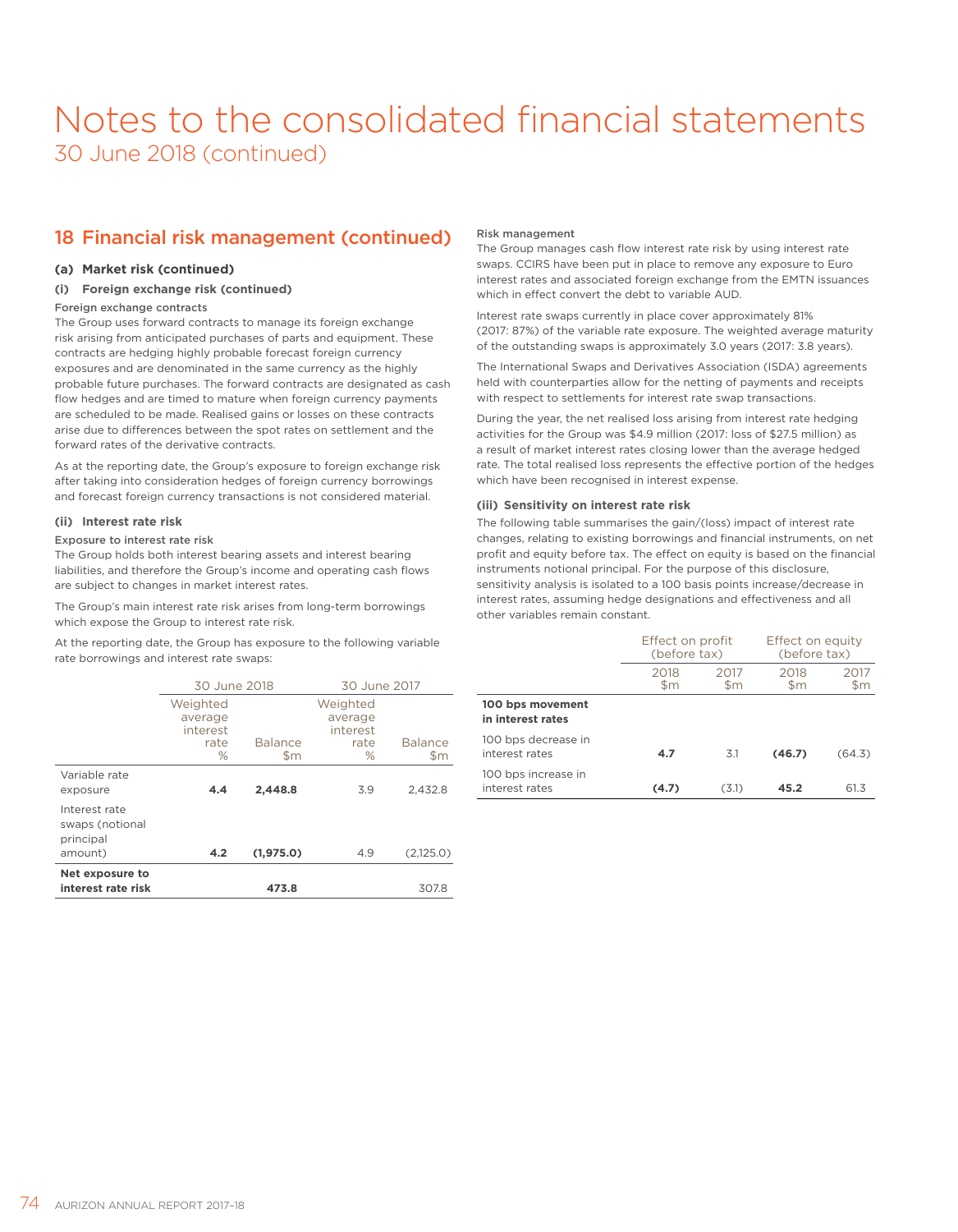### 18 Financial risk management (continued)

### **(a) Market risk (continued)**

### **(iv) Effects of hedge accounting on the consolidated balance sheet and consolidated income statement**

The impact of hedging instruments designated in hedging relationships on the consolidated balance sheet of the Group is as follows:

|                                          | Notional amount  |             | Carrying amount assets/<br>(liability) refer to note 19<br>\$m\$ |        | Change in fair value<br>used for measuring<br>ineffectiveness for the year<br>\$m\$ |        |
|------------------------------------------|------------------|-------------|------------------------------------------------------------------|--------|-------------------------------------------------------------------------------------|--------|
|                                          | 2018             | 2017        | 2018                                                             | 2017   | 2018                                                                                | 2017   |
| <b>Cash flow hedges</b>                  |                  |             |                                                                  |        |                                                                                     |        |
| Foreign exchange risk                    |                  |             |                                                                  |        |                                                                                     |        |
| Forward contracts                        | <b>US\$26.0m</b> | US\$7.4m    | 1.2                                                              | (0.2)  | 1.4                                                                                 | (0.2)  |
| Forward contracts                        | €14.0m           | €18.5 $m$   | 0.5                                                              | (0.2)  | 0.7                                                                                 | (0.2)  |
| Interest rate risk                       |                  |             |                                                                  |        |                                                                                     |        |
| Interest rate swaps                      | A\$1,975.0m      | A\$2,125.0m | 4.3                                                              | 11.4   | (7.1)                                                                               | 11.4   |
| Foreign exchange and interest rate risks |                  |             |                                                                  |        |                                                                                     |        |
| <b>CCIRS - EMTN1</b>                     | €500.0m          | €500.0m     | 1.2                                                              | (1.2)  | 2.4                                                                                 | (0.9)  |
| <b>CCIRS - EMTN 2</b>                    | €500.0m          | €500.0m     | (3.8)                                                            | (13.0) | 9.2                                                                                 | (1.9)  |
| <b>Fair value hedges</b>                 |                  |             |                                                                  |        |                                                                                     |        |
| Foreign exchange and interest rate risks |                  |             |                                                                  |        |                                                                                     |        |
| <b>CCIRS - EMTN1</b>                     | €500.0m          | €500.0m     | 101.0                                                            | 63.1   | 49.4                                                                                | (25.9) |
| <b>CCIRS - EMTN 2</b>                    | €500.0m          | €500.0m     | (16.9)                                                           | (57.4) | 54.2                                                                                | (26.4) |
| Interest rate risk                       |                  |             |                                                                  |        |                                                                                     |        |
| Interest rate swaps                      | A\$425.0m        |             | 3.3                                                              |        | 3.4                                                                                 |        |

The impact of hedged items designated in hedging relationships on the consolidated balance sheet is as follows:

|                                          | Cash flow hedge reserve*<br>\$m |        | Change in fair value used for<br>measuring ineffectiveness<br>for the year<br>\$m\$ |        |  |
|------------------------------------------|---------------------------------|--------|-------------------------------------------------------------------------------------|--------|--|
|                                          | 2018                            | 2017   | 2018                                                                                | 2017   |  |
| Cash flow hedges (before tax)            |                                 |        |                                                                                     |        |  |
| Foreign exchange risk                    |                                 |        |                                                                                     |        |  |
| Firm commitments                         | (1.6)                           | 0.3    | (2.1)                                                                               | 0.4    |  |
| Interest rate risk                       |                                 |        |                                                                                     |        |  |
| Forecast floating interest payments      | (4.3)                           | (11.5) | 7.1                                                                                 | (11.4) |  |
| Foreign exchange and interest rate risks |                                 |        |                                                                                     |        |  |
| EMTN1                                    | 6.5                             | (0.2)  | (2.4)                                                                               | O.9    |  |
| EMTN 2                                   | 15.6                            | 14.4   | (9.2)                                                                               | 1.9    |  |

\* Cash flow hedge reserve includes the cumulative impact of cross currency basis relating to EMTN 1 and EMTN 2 of \$23.5 million for the year ended 30 June 2018 (2017: \$1.4 million).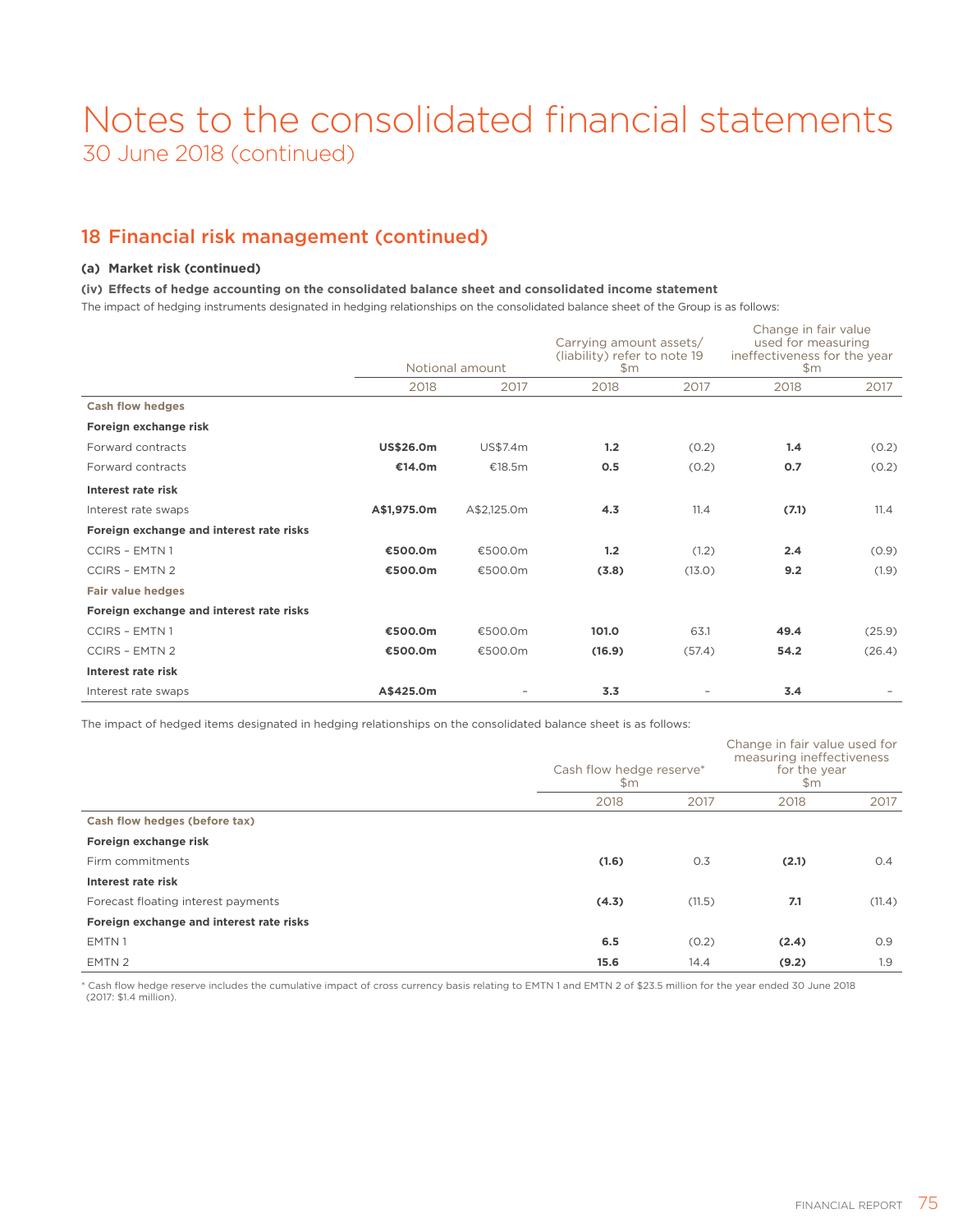### 18 Financial risk management (continued)

### **(a) Market risk (continued)**

### **(iv) Effects of hedge accounting on the consolidated balance sheet and consolidated income statement (continued)**

|                                          | Carrying amount*<br>$\mathsf{Sm}$ |                          | Accumulated fair value<br>adjustment<br>$\mathsf{Sm}$ |                          | Change in fair value<br>used for measuring<br>ineffectiveness for the year<br>$\mathsf{Sm}$ |      |
|------------------------------------------|-----------------------------------|--------------------------|-------------------------------------------------------|--------------------------|---------------------------------------------------------------------------------------------|------|
|                                          | 2018                              | 2017                     | 2018                                                  | 2017                     | 2018                                                                                        | 2017 |
| Fair value hedges (before tax)           |                                   |                          |                                                       |                          |                                                                                             |      |
| Interest rate risk                       |                                   |                          |                                                       |                          |                                                                                             |      |
| AMTN <sub>2</sub>                        | (429.0)                           | $\overline{\phantom{0}}$ | (4.0)                                                 | $\overline{\phantom{0}}$ | (4.0)                                                                                       |      |
| Foreign exchange and interest rate risks |                                   |                          |                                                       |                          |                                                                                             |      |
| EMTN1                                    | (826.6)                           | (777.2)                  | (116.0)                                               | (66.6)                   | (49.4)                                                                                      | 25.9 |
| EMTN 2                                   | (784.6)                           | (730.4)                  | (6.4)                                                 | 47.8                     | (54.2)                                                                                      | 26.4 |

\* Carrying amount excludes the effect of discounts.

The above hedging relationships affected other comprehensive income as follows:

|                                         | Hedging gain/(loss)<br>recognised in<br>comprehensive income |      |  |  |  |
|-----------------------------------------|--------------------------------------------------------------|------|--|--|--|
|                                         | \$m<br>2018<br>2017                                          |      |  |  |  |
| Cash flow hedges (before tax)           |                                                              |      |  |  |  |
| Foreign exchange risk                   |                                                              |      |  |  |  |
| Forward contracts                       | 2.0                                                          |      |  |  |  |
| Interest rate risk                      |                                                              |      |  |  |  |
| Interest rate swaps                     | (7.1)                                                        | 39.1 |  |  |  |
| Foreign exchange and interest rate risk |                                                              |      |  |  |  |
| <b>CCIRS</b>                            | (7.9)                                                        | 6.4  |  |  |  |
|                                         | (13.0)<br>45.5                                               |      |  |  |  |

There was no material ineffectiveness related to cash flow hedges and fair value hedges recognised in the consolidated income statement during the year.

### **(b) Credit risk**

Credit risk is the risk of financial loss to the Group if a customer or counterparty to a financial instrument fails to meet its contractual obligations. Credit risk arises from cash and cash equivalents, derivative financial instruments, deposits with financial institutions and receivables from customers.

The maximum exposure to credit risk, excluding the value of any collateral or other security, at balance date to recognised financial assets, is the carrying amount, net of any provisions for impairment of those assets, as disclosed in the balance sheet and notes to the financial statements. Credit risk further arises in relation to financial guarantees received from certain parties.

Historically, there has been no significant change in customers' credit risk. Other than the one-off event in relation to Queensland Nickel Pty Ltd in FY16, the lifetime expected loss assessment of the Group remains unchanged. The Group considers the probability of default upon initial recognition of asset and whether there has been a significant increase in credit risk on an ongoing basis throughout the reporting period. To assess whether there is a significant increase in credit risk, the Group compares the risk of a default occurring on the asset as at the reporting date with the risk of default as at the date of initial recognition. It considers available reasonable and supportive forward-looking information. The following indicators are considered:

- › External credit rating (as far as available)
- › Actual or expected significant adverse changes in business, financial or economic conditions that are expected to cause a significant change to the borrower's ability to meet its obligations
- $\rightarrow$  Significant changes in the value of the collateral supporting the obligation or in the quality of third-party guarantees or credit enhancements
- › The financial position of customers, past experience and other factors (macroeconomic information)

The Group does not have any material credit risk exposure to any single receivable or group of receivables under financial instruments entered into by the Group. For some trade receivables, the Group may obtain security in the form of guarantees, deeds of undertaking or letters of credit which can be called upon if the counterparty is in default under the terms of the agreement. Refer to note 18(d) for further details.

The Group has policies in place to ensure that sales of services are only made to customers with an appropriate credit profile or where appropriate security is held. If customers are independently rated, these ratings are used. Otherwise, if there is no independent rating, the credit quality of the customer is assessed, taking into account its financial position, past experience and other factors.

Credit risk on cash transactions and derivative contracts is managed through the Board-approved Group Treasury Policies which restricts the Group's exposure to financial institutions by credit rating band. The Policy limits the amount of credit exposure to any one financial institution. The Group's net exposures and the credit ratings of its counterparties are regularly monitored.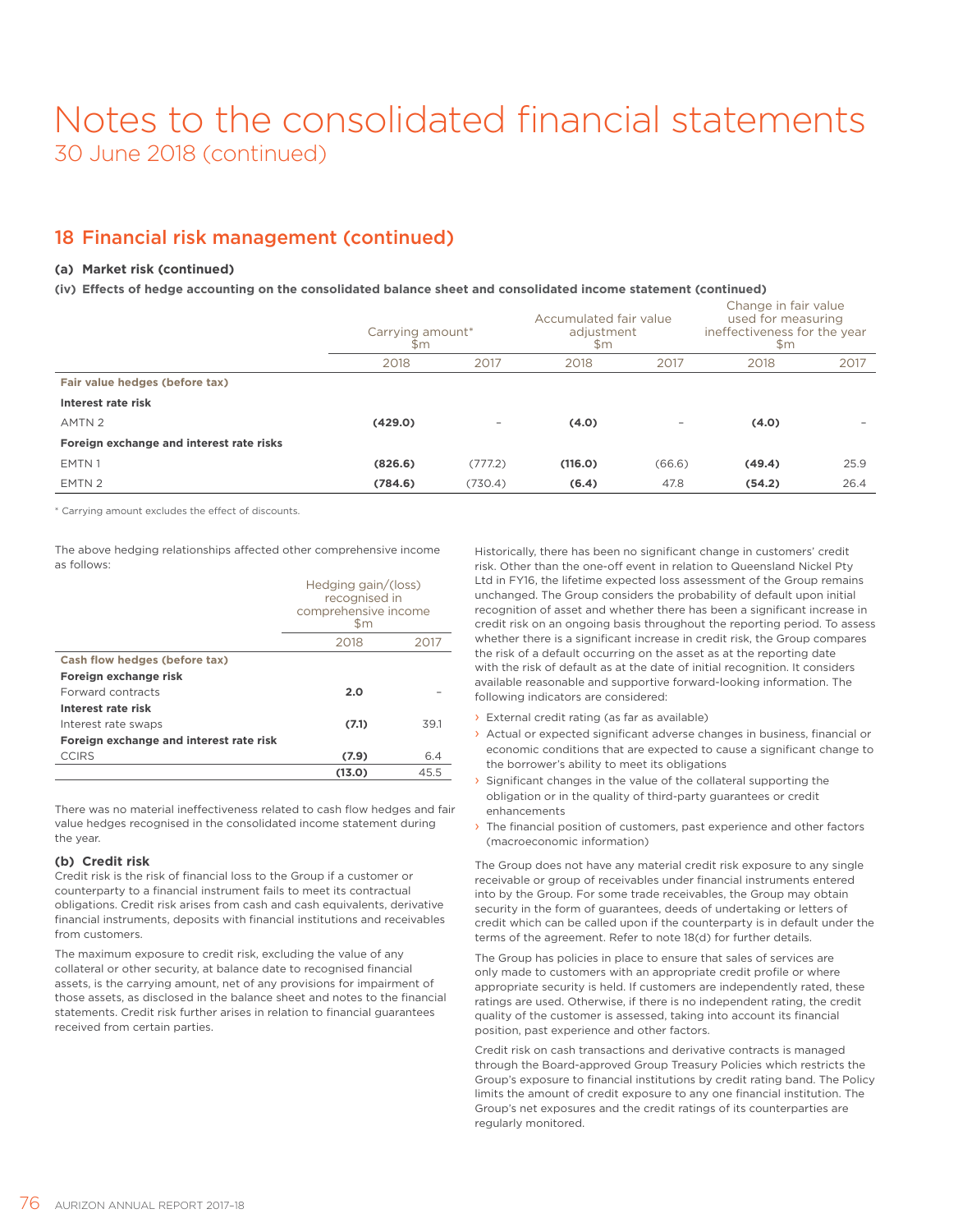### 18 Financial risk management (continued)

### **(c) Liquidity risk**

Liquidity risk is the risk that the Group will encounter difficulties in meeting the obligations associated with its financial liabilities. The Group's approach to managing liquidity is to ensure, as far as possible, sufficient liquidity is available to meet its liabilities when due, under both normal and stressed conditions, without incurring unacceptable losses or risking damage to the Group's reputation.

#### **Financing arrangements**

The Group has access to the following arrangements at the end of the reporting year:

|                                           |           |          |             | Utilised*                |               | Facility limit |
|-------------------------------------------|-----------|----------|-------------|--------------------------|---------------|----------------|
|                                           | Security  | Maturity | 2018<br>\$m | 2017<br>\$m\$            | 2018<br>\$m\$ | 2017<br>\$m\$  |
| <b>Aurizon Finance</b>                    |           |          |             |                          |               |                |
| Working capital facility                  | Unsecured | Jun-19   | 70.2        | 102.4                    | 150.0         | 150.0          |
| Syndicated facility                       | Unsecured | Jul-19   | 100.0       | 300.0                    | 300.0         | 300.0          |
| Syndicated facility                       | Unsecured | $Jul-20$ | ۰           | 75.0                     | 300.0         | 500.0          |
|                                           |           |          | 170.2       | 477.4                    | 750.0         | 950.0          |
| <b>Aurizon Network</b>                    |           |          |             |                          |               |                |
| Working capital facility                  | Unsecured | Jun-19   | 52.1        | 6.7                      | 100.0         | 100.0          |
| Syndicated facility                       | Unsecured | $Oct-22$ | 270.0       | $\overline{\phantom{a}}$ | 500.0         | 525.0          |
| Syndicated facility                       | Unsecured | $Jul-21$ | 490.0       | 490.0                    | 490.0         | 490.0          |
| AMTN1                                     | Unsecured | Oct-20   | 525.0       | 525.0                    | 525.0         | 525.0          |
| $AMTN 2**$                                | Unsecured | Jun-24   | 425.0       | 425.0                    | 425.0         | 425.0          |
| <b>EMTN 1***</b>                          | Unsecured | Sept-24  | 710.6       | 710.6                    | 710.6         | 710.6          |
| <b>EMTN 2***</b>                          | Unsecured | Jun-26   | 778.2       | 778.2                    | 778.2         | 778.2          |
|                                           |           |          | 3,250.9     | 2,935.5                  | 3,528.8       | 3,553.8        |
| <b>Total Group financing arrangements</b> |           |          | 3,421.1     | 3,412.9                  | 4,278.8       | 4,503.8        |

\* Amount utilised includes bank guarantees of \$22.3 million (2017: \$30.0 million) but excludes capitalised borrowing costs of \$10.2 million (2017: \$9.5 million) and discounts on medium-term notes of \$13.1 million (2017: \$16.0 million).

\*\* Amount utilised excludes accumulated fair value adjustments of \$4.0 million (2017: \$nil) relating to changes in the interest rate due to the fair value hedging relationship.

\*\*\* Amount utilised also excludes accumulated fair value adjustments of \$116.0 million (2017: \$66.6 million) for EMTN 1 and \$6.4 million (2017: (\$47.8) million) for EMTN 2.

Within the working capital facilities, the Group has access to financial accommodation arrangements totalling \$250.0 million (2017: \$250.0 million) which may be utilised in the form of short-term working capital funding and the issuance of bank guarantees. At the end of the reporting period, the Group utilised \$22.3 million (2017: \$30.0 million) for financial bank guarantees.

The Group has complied with externally imposed debt covenants during the 2018 and 2017 reporting periods.

The following table summarises the contractual timing of undiscounted cash flows, including estimated interest payments, of financial liabilities and derivative instruments, expressed in AUD. The contractual amount assumes current interest rates and foreign exchange rates estimated using forward curves applicable at the end of the reporting period.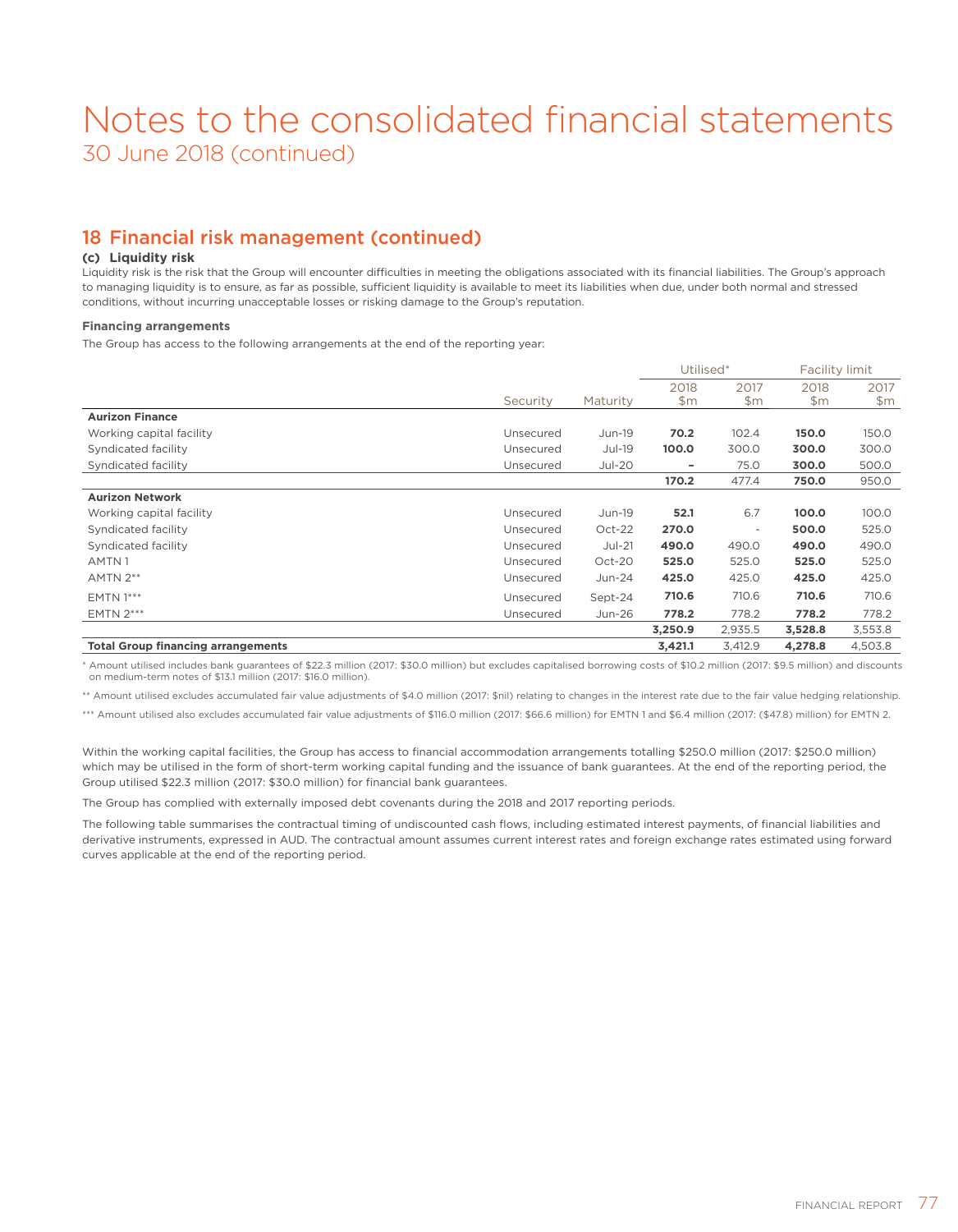### 18 Financial risk management (continued)

### **(c) Liquidity risk (continued)**

|                            | Less<br>than<br>1 year<br>\$m | <b>Between</b><br>1 and 5<br>years<br>\$m | Over 5<br>years<br>\$m\$ | Total<br>contractual<br>cash flows<br>\$m | Carrying<br>amount<br>(asserts)<br>liabilities*<br>\$m\$ |
|----------------------------|-------------------------------|-------------------------------------------|--------------------------|-------------------------------------------|----------------------------------------------------------|
| 2018                       |                               |                                           |                          |                                           |                                                          |
| <b>Non-derivatives</b>     |                               |                                           |                          |                                           |                                                          |
| Trade payables             | 275.8                         |                                           |                          | 275.8                                     | 275.8                                                    |
| Borrowings*                | 251.0                         | 1,883.7                                   | 2,135.3                  | 4,270.0                                   | 3,420.4                                                  |
| Financial guarantees       | 22.3                          |                                           |                          | 22.3                                      |                                                          |
|                            | 549.1                         | 1,883.7                                   | 2,135.3                  | 4,568.1                                   | 3,696.2                                                  |
| <b>Derivatives</b>         |                               |                                           |                          |                                           |                                                          |
| Interest rate swaps        | 1.3                           | (9.2)                                     | (0.6)                    | (8.5)                                     | 7.6                                                      |
| Foreign exchange contracts | $\overline{\phantom{a}}$      | ٠                                         | ۰                        | $\overline{\phantom{a}}$                  | (1.7)                                                    |
| - (inflow)                 | (1.1)                         | ۰                                         | ۰                        | (1.1)                                     |                                                          |
| - outflow                  | $\overline{\phantom{a}}$      | 0.2                                       | -                        | 0.2                                       |                                                          |
|                            | 0.2                           | (9.0)                                     | (0.6)                    | (9.4)                                     | 5.9                                                      |
| 2017                       |                               |                                           |                          |                                           |                                                          |
|                            |                               |                                           |                          |                                           |                                                          |
| Non-derivatives            |                               |                                           |                          |                                           |                                                          |
| Trade payables             | 309.7                         |                                           |                          | 309.7                                     | 309.7                                                    |
| Borrowings*                | 223.7                         | 1,924.4                                   | 2,246.3                  | 4,394.4                                   | 3,384.7                                                  |
| Financial guarantees       | 30.0                          | $\overline{\phantom{a}}$                  | $\overline{\phantom{a}}$ | 30.0                                      |                                                          |
|                            | 563.4                         | 1,924.4                                   | 2,246.3                  | 4,734.1                                   | 3,694.4                                                  |
| Derivatives                |                               |                                           |                          |                                           |                                                          |
| Interest rate swaps        | 5.5                           | (17.8)                                    |                          | (12.3)                                    | (11.4)                                                   |
| Foreign exchange contracts | $\overline{\phantom{a}}$      | $\overline{\phantom{a}}$                  | $\overline{\phantom{a}}$ | $\overline{\phantom{a}}$                  | O.4                                                      |
| - (inflow)                 | (17.0)                        | (20.1)                                    | $\overline{\phantom{a}}$ | (37.1)                                    |                                                          |
| - outflow                  | 17.2                          | 21.5                                      | $\overline{\phantom{a}}$ | 38.7                                      |                                                          |
|                            | 5.7                           | (16.4)                                    | $\overline{\phantom{a}}$ | (10.7)                                    | (11.0)                                                   |

\* Borrowings include the effect of CCIRS derivatives which have a carrying amount of \$102.2 million (non-current asset) and \$20.7 million (non-current liability) (2017: \$61.9 million non-current asset and \$70.4 million non-current liability).

#### **(d) Fair value measurements**

The fair value of cash, cash equivalents and non-interest bearing financial assets and liabilities approximates their carrying value due to their short maturity. The fair value of financial instruments that are not traded in an active market (for example, over-the-counter derivatives) are determined using valuation techniques. These valuation techniques maximise the use of observable market data where available and rely as little as possible on entity specific estimates. If all significant inputs required to fair value an instrument are observable, the instrument is included in Level 2.

The Group measures and recognises the following assets and liabilities at fair value on a recurring basis:

- › Forward foreign exchange contracts
- › Interest rate swaps
- › CCIRS

The fair value of forward foreign exchange contracts has been determined as the unrealised gain/(loss) at balance date by reference to market rates. The fair value of interest rate swaps has been determined as the net present value of contracted cashflows.

These values have been adjusted to reflect the credit risk of the Group and relevant counterparties, depending on whether the instrument is a financial asset or a financial liability. The existing exposure method, which discounts estimated future cash flows to present value using credit adjusted discount factors after counterparty netting arrangements, has been adopted for both forward foreign exchange contracts and interest rate swaps.

The fair value of CCIRS has been determined as the net present value of contracted cash flows. The future probable exposure method is applied to the estimated future cash flows to reflect the credit risk of the Group and relevant counterparties.

The fair value of non-current borrowings is estimated by discounting the future contractual cash flows at the current market interest rates that are available to Aurizon for similar financial instruments. For the period ended 30 June 2018, the borrowing rates were determined to be between 2.7% to 4.5%, depending on the type of borrowing (30 June 2017: 2.6% to 4.8%).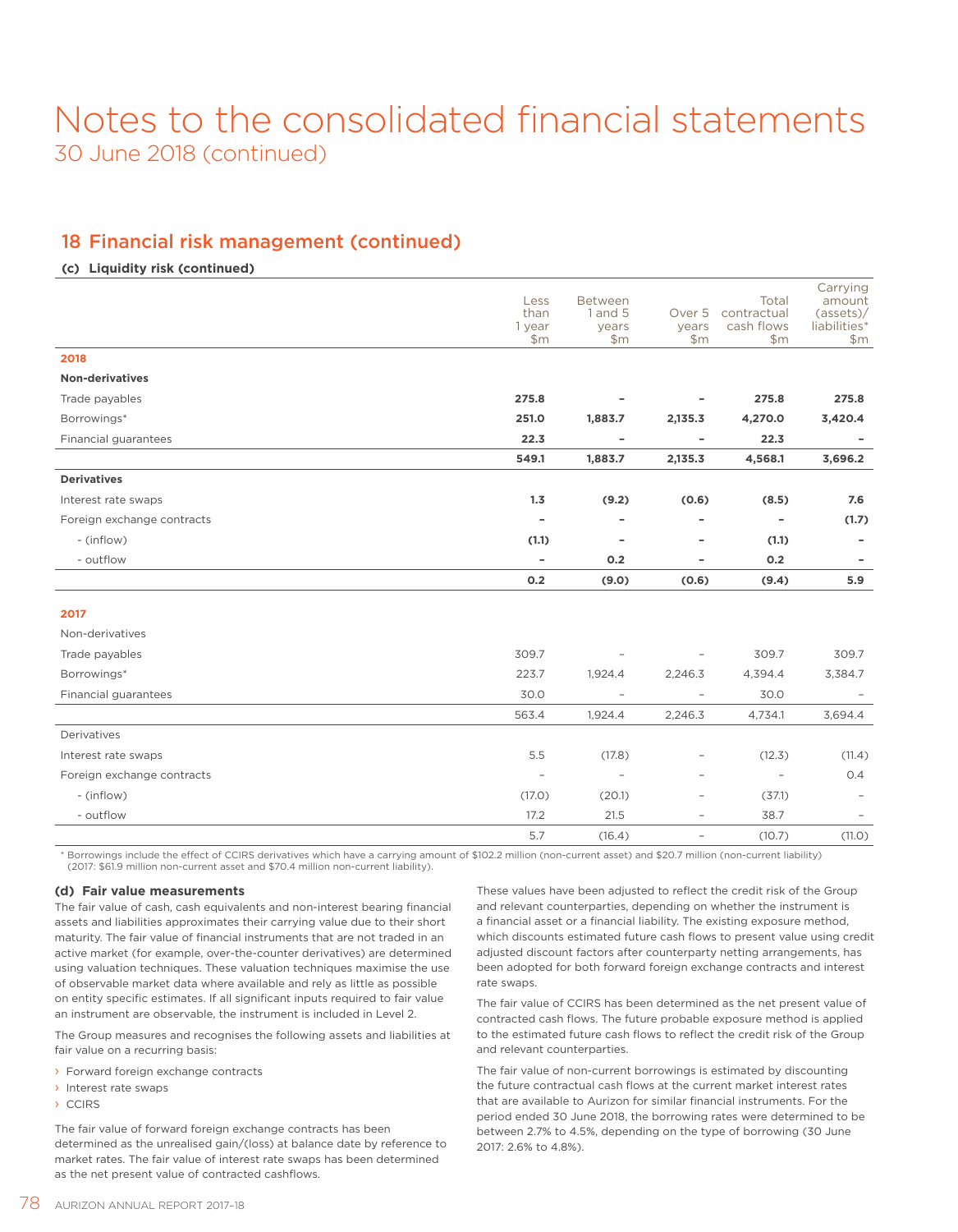### 18 Financial risk management (continued)

### **(d) Fair value measurements (continued)**

|                                                           |              |                         | Carrying<br>amount      |           | Fair value    |
|-----------------------------------------------------------|--------------|-------------------------|-------------------------|-----------|---------------|
|                                                           |              | 2018                    | 2017                    | 2018      | 2017          |
|                                                           | <b>Notes</b> | \$m                     | $\mathsf{Sm}$           | \$m       | $\mathsf{Sm}$ |
| <b>Financial assets</b><br>carried at fair value          |              |                         |                         |           |               |
| Foreign exchange<br>contracts                             | 19           | 1.7                     | O.1                     | 1.7       | O.1           |
| <b>CCIRS - EMTN1</b>                                      | 19           | 102.2                   | 61.9                    | 102.2     | 61.9          |
| Interest rate swaps                                       | 19           | 8.2                     | 11.7                    | 8.2       | 11.7          |
|                                                           |              | 112.1                   | 73.7                    | 112.1     | 73.7          |
| <b>Financial assets carried</b><br>at amortised cost      |              |                         |                         |           |               |
| Cash and cash                                             |              |                         |                         |           |               |
| equivalents                                               |              | 34.8                    | 88.7                    | 34.8      | 88.7          |
| Trade and other                                           |              |                         |                         |           |               |
| receivables                                               | 7            | 530.9                   | 496.8                   | 530.9     | 496.8         |
|                                                           |              | 565.7                   | 585.5                   | 565.7     | 585.5         |
| <b>Financial liabilities</b><br>carried at fair value     |              |                         |                         |           |               |
| Foreign exchange                                          |              |                         |                         |           |               |
| contracts                                                 | 19           |                         | (0.5)                   |           | (0.5)         |
| Interest rate swaps                                       | 19           | (0.6)                   | (0.3)                   | (0.6)     | (0.3)         |
| <b>CCIRS - EMTN 2</b>                                     | 19           | (20.7)                  | (70.4)                  | (20.7)    | (70.4)        |
|                                                           |              | (21.3)                  | (71.2)                  | (21.3)    | (71.2)        |
| <b>Financial liabilities carried</b><br>at amortised cost |              |                         |                         |           |               |
| Trade and other<br>payables                               | 11           | (275.8)                 | (309.7)                 | (275.8)   | (309.7)       |
| <b>Borrowings</b>                                         | 17           | $(3,501.9)$ $(3,376.2)$ |                         | (3,641.2) | (3,556.5)     |
|                                                           |              |                         | $(3,777.7)$ $(3,685.9)$ | (3,917.0) | (3,866.2)     |
| Off-balance sheet                                         |              |                         |                         |           |               |
| <b>Unrecognised financial</b>                             |              |                         |                         |           |               |
| assets                                                    |              |                         |                         |           |               |
| Third party<br>quarantees                                 |              |                         |                         | 20.8      | 20.4          |
|                                                           |              |                         |                         | 220.9     | 281.3         |
| Bank guarantees                                           |              |                         |                         |           |               |
| Insurance company<br>guarantees                           |              |                         |                         | 4.8       | 9.1           |
| Unrecognised                                              |              |                         |                         |           |               |
| financial liabilities                                     |              |                         |                         |           |               |
| Bank guarantees                                           |              |                         |                         | (22.3)    | (30.0)        |
|                                                           |              |                         |                         | 224.2     | 280.8         |

On 25 January 2017, as a residual obligation under the project documents with Moorebank Intermodal Company (MIC) Aurizon provided a Parent Company Guarantee (PCG) in favour of MIC in relation to 50% of the cost to complete construction of the Terminal Works and 25% of the contract sum for design and construction of the Rail Access. The estimated maximum exposure under the guarantee is \$85.6 million (30 June 2017: \$101.5 million), however Aurizon has obtained a 100% cross indemnity guarantee from Qube Holdings Ltd in respect of any call under the Aurizon PCG.

### **Fair value hierarchy**

The table below analyses financial instruments carried at fair value, by valuation method. The different levels have been defined as follows:

- › Level 1: Quoted prices (unadjusted) in active markets for identical assets or liabilities
- › Level 2: Inputs other than quoted prices included within Level 1 that are observable for the asset or liability, either directly (i.e. as prices) or indirectly (i.e. derived from prices)
- › Level 3: Inputs for the asset or liability that are not based on observable market data (unobservable inputs)

During the year, there were no transfers between Level 1, Level 2 and Level 3 fair value hierarchies.

| 30 June 2018                                               | <b>Notes</b> | $\mathsf{Sm}$ | Level 1 Level 2 Level 3<br>\$m | \$m | Total<br>\$m |
|------------------------------------------------------------|--------------|---------------|--------------------------------|-----|--------------|
| Derivative financial<br>assets                             | 19           |               | 112.1                          |     | 112.1        |
| Derivative financial<br>liabilities                        | 19           |               | (21.3)                         |     | (21.3)       |
| <b>Net financial instruments</b><br>measured at fair value |              |               | 90.8                           |     | 90.8         |
| 30 June 2017                                               |              |               |                                |     |              |
| Derivative financial<br>assets                             | 19           |               | 73.7                           |     | 73.7         |
| Derivative financial<br>liabilities                        | 19           |               | (71.2)                         |     | (71.2)       |
| Net financial instruments<br>measured at fair value        |              |               | 2.5                            |     | 2.5          |

### 19 Derivative financial instruments

### KEEPING IT SIMPLE

A derivative is a type of financial instrument typically used to manage risk. A derivative's value changes over time in response to underlying variables such as exchange rates or interest rates and is entered into for a fixed period. The Group holds derivative financial instruments to economically hedge its foreign currency and interest rate exposures in accordance with the Group's financial risk management policy (refer to note 18).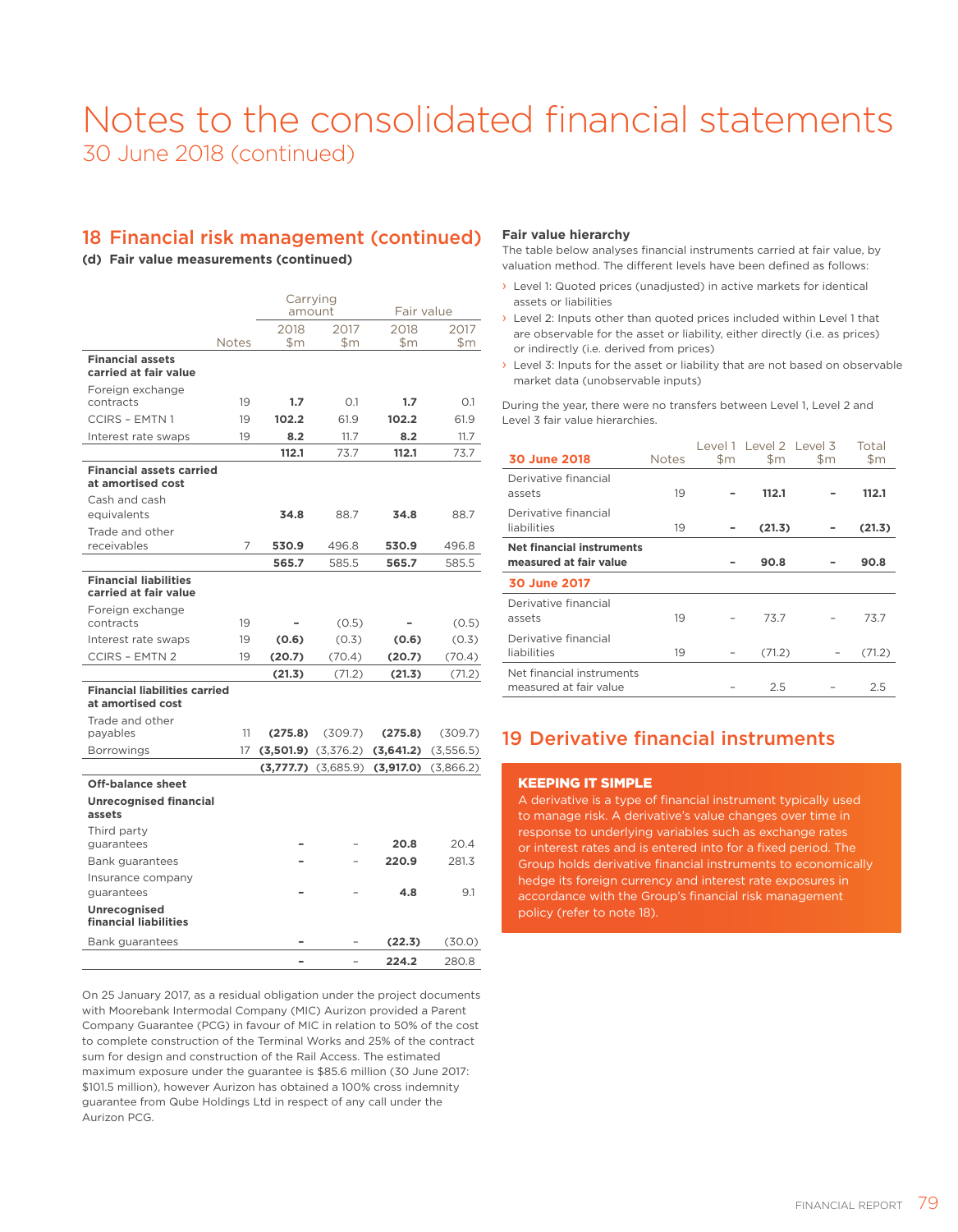### 19 Derivative financial instruments (continued)

|                                                          | 2018<br>\$m\$ | 2017<br>\$m\$            |
|----------------------------------------------------------|---------------|--------------------------|
| <b>Current assets</b>                                    |               |                          |
| Foreign exchange contracts                               | 1.3           | O.1                      |
| <b>Non-current assets</b>                                |               |                          |
| Interest rate swaps                                      | 8.2           | 11.7                     |
| Foreign exchange contracts                               | 0.4           | $\overline{\phantom{a}}$ |
| <b>CCIRS - EMTN1</b>                                     | 102.2         | 61.9                     |
|                                                          | 110.8         | 73.6                     |
| <b>Total derivative financial instrument assets</b>      | 112.1         | 73.7                     |
|                                                          |               |                          |
| <b>Current liabilities</b>                               |               |                          |
| Foreign exchange forward contracts                       |               | (0.3)                    |
| <b>Non-current liabilities</b>                           |               |                          |
| Interest rate swaps                                      | (0.6)         | (0.3)                    |
| Foreign exchange forward contracts                       | ۰             | (0.2)                    |
| <b>CCIRS - EMTN 2</b>                                    | (20.7)        | (70.4)                   |
|                                                          | (21.3)        | (70.9)                   |
| <b>Total derivative financial instrument liabilities</b> | (21.3)        | (71.2)                   |

### **(a) Offsetting derivative financial instruments**

The following table presents the recognised financial instruments that are offset, or subject to enforceable master netting arrangements and other similar agreements but not offset, as at 30 June 2018 and 30 June 2017. The column 'net amount' shows the impact on the Group's balance sheet if all set-off rights were exercised.

|                                  |                      | Effects of offsetting on the balance sheet              |                                                         |                                                                       | Related amounts not offset |  |  |
|----------------------------------|----------------------|---------------------------------------------------------|---------------------------------------------------------|-----------------------------------------------------------------------|----------------------------|--|--|
|                                  | Gross amounts<br>\$m | Gross amounts<br>set-off in the<br>balance sheet<br>\$m | Net amounts<br>presented in the<br>balance sheet<br>\$m | Amounts subject<br>to master netting<br>arrangements<br>$\mathsf{Sm}$ | Net amount*<br>\$m         |  |  |
| 2018                             |                      |                                                         |                                                         |                                                                       |                            |  |  |
| <b>Financial assets</b>          |                      |                                                         |                                                         |                                                                       |                            |  |  |
| Derivative financial instruments | 112.1                |                                                         | 112.1                                                   | (4.5)                                                                 | 107.6                      |  |  |
| <b>Financial liabilities</b>     |                      |                                                         |                                                         |                                                                       |                            |  |  |
| Derivative financial instruments | (21.3)               |                                                         | (21.3)                                                  | 4.5                                                                   | (16.8)                     |  |  |
| 2017                             |                      |                                                         |                                                         |                                                                       |                            |  |  |
| Financial assets                 |                      |                                                         |                                                         |                                                                       |                            |  |  |
| Derivative financial instruments | 73.7                 |                                                         | 73.7                                                    | (14.5)                                                                | 59.2                       |  |  |
| <b>Financial liabilities</b>     |                      |                                                         |                                                         |                                                                       |                            |  |  |
| Derivative financial instruments | (71.2)               |                                                         | (71.2)                                                  | 14.5                                                                  | (56.7)                     |  |  |

\* No financial instrument collateral.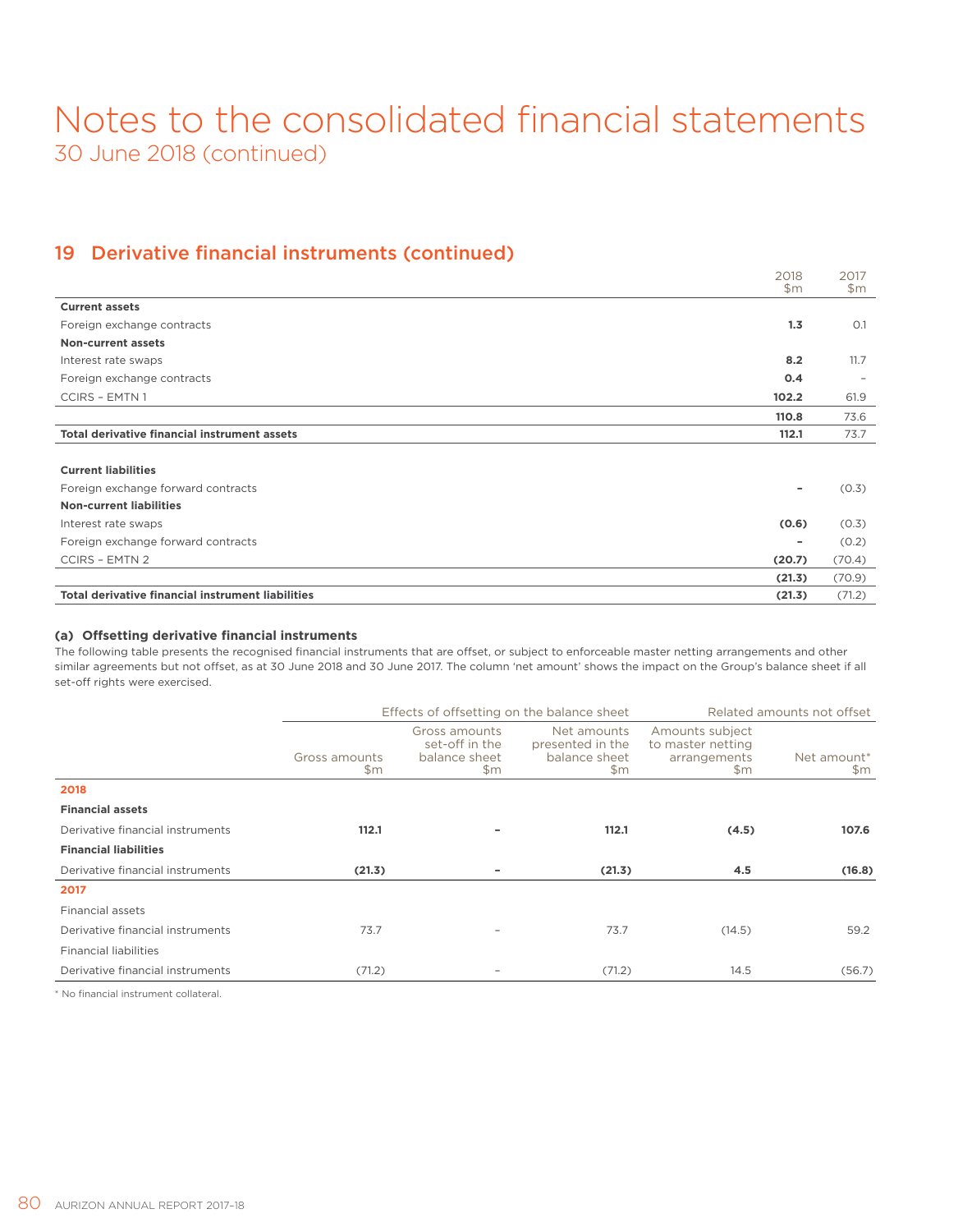### 19 Derivative financial instruments (continued)

#### **Master netting arrangement**

Derivative transactions are administered under ISDA Master Agreements. Under the terms of these agreements, where certain credit events occur (such as default), the net position owing/receivable to a single counterparty in the same currency will be taken as owing and all the relevant arrangements terminated. As the Group does not presently have a legally enforceable right of set-off between different transaction types, these amounts have not been offset in the balance sheet, but have been presented separately in the previous page.

### **Recognition and measurement**

Derivatives are initially recognised at fair value on the date a derivative contract is entered into and are subsequently re-measured to their fair value at the end of each reporting period. The accounting for subsequent changes in fair value depends on whether the derivative is designated as a hedging instrument and, if so, the nature of the item being hedged.

The Group designates certain derivatives as hedges of the cashflows of recognised assets and liabilities, and highly probable forecast transactions (cashflow hedges). The Group has established a 100% hedge relationship against the identified exposure, therefore the hedge ratio is 1:1.

At inception, the Group documents the relationship between hedging instruments and hedged items, the risk management objective and the strategy for undertaking various hedge transactions. The Group, at inception and on an ongoing basis, documents its assessment of whether the derivatives used in hedging transactions have been, and will continue to be, highly effective in offsetting future cashflows of hedged items. Hedge effectiveness is determined at the inception of the hedge relationship, and through periodic prospective effectiveness assessments to ensure that an economic relationship exists between the hedged item and hedging instrument. The Group enters into hedge relationships where the critical terms of the hedging instrument match exactly with the terms of the hedged item, and so a qualitative assessment of effectiveness is performed. If changes in circumstances affect the terms of the hedged item such that the critical terms no longer match exactly with the critical terms of the hedging instrument, the Group uses the hypothetical derivative method to assess effectiveness.

The fair values of derivative financial instruments used for hedging purposes are disclosed in this section. The full fair value of a hedging derivative is classified as a non-current asset or liability when the remaining maturity of the hedged item is more than 12 months. It is classified as a current asset or liability when the remaining maturity of the hedged item is less than 12 months.

### **(i) Cash flow hedge**

The effective portion of changes in the fair value of derivatives that are designated and qualify as cash flow hedges is recognised in other comprehensive income, and accumulated in reserves in equity limited to the cumulative change in fair value of the hedged item on a present value basis from the inception of the hedge. Ineffectiveness is recognised on a cash flow hedge where the cumulative change in the designated component value of the hedging instrument exceeds on an absolute basis the change in value of the hedged item attributable to the hedged risk. Ineffectiveness may arise where the timing of the transaction changes from what was originally estimated or differences arise between credit risk inherent within the hedged item and the hedging instrument. The gain or loss relating to the ineffective portion is recognised immediately in profit or loss within other income or other expense.

Amounts accumulated in equity are reclassified to profit or loss in the periods when the hedged item affects profit or loss. However, when the forecast transaction that is hedged results in the recognition of a non-financial asset, the gains and losses previously deferred in equity are reclassified from equity and included in the initial measurement of the cost or carrying amount of the asset.

When a hedging instrument expires or is sold or terminated, or when a hedge no longer meets the criteria for hedge accounting, any cumulative gain or loss existing in equity at that time remains in equity and is recognised when the forecast transaction is ultimately recognised in profit or loss. When a forecast transaction is no longer expected to occur, the cumulative gain or loss that was reported in equity is immediately reclassified to profit or loss.

If the hedge ratio for risk management purposes is no longer optimal but the risk management objective remains unchanged and the hedge continues to qualify for hedge accounting, the hedge relationship will be rebalanced by adjusting either the volume of the hedging instrument or the volume of the hedged item so that the hedge ratio aligns with the ratio used for risk management purposes. Any hedge ineffectiveness is calculated and accounted for at the time of the hedge relationship rebalancing.

### **(ii) Fair value hedge**

Changes in the fair value of derivatives that are designated and qualify as fair value hedges are recorded in the profit or loss, together with any changes in the fair value of the hedged asset or liability that are attributable to the hedged risk.

The gain or loss relating to the effective portion of interest rate swaps hedging fixed rate borrowings is recognised in profit or loss within finance costs, together with changes in the fair value of the hedged fixed rate borrowings attributable to interest rate risk. The gain or loss relating to the ineffective portion is recognised in the profit or loss within other income or other expenses. If the hedge no longer meets the criteria for hedge accounting, the adjustment to the carrying amount of a hedged item for which the effective interest method is used is amortised to the profit or loss over the period to maturity using a recalculated effective interest rate.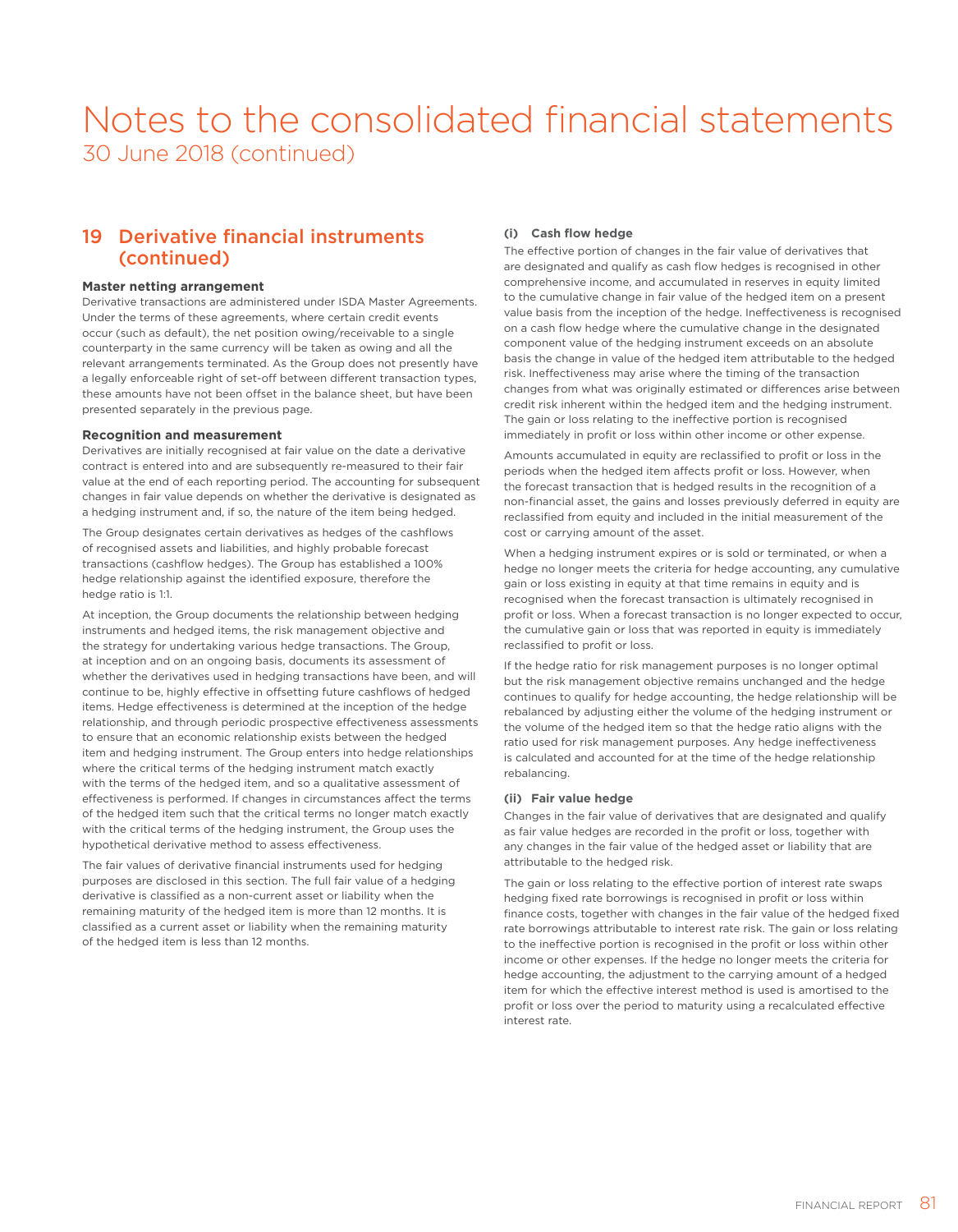# Group structure

### **IN THIS SECTION**

**Group structure provides information about particular subsidiaries and associates and how changes have affected the financial position and performance of the Group.**

| 20 Associates and joint arrangements  | Page 83 |
|---------------------------------------|---------|
| 21 Material subsidiaries              | Page 83 |
| 22 Parent disclosures                 | Page 84 |
| 23 Deed of cross quarantee            | Page 85 |
| 24 Discontinued operation             | Page 87 |
| 25 Assets classified as held for sale | Page 88 |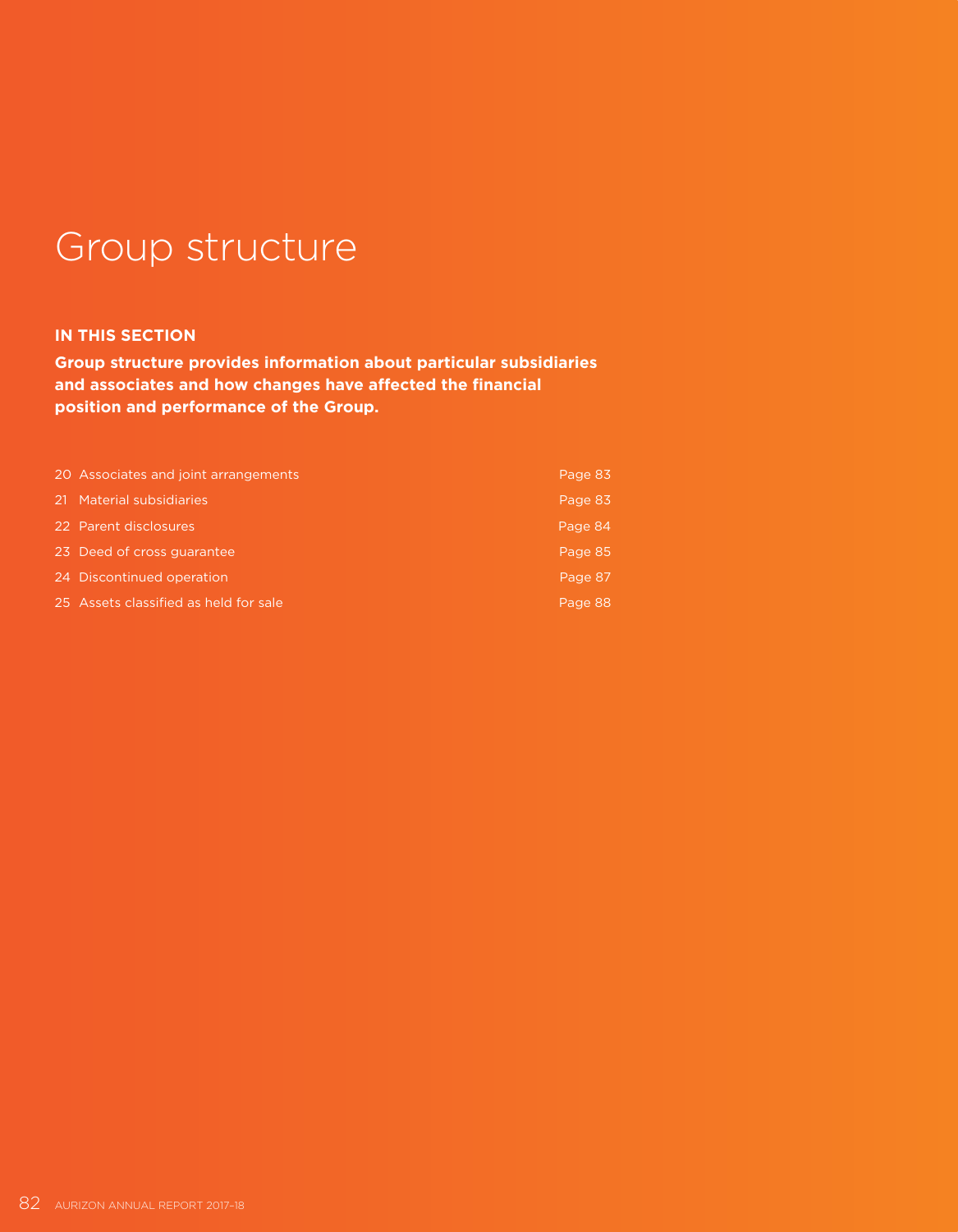### 20 Associates and joint arrangements

### KEEPING IT SIMPLE

Associates are all entities over which the Group has significant influence but not control or joint control. Investments in associates are accounted for using the equity method of accounting after initially being recognised at cost.

|                                | 2018<br>\$m\$ | 2017<br>\$m\$ |
|--------------------------------|---------------|---------------|
| <b>Non-current assets</b>      |               |               |
| Interest in joint ventures (b) | 3.2           | ク4            |
|                                |               |               |

### **(a) Investments in associates**

The Group has an interest in the following associates:

|                  | Ownership interest |      |      |             |  |
|------------------|--------------------|------|------|-------------|--|
|                  | Country of         | 2018 | 2017 | Principal   |  |
| <b>Name</b>      | operation          | $\%$ | $\%$ | activity    |  |
| Aquila Resources |                    |      |      | Exploration |  |
| Limited*         | Australia          | 15   | 15   | and mining  |  |

\* Aquila Resources Limited is accounted for as an associated company because the Group has significant influence primarily through representation on its Board of Directors.

#### **(b) Investments in joint ventures**

The Group has an interest in the following joint ventures, which are equity accounted, contributed \$0.8 million to the Group results, have net assets of \$3.2 million and are not considered material to the Group.

|                                            |                         | Ownership interest |              |                       |  |  |
|--------------------------------------------|-------------------------|--------------------|--------------|-----------------------|--|--|
| Name                                       | Country of<br>operation | 2018<br>$\%$       | 2017<br>$\%$ | Principal<br>activity |  |  |
| Chun Wo/CRGL                               | China-Hong Kong         | 17                 | 17           | Construction          |  |  |
| <b>ARG Risk</b><br>Management<br>Limited   | <b>Bermuda</b>          | 50                 | 50           | Insurance             |  |  |
| Integrated<br>Logistics<br>Company Pty Ltd | Australia               | 14                 | 14           | Consulting            |  |  |
| ACN 169 052 288                            | Australia               | 15                 | 15           | Dormant               |  |  |

### **Recognition and measurement**

Under the equity method of accounting, the investments are initially recognised at cost and adjusted thereafter to recognise the Group's share of the post-acquisition profits or losses of the investee in profit or loss, and the Group's share of movements in other comprehensive income of the investee in other comprehensive income. The cumulative postacquisition movements are adjusted against the carrying amount of the investment. Dividends received or receivable from associates and joint ventures are recognised as a reduction in the carrying amount of the investment.

When the Group's share of losses in an associate equals or exceeds its interest in the associate, including any other unsecured long-term receivables, the Group does not recognise further losses, unless it has incurred obligations or made payments on behalf of the associate.

The carrying amount of equity accounted investments is tested for impairment in accordance with the policy described in note 9(v). The recoverable amount of the investment in Aquila is dependent on judgements made in relation to the long-term foreign exchange rates, metallurgical coal prices, iron ore prices and the timing of development of Aquila's mining projects and is nil.

### 21 Material subsidiaries

The Group's material subsidiaries that were controlled during the year and prior years are set out below.

| Name of entity                       | Country of<br>incorporation | Equity<br>holding<br>% |
|--------------------------------------|-----------------------------|------------------------|
| <b>Aurizon Operations Limited</b>    | Australia                   | 100                    |
| Interail Australia Pty Ltd           | Australia                   | 100                    |
| Australia Eastern Railroad Pty Ltd   | Australia                   | 100                    |
| Australia Western Railroad Pty Ltd   | Australia                   | 100                    |
| Aurizon Network Pty Ltd              | Australia                   | 100                    |
| Aurizon Property Pty Ltd             | Australia                   | 100                    |
| Aurizon Terminal Pty Ltd             | Australia                   | 100                    |
| Aurizon Finance Pty Ltd              | Australia                   | 100                    |
| Iron Horse Insurance Company Pte Ltd | Singapore                   | 100                    |

### **Principles of consolidation**

The consolidated financial statements incorporate the assets and liabilities of all subsidiaries of the Group as at reporting date and the results of all subsidiaries for the year.

Subsidiaries are all entities (including structured entities) over which the Group has control. The Group controls an entity when the Group is exposed to, or has rights to, variable returns from its involvement with the entity and has the ability to affect those returns through its power to direct the activities of the entity.

Subsidiaries are fully consolidated from the date on which control is transferred to the Group and de-consolidated from the date that control ceases. Transactions between continuing and discontinued operations are treated as external from the date that the operation was discontinued.

Intercompany transactions, balances and unrealised gains on transactions between Group companies are eliminated on consolidation.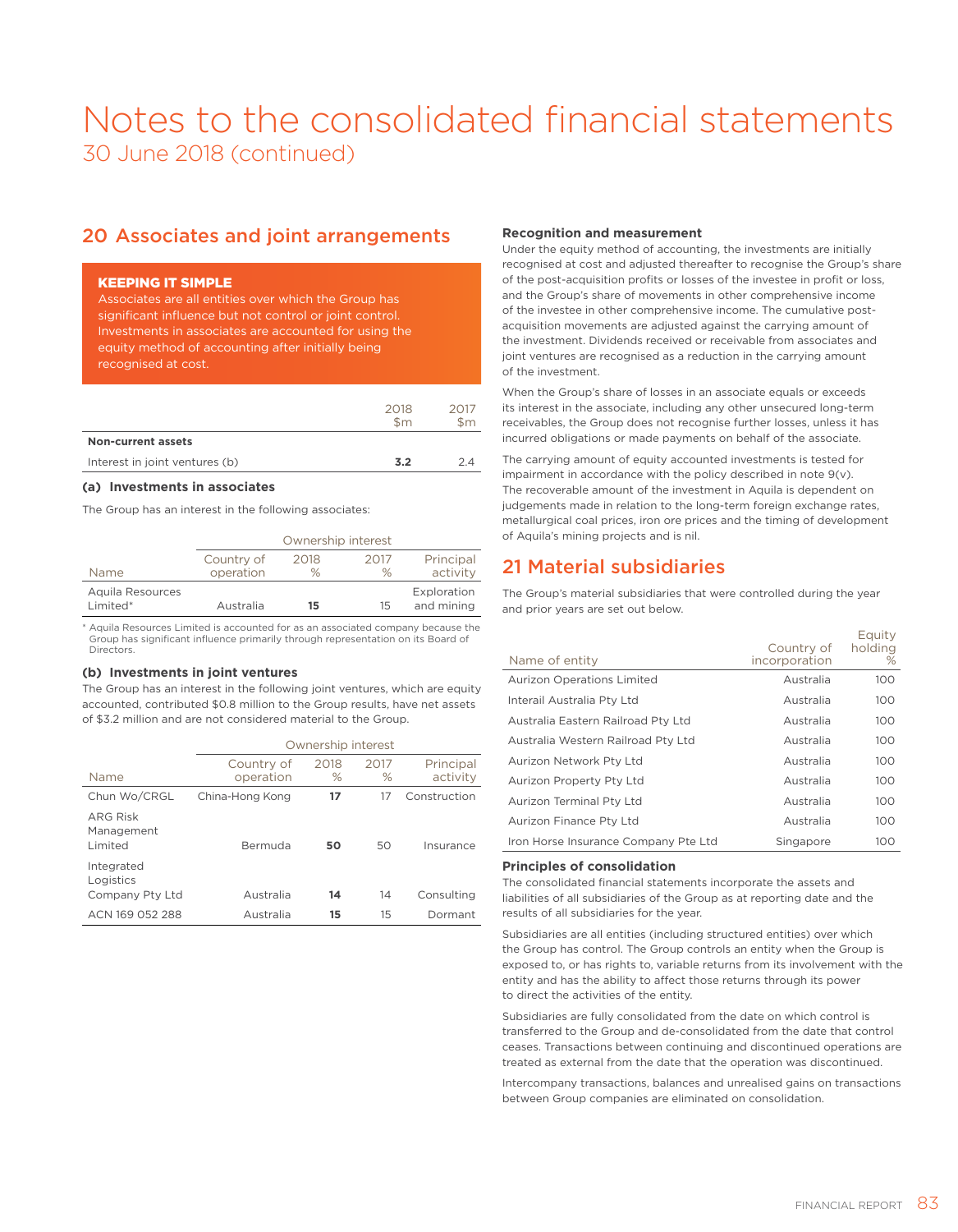### 21 Material subsidiaries (continued)

### **Changes in ownership interests**

When the Group ceases to have control, joint control or significant influence, any retained interest in the entity is remeasured to its fair value with the change in carrying amount recognised in the profit or loss. This fair value becomes the initial carrying amount for the purposes of subsequently accounting for the retained interest as an associate, joint venture or financial asset. In addition, any amounts previously recognised in other comprehensive income in respect of that entity are accounted for as if the Group had directly disposed of the related assets or liabilities. This may mean that amounts previously recognised in other comprehensive income are classified to profit or loss.

If the ownership interest in a joint venture or an associate is reduced but joint control or significant influence is retained, only a proportionate share of the amounts previously recognised in other comprehensive income are reclassified to profit or loss where appropriate.

### 22 Parent disclosures

The parent and ultimate parent entity within the Group is Aurizon Holdings Limited.

### **(a) Summary financial information**

The individual financial statements for the parent entity show the following aggregate amounts:

| 61.1<br>Current assets<br>6,093.9<br>Non-current assets<br><b>Total assets</b><br>6,155.0<br>Current liabilities<br>(61.1)<br>Non-current liabilities<br>(1,726.6)<br><b>Total liabilities</b><br>(1,787.7)<br><b>Net assets</b><br>4,367.3<br><b>Shareholders' equity</b><br>Contributed equity<br>906.6<br>1.7<br>Retained earnings<br>3,459.0<br>Reserves<br><b>Total equity</b><br>4,367.3<br>462.9<br>Profit for the year | 2018<br>$\mathsf{Sm}$ | 2017<br>\$m |
|--------------------------------------------------------------------------------------------------------------------------------------------------------------------------------------------------------------------------------------------------------------------------------------------------------------------------------------------------------------------------------------------------------------------------------|-----------------------|-------------|
|                                                                                                                                                                                                                                                                                                                                                                                                                                |                       | 15.9        |
|                                                                                                                                                                                                                                                                                                                                                                                                                                |                       | 6,092.6     |
|                                                                                                                                                                                                                                                                                                                                                                                                                                |                       | 6,108.5     |
|                                                                                                                                                                                                                                                                                                                                                                                                                                |                       | (14.8)      |
|                                                                                                                                                                                                                                                                                                                                                                                                                                |                       | (1,428.2)   |
|                                                                                                                                                                                                                                                                                                                                                                                                                                |                       | (1,443.0)   |
|                                                                                                                                                                                                                                                                                                                                                                                                                                |                       | 4,665.5     |
|                                                                                                                                                                                                                                                                                                                                                                                                                                |                       |             |
|                                                                                                                                                                                                                                                                                                                                                                                                                                |                       | 1,206.6     |
|                                                                                                                                                                                                                                                                                                                                                                                                                                |                       | O.9         |
|                                                                                                                                                                                                                                                                                                                                                                                                                                |                       | 3,458.0     |
|                                                                                                                                                                                                                                                                                                                                                                                                                                |                       | 4,665.5     |
|                                                                                                                                                                                                                                                                                                                                                                                                                                |                       | 550.1       |
| <b>Total comprehensive income</b><br>462.9                                                                                                                                                                                                                                                                                                                                                                                     |                       | 550.1       |

The parent entity has several employees. All costs associated with these employees are borne by a subsidiary of the parent entity and are not included in the above disclosures.

### **(b) Guarantees entered into by the parent entity**

There are cross guarantees given by Aurizon Holdings Limited and its subsidiaries as listed in note 23.

### **(c) Contingent liabilities of the parent entity**

The parent entity did not have any material contingent liabilities as at 30 June 2018 or 30 June 2017. For information about guarantees given by the parent entity, please see above.

### **(d) Contractual commitments for the acquisition of property, plant and equipment**

As at 30 June 2018, the parent entity did not have any contractual commitments for the acquisition of property, plant and equipment (2017: nil).

### **Recognition and measurement**

The financial information for the parent entity, Aurizon Holdings Limited, has been prepared on the same basis as the consolidated financial statements, except as set out below.

### **(i) Investments in subsidiaries, associates and joint venture entities**

Investments in subsidiaries, associates and joint venture entities are accounted for at cost in the financial statements of Aurizon Holdings Limited. Dividends received from associates are recognised in the parent entity's income statement, rather than being deducted from the carrying amount of these investments.

#### **(ii) Tax consolidation legislation**

Aurizon and its wholly-owned Australian entities elected to form a tax consolidation group with effect from 22 November 2010 and are therefore taxed as a single entity. The head entity of the tax consolidated group is Aurizon Holdings Limited.

The head entity, Aurizon Holdings Limited, and the controlled entities in the tax consolidated group account for their own current and deferred tax amounts. These tax amounts are measured as if each entity in the tax consolidated group continues to be a stand-alone taxpayer in its own right.

In addition to its own current and deferred tax amounts, Aurizon also recognises the current tax liabilities (or assets) and the deferred tax assets arising from unused tax losses and unused tax credits assumed from controlled entities in the tax consolidation group.

The entities have also entered into tax sharing and tax funding agreements. The tax funding agreement sets out the funding obligations of members of the tax consolidated group in respect of income tax amounts. The tax funding arrangements require payments to the head entity equal to the current tax liability assumed by the head entity. In addition, the head entity is required to make payments equal to the current tax asset or deferred tax asset arising from unused tax losses and tax credits assumed by the head entity from a subsidiary member.

These tax funding arrangements result in the head entity recognising a current inter-entity receivable/payable equal in amount to the tax liability/ asset assumed.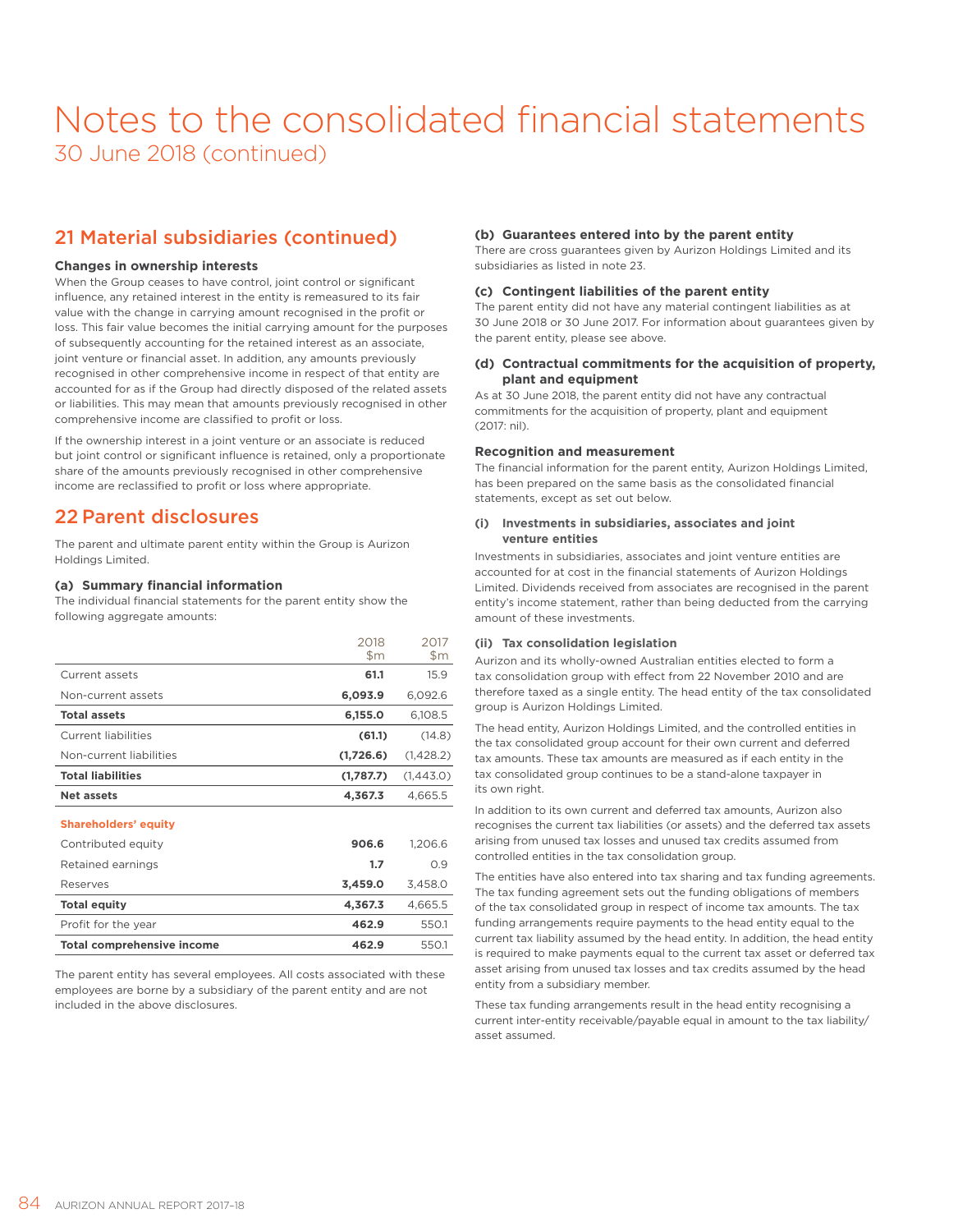### 22 Parent disclosures (continued)

### **(ii) Tax consolidation legislation (continued)**

The tax sharing agreement limits the joint and several liability of the wholly-owned entities in the case of a default by the head entity.

#### **(iii) Employee benefits – share-based payments**

The grant by the Company of rights over its equity instruments to the employees of subsidiaries are treated as a capital contribution to that subsidiary. The fair value of employee services received, measured by reference to the grant date fair value, is recognised over the vesting period as an increase to investment in the corresponding subsidiaries.

### 23 Deed of cross guarantee

Aurizon Holdings Limited, Aurizon Finance Pty Ltd, Aurizon Property Holding Pty Ltd, Aurizon Property Pty Ltd, Aurizon Terminal Pty Ltd, Aurizon Operations Limited, Aurizon Intermodal Pty Ltd, Logistics Australasia Pty Ltd, Aurizon Resource Logistics Pty Limited, Interail Australia Pty Ltd, Australian Rail Pty Ltd, Australia Eastern Railroad Pty Ltd, Australia Western Railroad Pty Ltd and Australian Railroad Group Employment Pty Ltd are parties to a Deed of Cross Guarantee, under which each company guarantees the debts of the others. By entering into the cross guarantee, the wholly-owned entities have been relieved from the requirement to prepare separate financial and directors' reports under ASIC Corporations (Wholly owned Companies) Instrument 2016/785.

### **(a) Consolidated statement of profit or loss, statement of comprehensive income and summary of movements in consolidated retained earnings**

The Aurizon Deed Parties represent the 'closed group' for the purposes of the Class Order, and as there are no other parties to the cross guarantee that are controlled by Aurizon Holdings Limited, they also represent the 'extended closed group'.

|                                                                     | 2018<br>$\mathsf{Sm}$ | 2017<br>$\mathsf{Sm}$ |
|---------------------------------------------------------------------|-----------------------|-----------------------|
| <b>Income statement</b>                                             |                       |                       |
| Revenue from continuing operations                                  | 2,781.9               | 2,984.1               |
| Other income                                                        | 592.5                 | 216.5                 |
| Consumables                                                         | (1, 274.4)            | (1,536.8)             |
| Employee benefits expense                                           | (694.2)               | (843.4)               |
| Depreciation and amortisation expense                               | (234.7)               | (298.2)               |
| Impairment losses                                                   | (74.6)                | (837.9)               |
| Other expenses                                                      | (112.5)               | (25.4)                |
| Share of net profits/(losses) of associates and                     |                       |                       |
| joint venture partnerships accounted for using<br>the equity method | 0.8                   | (0.1)                 |
| Finance costs                                                       | (14.3)                | (21.1)                |
| Finance income                                                      | 2.8                   | 1.6                   |
| Profit/(loss) before income tax                                     | 973.3                 | (360.7)               |
| Income tax (expense)/benefit                                        | (117.0)               | 182.7                 |
| Profit/(loss) for the year                                          | 856.3                 | (178.0)               |

|                                                                      | 2018<br>\$m | 2017<br>\$m |  |
|----------------------------------------------------------------------|-------------|-------------|--|
| <b>Statement of comprehensive income</b>                             |             |             |  |
| Profit/(loss) for the year                                           | 856.3       | (178.0)     |  |
| Other comprehensive income                                           |             |             |  |
| Items that may be reclassified to profit or loss                     |             |             |  |
| - Change in the foreign currency translation<br>reserve              | (0.1)       | (0.1)       |  |
| - Changes in the fair value of cash flow<br>hedges                   | 0.2         | (3.7)       |  |
| - Income tax relating to components<br>of other comprehensive income | (0.1)       | 1.1         |  |
| Other comprehensive income/(expense)<br>for the year, net of tax     |             | (2.7)       |  |
| Total comprehensive income/(expense)<br>for the year                 | 856.3       | (180.7)     |  |
| Summary of movements in consolidated retained earnings               |             |             |  |
| Retained (losses)/earnings at the beginning<br>of the financial year | (283.6)     | 446.3       |  |
| Profit/(loss) for the year                                           | 856.3       | (178.0)     |  |
| Dividends provided for or paid                                       | (462.1)     | (551.9)     |  |
| Retained earnings/(losses) at<br>the end of the financial year       | 110.6       | (283.6)     |  |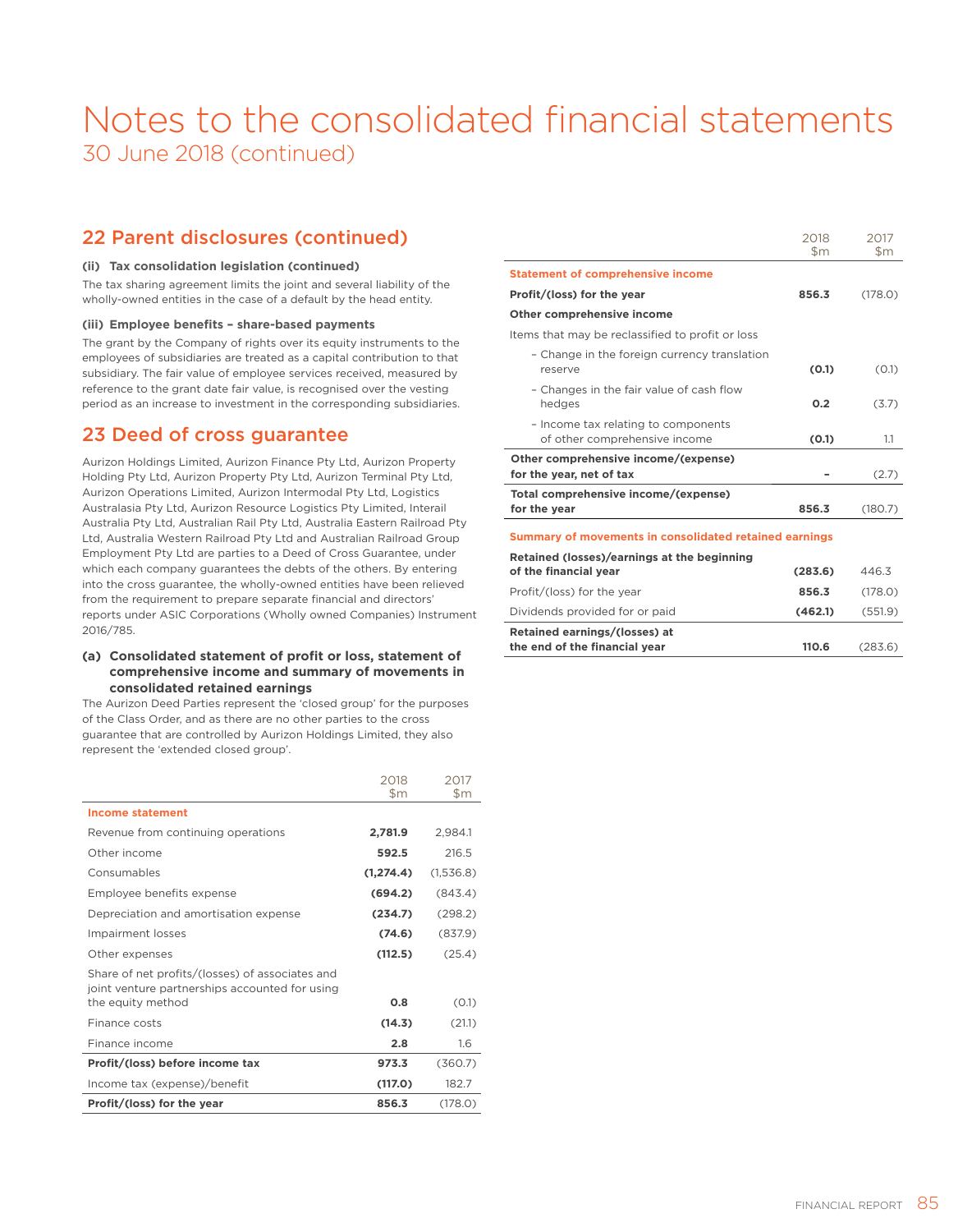### 23 Deed of cross guarantee (continued)

### **(b) Consolidated balance sheet**

The balance sheet of the parties to the Deed of Cross Guarantee at each reporting date is presented below:

|                                                                         | 2018<br>\$m\$ | 2017<br>\$m\$ |
|-------------------------------------------------------------------------|---------------|---------------|
| <b>Current assets</b>                                                   |               |               |
| Cash and cash equivalents                                               | 11.3          | 48.7          |
| Trade and other receivables                                             | 441.3         | 400.6         |
| Inventories                                                             | 88.2          | 76.5          |
| Prepayments                                                             | 4.1           | 24.4          |
| Assets classified as held for sale                                      | 108.0         | 6.7           |
| <b>Total current assets</b>                                             | 652.9         | 556.9         |
| <b>Non-current assets</b>                                               |               |               |
| Inventories                                                             | 22.5          | 26.6          |
| Derivative financial instruments                                        | 2.0           | 3.4           |
| Property, plant and equipment                                           | 3,277.3       | 3.475.2       |
| Intangible assets                                                       | 77.6          | 89.3          |
| Investments accounted for using the equity method                       | 3.2           | 2.4           |
| Other financial assets*                                                 | 1,222.9       | 1,224.1       |
| Deferred tax assets                                                     | 148.4         | 165.5         |
| <b>Total non-current assets</b>                                         | 4,753.9       | 4,986.5       |
| <b>Total assets</b>                                                     | 5,406.8       | 5,543.4       |
| <b>Current liabilities</b>                                              |               |               |
| Trade and other payables                                                | 305.7         | 365.8         |
| Current tax liabilities                                                 | 49.0          | 74.0          |
| Provisions                                                              | 287.3         | 246.7         |
| Other liabilities                                                       | 48.0          | 4.7           |
| Liabilities directly associated with assets classified as held for sale | 12.7          |               |
| <b>Total current liabilities</b>                                        | 702.7         | 691.2         |
| <b>Non-current liabilities</b>                                          |               |               |
| Borrowings                                                              | 99.4          | 373.7         |
| Provisions                                                              | 63.3          | 70.5          |
| Other liabilities                                                       | 50.4          | 7.7           |
| <b>Total non-current liabilities</b>                                    | 213.1         | 451.9         |
| <b>Total liabilities</b>                                                | 915.8         | 1,143.1       |
| <b>Net assets</b>                                                       | 4,491.0       | 4,400.3       |
| <b>Equity</b>                                                           |               |               |
| Contributed equity                                                      | 906.6         | 1,206.6       |
| Reserves                                                                | 3,473.8       | 3,477.3       |
| Retained earnings                                                       | 110.6         | (283.6)       |
| <b>Total equity</b>                                                     | 4,491.0       | 4,400.3       |

\* Other financial assets represent investments in entities outside of the deed group.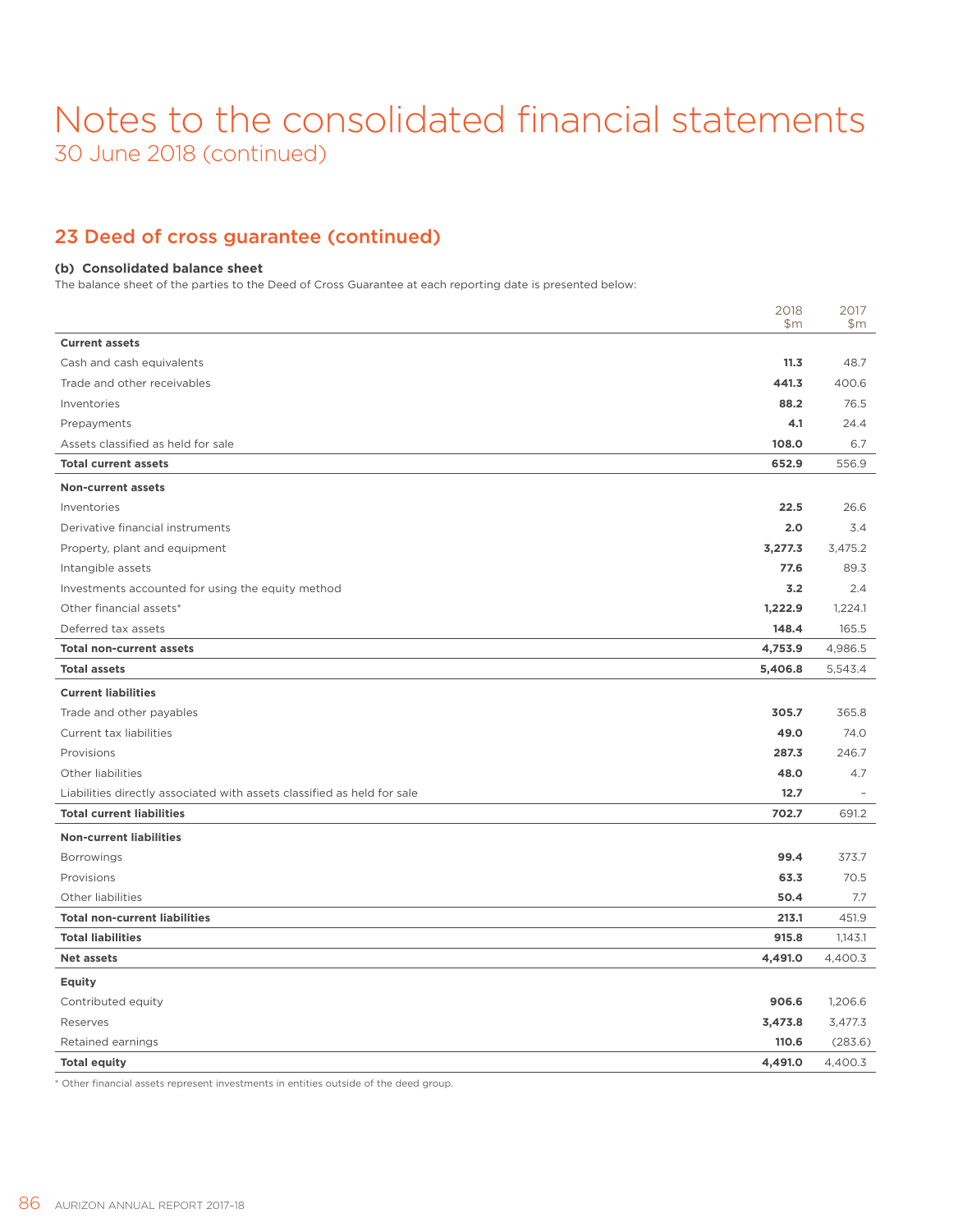### 24 Discontinued operation

### **(a) Description**

On 14 August 2017 the Group announced its intention to exit the Intermodal business through a combination of closure and sale.

Aurizon signed a binding agreement with Pacific National to sell its Acacia Ridge Intermodal Terminal. That transaction includes the transfer of approximately 30 employee positions, as well as assets, commercial and operational agreements.

Aurizon signed a separate binding agreement to sell its Queensland Intermodal business to a consortium of Linfox and Pacific National (QI BSA). The transaction includes the transfer of approximately 330 employee positions, as well as assets, commercial and operational arrangements to the Linfox and Pacific National consortium.

The transactions are subject to:

- › Approval by the Australian Competition & Consumer Commission (ACCC); and
- › Approval by the Foreign Investment & Review Board (FIRB)

Total consideration for the two transactions is \$225.0 million of which \$45.0 million has been received to date

The ACCC decision was announced on 19 July 2018. The ACCC decided to oppose both transactions and commenced proceedings against Pacific National and Aurizon in the Federal Court of Australia. The ACCC has sought declarations, pecuniary penalties, orders restraining the existing sale transactions from proceeding and costs. The ACCC has also sought an injunction to prevent Aurizon from closing its Queensland Intermodal business while proceedings are on foot. While Aurizon refutes the ACCC's allegations and will defend the proceedings including seeking clearance of the Acacia Ridge transaction, there is a risk that the Acacia Ridge transaction will be prevented from completing and/or Aurizon incurs orders for pecuniary penalties and costs. There is also the risk that, in the interim whilst the matter is being determined by the Court, Aurizon is injuncted from closing the Queensland Intermodal business.

On 12 August 2018 Aurizon provided Pacific National with a notice to terminate the Business Sale Agreement for the Queensland Intermodal business, with effect from 13 August 2018. It is Aurizon's intention to not contest clearance of that transaction through the Federal Court and to exit the business. As clearance has not been obtained for the sale of the Queensland Intermodal business, \$10 million of the consideration received for the transactions to date (recognised as a liability at 30 June 2018) will be refunded to Pacific National. The Business Sale Agreement for the Acacia Ridge Terminal remains in place while Aurizon seeks clearance of that transaction, and the remainder of the consideration received for the transactions to date (\$35 million) is not refundable.

Notwithstanding this Aurizon remains committed to exiting the Intermodal business and on this basis has continued to classify the Acacia Ridge and Queensland Intermodal business assets as held for sale and discontinued operations at 30 June 2018.

On 10 August 2018 the Federal Court of Australian heard an application from the ACCC for an interlocutory injunction to require Aurizon to continue to operate the Queensland Intermodal business in the ordinary and usual course. The Court reserved judgement on the matter, and judgement is currently expected to be handed down on 13 August 2018.

Aurizon's Interstate Intermodal business has been closed with the last operational service occurring on 23 December 2017. Approximately 160 employee positions were affected by the closure of the Interstate business.

The closure of Interstate Intermodal has resulted in \$74.7 million of significant items being recognised in the year ended 30 June 2018. Significant Interstate Intermodal items include \$61.0 million for contract, lease and supplier exit costs, \$9.1 million in redundancy costs and asset write downs of \$4.6 million.

### **SIGNIFICANT JUDGEMENTS**

Notwithstanding the ACCC decision Aurizon remains committed to exiting the Intermodal business and on this basis has continued to classify the Acacia Ridge and Queensland Intermodal business assets as held for sale and discontinued operations at 30 June 2018.

Financial information relating to the discontinued operation for the period is set out below.

### **(b) Financial performance and cash flow information**

|                                | 2018<br>\$m | 2017<br>\$m |
|--------------------------------|-------------|-------------|
| Revenue                        | 225.4       | 309.8       |
| Employee benefits expense      | (79.6)      | (72.8)      |
| Energy and fuel                | (19.1)      | (31.9)      |
| Track access                   | (35.1)      | (58.8)      |
| Consumables                    | (134.5)     | (180.2)     |
| Depreciation and amortisation* | (2.3)       | (17.3)      |
| Impairment losses**            | (4.6)       | (162.2)     |
| Other expenses                 | (48.9)      | (2.0)       |
| Net finance costs              |             | O.1         |
| Loss before income tax         | (98.7)      | (215.3)     |

| Income tax benefit                                                         | 21.6   | 646     |
|----------------------------------------------------------------------------|--------|---------|
| Loss from discontinued operation after tax                                 | (77.1) | (150.7) |
| Net cash (outflow) from operating activities                               | (25.1) | (34.8)  |
| Net cash inflow/(outflow) from<br>investing activities***                  | 54.6   | (34.7)  |
| Net cash inflow/(outflow) from<br>financing activities                     |        |         |
| Net increase/(decrease) in cash generated<br>by the discontinued operation | 29.5   | (69.5)  |

Includes \$2.0 million depreciation (2017: \$16.7 million) and \$0.3 million amortisation expense (2017: \$0.6 million).

Includes \$2.4 million relating to property, plant and equipment (2017: \$161.0 million) and \$2.2 million relating to intangible assets (2017: \$1.2 million).

\* Net cash inflow from investing activities includes \$45.0 million deposit in relation to the transactions.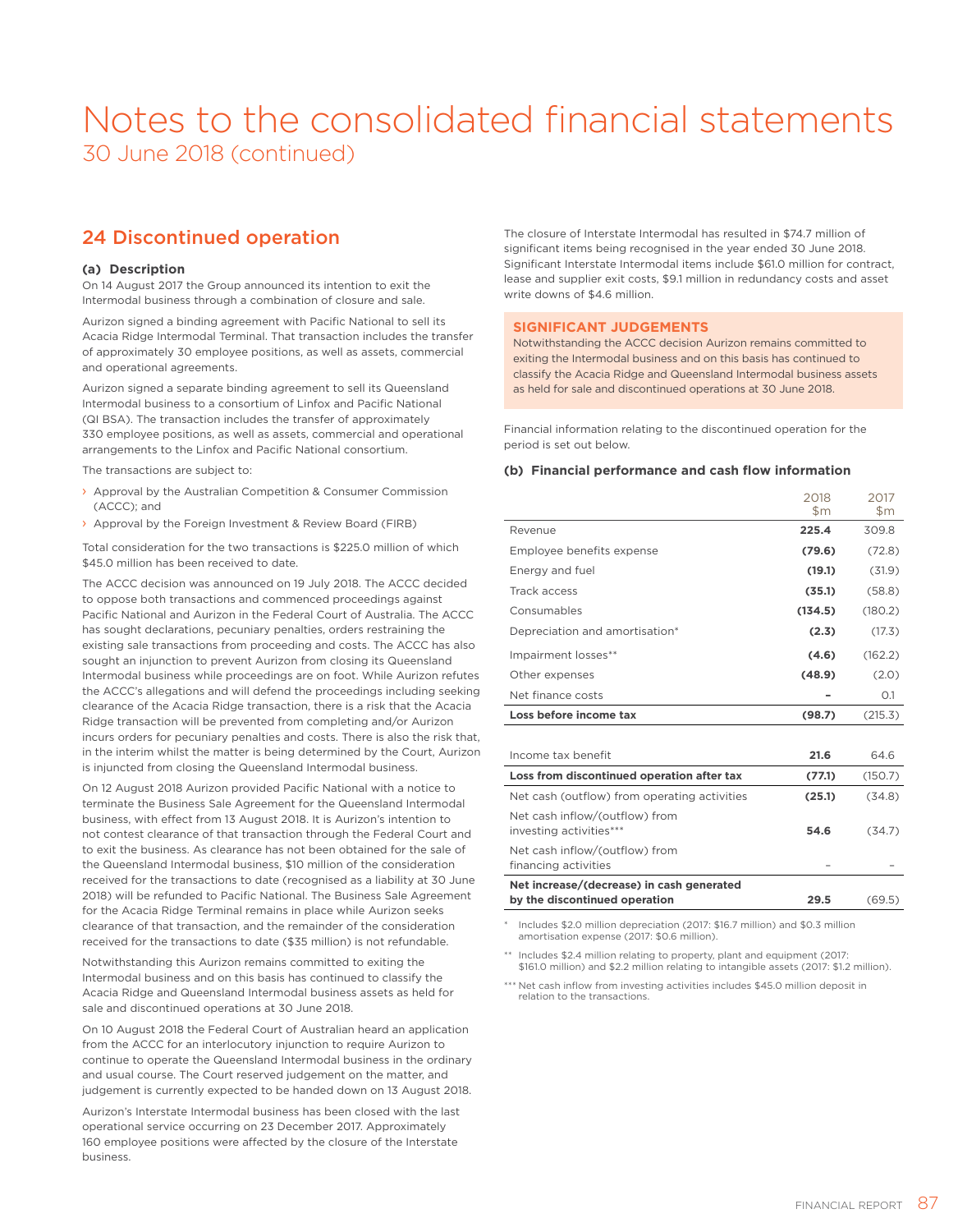### 24 Discontinued operation (continued)

### **(c) Significant items**

Significant items are those items where their nature and amount is considered material to the financial statements. Items related to discontinued operations included within the Group's profit are detailed below:

|                          | 2018<br>\$m\$ | 2017<br>\$m              |
|--------------------------|---------------|--------------------------|
| <b>Significant items</b> |               |                          |
| Closure costs            | (61.0)        | $\overline{\phantom{a}}$ |
| Impairment expense       | (4.6)         | (162.2)                  |
| Redundancy costs         | (9.1)         | (5.0)                    |
|                          | (74.7)        | (167.2)                  |

\$74.7 million of significant items comprises \$61.0 million for contract, lease and supplier exit costs, \$9.1 million in redundancy costs for 158 employees in the Interstate business and asset write downs of \$4.6 million.

### **(d) Assets and liabilities of disposal group classified as held for sale**

The following assets and liabilities relating to Intermodal and Acacia Ridge businesses were reclassified as held for sale in relation to discontinued operations as at 30 June 2018:

|                                              | 2018<br>\$m |
|----------------------------------------------|-------------|
| Assets classified as held for sale           |             |
| Property, plant and equipment                | 78.6        |
| Trade and other receivables                  | 26.3        |
| Inventories                                  | 1.2         |
| Total assets of disposal group held for sale | 106.1       |

#### **Liabilities directly associated with assets classified as held for sale**

| Employee benefit obligations           |  |
|----------------------------------------|--|
| Net assets classified as held for sale |  |

### 25 Assets classified as held for sale

|                               | 2018<br>$\mathsf{Sm}$ | 2017<br>\$m\$            |
|-------------------------------|-----------------------|--------------------------|
| Property, plant and equipment | 80.5                  | 7.3                      |
| Trade and other receivables   | 26.3                  | -                        |
| Inventories                   | 1.2                   | $\overline{\phantom{a}}$ |
| Total assets held for sale    | 108.0                 | 7.3                      |

Assets held for sale includes \$106.1 million related to discontinued operation. Refer to note 24.

#### **Recognition and measurement**

Non-current assets (or disposal groups) are classified as held for sale if their carrying amount will be recovered principally through a sale transaction, rather than through continuing use and a sale is considered highly probable. They are measured at the lower of their carrying amount and FVLCD, except for assets such as deferred tax assets; assets arising from employee benefits; financial assets; and investment property that are carried at fair value and contractual rights under insurance contracts which are specifically exempt from this requirement.

Non-current assets (including those that are part of a disposal group) are not depreciated or amortised while they are classified as held for sale. Interest and other expenses attributable to the liabilities of a disposal group classified as held for sale continue to be recognised.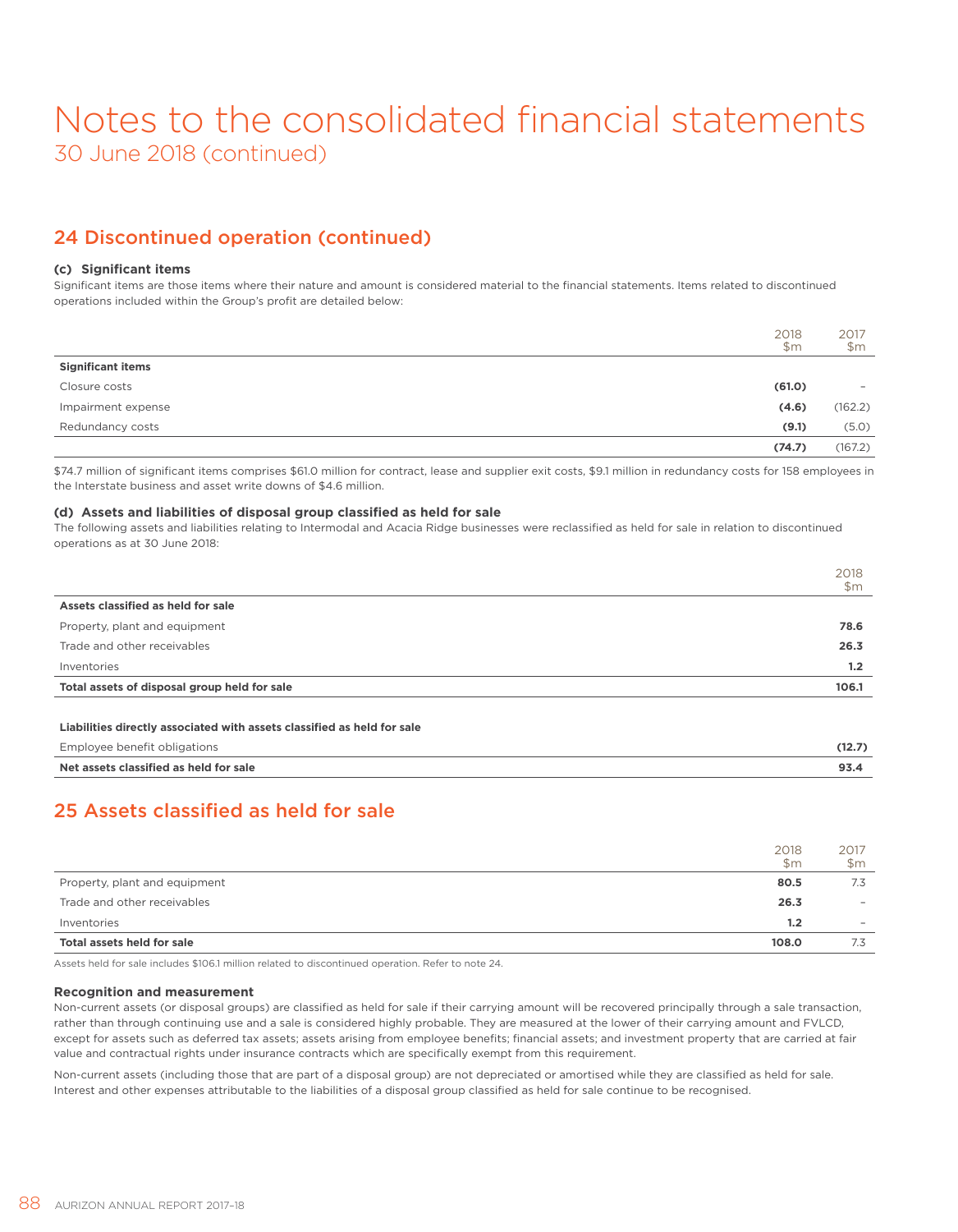# Other information

### **IN THIS SECTION**

**Other information provides information on other items which require disclosure to comply with Australian Accounting Standards and other regulatory pronouncements however are not considered critical in understanding the financial performance or position of the Group.**

|                 | 26 Notes to the consolidated statements of cash flows | Page 90 |
|-----------------|-------------------------------------------------------|---------|
| 27 <sup>2</sup> | Related party transactions                            | Page 91 |
|                 | 28 Key Management Personnel compensation              | Page 91 |
|                 | 29 Share-based payments                               | Page 91 |
|                 | 30 Remuneration of auditors                           | Page 92 |
| -31             | Summary of other significant accounting policies      | Page 93 |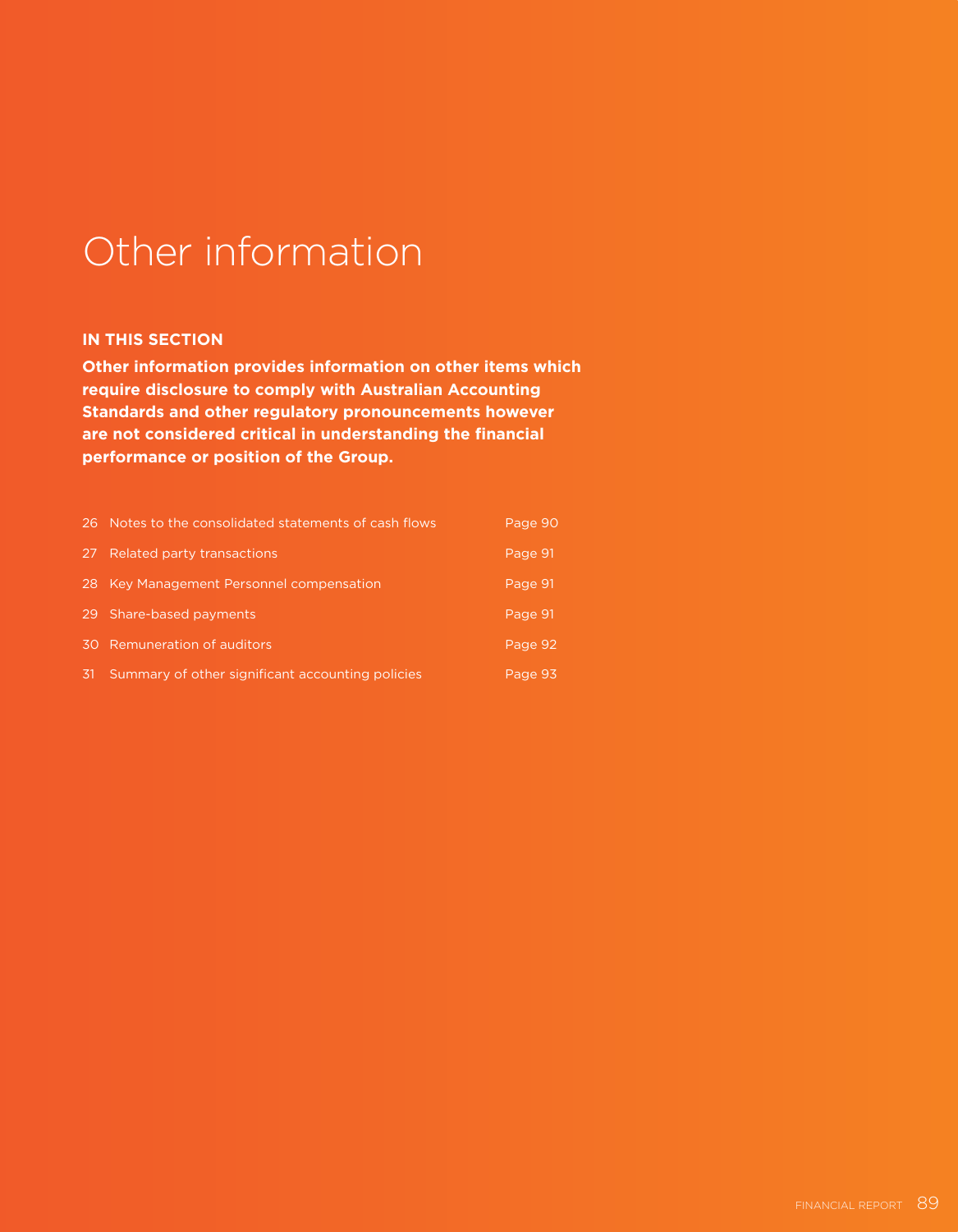### 26 Notes to the consolidated statement of cash flows

### **(a) Reconciliation of net cash inflow from operating activities to profit from continuing operations**

|                                                                        | 2018<br>$\mathsf{Sm}$ | 2017<br>$\mathsf{Sm}$ |
|------------------------------------------------------------------------|-----------------------|-----------------------|
| Profit/(loss) for the year from continuing operations                  | 560.1                 | (37.2)                |
| Depreciation and amortisation                                          | 525.5                 | 567.3                 |
| Impairment of non-financial assets                                     | 70.0                  | 678.3                 |
| Interest expense                                                       | 168.3                 | 181.3                 |
| Non-cash employee benefits expense - share-based payments              | 3.9                   | 6.6                   |
| Net loss on sale of assets                                             | 4.7                   | 6.0                   |
| Share of net (profit)/loss of associates and joint venture partnership | (0.8)                 | O.1                   |
| Net exchange differences                                               | 0.3                   |                       |
| Change in operating assets and liabilities:                            |                       |                       |
| (Increase)/Decrease in trade and other receivables                     | (90.4)                | 16.8                  |
| (Increase)/Decrease in inventories                                     | (2.8)                 | 28.9                  |
| Decrease in other operating assets                                     | 1.9                   | O.1                   |
| (Decrease)/Increase in trade and other payables                        | (17.9)                | 22.0                  |
| Decrease in other liabilities                                          | (32.8)                | (33.0)                |
| Increase/(Decrease) in current tax liabilities                         | 40.3                  | (79.4)                |
| Increase/(Decrease) in deferred tax liabilities                        | 90.7                  | (112.4)               |
| (Decrease)/Increase in provisions                                      | (13.3)                | 27.8                  |
| Net cash inflow from operating activities from continuing operations   | 1,307.7               | 1,273.2               |

### **(b) Reconciliation of liabilities arising from financing activities to financing cash flows**

| Other non-cash movements<br>Balance as at 30 June 2018 | $\qquad \qquad -$<br>(100.0) | (2.9)<br>(3,401.9)        | $\overline{\phantom{a}}$<br>(21.3)                    | $\qquad \qquad -$<br>110.4             | (2.9)<br>(3, 412.8)      |
|--------------------------------------------------------|------------------------------|---------------------------|-------------------------------------------------------|----------------------------------------|--------------------------|
| Other changes in fair values                           | $\overline{\phantom{a}}$     | (20.0)                    | 4.1                                                   | (8.5)                                  | (24.4)                   |
| Effect of changes in exchange rates                    | $\overline{\phantom{a}}$     | (90.6)                    | 45.3                                                  | 45.3                                   | $\overline{\phantom{a}}$ |
| Changes in fair value                                  |                              |                           |                                                       |                                        |                          |
| Financing cash flows**                                 | (21.0)                       | 8.8                       | $\overline{\phantom{a}}$                              | $\qquad \qquad -$                      | (12.2)                   |
| Balance as at 1 July 2017                              | (79.0)                       | (3,297.2)                 | (70.7)                                                | 73.6                                   | (3,373.3)                |
|                                                        | \$m                          | \$m\$                     | \$m\$                                                 | \$m\$                                  | \$m                      |
|                                                        | Current<br>borrowings        | Non-current<br>borrowings | <b>Liabilities</b><br>held to<br>hedge<br>borrowings* | Assets held<br>to hedge<br>borrowings* | Total                    |

\* Assets and liabilities held to hedge borrowings exclude foreign exchange contracts included in note 19.

\*\*Financing cash flows consists of the net amount of proceeds from borrowings, repayment of borrowings and payments of transaction costs related to borrowings in the consolidated statement of cash flows.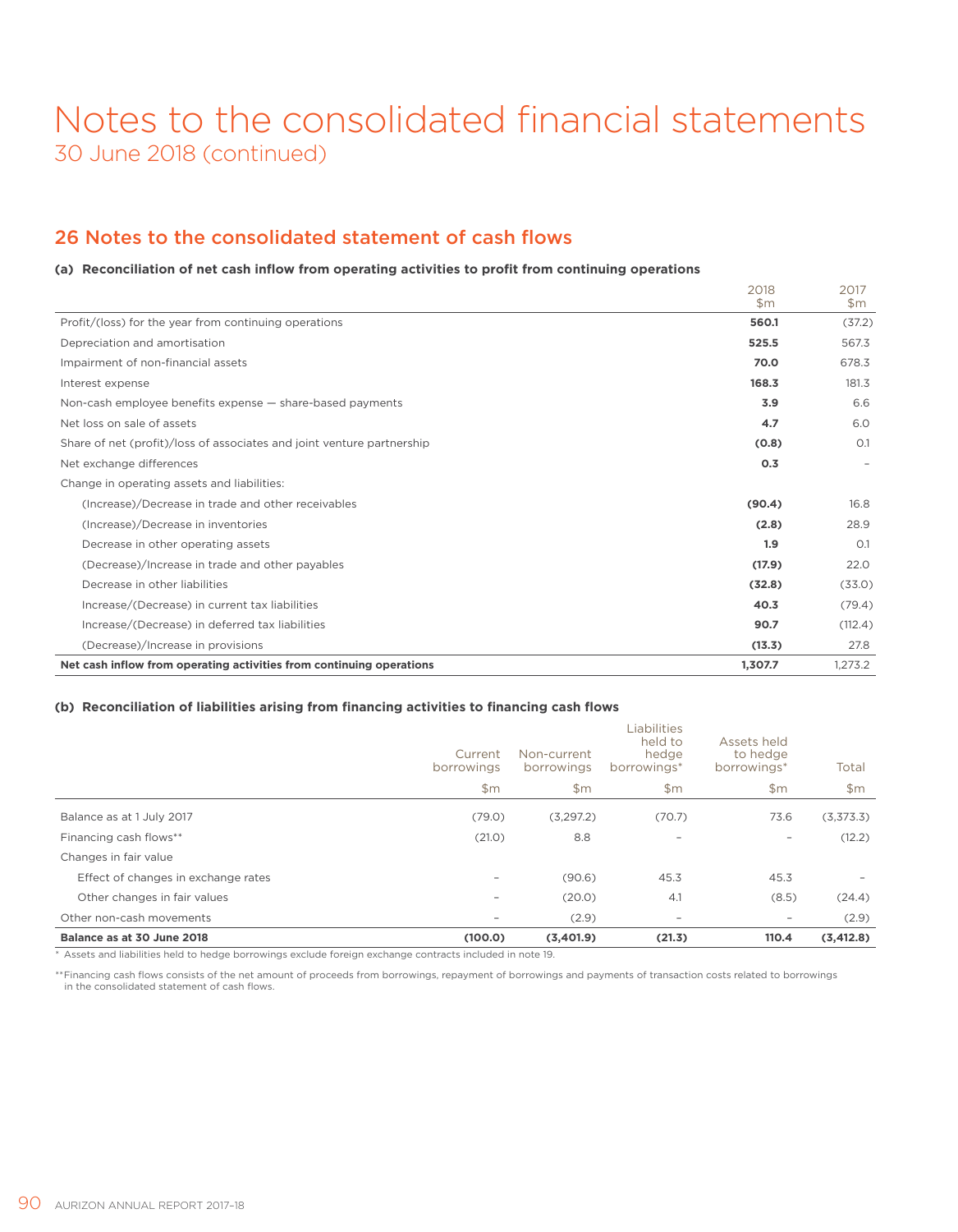### 27 Related party transactions

### **(a) Transactions with Directors and Key Management Personnel**

There were no Key Management Personnel (KMP) related party transactions during the year (2017: nil).

### **(b) Transactions with other related parties**

There were no transactions with other related parties during the year (2017: nil).

### **(c) Terms and conditions of transactions with related parties other than Key Management Personnel or entities related to them and intra group transactions**

All other transactions were made on normal commercial terms and conditions and at market rates, except that there are no fixed terms for the repayment of loans between the parent and its subsidiaries. All loans are non interest bearing. Outstanding balances are unsecured.

### 28 Key Management Personnel compensation

|                              | 2018<br>\$'000 | 2017<br>\$'000 |
|------------------------------|----------------|----------------|
| Short-term employee benefits | 8,769          | 7,602          |
| Post-employment benefits     | 290            | 326            |
| Long-term benefits           | 96             | (57)           |
| Termination benefits         |                | 3.110          |
| Share-based payments         | 2,159          | 2,634          |
|                              | 11.314         | 13.615         |

Short-term employee benefits include cash salary, at risk performance incentives and fees, non-monetary benefits and other short-term benefits. Non-monetary benefits represent the value of Reportable Fringe Benefits for the respective Fringe Benefits Tax year ending 31 March, the estimated value of car parking provided, motor vehicle lease payments and annual leave accrued or utilised during the financial year. Other short-term benefits include sign-on bonus and relocation assistance.

### 29 Share-based payments

### KEEPING IT SIMPLE

The share-based payments schemes described in this section were established by the Board of Directors to provide long-term incentives to the Group's senior executives based on shareholder returns taking into account the Group's financial and operational performance. Eligible executives may be granted rights on terms and conditions determined by the Board from time to time. The fair value of rights granted under the schemes is recognised as an employee benefits expense with a corresponding increase in equity.

### **(a) Performance rights plan**

Performance rights are granted by the Company for nil consideration. Participation in the plan is at the Board's discretion so that no individual has a contractual right to be awarded rights under the plan or to receive any guaranteed benefits. Each right is a right to receive one fully-paid ordinary share in Aurizon Holdings Limited at no cost if the vesting conditions are satisfied. Rights granted under the plan carry no dividend or voting rights.

The Board will determine the exercise price payable on exercise of a vested right and the exercise period of a right. The Board may, in its discretion, determine that early vesting of a right will occur if there is a takeover bid, scheme of arrangement or some other change of control transaction of the Group. The Board may also accelerate the vesting of some or all of the rights held by an executive in specified circumstances. These include but are not limited to death, total and permanent disablement, or cessation of employment.

The share-based payment schemes are described as follows:

### **Short-term Incentive Award (STIA)**

A portion of any STIA for the Managing Director & CEO as well as the executive management team will be awarded in rights to ordinary shares and 40% is deferred for a period of one year. The rights will vest after one year and become exercisable provided that the executive remains employed by the Group at the vesting date, unless otherwise determined by the Board.

### **Long-term Incentive Award (LTIA)**

Performance rights are granted to senior executives as part of the Group's LTIA. The first grant of LTIA rights was in November 2010. The rights are subject to employment service conditions and satisfying market based performance hurdles of Total Shareholder Return (TSR), non-market based Operating Ratio (OR) and Return on Invested Capital (ROIC). In 2017, the OR hurdle was removed as a company hurdle. In the event that company hurdles are not achieved, in relation to the 2014 and 2015 awards, the performance period may be extended for a further year at the discretion of the Board. Retesting will no longer form part of the LTIA from the 2016 award.

#### **Retentions**

At the Board's discretion, eligible executives may be granted retention rights that may vest at the end of the specified retention period or project provided that the executive remains employed by the Group at the vesting date.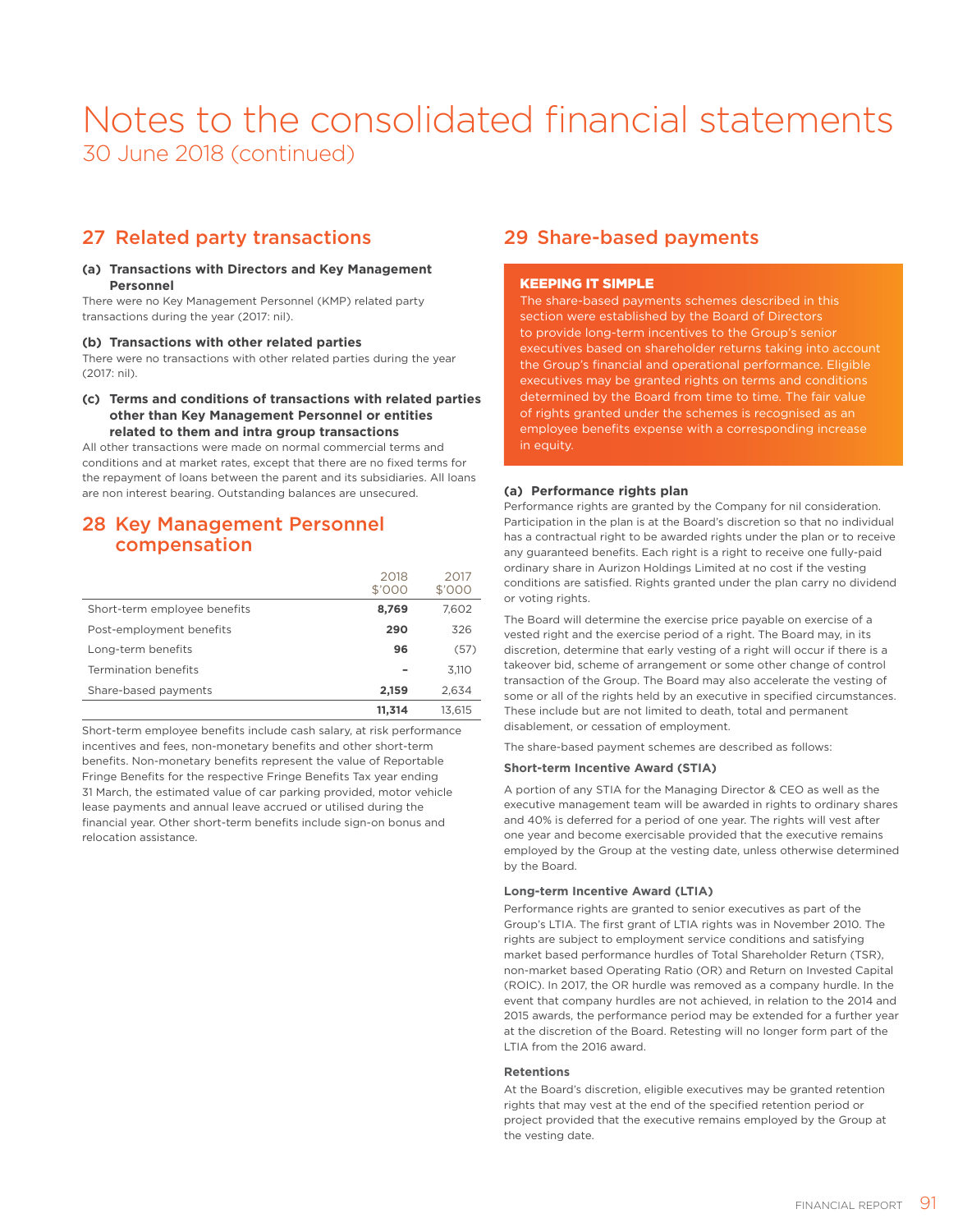### 29 Share-based payments (continued)

### **(a) Performance rights plan (continued)**

Set out below are summaries of rights granted under the plans:

|              | <b>Balance</b><br>at start of<br>the year<br>Number<br><b>'000</b> | Granted<br>during<br>the vear<br>Number<br><b>'000</b> | Exercised<br>during<br>the year<br>Number<br><b>'000</b> | Forfeited<br>during<br>the year<br>Number<br><b>'000</b> | <b>Balance</b><br>at end of<br>the year<br>Number<br><b>'000</b> |
|--------------|--------------------------------------------------------------------|--------------------------------------------------------|----------------------------------------------------------|----------------------------------------------------------|------------------------------------------------------------------|
| 2018         |                                                                    |                                                        |                                                          |                                                          |                                                                  |
| <b>STIAD</b> |                                                                    | 105                                                    |                                                          |                                                          | 105                                                              |
| <b>LTIA</b>  | 10,462                                                             | 3,982                                                  | (486)                                                    | (2,303)                                                  | 11,655                                                           |
| Retentions   | 25                                                                 |                                                        |                                                          |                                                          | 25                                                               |
| Total        | 10,487                                                             | 4,087                                                  | (486)                                                    | (2,303)                                                  | 11,785                                                           |
| 2017         |                                                                    |                                                        |                                                          |                                                          |                                                                  |
| <b>STIAD</b> | 419                                                                |                                                        | (419)                                                    |                                                          |                                                                  |
| <b>LTIA</b>  | 11,922                                                             | 3,229                                                  | (1,127)                                                  | (3,562)                                                  | 10,462                                                           |
| Retentions   | 125                                                                | 25                                                     | (40)                                                     | (85)                                                     | 25                                                               |
| Total        | 12,466                                                             | 3,254                                                  | (1,586)                                                  | (3,647)                                                  | 10,487                                                           |
|              |                                                                    |                                                        |                                                          |                                                          |                                                                  |

At 30 June 2018, there were no vested but unexercised rights (2017: nil).

The weighted average exercise price of rights granted during the year was nil (2017: nil), as the rights have no exercise price. The weighted average share price at the date of exercise for rights exercised during the period was \$5.22 (2017:\$4.65). The weighted average remaining contractual life of share rights outstanding at 30 June 2018 was 1.4 years (2017:1.5 years).

### **Fair value of rights granted**

In determining the fair value, market techniques for valuation were applied in accordance with AASB 2. The fair value of the portion of Short-term Incentive Award Deferred (STIAD) and the portion of LTIA rights, that are subject to non-market based performance conditions, were \$5.01 and \$4.27 (2017: \$nil granted for STIAD and \$4.09 for LTIA) respectively, determined by the share price at grant date less an adjustment for estimated dividends payable during the vesting period. The fair value of the LTIA rights subject to the TSR market based performance condition has been calculated using the Monte-Carlo simulation techniques based on the inputs disclosed in the table below:

|                                   |                | 2018           |                | 2017           |
|-----------------------------------|----------------|----------------|----------------|----------------|
| Scheme                            | <b>LTIA</b>    | <b>LTIA</b>    | LTIA           | LTIA           |
| Grant date                        | 7 Oct 2017     | 7 Oct 2017     | 7 Sep 2016     | 7 Oct 2016     |
| Vesting date                      | 1 Jul 2020     | 1 Jul 2021     | 30 Jun<br>2019 | 30 Jun<br>2019 |
| Expiry date                       | 31 Dec<br>2020 | 31 Dec<br>2021 | 31 Dec<br>2019 | 31 Dec<br>2019 |
| Share price at<br>grant date      | \$5.07         | \$5.07         | \$4.43         | \$4.79         |
| <b>Expected life</b>              | 3.0 years      | 4.0 years      | 3.5 years      | 3.5 years      |
| Company share<br>price volatility | 19.50%         | 19.50%         | 32.75%         | 32.25%         |
| Risk free rate                    | 2.00%          | 2.20%          | 1.45%          | 1.65%          |
| Dividend yield                    | 5.25%          | 5.50%          | 5.85%          | 5.75%          |
| Fair value                        | \$1.86         | \$1.93         | \$1.83         | \$2.25         |

The Company share price volatility is based on the Company's average historical share price volatility to the grant date.

### **(b) Expenses arising from share-based payment transactions**

Total expenses arising from share-based payment transactions recognised during the period as part of employee benefit expense was \$3.886 million (2017: \$6.559 million).

### **Recognition and measurement**

The fair value of rights granted under the Performance Rights Plan is recognised as an employee benefits expense with a corresponding increase in equity. The total amount to be expensed is determined by reference to the fair value of the rights granted, which includes any market performance conditions and the impact of any non-vesting conditions, but excludes the impact of any service and non-market performance vesting conditions.

The total expense is recognised over the vesting period, which is the period over which all of the specified vesting conditions are to be satisfied. At the end of each period, the Company revises its estimates of the number of rights that are expected to vest based on the non-market vesting conditions. It recognises the impact of the revision to original estimates, if any, in profit or loss, with a corresponding adjustment to equity.

Share-based compensation is settled by making on-market purchases of the Company's ordinary shares.

### 30 Remuneration of auditors

During the year the following fees were paid or payable for services provided by the auditor of the parent entity and its related practices:

### **PwC Australia**

### **Audit and other assurance services**

|                                            | 2018<br>\$'000 | 2017<br>\$'000 |
|--------------------------------------------|----------------|----------------|
| Audit and other assurance services         |                |                |
| Audit and review of financial statements   | 1.295          | 1.388          |
| Other assurance services                   |                |                |
| Other assurance services                   | 122            | 37             |
| Total remuneration for audit and other     |                |                |
| assurance services                         | 1,417          | 1.425          |
| Other services                             |                |                |
| Advisory services                          | 282            | 718            |
| <b>Total remuneration of PwC Australia</b> | 1.699          | 2.143          |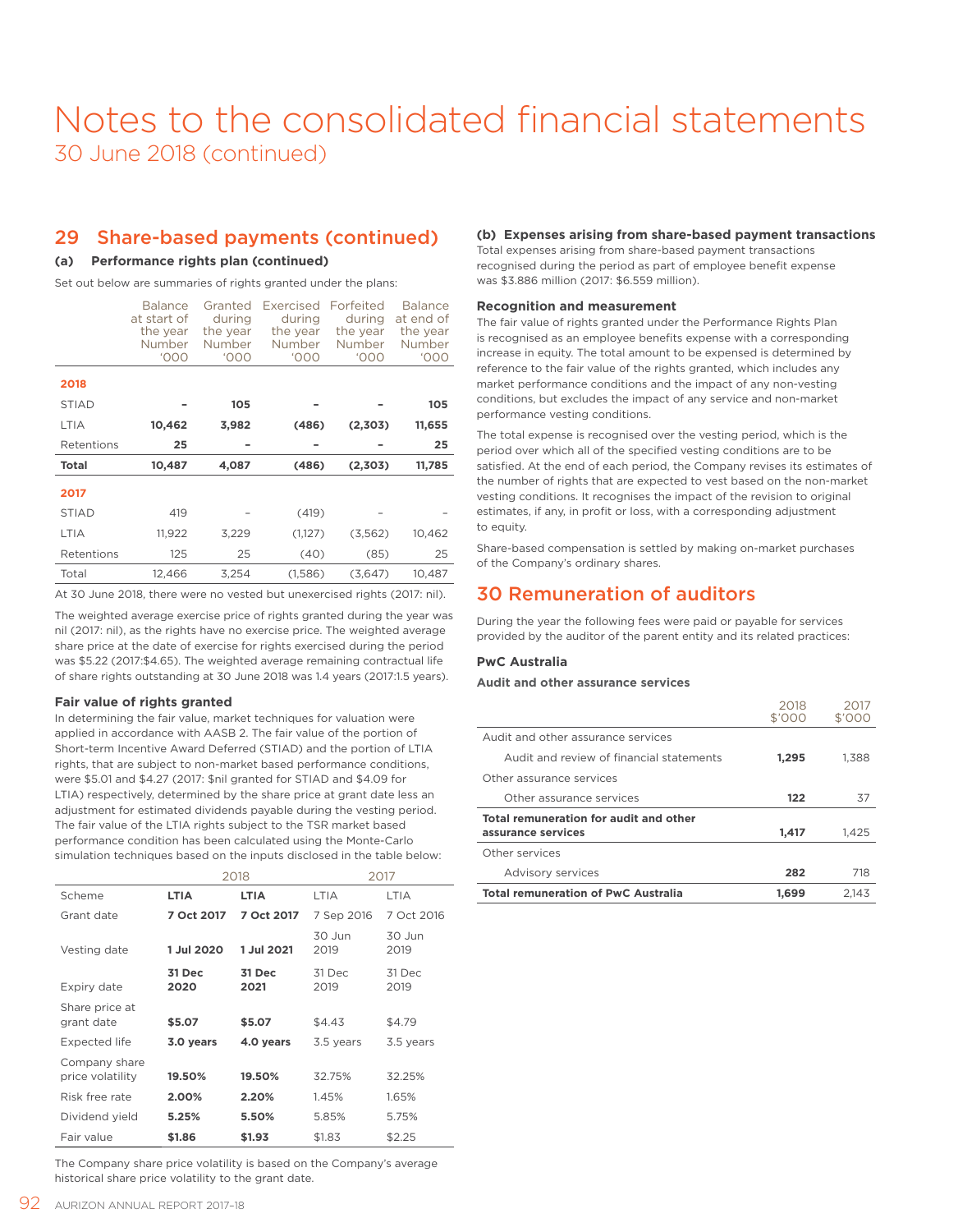### 31 Summary of other significant accounting policies

Other significant accounting policies adopted in the preparation of these consolidated financial statements are set out below. These policies have been consistently applied to all the years presented, unless otherwise stated. Where necessary, comparative information has been restated to conform with changes in presentation in the current year.

### **(a) Basis of preparation**

### **(i) New and amended standards adopted by the Group**

Certain new accounting standards and amendments to standards have been published that are mandatory for 30 June 2018 reporting periods. The Group has assessed these new standards and amendments and they do not materially impact the amounts recognised in the current period or any prior period and are not likely to affect any future periods. The Group has not early adopted any amendments, standards or interpretations that have been issued but are not yet effective in the current year except for AASB 9 Financial Instruments which was early adopted in the year ended 30 June 2015.

### **(ii) New standards and interpretations not yet adopted**

Certain new accounting standards and interpretations have been published that are not mandatory for 30 June 2018 reporting periods and have not been early adopted by the Group, other than AASB 9 as outlined above. The Group's assessment of the impact of these new standards and interpretations is set out below.

#### AASB 15 Revenue from Contracts with Customers (mandatory for financial year beginning 1 July 2018) *Nature of change:*

The AASB has issued a new standard for the recognition of revenue. This will replace AASB 118 which covers revenue arising from the sale of goods and the rendering of services, and AASB 111 which covers construction contracts. The new standard is based on the principle that revenue is recognised when control of a good or service transfers to a customer. The standard permits either a full retrospective or a modified retrospective approach for the adoption.

#### *Impact:*

The Group has reviewed sales contracts that together account for 99% of the Group's sales revenue from continuing operations to identify the potential changes in: timing of revenue recognition, measurement of the amount of revenue and note disclosure between the current standard AASB 118 and AASB 15.

#### Revenue is currently derived from:

### **Freight Transport Services**

- > Transport of coal from mines in Queensland and New South Wales to end customers and ports
- › Transport of bulk mineral commodities (including iron ore), agricultural products, mining and industrial inputs, and general freight throughout Queensland and Western Australia

#### **Access**

› Provision of access to, and operation of, the Central Queensland Coal Network; and

#### **Other**

› Other services including the provision of maintenance and rail grinding

Revenue for **freight transport services** is currently recognised under AASB 118 once the individual service has been provided and is calculated based on the rates agreed with customers on a tonnes per delivery basis. **Access revenue** is currently also recognised under AASB 118 once the individual service has been provided and is calculated based on a number of operating parameters, including the volume hauled and regulator approved tariffs.

On adoption of AASB 15, timing of recognition and measurement of revenue for freight services and access revenue will be consistent with the current treatment. Under AASB 15, individual services are considered separate performance obligations and freight transport and access revenue will continue to be recognised once the service has been provided.

Revenue from **other services** primarily includes rail grinding services and Transport Service Contract (TSC) payments received from the State Government for regional freight and livestock transport. Under AASB 118, revenue for other services is recognised once the service has been provided and is calculated in line with contractual arrangements. On adoption of AASB 15, there will be no change in the timing of recognition and measurement of revenue.

**Other revenue** earned by the Group includes payments in relation to Access Facilitation Deeds (AFD) for mine specific infrastructure which is currently recognised under AASB 118 over the term of the contract as services are provided and external maintenance which is recognised under AASB 118 once the service has been performed. Similarly as above, on adoption of AASB 15, there will be no change in the timing of recognition and measurement of other revenue.

Based on the completed assessment, there will be no impact on adoption of AASB 15.

The Group will adopt the modified transitional approach to implementation where any transitional adjustment is recognised in retained earnings at 1 July 2018 without adjustment of comparatives and the new standard will only be applied to contracts that remain in force at that date.

#### AASB 16 Leases (mandatory for financial year beginning 1 July 2019) *Nature of change:*

AASB 16 was issued in February 2016 and replaces AASB 117 Leases. It will result in almost all leases being recognised on the balance sheet as the distinction between operating and finance leases is removed. Under the new standard, an asset (the right to use the leased item) and a financial liability to pay rentals are recognised. The only exceptions are short-term and low-value leases. The accounting by lessors, however, will not significantly change.

#### *Impact*:

Management is currently assessing the effects of applying the new standard on the Group's financial statements. AASB 16 will result in higher assets and liabilities on the balance sheet. Information on the undiscounted amount of the Group's non-cancellable lease commitments defined under AASB 117 as at 30 June 2018 is disclosed in note 33. The present value of the Group's operating lease payments as defined under the new standard will be recognised as lease liabilities on the balance sheet and included in net debt.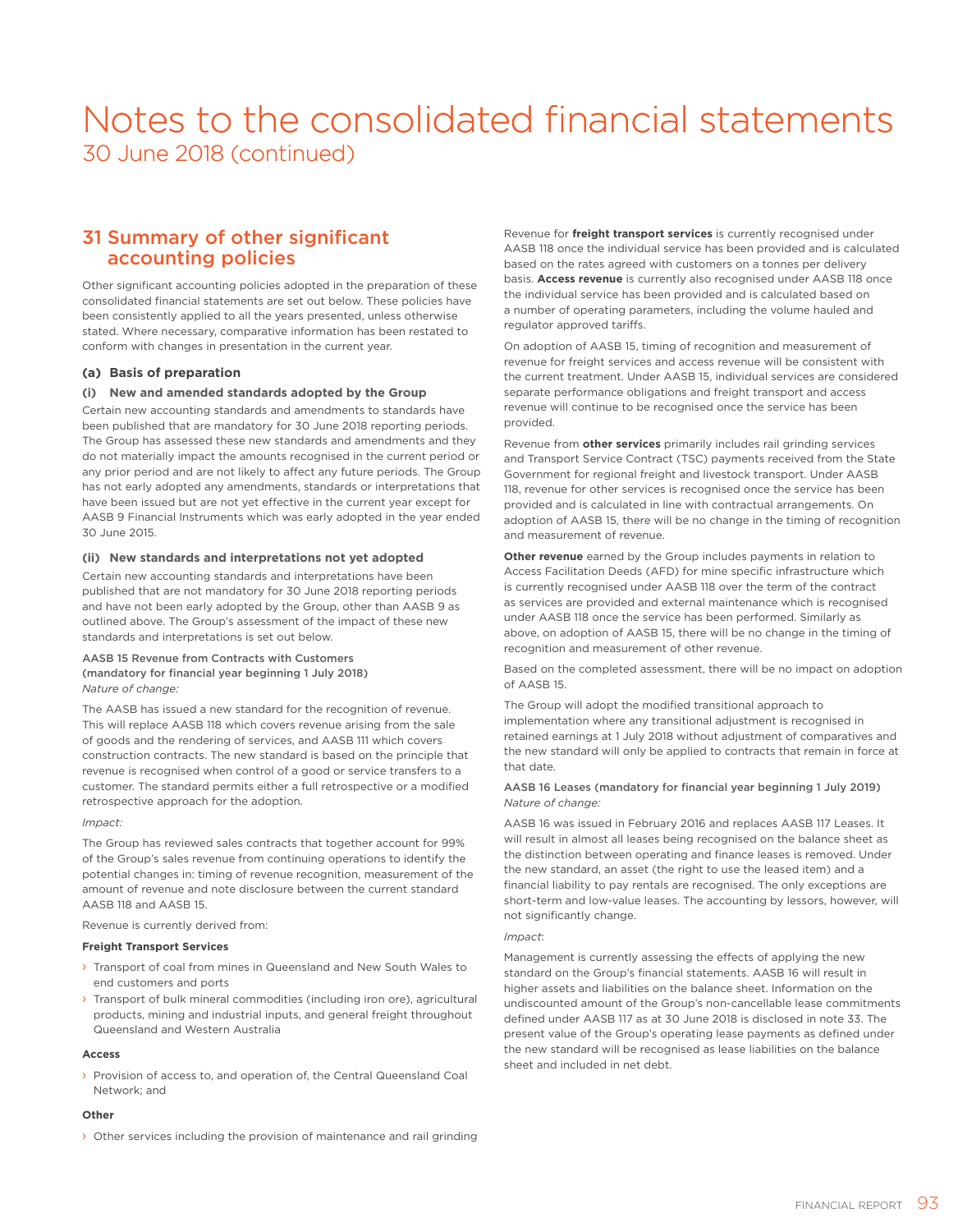### 31 Summary of other significant accounting policies (continued)

### **(a) Basis of preparation (continued)**

### **(ii) New standards and interpretations not yet adopted (continued)**

To date, work has focused on the identification and understanding of the provisions of the standard which will most impact the Group, establishing the population of lease contracts which will extend beyond 1 July 2019, the provision of training, impact analysis, discount rate determination and the review of system requirements. In FY19, work on these issues and their resolution will continue. A significant proportion by value of the Group's current operating lease commitments relate to property and effort to date has focussed on this area.

The recognition of depreciation and interest expense instead of operating lease payments in the Consolidated Income Statement, will result in an increase in EBITDA, depreciation and interest.

This standard must be implemented retrospectively, either with the restatement of comparatives or with the cumulative impact of application recognised as at 1 July 2019 under the modified retrospective approach. The Group currently expects to use the modified retrospective approach.

Under the modified retrospective approach, the right of use asset may be deemed to be equivalent to the liability at transition or calculated retrospectively as at inception of the lease, on a lease-by-lease basis.

### **(b) Cash and cash equivalents**

Cash and cash equivalents includes cash on hand; deposits held 'at call' with financial institutions; and other short-term, highly liquid investments with original maturities of three months or less that are readily convertible to known amounts of cash and which are subject to an insignificant risk of changes in value.

### **(c) Foreign currency and commodity transactions**

### **(i) Functional and presentation currency**

Items included in the financial statements of each of the Group's entities are measured using the currency of the primary economic environment in which the entity operates (the functional currency). The consolidated financial statements are presented in Australian dollars, which is the Company's functional and presentation currency.

### **(ii) Transactions and balances**

Where the Group is exposed to the risk of fluctuations in foreign exchange rates and market interest rates, it enters into financial arrangements to reduce these exposures. While the value of these financial instruments is subject to risk that market rates/prices may change subsequent to acquisition, such changes will generally be offset by opposite effects on the items being hedged.

Foreign currency transactions are translated into the functional currency using the exchange rates at the dates of the transactions. Foreign exchange gains and losses resulting from the settlement of such transactions and from the translation of monetary assets and liabilities denominated in foreign currencies at year end exchange rates are generally recognised in profit or loss. They are deferred in equity if they relate to qualifying cash flow hedges and qualifying net investment hedges or are attributable to part of the net investment in a foreign operation.

Foreign exchange gains and losses that relate to borrowings are presented in the income statement, within finance costs. All other foreign exchange gains and losses are presented in the income statement on a net basis within other income or other expenses.

Non-monetary items that are measured at fair value in a foreign currency are translated using the exchange rates at the date when the fair value was determined. Translation differences on assets and liabilities carried at fair value are reported as part of the fair value gain or loss.

### **(d) Leases**

#### **Operating leases on property, plant and equipment**

Leases in which a significant portion of the risks and rewards of ownership are not transferred to the Group, as lessee, are classified as operating leases. Payments made under operating leases (net of any incentives received from the lessor) are charged to the income statement on a straight-line basis over the period of the lease.

Rental revenue from operating leases where the Group is a lessor is recognised as income on a straight-line basis over the lease term. Where a sale and lease back transaction has occurred, the lease is classified as either a finance lease or operating lease based on whether risks and rewards of ownership are transferred or not.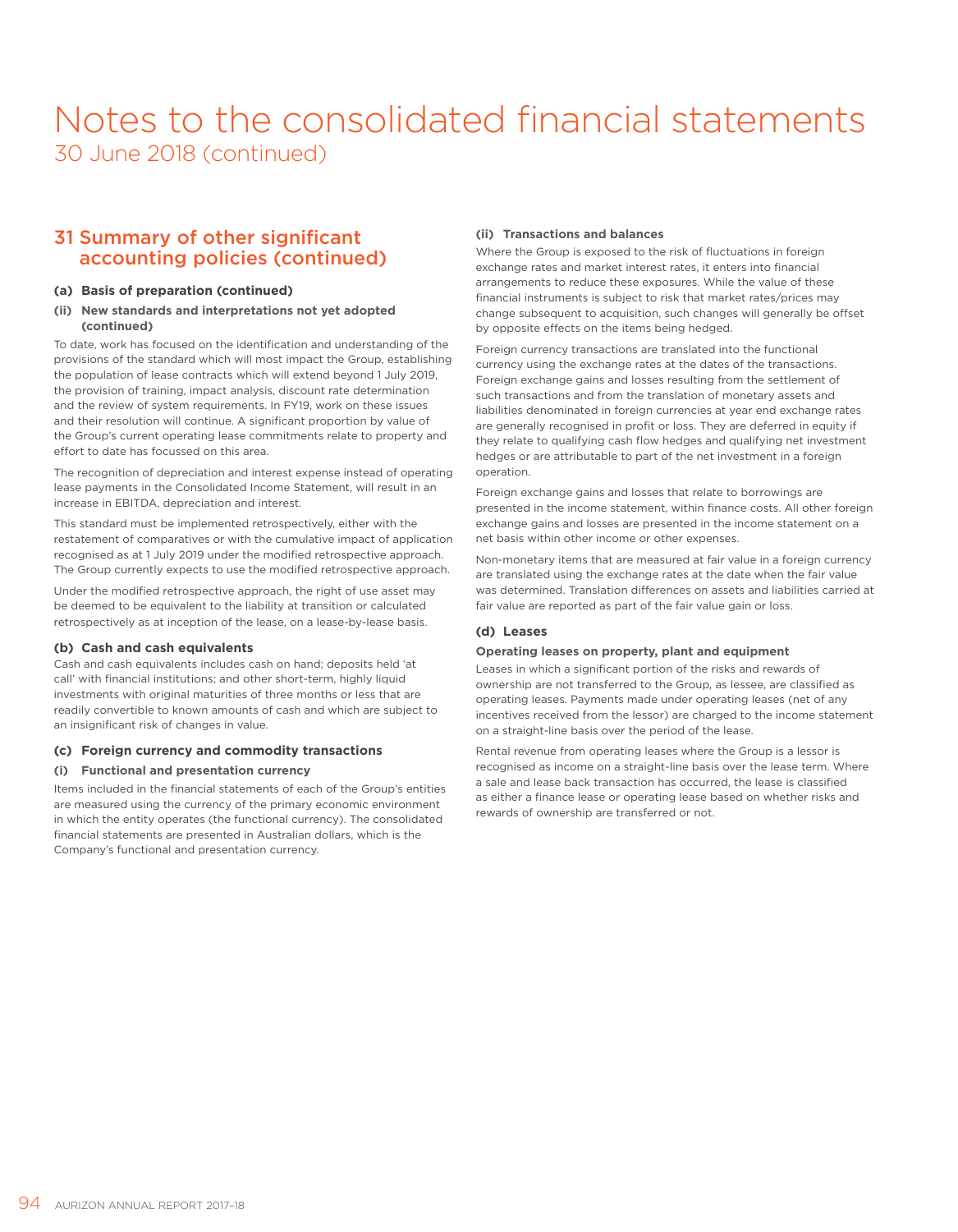### 31 Summary of other significant accounting policies (continued)

### **(e) Financial instruments**

### **(i) Non-derivative financial assets**

The Group initially recognises financial assets on the trade date at which the Group becomes a party to the contractual provisions of the instrument. Financial assets are derecognised when the rights to receive cash flows from the financial assets have expired or have been transferred and the Group has transferred substantially all the risks and rewards of ownership.

Financial assets are initially measured at fair value. If the financial asset is not subsequently accounted for at fair value through profit or loss, then the initial measurement includes transaction costs that are directly attributable to the asset's acquisition or origination. On initial recognition, the Group classifies its financial assets as subsequently measured at either amortised cost or fair value, depending on its business model for managing the financial assets and the contractual cash flow characteristics of the financial assets.

### **(ii) Financial assets measured at amortised cost**

A financial asset is subsequently measured at amortised cost, using effective interest method and net of any impairment loss, if

- › The asset is held within the business model whose objective is to hold assets in order to collect contractual cash flows; and
- › The contractual terms of the financial asset give rise, on specified dates, to cash flows that are solely payments of principal and interest

The Group assesses at each reporting date whether there is objective evidence that a financial asset (or group of financial assets) is impaired. For trade receivables, the Group applies the simplified approach permitted by AASB 9, which requires expected lifetime losses to be recognised from initial recognition of the receivables.

### **(iii) Non-derivative liabilities**

The Group initially recognises loans and debt securities issued on the date when they originate. Other financial liabilities are initially recognised on the trade date. The Group derecognises a financial liability when its contractual obligations are discharged or cancelled or expire.

Non-derivative financial liabilities are initially recognised at fair value less any directly attributable transaction costs. Subsequent to initial recognition, these liabilities are measured at amortised cost using the effective interest method.

### **(f) Goods and Services Tax (GST)**

Revenues, expenses and assets are recognised net of the amount of associated GST, unless the amount of GST incurred is not recoverable from the Australian Taxation Office (ATO). In this case, the GST is recognised as part of the cost of acquisition of the asset or as part of the expense.

Receivables and payables are stated inclusive of the amount of GST receivable or payable. The net amount of GST recoverable from, or payable to, the ATO is included with other receivables or payables in the balance sheet.

Cash flows are presented in the cash flow statement on a gross basis. The GST components of cash flows arising from investing or financing activities which are recoverable from, or payable to the ATO, are presented as operating cash flows.

The Company and its subsidiaries are grouped for GST purposes. Therefore, any inter-company transactions within the Group do not attract GST.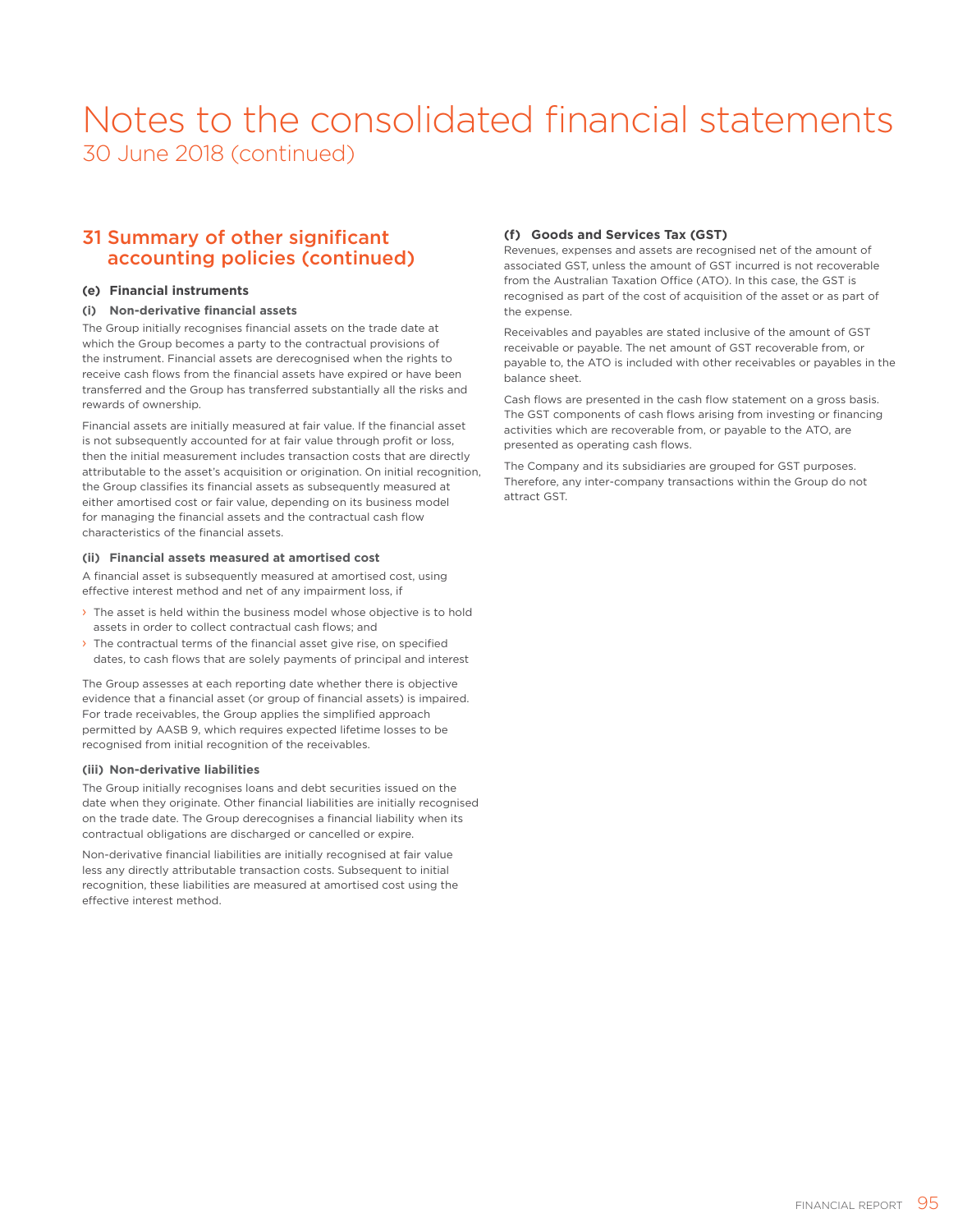# Unrecognised items

### **IN THIS SECTION**

**Unrecognised items provide information about items that are not recognised in the financial statements but could potentially have a significant impact on the Group's financial position and performance.**

| 32 Contingencies                               | Page 97 |
|------------------------------------------------|---------|
| 33 Commitments                                 | Page 97 |
| 34 Events occurring after the reporting period | Page 97 |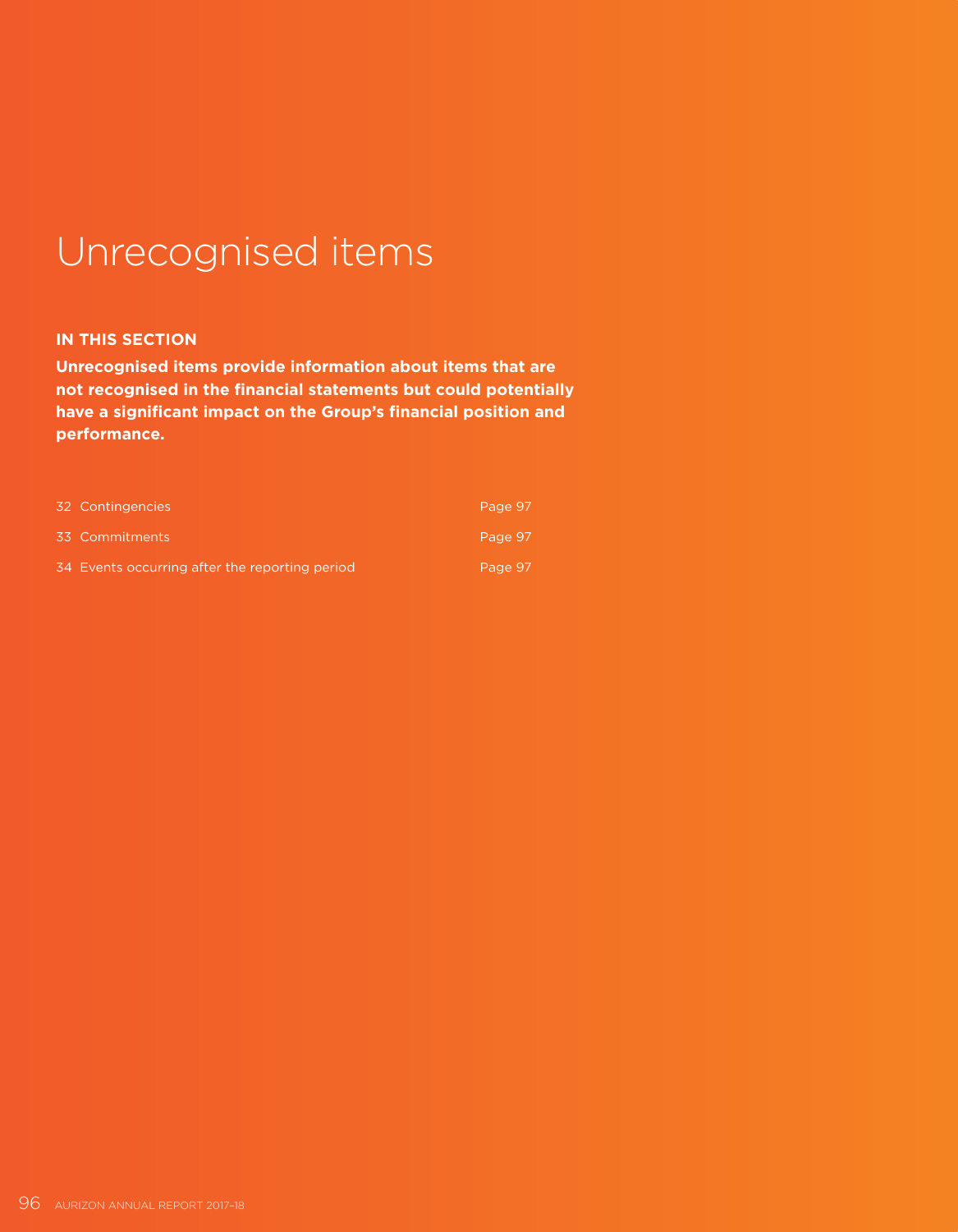### 32 Contingencies

### KEEPING IT SIMPLE

Contingencies relate to the outcome of future events and may result in an asset or liability, but due to current uncertainty, do not qualify for recognition.

### **(a) Contingent liabilities**

Issues relating to common law claims and product warranties are dealt with as they arise. There were no material contingent liabilities requiring disclosure in the financial statements, other than as set out below.

### **Guarantees and letters of credit**

For information about guarantees, including the Moorebank parent company guarantee, and letters of credit given by the Group, refer to note 18(d).

### **(b) Contingent assets**

### **Guarantees and letters of credit**

For information about guarantees given to the Group, refer to note 18(d).

### 33 Commitments

### **(a) Capital commitments**

|                                                                                                                      | 2018<br>$\mathsf{Sm}$ | 2017<br>\$m           |
|----------------------------------------------------------------------------------------------------------------------|-----------------------|-----------------------|
| Property, plant and equipment                                                                                        |                       |                       |
| Within one year                                                                                                      | 91.4                  | 131.7                 |
| (b) Lease commitments                                                                                                |                       |                       |
|                                                                                                                      | 2018<br>$\mathsf{Sm}$ | 2017<br>$\mathsf{Sm}$ |
| Commitments for minimum lease payments in<br>relation to non-cancellable operating leases<br>are payable as follows: |                       |                       |
| Within one year                                                                                                      | 29.8                  | 55.9                  |
| Later than one year but not later than five years                                                                    | 122.3                 | 85.6                  |
| Later than five years                                                                                                | 169.7                 | 38.7                  |
|                                                                                                                      | 321.8                 | 180.2                 |

The above commitments flow primarily from operating leases of property and machinery. These leases, with terms mostly ranging from one to ten years, generally provide the Group with a right of renewal at which time the lease terms are renegotiated. The lease payments comprise a base amount, while the property leases also contain a contingent rental, which is based on either the movements in the Consumer Price Index or another fixed percentage as agreed between the parties.

### 34 Events occurring after the reporting period

On 14 August 2017, the Group announced the intention to exit the Intermodal business through a combination of closure and sale. Aurizon signed a binding agreement with Pacific National to sell its Acacia Ridge Intermodal Terminal. Aurizon signed a separate binding agreement to sell its Queensland Intermodal business to a consortium of Linfox and Pacific National (QI BSA). The transactions are subject to Approval by the Australian Competition & Consumer Commission (ACCC) and Foreign Investment & Review Board (FIRB). Refer to Key events and transactions for reporting period and note 24 for further information.

The ACCC decision was announced on 19 July 2018. The ACCC decided to oppose both transactions and commenced proceedings against Pacific National and Aurizon in the Federal Court of Australia. The ACCC has sought declarations, pecuniary penalties, orders restraining the existing sale transactions from proceeding and costs. The ACCC has also sought an injunction to prevent Aurizon from closing its Queensland Intermodal business while proceedings are on foot. While Aurizon refutes the ACCC's allegations and will defend the proceedings including seeking clearance of the Acacia Ridge transaction, there is a risk that the Acacia Ridge transaction will be prevented from completing and/or Aurizon incurs orders for pecuniary penalties and costs. There is also the risk that, in the interim whilst the matter is being determined by the Court, Aurizon is injuncted from closing the Queensland Intermodal business.

On 12 August 2018 Aurizon provided Pacific National with a notice to terminate the Business Sale Agreement for the Queensland Intermodal business, with effect from 13 August 2018. It is Aurizon's intention to not contest clearance of that transaction through the Federal Court and to exit the business. As clearance has not been obtained for the sale of the Queensland Intermodal business, \$10 millon of the consideration received for the transactions to date (recognised as a liability at 30 June 2018) will be refunded to Pacific National. The Business Sale Agreement for the Acacia Ridge Terminal remains in place while Aurizon seeks clearance of that transaction, and the remainder of the consideration received for the transactions to date (\$35 million) is not refundable.

On 10 August 2018 the Federal Court of Australian heard an application from the ACCC for an interlocutory injunction to require Aurizon to continue to operate the Queensland Intermodal business in the ordinary and usual course. The Court reserved judgement on the matter, and judgement is currently expected to be handed down on 13 August 2018.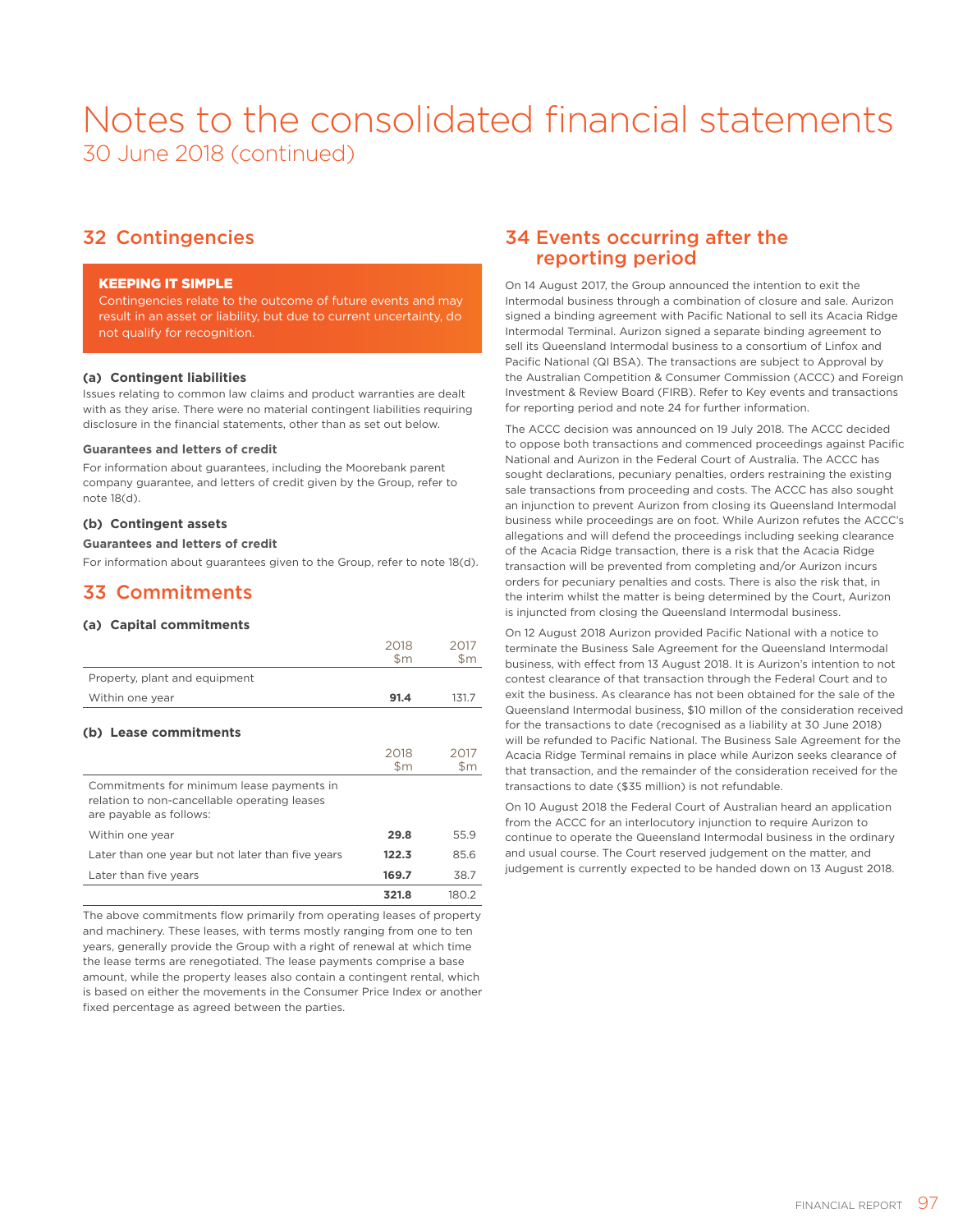## Directors' Declaration 30 June 2018

In accordance with a resolution of the Directors of the Company, I state that:

In the opinion of the Directors of the Company:

(a) the financial statements and notes set out on pages 46 to 97 are in accordance with the *Corporations Act 2001*, including:

- (i) complying with Accounting Standards and other mandatory professional reporting requirements as detailed above, and the *Corporations Regulations 2001*,
- (ii) giving a true and fair view of the consolidated entity's financial position as at 30 June 2018 and of its performance for the year ended on that date, and
- (b) there are reasonable grounds to believe that the Company will be able to pay its debts as and when they become due and payable, and
- (c) at the date of this declaration, there are reasonable grounds to believe that the members of the extended closed group identified in note 23 will be able to meet any obligations or liabilities to which they are, or may become, subject by virtue of the deed of cross guarantee described in note 23.

Page 51 confirms that the financial statements also comply with International Financial Reporting Standards as issued by the International Accounting Standards Board.

The Directors have been given the declarations by the Managing Director & Chief Executive Officer and Chief Financial Officer required by section 295A of the *Corporations Act 2001*.

 $T_{\text{inv}}$  p. le

**T Poole** Chairman

Brisbane 12 August 2018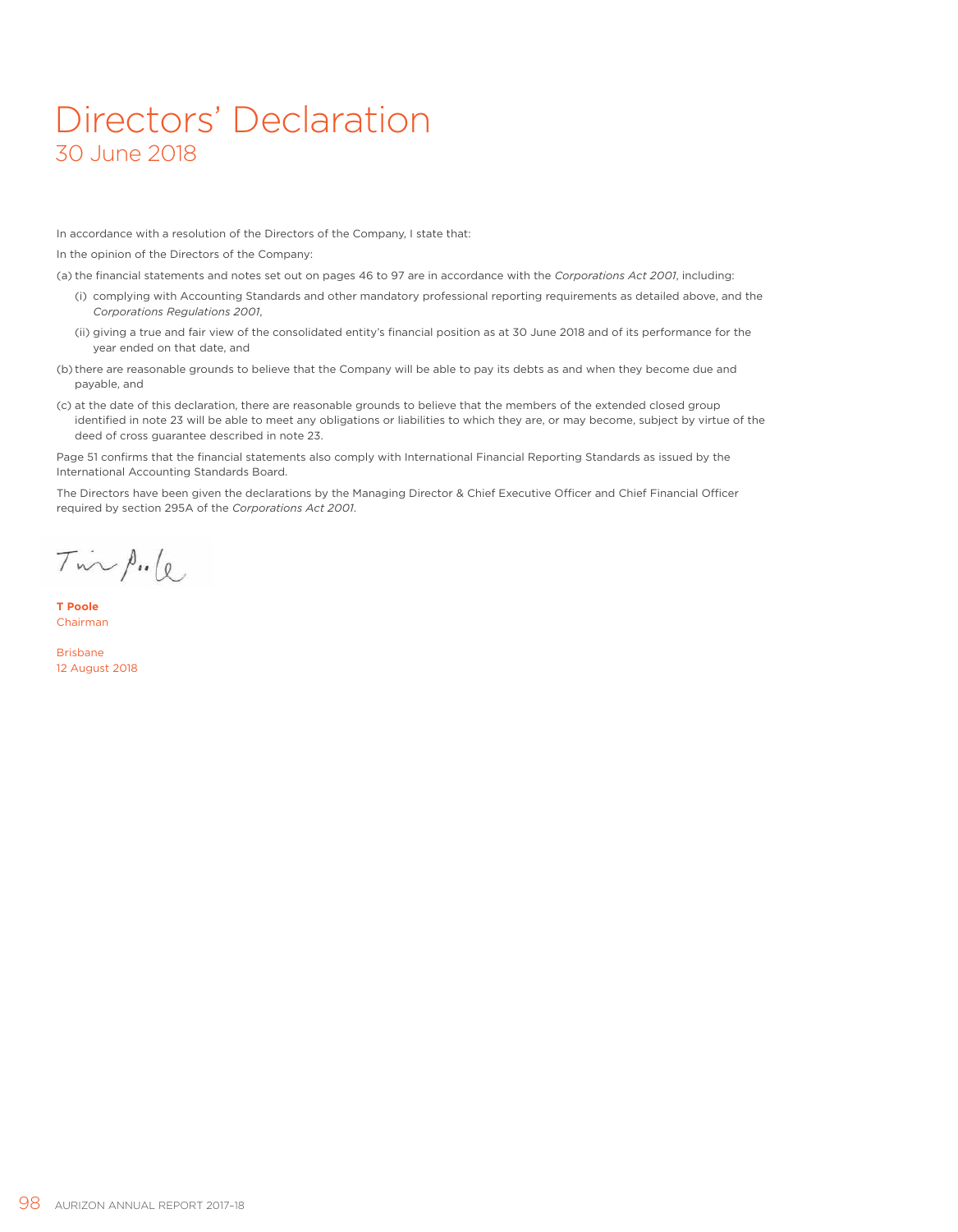### *Independent auditor's report*

To the members of Aurizon Holdings Limited

### *Report on the audit of the financial report*

### *Our opinion*

DWC

#### In our opinion:

The accompanying financial report of Aurizon Holdings Limited (the Company) and its controlled entities (together the Group) is in accordance with the *Corporations Act 2001*, including:

- (a) giving a true and fair view of the Group's financial position as at 30 June 2018 and of its financial performance for the year then ended
- (b) complying with Australian Accounting Standards and the *Corporations Regulations 2001*.

#### *What we have audited*

The Group financial report comprises:

- the consolidated income statement for the year ended 30 June 2018
- the consolidated statement of comprehensive income for the year then ended
- the consolidated balance sheet as at 30 June 2018
- the consolidated statement of changes in equity for the year then ended
- the consolidated statement of cash flows for the year then ended
- the notes to the consolidated financial statements, which include a summary of other significant accounting policies
- the directors' declaration.

### *Basis for opinion*

We conducted our audit in accordance with Australian Auditing Standards. Our responsibilities under those standards are further described in the *Auditor's responsibilities for the audit of the financial report* section of our report.

We believe that the audit evidence we have obtained is sufficient and appropriate to provide a basis for our opinion.

### *Independence*

We are independent of the Group in accordance with the auditor independence requirements of the *Corporations Act 2001* and the ethical requirements of the Accounting Professional and Ethical Standards Board's APES 110 *Code of Ethics for Professional Accountants* (the Code) that are relevant to our audit of the financial report in Australia. We have also fulfilled our other ethical responsibilities in accordance with the Code.

*PricewaterhouseCoopers, ABN 52 780 433 757 480 Queen Street, BRISBANE QLD 4000, GPO Box 150, BRISBANE QLD 4001 T: +61 7 3257 5000, F: +61 7 3257 5999, www.pwc.com.au* 

Liability limited by a scheme approved under Professional Standards Legislation.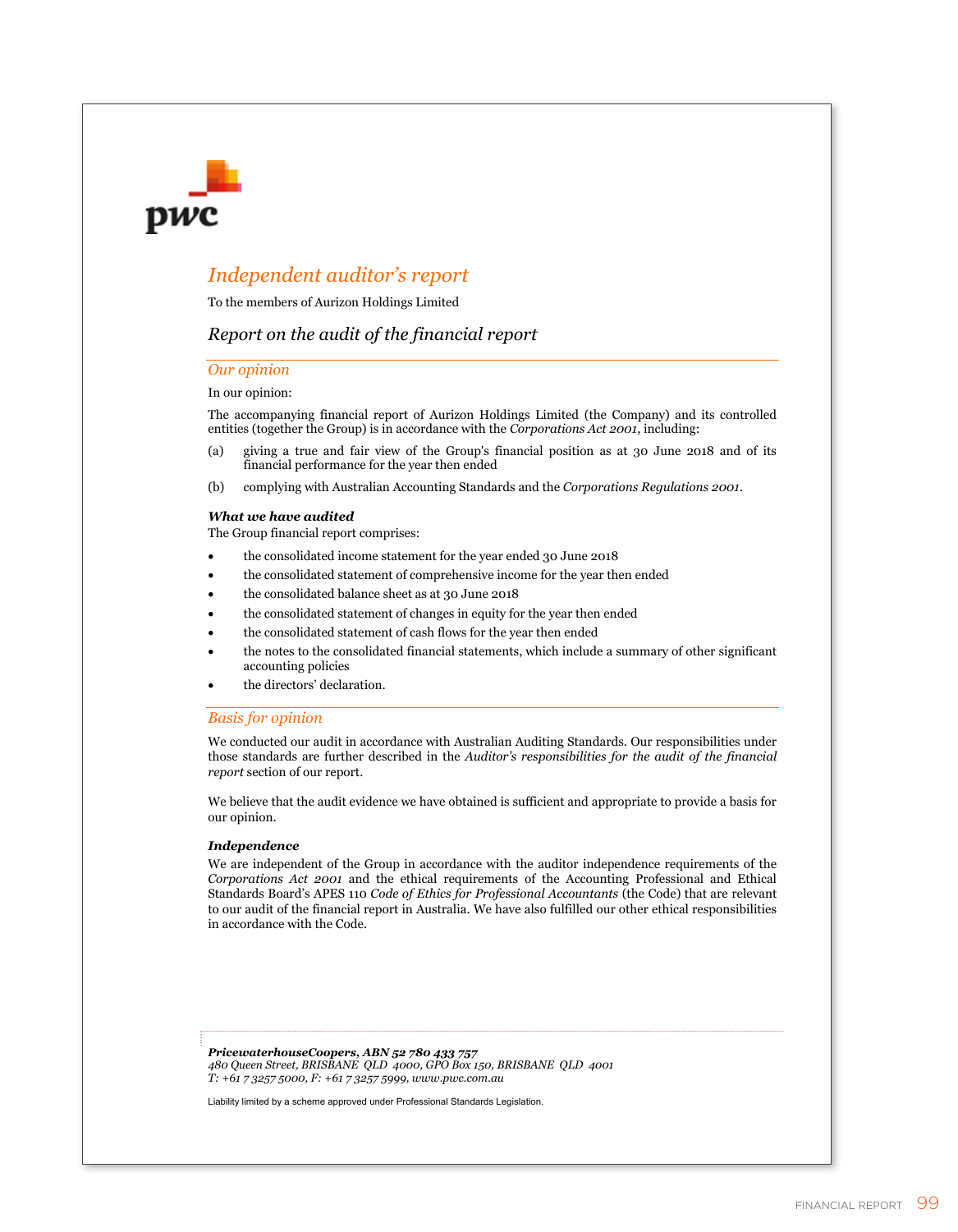### *Our audit approach*

adjustments were tested separately using a specific

An audit is designed to provide reasonable assurance about whether the financial report is free from material misstatement. Misstatements may arise due to fraud or error. They are considered material if individually or in aggregate, they could reasonably be expected to influence the economic decisions of users taken on the basis of the financial report.

We tailored the scope of our audit to ensure that we performed enough work to be able to give an opinion on the financial report as a whole, taking into account the geographic and management structure of the Group, its accounting processes and controls and the industry in which it operates.



#### *Materiality Audit scope Key audit matters*  For the purpose of our audit we used overall Group materiality of \$36 million, which represents approximately 5% of the Group's adjusted profit before tax. We applied this threshold, together with qualitative considerations, to determine the scope of our audit and the nature, timing and extent of our audit procedures and to evaluate the effect of misstatements on the financial report as a whole. We chose Group profit before tax because, in our view, it is the benchmark against which the performance of the Group is most commonly measured. To calculate materiality, we adjusted profit before tax for significant unusual items such as impairment, closure and contract exit costs. These Our audit focused on where the Group made subjective judgements; for example, significant accounting estimates involving assumptions and inherently uncertain future events. The Group is a large rail-based freight operator and transports coal, iron ore and other bulk commodities across Australia. The Group also owns and operates the Central Queensland Coal Network (CQCN) which is a multi-user track network that comprises of four major coal systems and one connecting system serving Queensland's Bowen Basin coal region. The Group has a centralised accounting function in Brisbane at its corporate head office where our audit procedures were predominantly performed. We also visited the Mackay, Amongst other relevant topics, we communicated the following key audit matters to the Audit Governance and Risk Management Committee: Impairment assessment of the Western Australia cashgenerating unit (CGU) Closure and sale of the Intermodal business These are further described in the *Key audit matters* section of our report.

Townsville, Forrestfield and Rockhampton depots to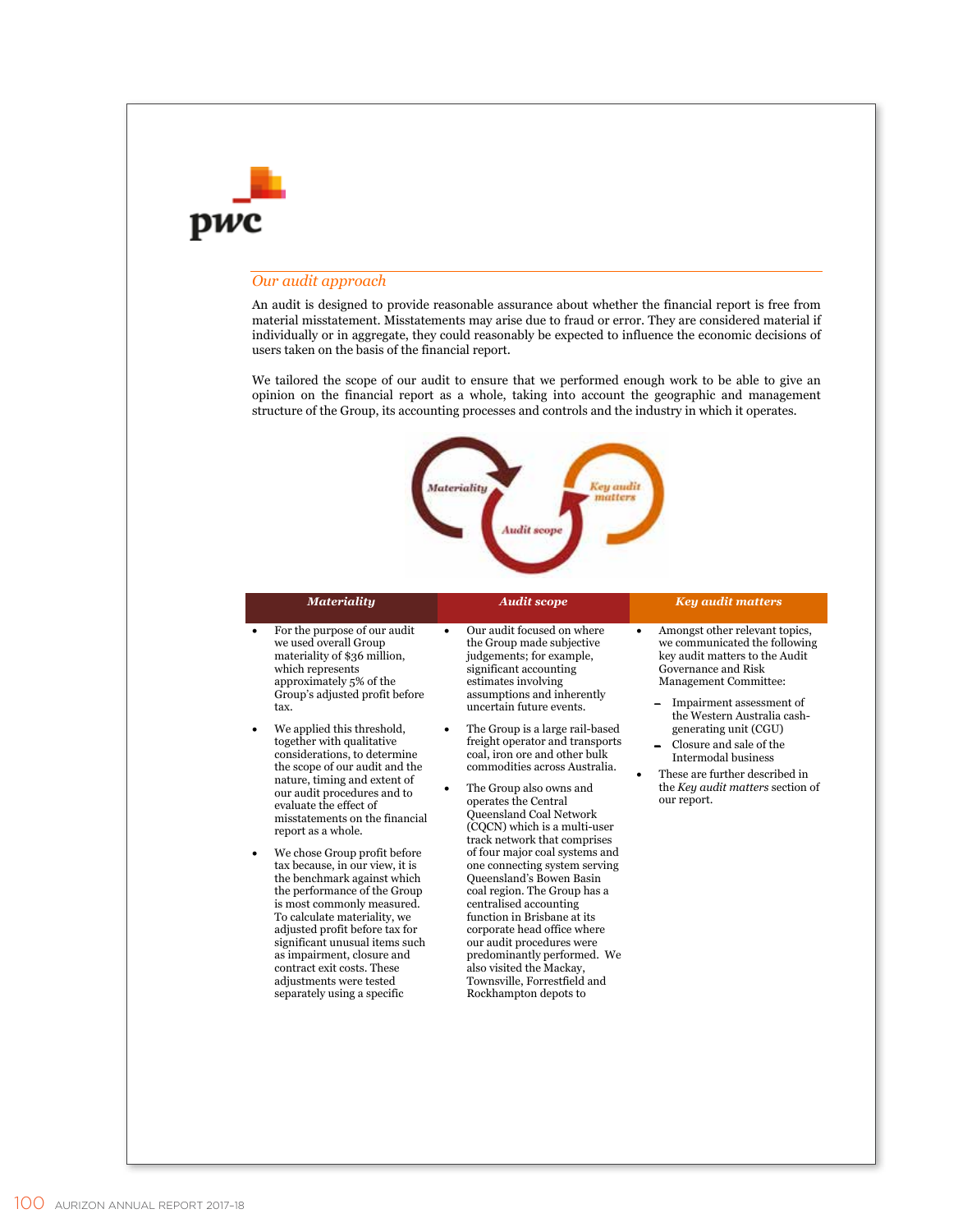

materiality level.

 We utilised a 5% threshold based on our professional judgement, noting it is within the range of commonly acceptable thresholds.

perform audit procedures on inventory.

### *Key audit matters*

Key audit matters are those matters that, in our professional judgement, were of most significance in our audit of the financial report for the current period. The key audit matters were addressed in the context of our audit of the financial report as a whole, and in forming our opinion thereon, and we do not provide a separate opinion on these matters. Further, any commentary on the outcomes of a particular audit procedure is made in that context.

| To evaluate the Group's assessment of the recoverable<br><b>Impairment assessment of the Western</b><br>Australia cash-generating unit (WA CGU)<br>amount of the WA CGU, we performed the following<br>procedures, amongst others:<br>In the second half of FY2018, an iron ore customer,<br>Cliffs Asia Pacific Iron Ore Pty Ltd (Cliffs) announced<br>Assessed whether the division of the Group's<br>$\bullet$<br>the planned closure of mining operations in Australia.<br>property, plant and equipment assets into<br>The contract provided for haulage of up to 11mt of iron<br>CGUs, which are the smallest identifiable<br>ore per annum and was due to expire on 31 January<br>groups of assets that can generate largely<br>2022. On 29 June 2018 Cliffs issued a contract<br>independent cash inflows, was consistent with<br>termination notice, effective 30 June 2018.<br>our knowledge of the Group's operations and<br>internal Group reporting.<br>This is an indicator of impairment for the WA CGU and<br>the Group performed an impairment assessment of the<br>Assessed whether the carrying value of the WA<br>$\bullet$<br>carrying value of the WA CGU.<br>CGU included all assets, liabilities and<br>cashflows directly attributable to the CGU and<br>This resulted in a pre-tax impairment of \$27.9 million<br>a reasonable allocation of corporate<br>in respect of contract specific assets and a further \$31.7<br>overheads.<br>million in relation to the WA CGU. The recoverable<br>amount of the WA CGU (\$170.7 million) was<br>Evaluated if VIU was the highest basis upon<br>$\bullet$<br>determined using a value in use (VIU) methodology<br>which the CGU is recoverable as required by<br>utilising a discounted cashflow model (the model).<br>the Australian Accounting Standards.<br>The recoverable amount used in the impairment test is<br>Evaluated the Group's historical ability to<br>based on the Board-approved corporate plan, a<br>forecast future cashflows by comparing<br>terminal growth rate of 2.2% and a pre-tax discount<br>budgets with reported prior year actual<br>rate of 11.7%.<br>results.<br>We considered this a key audit matter due to the<br>Tested that forecast cashflows used in the<br>٠<br>judgements required by the Group in formulating the<br>model were consistent with the most up-to-<br>Board approved corporate plan and estimating the<br>date corporate plan formally approved by the<br>terminal growth rate and pre-tax discount rate.<br>Board.<br>Evaluated the terminal value EBITDA and<br>Refer to Key events and transactions for the reporting period<br>and Note 4 Impairment of non-financial assets in the Annual<br>sustaining capital assumptions used in the<br>Report for further details.<br>model including consideration of the forecast<br>value of sustaining capital expenditure against | <b>Key audit matter</b> | How our audit addressed the key audit matter   |
|--------------------------------------------------------------------------------------------------------------------------------------------------------------------------------------------------------------------------------------------------------------------------------------------------------------------------------------------------------------------------------------------------------------------------------------------------------------------------------------------------------------------------------------------------------------------------------------------------------------------------------------------------------------------------------------------------------------------------------------------------------------------------------------------------------------------------------------------------------------------------------------------------------------------------------------------------------------------------------------------------------------------------------------------------------------------------------------------------------------------------------------------------------------------------------------------------------------------------------------------------------------------------------------------------------------------------------------------------------------------------------------------------------------------------------------------------------------------------------------------------------------------------------------------------------------------------------------------------------------------------------------------------------------------------------------------------------------------------------------------------------------------------------------------------------------------------------------------------------------------------------------------------------------------------------------------------------------------------------------------------------------------------------------------------------------------------------------------------------------------------------------------------------------------------------------------------------------------------------------------------------------------------------------------------------------------------------------------------------------------------------------------------------------------------------------------------------------------------------------------------------------------------------------------------------------------------------------------------------------------------------------------------------------------------------------------------------------------------------------------------------------------------------------------------------------------------------------------------------------------------------------------------------------|-------------------------|------------------------------------------------|
| periods.                                                                                                                                                                                                                                                                                                                                                                                                                                                                                                                                                                                                                                                                                                                                                                                                                                                                                                                                                                                                                                                                                                                                                                                                                                                                                                                                                                                                                                                                                                                                                                                                                                                                                                                                                                                                                                                                                                                                                                                                                                                                                                                                                                                                                                                                                                                                                                                                                                                                                                                                                                                                                                                                                                                                                                                                                                                                                                     |                         | actual capital expenditure incurred over prior |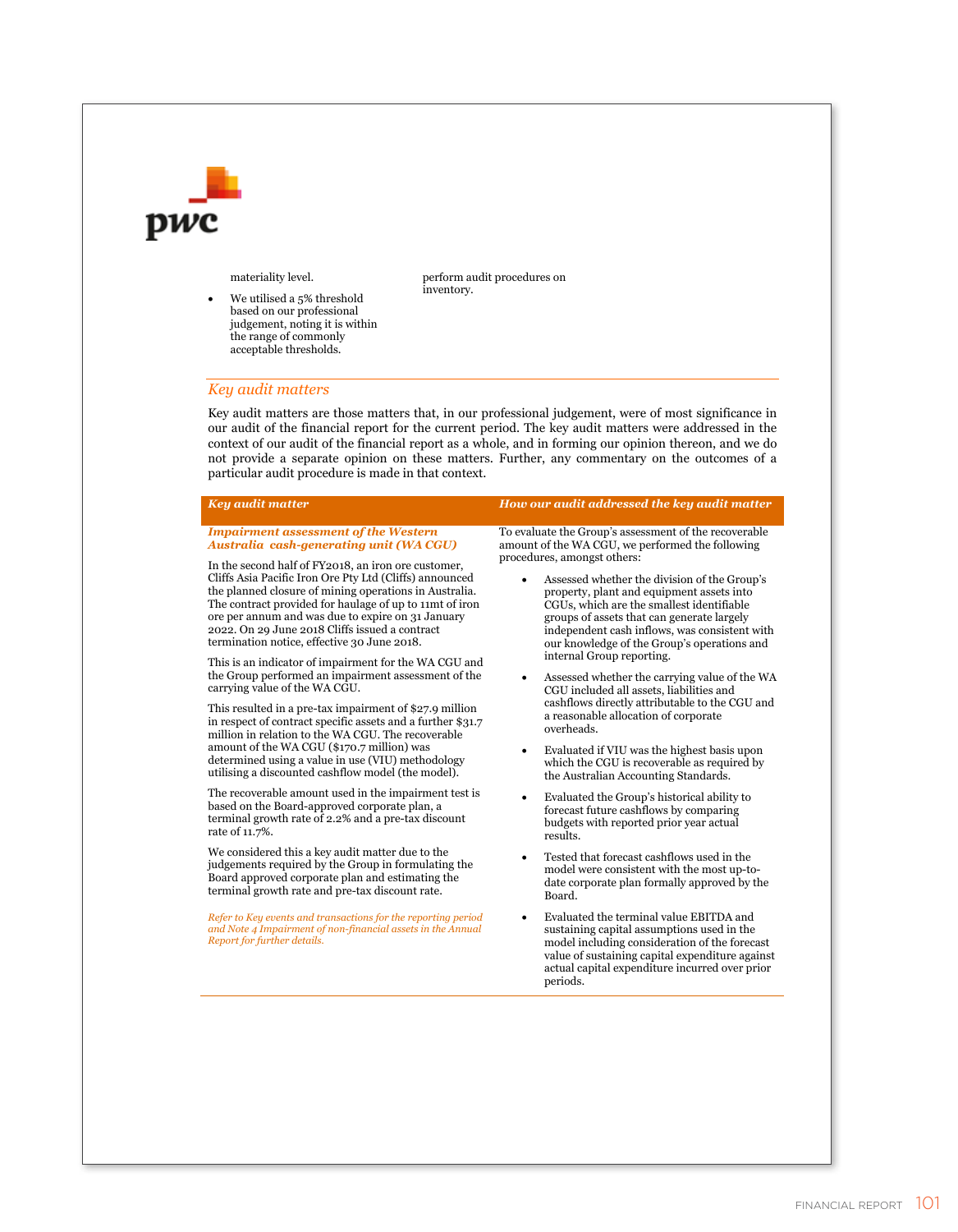# pwc

*Key audit matter How our audit addressed the key audit matter* 

|  |  |  | How our audit addressed the key audit matter <sub>l</sub> |  |
|--|--|--|-----------------------------------------------------------|--|
|--|--|--|-----------------------------------------------------------|--|

- Assessed, with the assistance of PwC valuation experts:
	- o the forecast long term growth rate of 2.2% by comparing it to economic forecasts;
	- o that the discount rate of 11.7% (pretax nominal) appropriately reflects the risks of the CGU; and
	- o the mathematical accuracy of the model.
- Evaluated the Group's sensitivity analysis to assess if further impairment would occur and whether this was reasonably possible.
- Evaluated the adequacy of the disclosures made in note 4, including the key assumptions and sensitivities to changes in such assumptions in light of the requirements of Australian Accounting Standards.

#### *Closure and Sale of the Intermodal business*

On 14 August 2017 the Group announced its intention to exit the Intermodal business through a combination of closure and sale.

The Group signed binding agreements to sell its Acacia Ridge Intermodal Terminal and Queensland Intermodal Business for total consideration of \$225 million. The transactions have been subject to approval by the Australian Competition & Consumer Commission (ACCC) and the Foreign Investment & Review Board (FIRB).

Subsequent to the year-end, on 19 July 2018, the ACCC opposed both transactions and commenced proceedings against Pacific National and the Group in the Federal Court of Australia.

The ACCC has also sought an injunction to prevent the Group from closing its Queensland Intermodal Business while proceedings are on foot.

On 12 August 2018 the Group issued a termination notice to terminate the Queensland Intermodal Business sale agreement with effect from 13 August 2018.

The Group will defend the ACCC proceedings and remains committed to the exit of Intermodal. On this basis the Acacia Ridge and Queensland Intermodal Business assets remain classified as held for sale and discontinued operation at 30 June 2018.

We considered this a key audit matter given:

it was a significant transaction in the year; and

To assess the impact of the closure and sale of the Intermodal business, the following procedures were performed, amongst others:

- We developed our understanding of the transaction through discussions with the Group, reading the binding sale agreements and other supporting documentation including the decision made by the ACCC.
- We considered the Group's decision to disclose the Intermodal Business as discontinued and we assessed the classification of the assets and liabilities as held for sale in light of the requirements of Australian Accounting Standards.
- We evaluated the adequacy of the disclosures made in the Financial Report in light of the requirements of Australian Accounting Standards.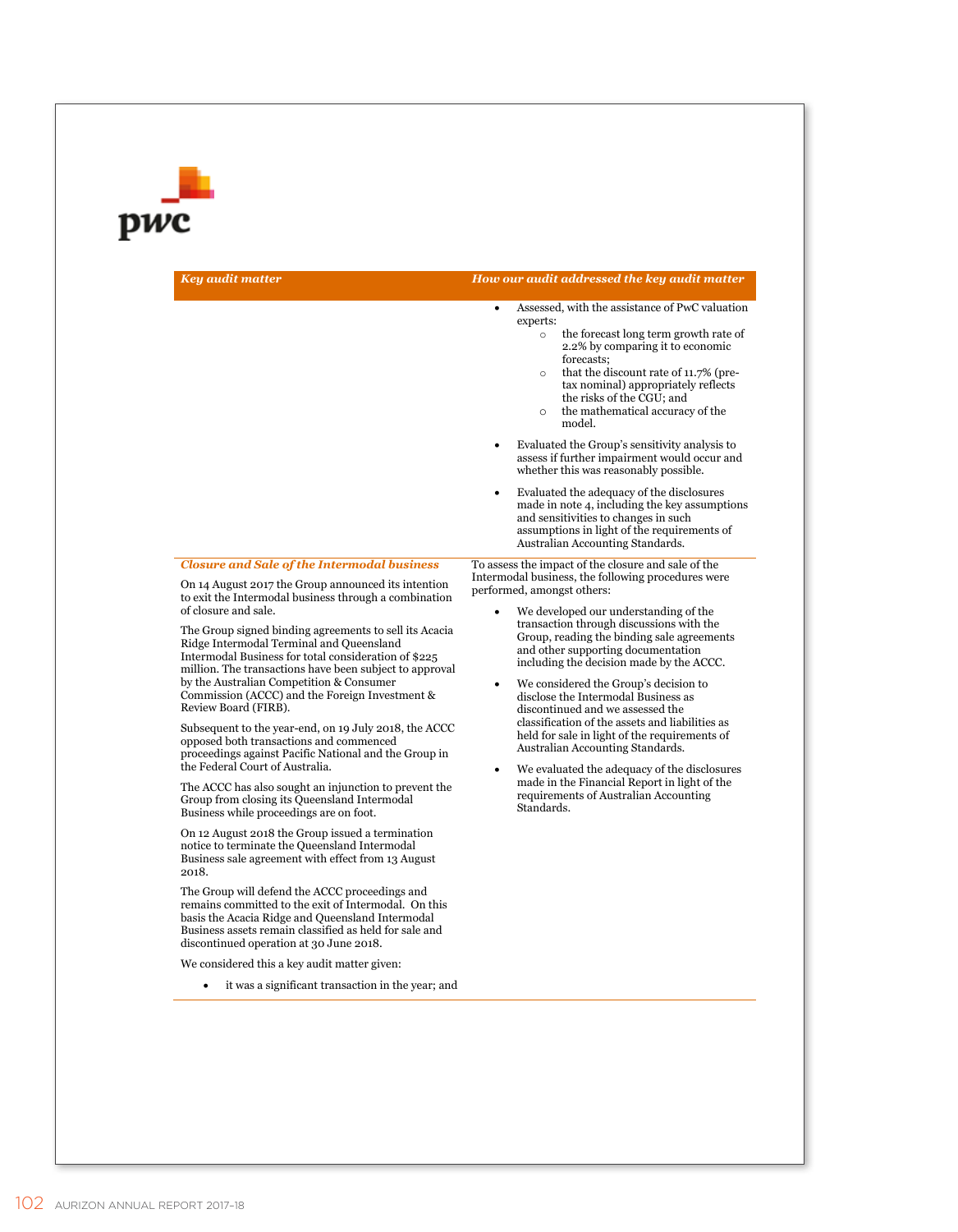*Key audit matter How our audit addressed the key audit matter* 

 the judgement required by the Group regarding the continued classification of the Intermodal businesses as held for sale and discontinued operation due to the ACCC decision and proceedings in the Federal Court of Australia.

*Refer to Key events and transactions for the reporting period and Note 24 Discontinued operation in the Annual Report for further details.* 

### *Other information*

The directors are responsible for the other information. The other information comprises the information included in the annual report for the year ended 30 June 2018, including the FY2018 in Review, Chairman's Report, Managing Director & CEO's Report, Directors' Report, Corporate Governance Statement, Non-IFRS financial information, Shareholder Information, Glossary and Corporate Information, but does not include the financial report and our auditor's report thereon.

Our opinion on the financial report does not cover the other information and accordingly we do not express any form of assurance conclusion thereon.

In connection with our audit of the financial report, our responsibility is to read the other information identified above and, in doing so, consider whether the other information is materially inconsistent with the financial report or our knowledge obtained in the audit, or otherwise appears to be materially misstated.

If, based on the work we have performed, we conclude that there is a material misstatement of this other information, we are required to report that fact. We have nothing to report in this regard.

### *Responsibilities of the directors for the financial report*

The directors of the Company are responsible for the preparation of the financial report that gives a true and fair view in accordance with Australian Accounting Standards and the *Corporations Act 2001* and for such internal control as the directors determine is necessary to enable the preparation of the financial report that gives a true and fair view and is free from material misstatement, whether due to fraud or error.

In preparing the financial report, the directors are responsible for assessing the ability of the Group to continue as a going concern, disclosing, as applicable, matters related to going concern and using the going concern basis of accounting unless the directors either intend to liquidate the Group or to cease operations, or have no realistic alternative but to do so.

### *Auditor's responsibilities for the audit of the financial report*

Our objectives are to obtain reasonable assurance about whether the financial report as a whole is free from material misstatement, whether due to fraud or error, and to issue an auditor's report that includes our opinion. Reasonable assurance is a high level of assurance, but is not a guarantee that an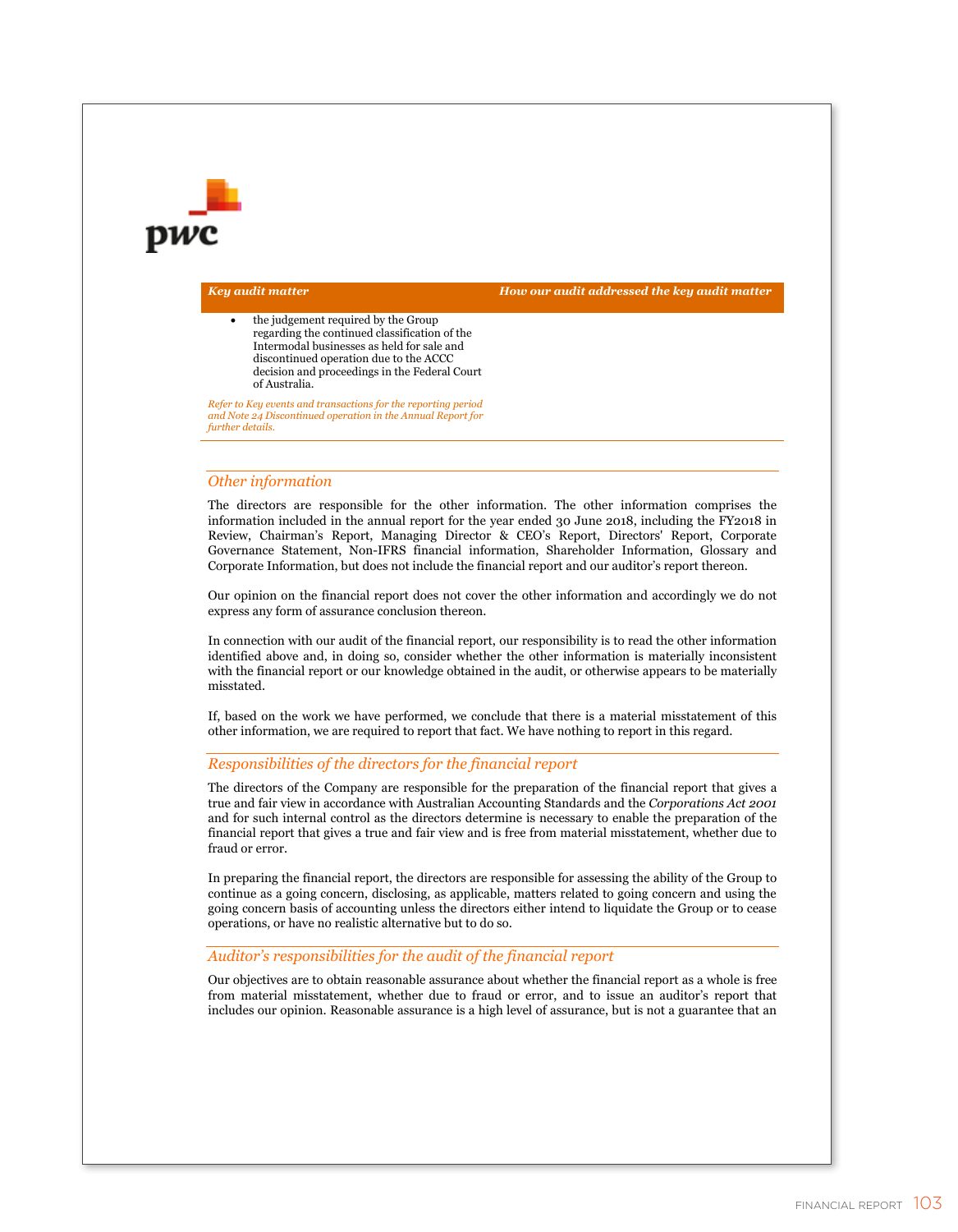

audit conducted in accordance with the Australian Auditing Standards will always detect a material misstatement when it exists. Misstatements can arise from fraud or error and are considered material if, individually or in the aggregate, they could reasonably be expected to influence the economic decisions of users taken on the basis of the financial report.

A further description of our responsibilities for the audit of the financial report is located at the Auditing and Assurance Standards Board website at:

*http://www.auasb.gov.au/auditors\_responsibilities/ar1.pdf.* 

This description forms part of our auditor's report.

### *Report on the remuneration report*

*Our opinion on the remuneration report* 

We have audited the Remuneration Report included in pages 25 to 38 of the Directors' Report for the year ended 30 June 2018.

In our opinion, the remuneration report of Aurizon Holdings Limited for the year ended 30 June 2018 complies with section 300A of the *Corporations Act 2001.*

### *Responsibilities*

The directors of the Company are responsible for the preparation and presentation of the remuneration report in accordance with section 300A of *the Corporations Act 2001*. Our responsibility is to express an opinion on the remuneration report, based on our audit conducted in accordance with Australian Auditing Standards.

PoncualedalCarn

PricewaterhouseCoopers

Nodro Contin

Nadia Carlin Tim Allman Partner

Partner

Brisbane 12 August 2018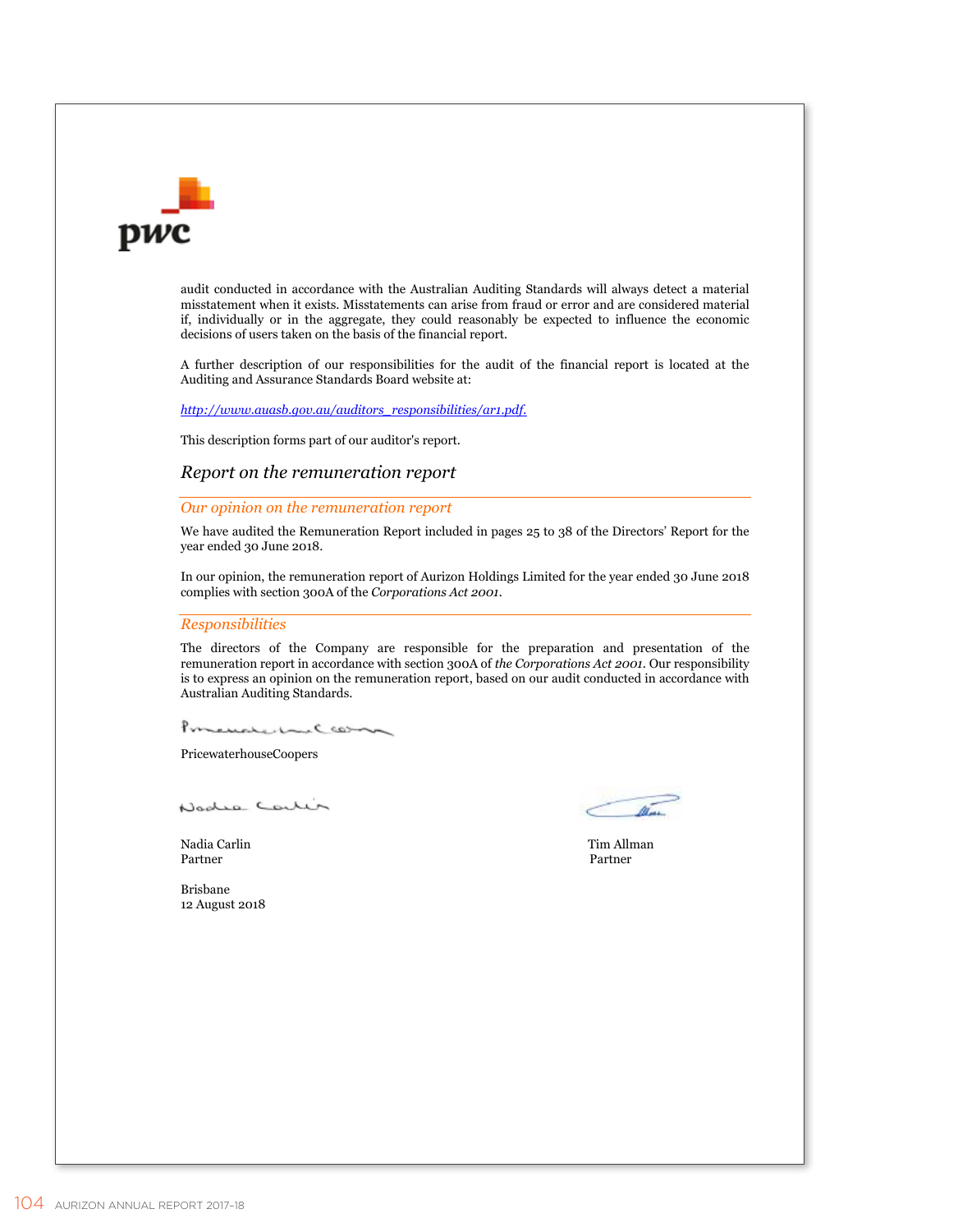## Non-IFRS Financial Information in 2017-18 Annual Report

In addition to using profit as a measure of the Group and its segments' financial performance, Aurizon uses EBIT (Statutory and Underlying), EBITDA (Statutory and Underlying), EBITDA margin – Underlying, Operating Ratio – Underlying, NPAT Underlying, Return On Invested Capital (ROIC), Net debt and Net gearing ratio. These measurements are not defined under IFRS and are, therefore, termed 'Non-IFRS' measures.

EBIT – Statutory is defined as Group profit before net finance costs and tax, while EBITDA – Statutory is Group profit before net finance costs, tax, depreciation and amortisation. EBIT Underlying can differ from EBIT – Statutory due to exclusion of significant items that permits a more appropriate and meaningful analysis of the underlying performance on a comparative basis. EBITDA margin is calculated by dividing underlying EBITDA by the total revenue. These measures are considered to be useful measures of the Group's operating performance because they approximate the underlying operating cash flow by eliminating depreciation and/or amortisation.

NPAT Underlying represents the underlying EBIT less finance costs less tax expense excluding tax impact of significant adjustments.

Operating Ratio – is defined as one less underlying EBIT divided by total revenue. The Operating Ratio is a performance measure of the operating cost of earning each dollar of revenue and it is used as one of the key performance measures of the Key Management Personnel.

ROIC is defined as underlying rolling twelve month EBIT divided by the average invested capital. The average invested capital is calculated by taking the rolling twelve month average of net property, plant and equipment including assets under construction plus investments accounted for using the equity method, plus net intangibles plus current assets less cash, less current liabilities. This measure is intended to ensure there is alignment between investment in infrastructure and superior returns for shareholders.

Net debt consists of borrowings (both current and non-current) less cash and cash equivalents. Net gearing ratio is defined as Net debt divided by Shareholders Equity plus Net debt. Net debt and Net gearing ratio are measures of the Group's indebtedness and provides an indicator of the balance sheet strength.

These above mentioned measures are commonly used by management, investors and financial analysts to evaluate companies' performance.

A reconciliation of the non-IFRS measures and specific items to the nearest measure prepared in accordance with IFRS is included in the table. The non-IFRS financial information contained within this Directors' report and Notes to the Financial Statements has not been audited in accordance with Australian Auditing Standards.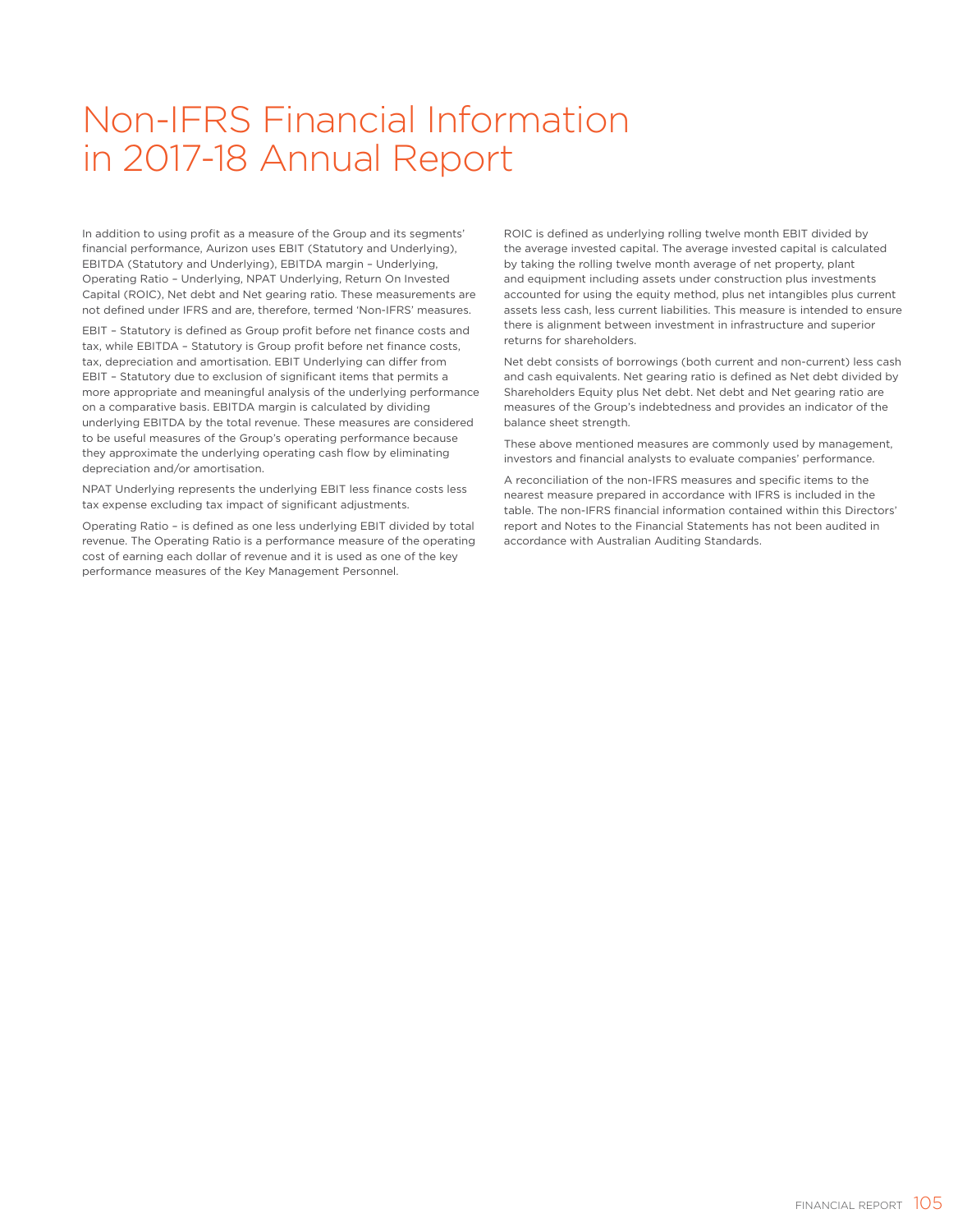## Non-IFRS Financial Information in 2017-18 Annual Report (continued)

|                                                         | 2018                              |                                  |                                           | 2017                               |  |
|---------------------------------------------------------|-----------------------------------|----------------------------------|-------------------------------------------|------------------------------------|--|
|                                                         | Continuing<br>operations<br>\$m\$ | Discontinued<br>operation<br>\$m | Continuing<br>operations<br>$\mathsf{Sm}$ | Discontinued<br>operation<br>\$m\$ |  |
| Profit/(loss) before income tax                         | 801.3                             | (98.7)                           | (54.2)                                    | (215.3)                            |  |
| Finance costs (net)                                     | 165.0                             | ٠                                | 178.6                                     | O.1                                |  |
| <b>EBIT - Statutory</b>                                 | 966.3                             | (98.7)                           | 124.4                                     | (215.2)                            |  |
| Significant adjustments:                                |                                   |                                  |                                           |                                    |  |
| Bulk contract exit impairment                           | 27.9                              |                                  | 10.2                                      |                                    |  |
| Bulk contract exit termination payment                  | (66.3)                            |                                  |                                           |                                    |  |
| Bulk contract exit costs - redundancy and closure costs | 3.9                               |                                  |                                           |                                    |  |
| Bulk impairment                                         | 31.7                              |                                  | 525.9                                     |                                    |  |
| Freight Management Transformation (FMT) impairment      |                                   |                                  | 64.0                                      |                                    |  |
| Transformation - asset impairment                       |                                   |                                  | 48.9                                      |                                    |  |
| Transformation - redundancy costs                       | (22.9)                            |                                  | 110.8                                     | 5.0                                |  |
| Intermodal closure costs                                |                                   | 70.1                             |                                           |                                    |  |
| Intermodal impairment                                   | ۰                                 | 4.6                              | $\overline{\phantom{a}}$                  | 162.2                              |  |
| <b>EBIT - Underlying</b>                                | 940.6                             | (24.0)                           | 884.2                                     | (48.0)                             |  |
| Depreciation and amortisation                           | 525.5                             | 2.3                              | 567.3                                     | 17.3                               |  |
| <b>EBITDA - Underlying</b>                              | 1,466.1                           | (21.7)                           | 1,451.5                                   | (30.7)                             |  |
| <b>Operating Ratio (continuing operations)</b>          | 69.8%                             |                                  | 71.9%                                     |                                    |  |
| Average invested capital (continuing operations)        | 8,615                             |                                  | 9,473                                     |                                    |  |
| <b>ROIC (continuing operations)</b>                     | 10.9%                             |                                  | 9.3%                                      |                                    |  |
|                                                         |                                   |                                  | 2018<br>\$m\$                             | 2017<br>\$m\$                      |  |
| Total borrowings                                        |                                   |                                  | 3,501.9                                   | 3,376.2                            |  |

| Less: cash and cash equivalents | (34.8)  | (88.7)  |
|---------------------------------|---------|---------|
| Net debt                        | 3,467.1 | 3,287.5 |
| Total equity                    | 4.730.1 | 5,022.1 |
| <b>Total capital</b>            | 8.197.2 | 8,309.6 |
| <b>Net Gearing Ratio</b>        | 42.3%   | 39.6%   |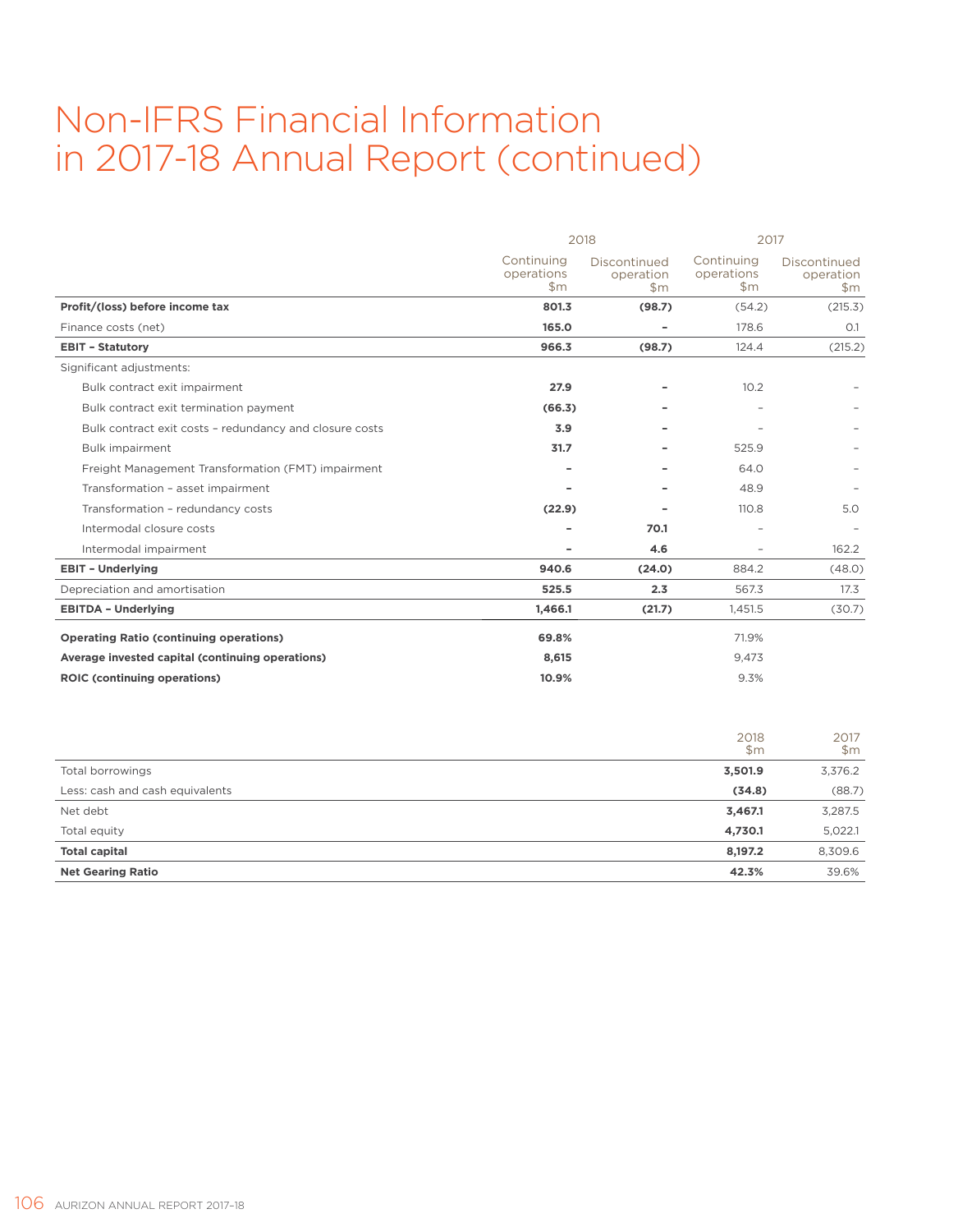# Shareholder Information

### RANGE OF FULLY PAID ORDINARY SHARES AS AT 6 AUGUST 2018

| <b>RANGE</b>       | <b>TOTAL HOLDERS</b> |              | UNITS % OF ISSUED CAPITAL |
|--------------------|----------------------|--------------|---------------------------|
| $1 - 1.000$        | 18.523               | 11.792.971   | 7 5 Q                     |
| $1,001 - 5,000$    | 22.966               | 50.366.979   | り らる                      |
| $5,001 - 10,000$   | 2.855                | 20 632 650   |                           |
| $10.001 - 100.000$ | .924                 | 38.008.586   |                           |
| 100.001 Over       | 100                  | .869.327.146 |                           |
| Total              |                      |              |                           |

### UNMARKETABLE PARCELS AS AT 6 AUGUST 2018

|                                            | <b>MINIMUM PARCEL SIZE</b> | LDERS. | лиг                |
|--------------------------------------------|----------------------------|--------|--------------------|
| Minimum \$500.00 parcel at \$4.54 per unit |                            |        | $Z$ $\cap$ $Z$ $C$ |
|                                            |                            |        |                    |

The number of shareholders holding less than the marketable parcel of shares is 770 (shares: 33,039).

#### SUBSTANTIAL HOLDERS OF 5% OR MORE OF FULLY PAID ORDINARY SHARES AS AT 6 AUGUST 2018\*

| <b>NAME</b>                             | <b>NOTICE DATE</b> |             |
|-----------------------------------------|--------------------|-------------|
| <b>HSBC Holdings PLC</b>                | 18 May 2016        | 151.013.818 |
| <b>BlackRock Group</b>                  | 28 Mar 2017        | 105.643.028 |
| The Vanguard Group Inc                  | 20 Dec 2017        | 108,337,155 |
| JP Morgan Chase & Co and its affiliates | 3 Jan 2018         | 153.470.787 |
| <b>BNP Paribas Nominees Pty Ltd</b>     | 16 Jul 2018        | 149.457.188 |

\* As disclosed in substantial shareholder notices received by the Company.

### INVESTOR CALENDAR

| <b>2019 DATES</b> | <b>DETAILS</b>                                      |
|-------------------|-----------------------------------------------------|
| 12 February 2019  | Half Year results and interim dividend announcement |
| 25 March 2019     | Interim dividend payment date                       |
| 12 August 2019    | Full Year results and final dividend announcement   |
| 23 September 2019 | Final dividend payment date                         |
| 17 October 2019   | Annual General Meeting                              |

The payment of a dividend is subject to the Corporations Act and Board discretion. The timing of any event listed above may change. Please refer to the Company website, **aurizon.com.au**, for an up-to-date list of upcoming events.

### ASX code: AZJ

#### **Contact details**

Aurizon GPO Box 456 Brisbane QLD 4001

For general enquiries, please call 13 23 32 within Australia. If you are calling from outside Australia, please dial +61 7 3019 9000.

**aurizon.com.au**

### Investor Relations

For all information about your shareholding, including employee shareholdings, dividend statements and change of address, contact the share registry Computershare on 1800 776 476 or visit **investorcentre.com**.

To request information relating to Investor Relations please contact our Investor Relations team on +61 7 3019 1127 or email: **investor.relations@aurizon.com.au**.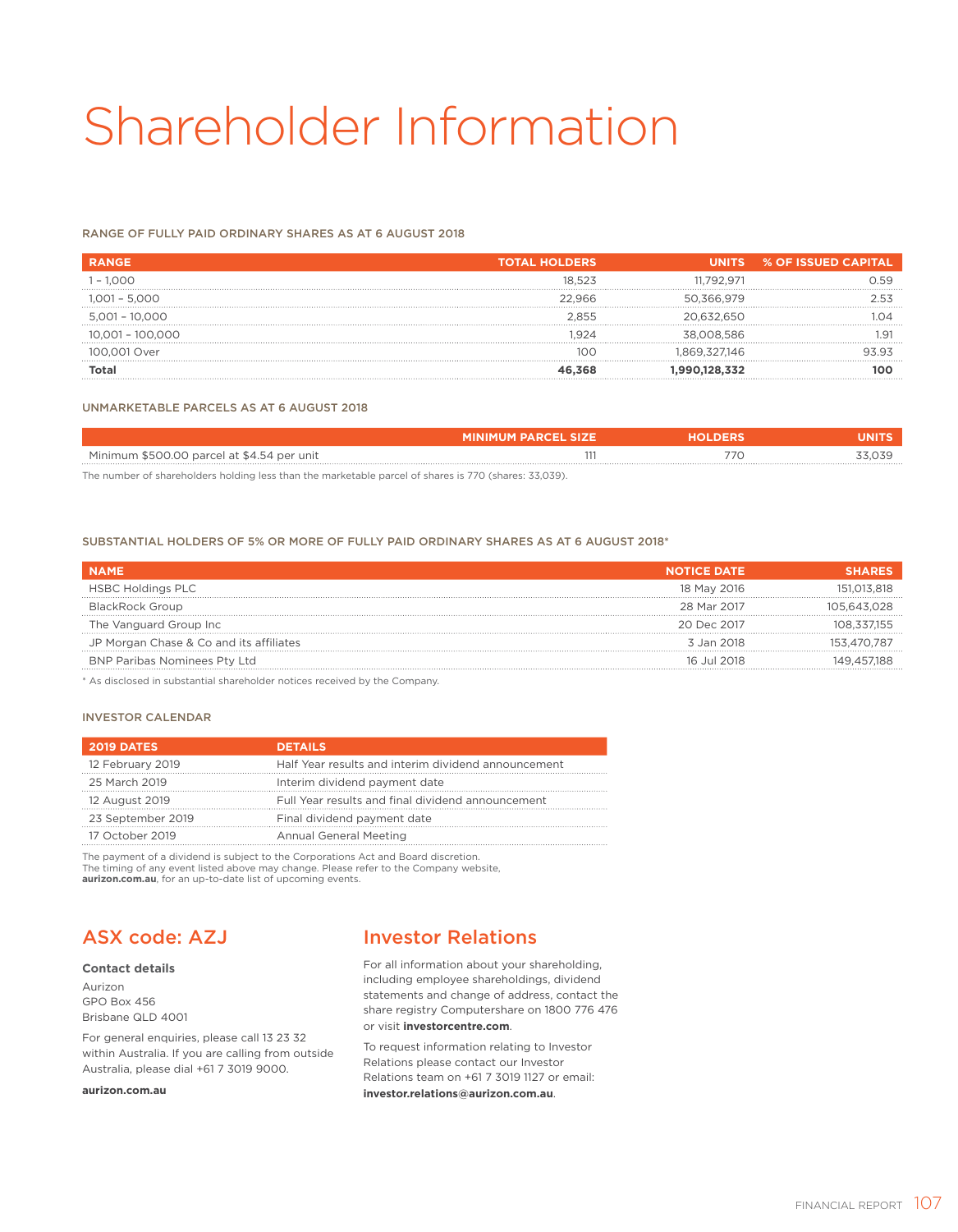### TOP 20 HOLDERS OF FULLY PAID ORDINARY SHARES AS AT 6 AUGUST 2018

| <b>NAME</b>                                                                                      | <b>UNITS</b>  | % OF UNITS |
|--------------------------------------------------------------------------------------------------|---------------|------------|
| HSBC CUSTODY NOMINEES (AUSTRALIA) LIMITED                                                        | 598,713,944   | 30.08      |
| CITICORP NOMINEES PTY LIMITED                                                                    | 373,128,722   | 18.75      |
| <b>JP MORGAN NOMINEES AUSTRALIA LIMITED</b>                                                      | 361,437,751   | 18.16      |
| BNP PARIBAS NOMINEES PTY LTD <agency a="" c="" drp="" lending=""></agency>                       | 194.537.887   | 9.78       |
| NATIONAL NOMINEES LIMITED                                                                        | 107,548,803   | 5.40       |
| QUEENSLAND TREASURY HOLDINGS PTY LTD                                                             | 54.926.186    | 2.76       |
| NATIONAL NOMINEES LIMITED <n a="" c=""></n>                                                      | 39,095,203    | 1.96       |
| BNP PARIBAS NOMS PTY LTD <drp></drp>                                                             | 31,586,673    | 1.59       |
| HSBC CUSTODY NOMINEES (AUSTRALIA) LIMITED <nt-comnwlth a="" c="" corp="" super=""></nt-comnwlth> | 16,245,342    | 0.82       |
| BNP PARIBAS NOMINEES PTY LTD <agency collateral="" lending=""></agency>                          | 11.227.765    | 0.56       |
| CITICORP NOMINEES PTY LIMITED <colonial a="" c="" first="" inv="" state=""></colonial>           | 9,314,017     | 0.47       |
| <b>UBS NOMINEES PTY LTD</b>                                                                      | 5,924,215     | 0.30       |
| AMP LIFE LIMITED                                                                                 | 5,823,071     | 0.29       |
| CS THIRD NOMINEES PTY LIMITED <hsbc 13="" a="" au="" c="" cust="" ltd="" nom=""></hsbc>          | 3,515,119     | 0.18       |
| AVANTEOS INVESTMENTS LIMITED <encircle a="" c="" ima=""></encircle>                              | 3,350,123     | 017        |
| MERRILL LYNCH (AUSTRALIA) NOMINEES PTY LIMITED                                                   | 3,282,283     | 0.16       |
| WOODROSS NOMINEES PTY LTD                                                                        | 3.200.000     | 0.16       |
| NAVIGATOR AUSTRALIA LTD <sma a="" antares="" build="" c="" dv="" inv=""></sma>                   | 3.051.683     | 0.15       |
| HSBC CUSTODY NOMINEES (AUSTRALIA) LIMITED-GSCO ECA                                               | 2,526,600     | 0.13       |
| AUSTRALIAN UNITED INVESTMENT COMPANY LIMITED                                                     | 2,500,000     | 0.13       |
| Totals: Top 20 holders of ORDINARY FULLY PAID SHARES (Total)                                     | 1,830,935,387 | 92.00      |
| <b>Total Remaining Holders Balance</b>                                                           | 159,192,945   | 8.00       |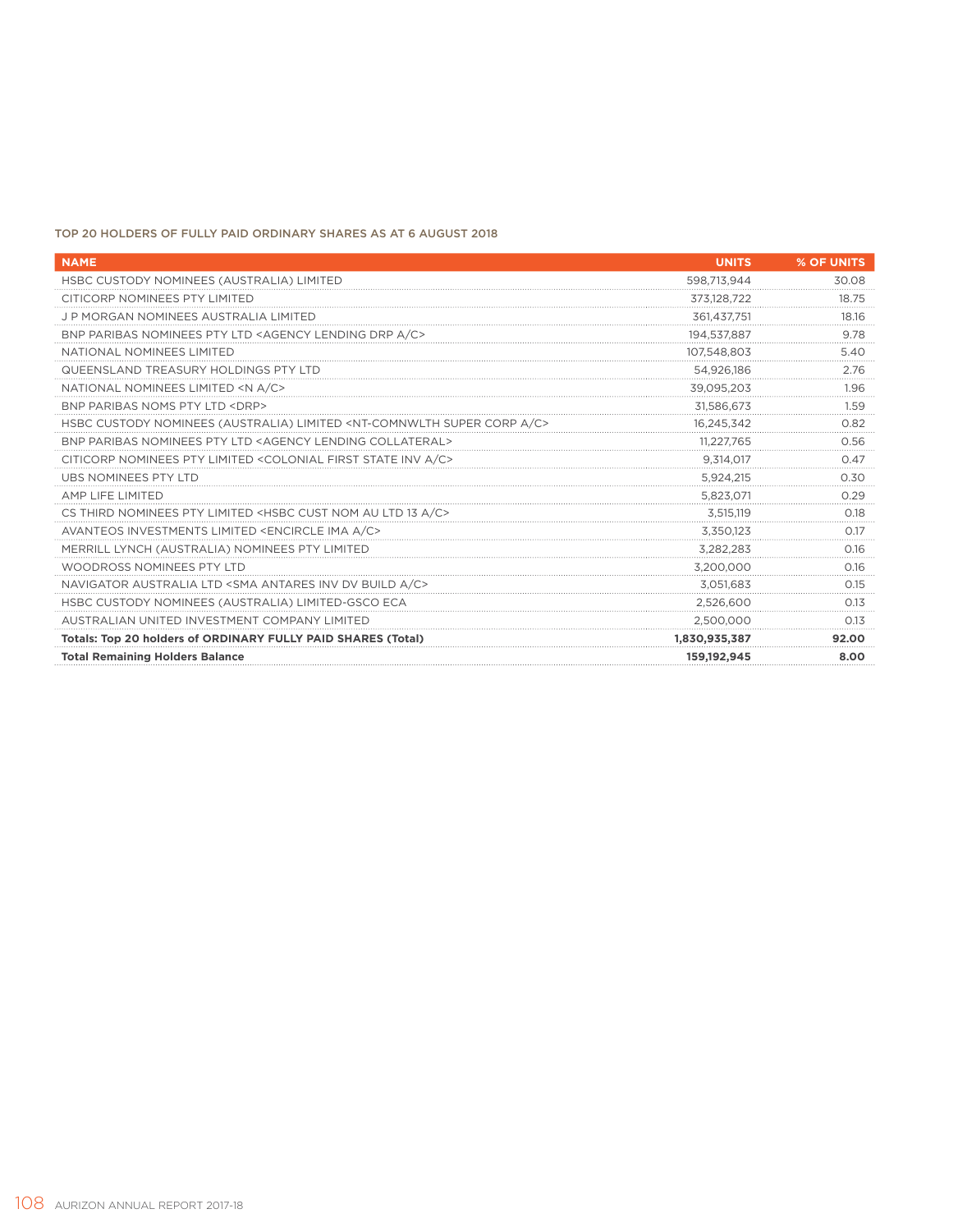# **Glossary**

Some terms and abbreviations used in this document, together with industry specific terms, have defined meanings.

These terms and abbreviations are set out in this glossary and are used throughout this document.

A reference to dollars, \$ or cents in this document is a reference to Australian currency unless otherwise stated. Any reference to a statute, ordinance, code or other law includes regulations and any other instruments under it and consolidations, amendments, re-enactments or replacements of any of them. Any reference to Annual Report is a reference to this document.

### **ABN**

Australian Business Number

### **Above Rail**

Includes the business unit segments of Coal, Bulk and Other of Aurizon Holdings Limited

**ACN** Australian Company Number

**ASIC** Australian Securities and Investments Commission

#### **ASX**

Australian Securities Exchange operated by ASX Limited (ABN 98 008 624 691)

**ASX Listing Rules** The official listing rules of ASX

### **Aurizon**

Aurizon Holdings Limited (ACN 146 335 622) and where the context requires, includes any of its subsidiaries and controlled entities

**Below Rail**

The business unit segment of Network — Aurizon Network Pty Ltd (ACN 132 181 116) a wholly owned subsidiary of Aurizon Holdings Limited

### **Board**

The Board of Directors of Aurizon Holdings Limited

### **Bulk**

The Above Rail Bulk freight haulage operating division of Aurizon Holdings Limited

### **CAGR**

Compound Annual Growth Rate, expressed as a percentage per year

### **CAPEX**

Capital Expenditure

**CGT** Capital Gains Tax

### **Coal**

The Above Rail coal haulage operating division of Aurizon Holdings Limited

#### **Company or Aurizon Holdings**

Aurizon Holdings Limited (ACN 146 335 622) and where the context requires, includes any of its subsidiaries and controlled entities

**Company Secretary** The Company Secretary of Aurizon Holdings Limited

**Constitution** The constitution of Aurizon Holdings Limited

**Corporations Act** *Corporations Act 2001 (Cth)*

**CPS** Cents Per Share

**CQCN** Central Queensland Coal Network

**EBIT** Earnings Before Interest and Tax

### **EBITDA**

Earnings Before Interest, Tax, Depreciation and Amortisation

### **EBIT Margin**

Underlying Earnings Before Interest and Tax divided by total revenue and other income

**EEO** Energy Efficiency Opportunity

**EEO Act** *Energy Efficiency Opportunity Act 2006 (Cth)*

### **EPS**

Earnings Per Share

### **FY**

Financial Year ended 30 June, as the context requires

### **GAP**

Goonyella to Abbot Point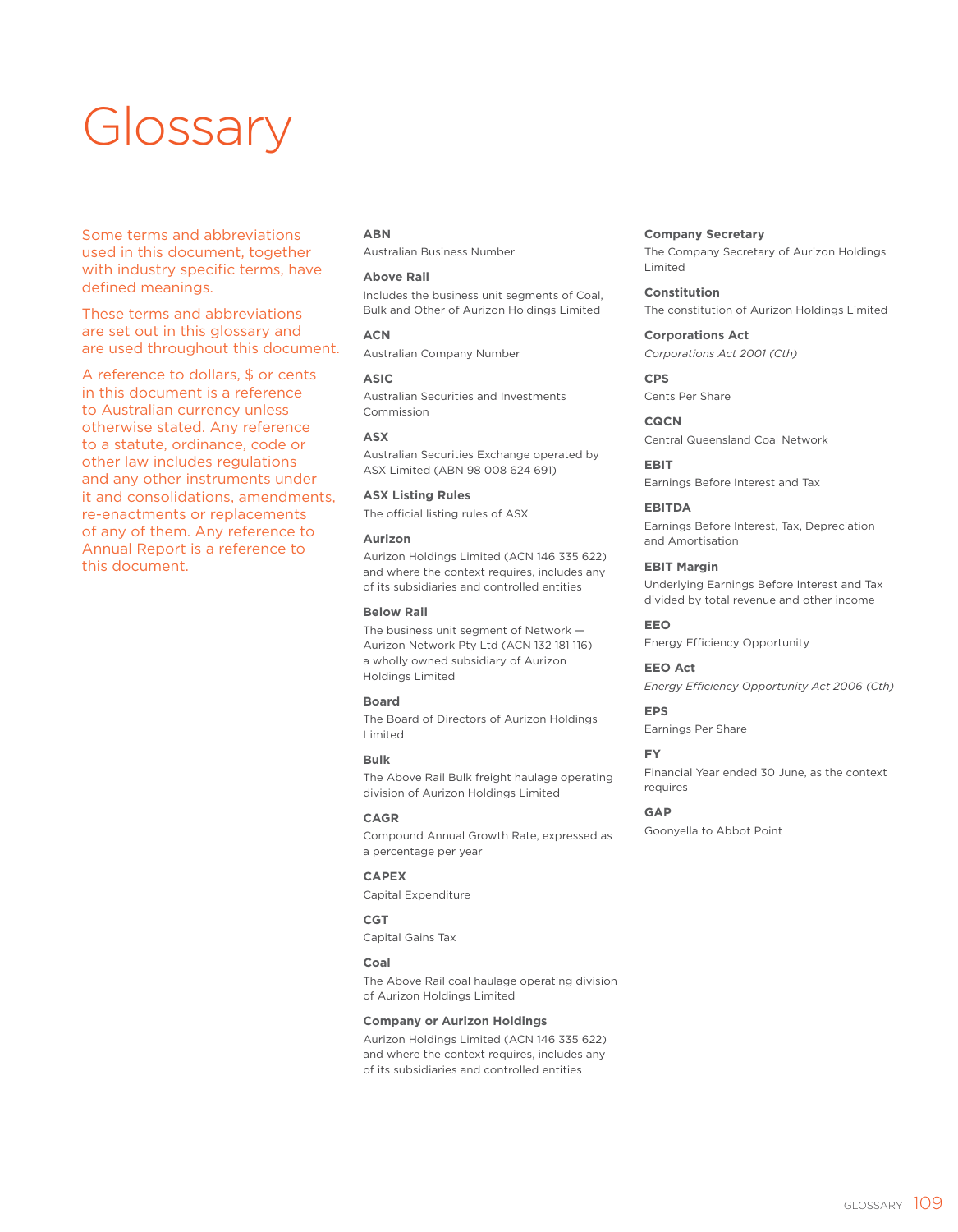### **GAPE**

Goonyella to Abbot Point Expansion

#### **GAAP**

Generally Accepted Accounting Principles

#### **IBNR**

Incurred But Not Reported

### **IFRS**

International Financial Reporting Standards

### **km**

Kilometre

### **LTIA**

Long Term Incentive Awards

### **M**

Million

### **MAR**

Maximum Allowable Revenue that Aurizon Network Pty Ltd is entitled to earn from the provision of coal carrying train services in the CQCN across the term of an access undertaking

#### **mt**

Millions of tonnes

#### **mtpa**

Millions of tonnes per annum

#### **Network**

Aurizon Network Pty Ltd (ACN 132 181 116) a wholly-owned subsidiary of Aurizon Holdings

#### **NGER**

National Greenhouse Energy Reporting

### **NGER Act**

*National Greenhouse Energy Reporting Act 2007 (Cth)*

### **ntk**

Net tonne kilometre, unit of measure representing the movement over a distance of one kilometre of one tonne of contents excluding the weight of the locomotive and wagons

### **OP – Operating Ratio**

1 – EBIT margin, expressed as a percentage

### **OPEX**

Operating Expense including depreciation and amortisation

### **OTHER**

A business unit segment of Aurizon Holdings Limited

### **PPT** Percentage Point

**QCA**

Queensland Competition Authority

### **Queensland Rail**

Queensland Rail Limited (ACN 132 181 090) – this entity is owned by the State and operates the core public rail passenger business

#### **RAB**

Regulated Asset Base, the value of the asset base on which pricing is determined by the price regulator

### **Rail Process Safety**

The cumulative number of SPAD, derailment and rollingstock to rollingstock collision incidents, per million train kilometres, over a given recording period.

Note: Infrastructure Caused SPADs have been removed from the SPAD element of Aurizon's Rail Process Safety metric.

#### **ROIC**

Return on Invested Capital

#### **Share**

A fully paid ordinary share in Aurizon Holdings

### **STIA**

Short Term Incentive Award

### **tonne**

One metric tonne, being 1,000 kilograms

### **tonne kilometres**

The product of tonnes and distance

### **TRIFR**

The cumulative number of Lost Time Injuries, Medical Treatment Injuries and Restricted Work Injuries sustained by employees and contractors, per million hours worked, over a given recording period

### **TSC**

Transport Services Contract entered into between the Queensland State Government and the Company for the provision of regional freight and livestock services

### **WACC**

Weighted Average Cost of Capital, expressed as a percentage

### **WICET**

Wiggins Island Coal Export Terminal

### **WIRP**

Wiggins Island Rail Project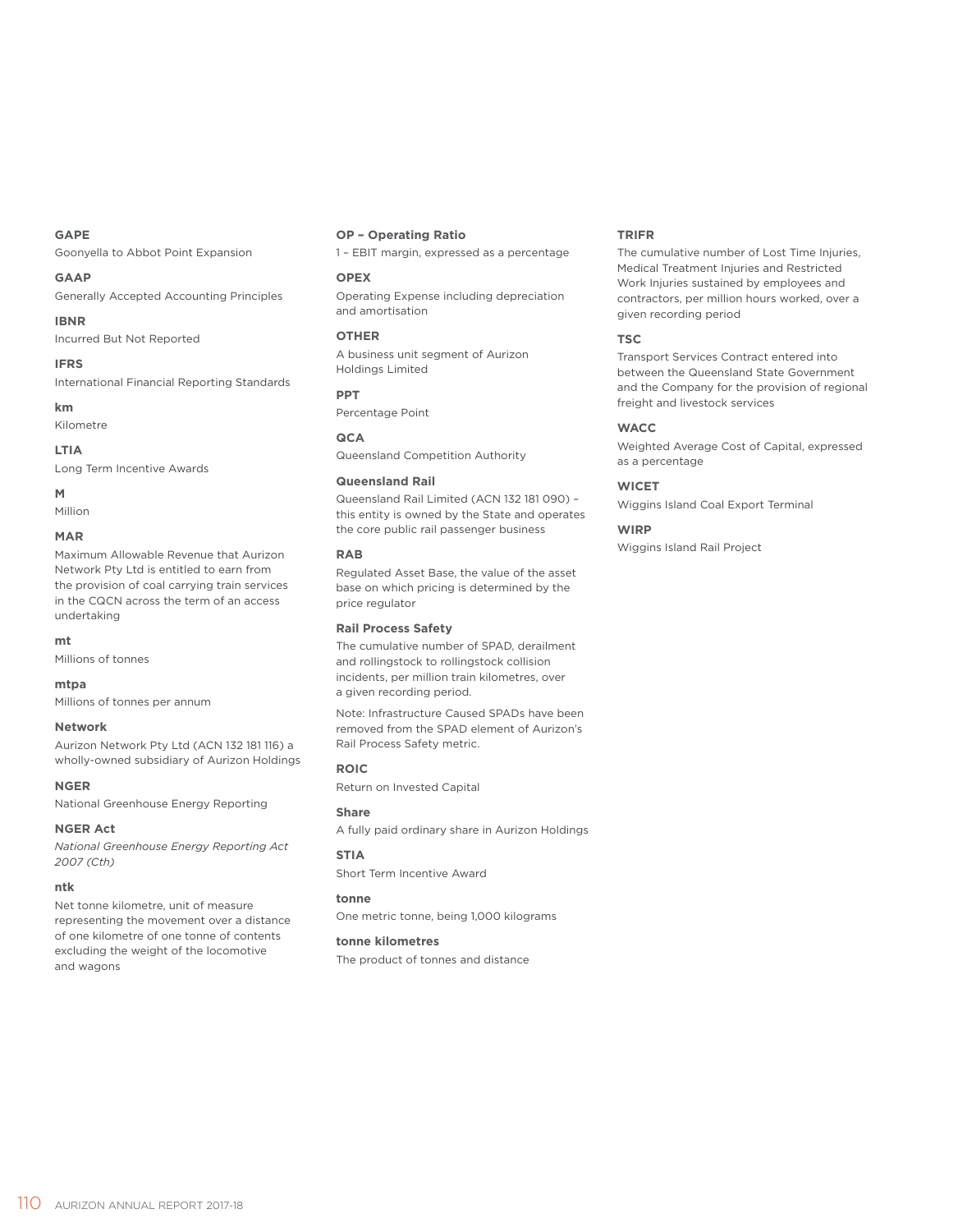# Corporate Information

### Aurizon Holdings Limited ABN 14 146 335 622

### **Directors**

Tim Poole Andrew Harding Marcelo Bastos Russell Caplan John Cooper Karen Field Michael Fraser Samantha Lewis Kate Vidgen

### **Company Secretary**

Dominic D Smith

### **Registered Office**

Level 8, 900 Ann Street Fortitude Valley QLD 4006

### **Auditors**

PricewaterhouseCoopers

### **Share Registry**

Computershare Investor Services Pty Limited

Level 1, 200 Mary Street Brisbane QLD 4001

Tel: 1800 776 476 (or +61 3 9938 4376)